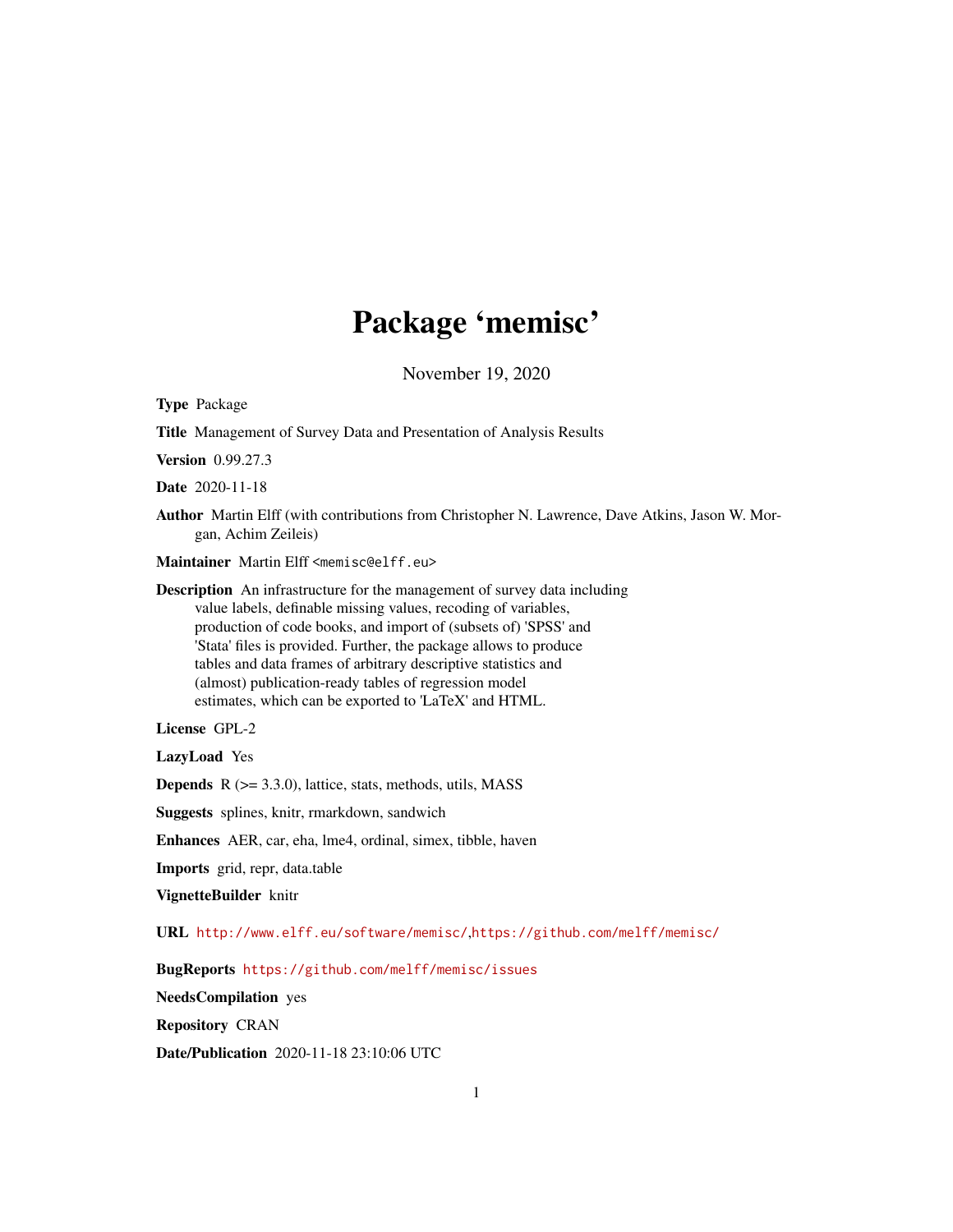# R topics documented:

|                     | 3              |
|---------------------|----------------|
|                     | 5              |
|                     | 6              |
|                     | $\overline{7}$ |
|                     | $\overline{7}$ |
|                     | 8              |
|                     | 10             |
|                     | 12             |
|                     | 14             |
|                     | 17             |
|                     | 18             |
|                     | 21             |
|                     | 23             |
|                     | 25             |
|                     | 26             |
|                     | 27             |
|                     | 28             |
|                     | 29             |
|                     | 31             |
|                     | 32             |
|                     | 33             |
|                     | 35             |
|                     | 37             |
|                     | 39             |
|                     |                |
|                     | 42             |
|                     | 45             |
|                     | 47             |
|                     | 51             |
|                     | 54             |
|                     | 57             |
|                     | 58             |
|                     | 58             |
|                     | 59             |
|                     | 61             |
|                     | 64             |
|                     | 65             |
|                     | 70             |
| mtable_format_html  | 71             |
| mtable_format_latex | 72             |
| mtable_format_print | 74             |
|                     | 75             |
|                     | 76             |
|                     | 77             |
|                     | 79             |
|                     | 80             |
|                     | 85             |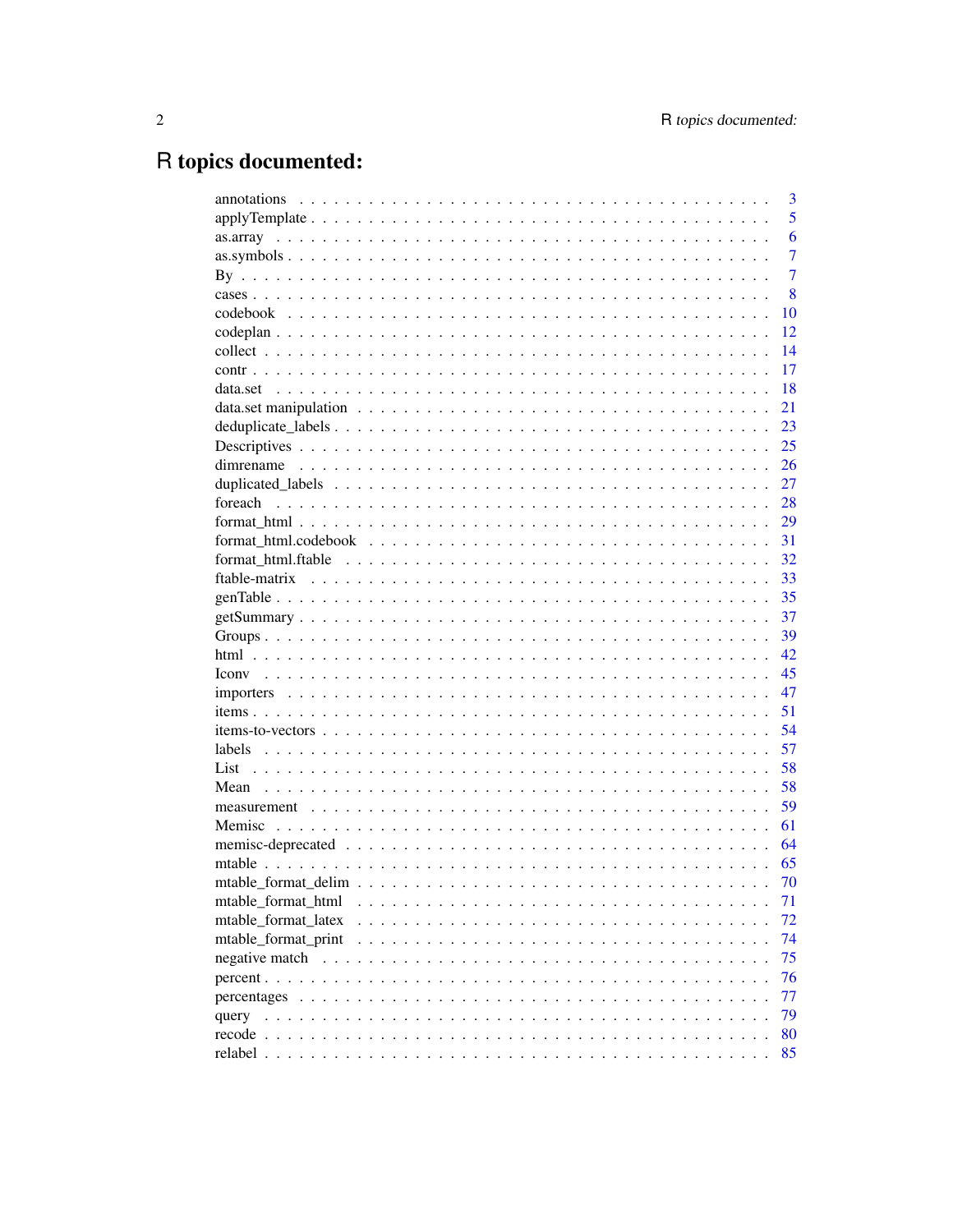#### <span id="page-2-0"></span>annotations 3

|       |        |  |  |  |  |  |  |  |  |  |  |  |  |  |  |  | -93 |
|-------|--------|--|--|--|--|--|--|--|--|--|--|--|--|--|--|--|-----|
|       |        |  |  |  |  |  |  |  |  |  |  |  |  |  |  |  |     |
|       | styles |  |  |  |  |  |  |  |  |  |  |  |  |  |  |  |     |
|       |        |  |  |  |  |  |  |  |  |  |  |  |  |  |  |  |     |
|       |        |  |  |  |  |  |  |  |  |  |  |  |  |  |  |  |     |
|       |        |  |  |  |  |  |  |  |  |  |  |  |  |  |  |  |     |
|       |        |  |  |  |  |  |  |  |  |  |  |  |  |  |  |  |     |
|       |        |  |  |  |  |  |  |  |  |  |  |  |  |  |  |  |     |
|       |        |  |  |  |  |  |  |  |  |  |  |  |  |  |  |  |     |
|       |        |  |  |  |  |  |  |  |  |  |  |  |  |  |  |  |     |
|       |        |  |  |  |  |  |  |  |  |  |  |  |  |  |  |  |     |
|       |        |  |  |  |  |  |  |  |  |  |  |  |  |  |  |  |     |
|       |        |  |  |  |  |  |  |  |  |  |  |  |  |  |  |  |     |
|       |        |  |  |  |  |  |  |  |  |  |  |  |  |  |  |  |     |
|       |        |  |  |  |  |  |  |  |  |  |  |  |  |  |  |  |     |
|       | Write  |  |  |  |  |  |  |  |  |  |  |  |  |  |  |  |     |
| Index |        |  |  |  |  |  |  |  |  |  |  |  |  |  |  |  | 112 |

annotations *Adding Annotations to Objects*

# Description

Annotations, that is, objects of class "annotation", are character vectors with all their elements named. Only one method is defined for this subclass of character vectors, a method for [show](#page-0-0), that shows the annotation in a nicely formatted way. Annotations of an object can be obtained via the function annotation(x) and can be set via annotation(x) $\le$ -value.

Elements of an annotation with names "description" and "wording" have a special meaning. The first kind can be obtained and set via description $(x)$  and description $(x)$  <-value, the second kind can be obtained via wording(x) and wording(x) <-value. "description" elements are used in way the "variable labels" are used in SPSS and Stata. "wording" elements of annotation objects are meant to contain the question wording of a questionnaire item represented by an "item" objects. These elements of annotations are treated in a special way in the output of the coodbook function.

```
annotation(x)
## S4 method for signature 'ANY'
annotation(x)
## S4 method for signature 'item'
annotation(x)
```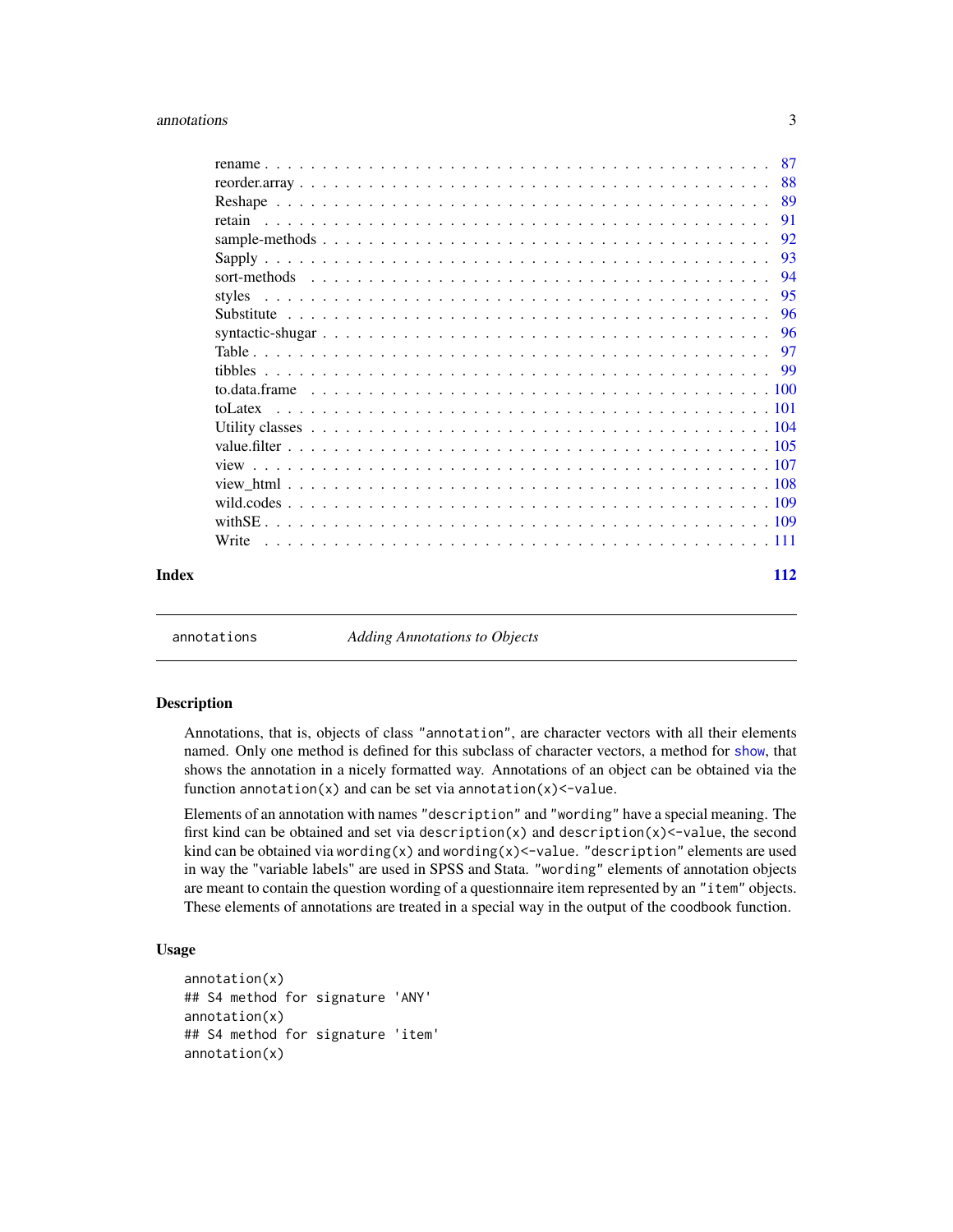#### 4 annotations

```
## S4 method for signature 'data.set'
annotation(x)
annotation(x)<-value
## S4 replacement method for signature 'ANY, character'
annotation(x)<-value
## S4 replacement method for signature 'ANY,annotation'
annotation(x)<-value
## S4 replacement method for signature 'item, annotation'
annotation(x)<-value
## S4 replacement method for signature 'vector,annotation'
annotation(x)<-value
description(x)
description(x)<-value
wording(x)
wording(x)<-value
```
## S4 method for signature 'data.set' description(x) ## S4 method for signature 'importer' description(x)

# Arguments

|       | an object                        |
|-------|----------------------------------|
| value | a character or annotation object |

#### Value

annotation $(x)$  returns an object of class "annotation", which is a named character. description $(x)$ and wording(x) each usually return a character string. If description(x) is applied to a [data.set](#page-17-1) or an [importer](#page-46-1) object, however, a character vector is returned, which is named after the variables in the data set or the external file.

```
vote <- sample(c(1,2,3,8,9,97,99),size=30,replace=TRUE)
labels(vote) \leq c(Conservative) = 1,
                    Labour = 2,
                    "Liberal Democrats" = 3,<br>"Don't know" = 8,
                    "Don't know" = 8,<br>"Answer refused" = 9,
                    "Answer refused"
                    "Not applicable" = 97,
                    "Not asked in survey" = 99
                    )
missing.values(vote) <- c(97,99)
description(vote) <- "Vote intention"
wording(vote) <- "If a general election would take place next tuesday,
                    the candidate of which party would you vote for?"
```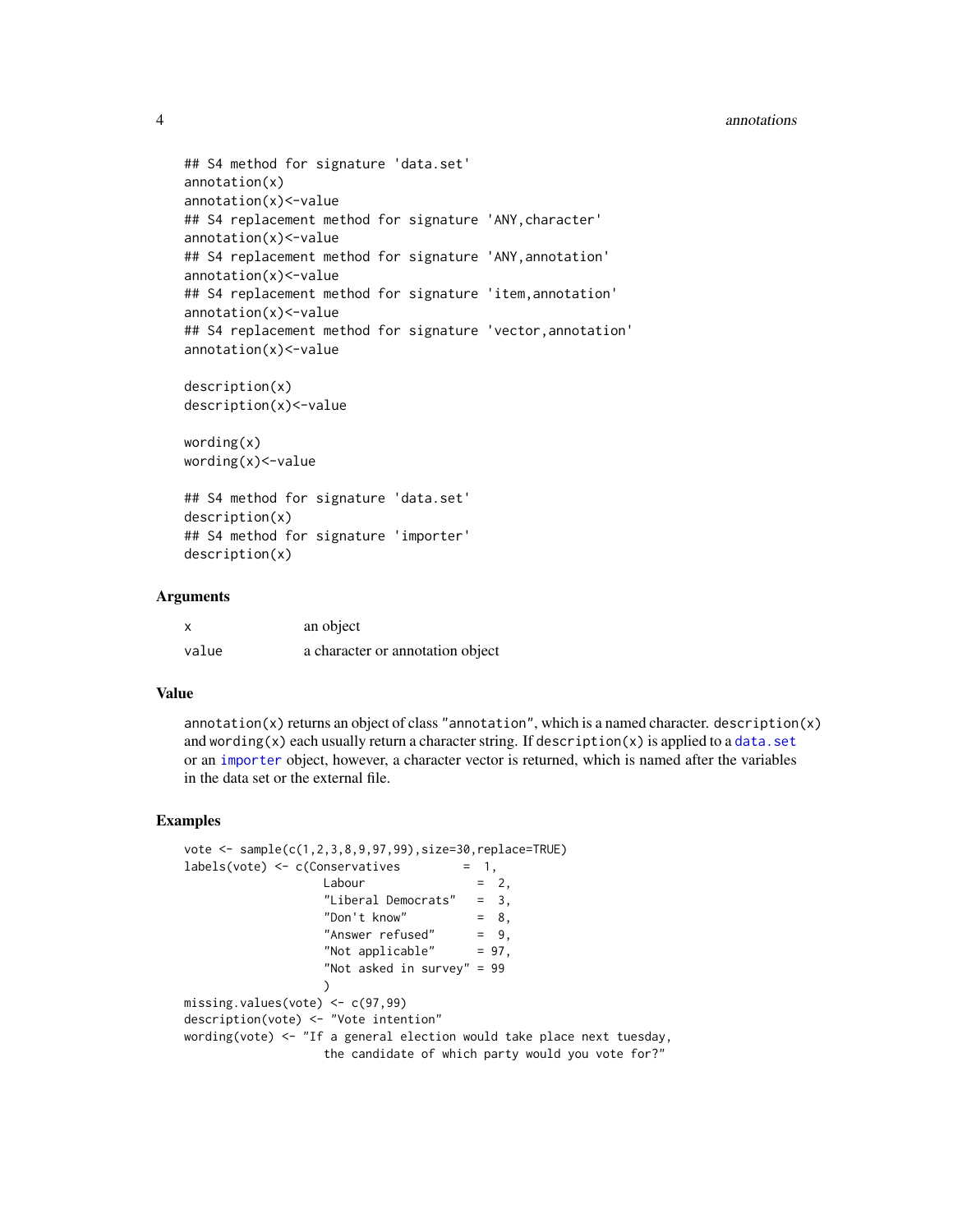```
annotation(vote)
annotation(vote)["Remark"] <- "This is not a real questionnaire item, of course ..."
codebook(vote)
```
applyTemplate *Apply a Formatting Template to a Numeric or Character Vector*

#### Description

applyTemplate is called internally by [mtable](#page-64-1) to format coefficients and summary statistics.

#### Usage

```
applyTemplate(x,template,float.style=getOption("float.style"),
                      digits=min(3,getOption("digits")),
                      signif.symbols=getOption("signif.symbols"))
```
# Arguments

| x              | a numeric or character vector to be formatted                                                                                                                                                                                                                                                                                  |
|----------------|--------------------------------------------------------------------------------------------------------------------------------------------------------------------------------------------------------------------------------------------------------------------------------------------------------------------------------|
| template       | a character vector that defines the template, see details.                                                                                                                                                                                                                                                                     |
| float.style    | A character string that is passed to formatC by applyTemplate; valid values<br>are "e", "f", "g", "fg", "E", and "G". By default, the float style setting of<br>options is used. The 'factory fresh' setting is options (float.style="f")                                                                                      |
| digits         | number of significant digits to use if not specified in the template.                                                                                                                                                                                                                                                          |
| signif.symbols | a named vector that specifies how significance levels are symbolically indicated,<br>values of the vector specify significance levels and names specify the symbols.<br>By default, the signif. symbols setting of options is used. The "factory-fresh"<br>setting is options (signif.symbols=c("***"=.001,"**"=.01,"*"=.05)). |

#### Details

Character vectors that are used as templates may be arbitrary. However, certain character sequences may form *template expressions*. A template expression is of the form (\$<POS>:<Format spec>), where "(\$" indicates the start of a template expression, "<POS>" stands for either an index or name that selects an element from x and "<Format spec>" stands for a *format specifier*. It may contain an letter indicating the style in which the vector element selected by <POS> will be formatted by [formatC](#page-0-0), it may contain a number as the number of significant digits, a "#" indicating that the number of signifcant digits will be at most that given by getOption("digits"), or \* that means that the value will be formatted as a significance symbol.

# Value

applyTemplate returns a character vector in which template expressions in template are substituted by formatted values from x. If template is an array then the return value is also an array of the same shape.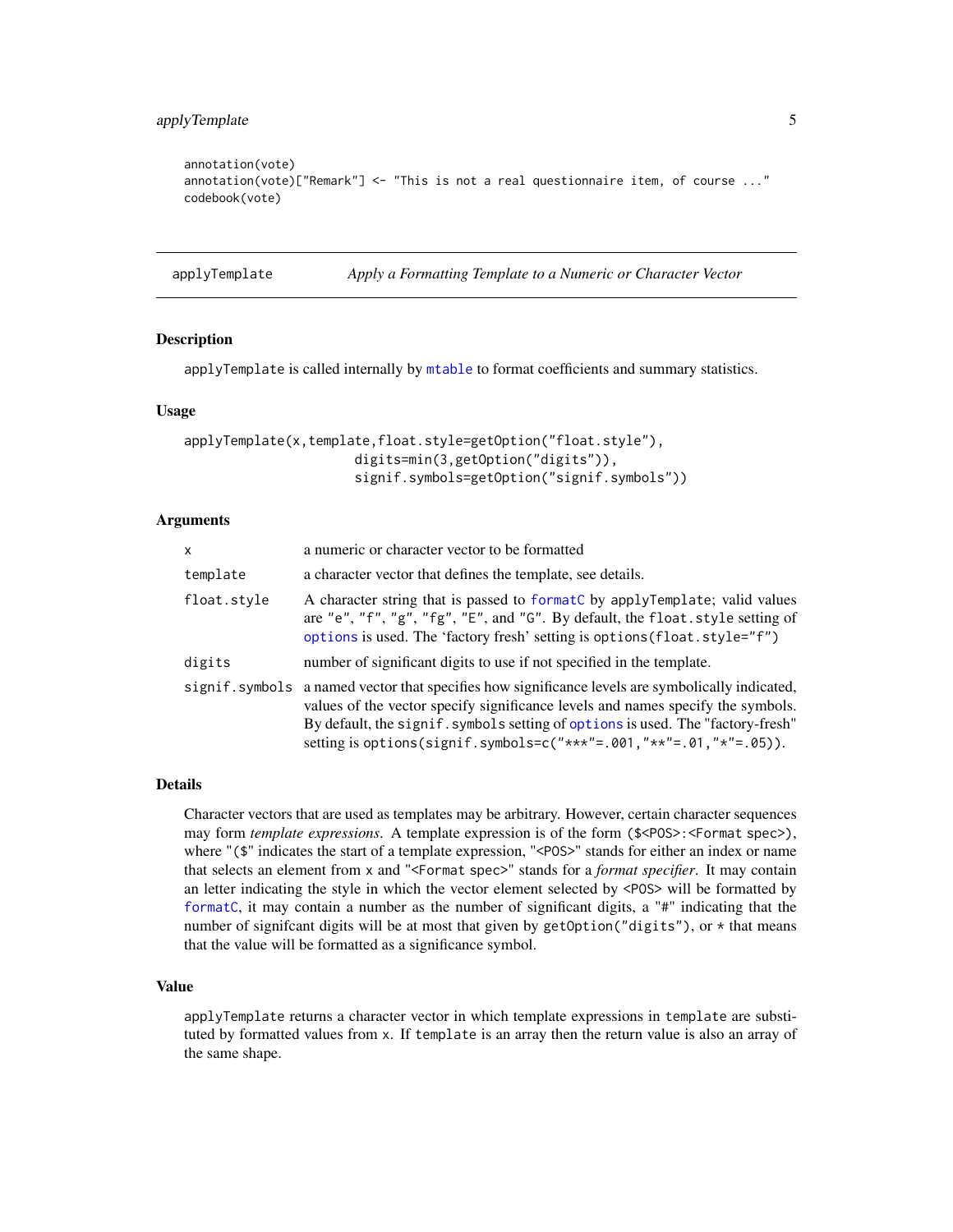# <span id="page-5-0"></span>Examples

```
applyTemplate(c(a=.0000000000000304,b=3),template=c("($1:g7#)($a:*)"," (($1:f2)) "))
applyTemplate(c(a=.0000000000000304,b=3),template=c("($a:g7#)($a:*)"," (($b:f2)) "))
```
# as.array *Converting Data Frames into Arrays*

# Description

The as.array for data frames takes all factors in a data frame and uses them to define the dimensions of the resulting array, and fills the array with the values of the remaining numeric variables.

Currently, the data frame must contain all combinations of factor levels.

#### Usage

```
## S4 method for signature 'data.frame'
as.array(x,data.name=NULL,...)
```
#### Arguments

| $\mathsf{x}$            | a data frame                                                                                                                                                                                                      |
|-------------------------|-------------------------------------------------------------------------------------------------------------------------------------------------------------------------------------------------------------------|
| data.name               | a character string, giving the name attached to the dimension that corresponds<br>to the numerical variables in the data frame (that is, the name attached to the<br>corresponding element of the dimnames list). |
| $\cdot$ $\cdot$ $\cdot$ | other arguments, ignored.                                                                                                                                                                                         |

# Value

An array

```
BerkeleyAdmissions <- to.data.frame(UCBAdmissions)
BerkeleyAdmissions
as.array(BerkeleyAdmissions,data.name="Admit")
try(as.array(BerkeleyAdmissions[-1,],data.name="Admit"))
```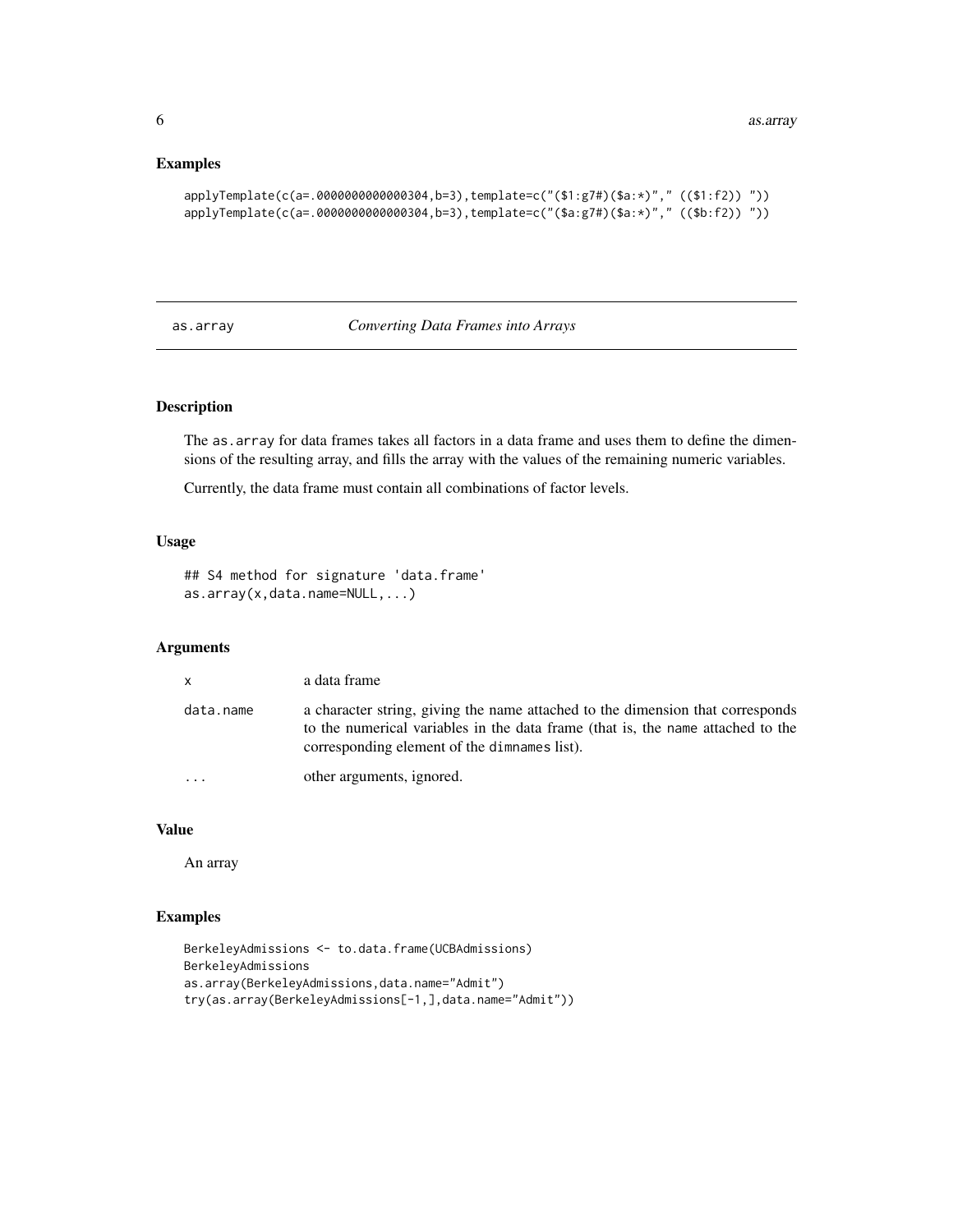# <span id="page-6-0"></span>Description

as.symbols and syms are functions potentially useful in connection with foreach and xapply. as.symbols produces a list of symbols from a character vector, while syms returns a list of symbols from symbols given as arguments, but it can be used to construct patterns of symbols.

# Usage

```
as.symbols(x)
syms(...,paste=FALSE,sep="")
```
# Arguments

| X       | a character vector                                                  |
|---------|---------------------------------------------------------------------|
| $\cdot$ | character strings or (unquoted) variable names                      |
| paste   | logical value; should the character strings pasted into one string? |
| sep     | a separator string, passed to paste.                                |

#### Value

A list of language symbols (results of [as.symbol](#page-0-0) - not graphical symbols!).

# Examples

```
as.symbols(letters[1:8])
syms("a",1:3,paste=TRUE)
```
sapply(syms("a",1:3,paste=TRUE),typeof)

By *Conditional Evaluation of an Expression*

# Description

The function By evaluates an expression within subsets of a data frame, where the subsets are defined by a formula.

## Usage

By(formula,expr,data=parent.frame())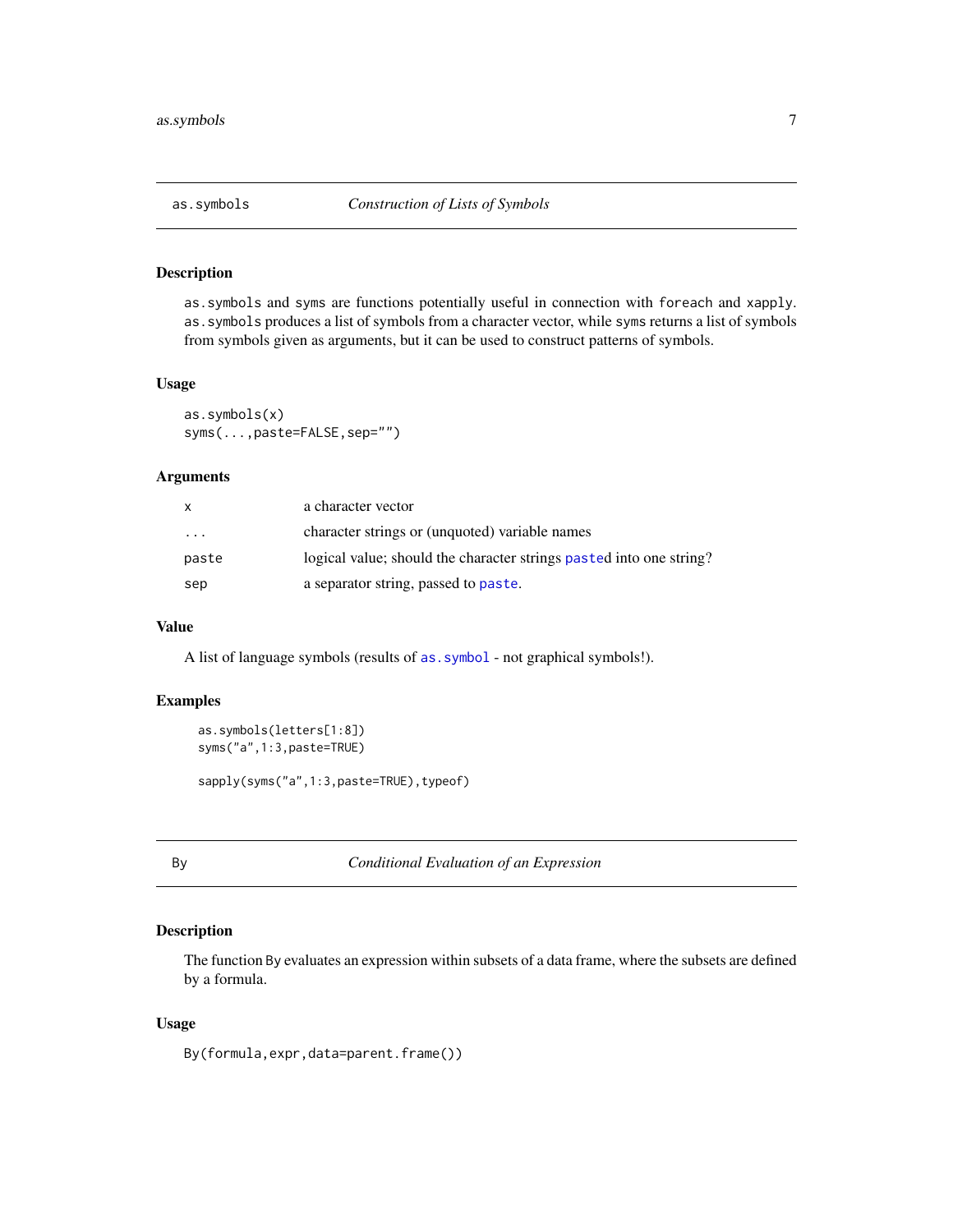<span id="page-7-0"></span>

| formula | an expression or (preferably) a formula containing the names of conditioning<br>variables or factors.                                                                            |
|---------|----------------------------------------------------------------------------------------------------------------------------------------------------------------------------------|
| expr    | an expression that is evaluated for any unique combination of values of the vari-<br>ables contained in formula.                                                                 |
| data    | a data frame, an object that can be coerced into a data frame (for example, a<br>table), or an environment, from which values for the variables in formula or<br>expr are taken. |

# Value

A list of class "by", giving the results for each combination of values of variables in formula.

#### Examples

```
berkeley <- Aggregate(Table(Admit,Freq)~.,data=UCBAdmissions)
(Bres <- By(~Dept,glm(cbind(Admitted,Rejected)~Gender,family="binomial"),data=berkeley))
# The results all have 'data' components
str(Bres[[1]]$data)
attach(berkeley)
(Bres <- By(~Dept,glm(cbind(Admitted,Rejected)~Gender,family="binomial")))
detach(berkeley)
```
cases *Distinguish between Cases Specified by Logical Conditions*

# Description

cases allows to distinguish several cases defined logical conditions. It can be used to code these cases into a vector. The function can be considered as a multi-condition generalization of [ifelse](#page-0-0).

#### Usage

```
cases(...,check.xor)
```
# Arguments

| $\ddots$  | A sequence of logical expressions or assignment expressions containing logical<br>expressions as "right hand side".                                        |
|-----------|------------------------------------------------------------------------------------------------------------------------------------------------------------|
| check.xor | character (either "warn", "stop", or "ignore") or logical; if TRUE or equal<br>to "stop" or "warn", cases checks, whether the case conditions are mutually |
|           | exclusive and exhaustive. If this is not satisfied and check, xor equals "warn" a<br>warning is shown, otherwise an error exception is raised.             |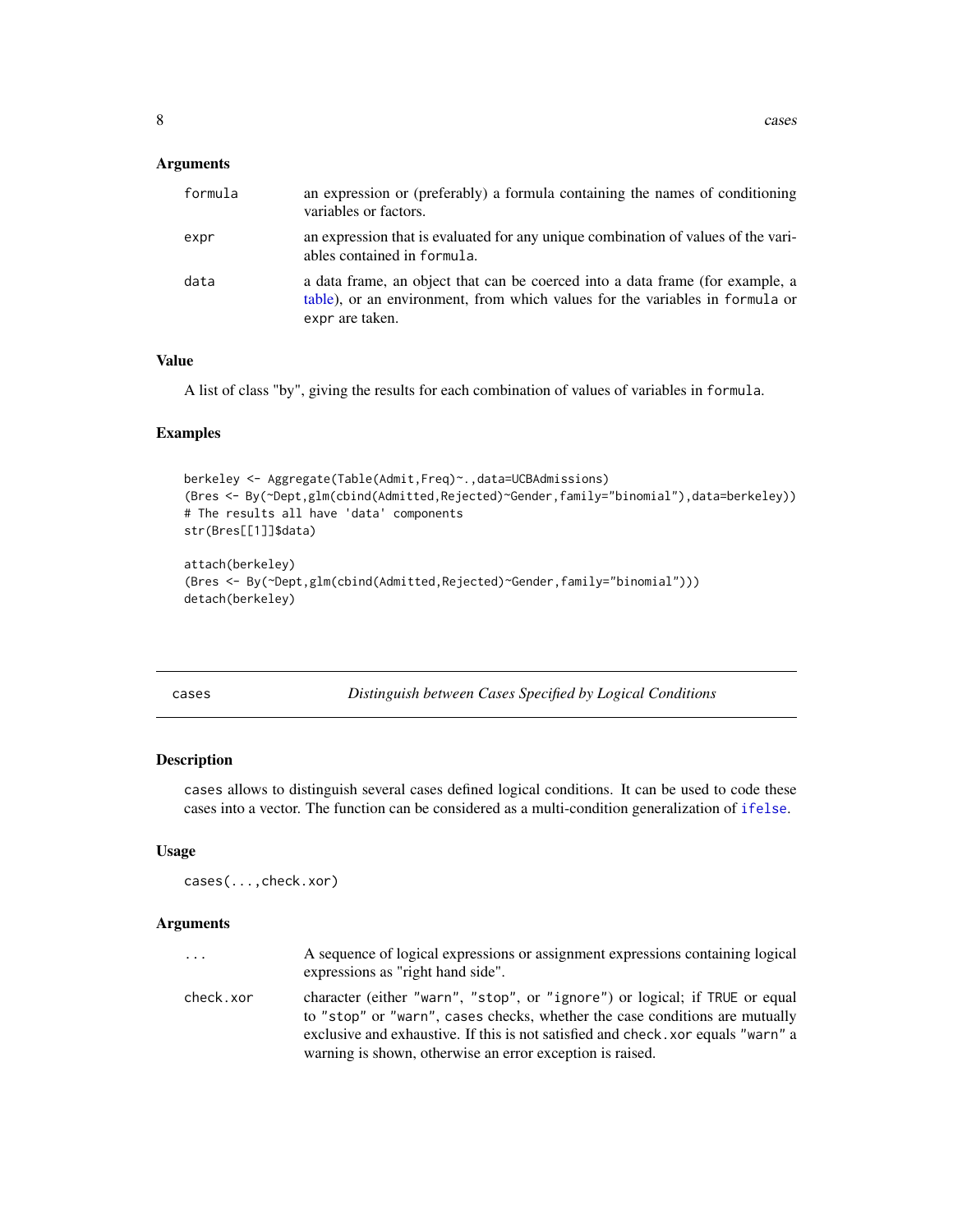cases **9** 

#### Details

There are two distinct ways to use this function. Either the function can be used to construct a factor that represents several logical cases or it can be used to conditionally evaluate an expression in a manner similar to [ifelse](#page-0-0).

For the first use, the ... arguments have to be a series of logical expressions. cases then returns a factor with as many levels as logical expressions given as ... arguments. The resulting factor will attain its first level if the first condition is TRUE, otherwise it will attain its second level if the second condition is TRUE, etc. The levels will be named after the conditions or, if name tags are attached to the logical expressions, after the tags of the expressions. Not that the logical expressions all need to evaluate to logical vectors of the same length, otherwise an error condition is raised.

For the second use, the ... arguments have to be a series of assignment expression of the type <expression> <-<logical expression> or <logical expression> -> <expression>. For cases in which the first logical expression is TRUE, the result of first expression that appears on the other side of the assignment operator become elements of the vector returned by cases, for cases in which the second logical expression is TRUE, the result of the second expression that appears on the other side of the assignment operator become elements of the vector returned by cases, etc. Note that the logical expressions also here all need to evaluate to logical vectors of the same length. The expressions on the other side of the assignment operator should also be either vectors of the same length and mode or should scalars of the same mode, otherwise unpredictable results may occur.

## Value

If it is called with logical expressions as . . . arguments, cases returns a factor, if it is called with assignment expressions the function returns a vector with the same mode as the results of the "assigned" expressions and with the same length as the logical conditions.

```
# Examples of the first kind of usage of the function
#
df \le data.frame(x = rnorm(n=20), y = rnorm(n=20))
df \leftarrow df[do.call(order, df), ](df \le- within(df, {
  x1=cases(x>0,x<=0)
  y1=cases(y>0,y<=0)
  z1=cases(
    "Condition 1"=x<0,
    "Condition 2" = y < 0,# only applies if x \ge 0"Condition 3"=TRUE
    )
  z2=cases(x<0,(x>=0 & y <0), (x>=0 & y >=0))
  }))
xtabs(~x1+y1,data=df)
dd <- with(df,
  try(cases(x<0,
            x>=0,
            x>1.
            check.xor=TRUE)# let's be fussy
            )
  )
```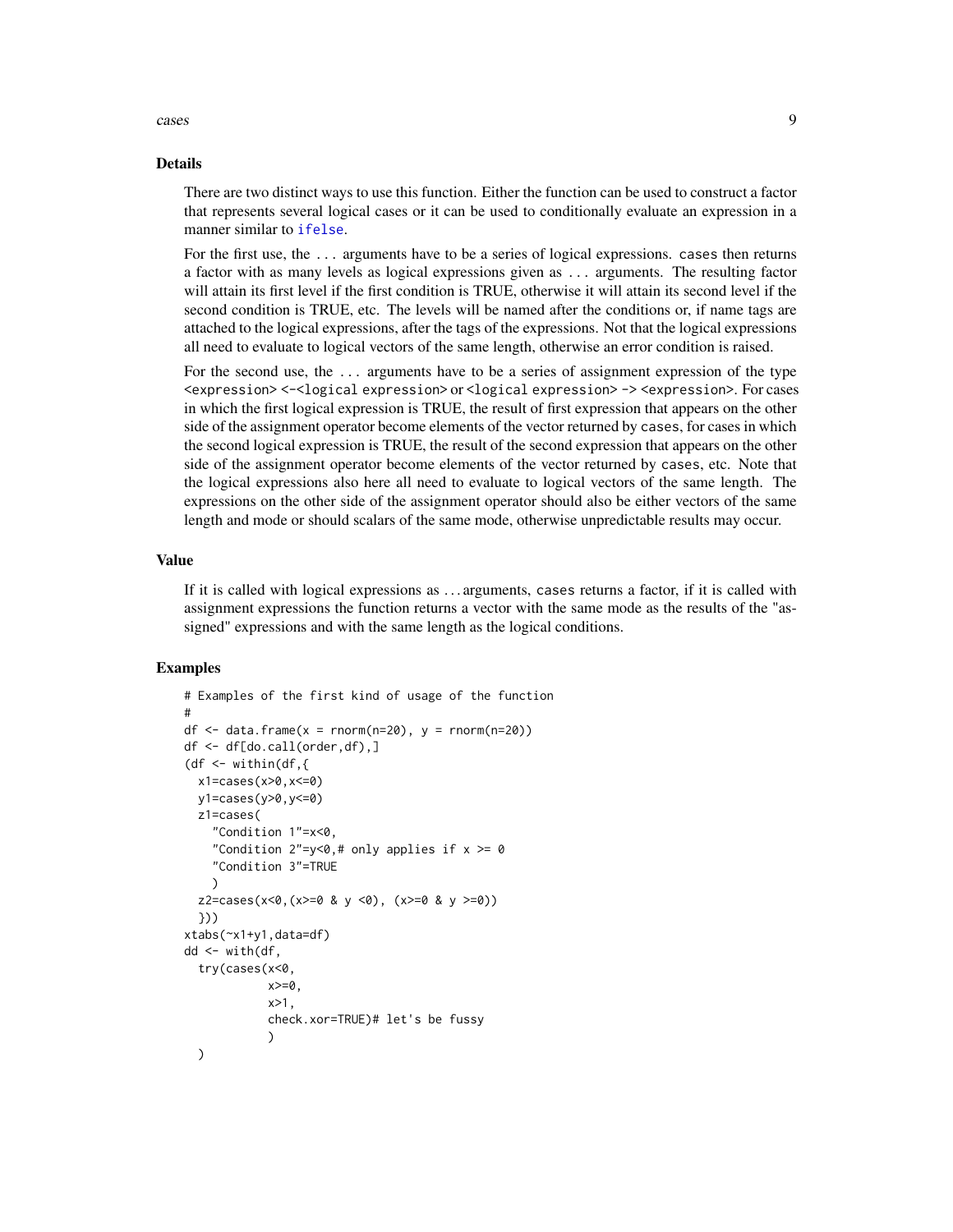#### 10 codebook

```
dd <- with(df,
  try(cases(x<0,x>=0,x>1))
  )
genTable(range(x)~dd,data=df)
# An example of the second kind of usage of the function:
# A construction of a non-smooth function
#
fun \leftarrow function(x)
  cases(
    x == 0 -> 1,
    abs(x) > 1 \rightarrow abs(x),
    abs(x) \leq 1 \rightarrow x^2)
x \leftarrow \text{seq}(\text{from}=-2, \text{to}=2, \text{length}=101)plot(fun(x)~x)
```
<span id="page-9-1"></span>codebook *Generate a Codebook of a Data Set*

# Description

Function codebook collects documentation about an item, or the items in a data set or external data file. It returns an object that, when shown, print this documentation in a nicely formatted way.

#### Usage

```
codebook(x, weights = NULL, unweighted = TRUE, ...)## S4 method for signature 'item'
codebook(x, weights = NULL, unweighted = TRUE, ...)## S4 method for signature 'atomic'
codebook(x, weights = NULL, unweighted = TRUE, ...)## S4 method for signature 'factor'
codebook(x, weights = NULL, unweighted = TRUE, ...)## S4 method for signature 'data.set'
codebook(x, weights = NULL, unweighted = TRUE, ...)## S4 method for signature 'data.frame'
codebook(x, weights = NULL, unweighted = TRUE, ...)## S4 method for signature 'importer'
codebook(x, weights = NULL, unweighted = TRUE, ...)
```
#### Arguments

| x          | an item, numeric or character vector, factor, data. set, data. frame or importer<br>object for codebook()                                            |
|------------|------------------------------------------------------------------------------------------------------------------------------------------------------|
| weights    | an optional vector of weights.                                                                                                                       |
| unweighted | an optional logical vector; if weights are given, it determines of only summaries<br>of weighted data are show or also summaries of unweighted data. |
| $\ddotsc$  | other arguments, currently ignored.                                                                                                                  |

<span id="page-9-0"></span>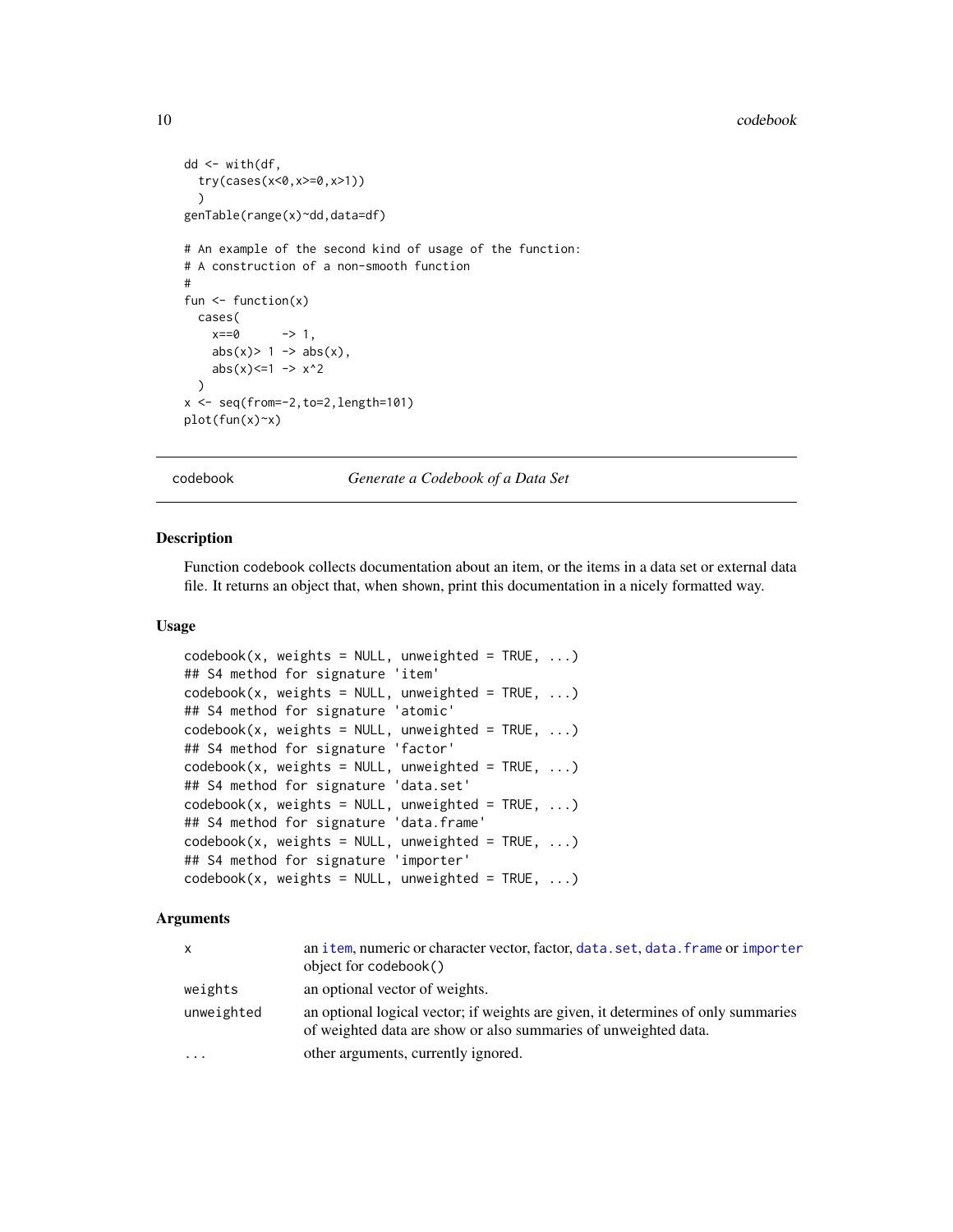#### codebook 11

# Value

An object of class "codebook", for which a [show](#page-0-0) method exists that produces a nicely formatted output.

```
Data <- data.set(
         vote = sample(c(1,2,3,8,9,97,99),size=300,replace=TRUE),
         region = sample(c(rep(1,3),rep(2,2),3,99),size=300,replace=TRUE),income = exp(rnorm(300, sd=.7)) * 2000)
Data <- within(Data,{
 description(vote) <- "Vote intention"
 description(region) <- "Region of residence"
 description(income) <- "Household income"
 wording(vote) <- "If a general election would take place next tuesday,
                   the candidate of which party would you vote for?"
 wording(income) \le "All things taken into account, how much do all
                   household members earn in sum?"
 foreach(x=c(vote,region),{
   measurement(x) < - "nominal"
   })
 measurement(income) <- "ratio"
 labels(vote) <-c(Conservative = 1,
                   Labour = 2,
                   "Liberal Democrats" = 3,
                   "Don't know" = 8,<br>"Answer refused" = 9,
                   "Answer refused"
                   "Not applicable" = 97,
                   "Not asked in survey" = 99)
 labels(region) <- c(
                   England = 1,
                   Scotland = 2,Wales = 3,
                   "Not applicable" = 97,
                   "Not asked in survey" = 99)
 foreach(x=c(vote,region,income),{
   annotation(x)["Remark"] \leftarrow "This is not a real survey item, of course ..."})
 missing.values(vote) \leq c(8, 9, 97, 99)missing.values(region) <- c(97,99)
})
description(Data)
codebook(Data)
codebook(Data)$vote
codebook(Data)[2]
```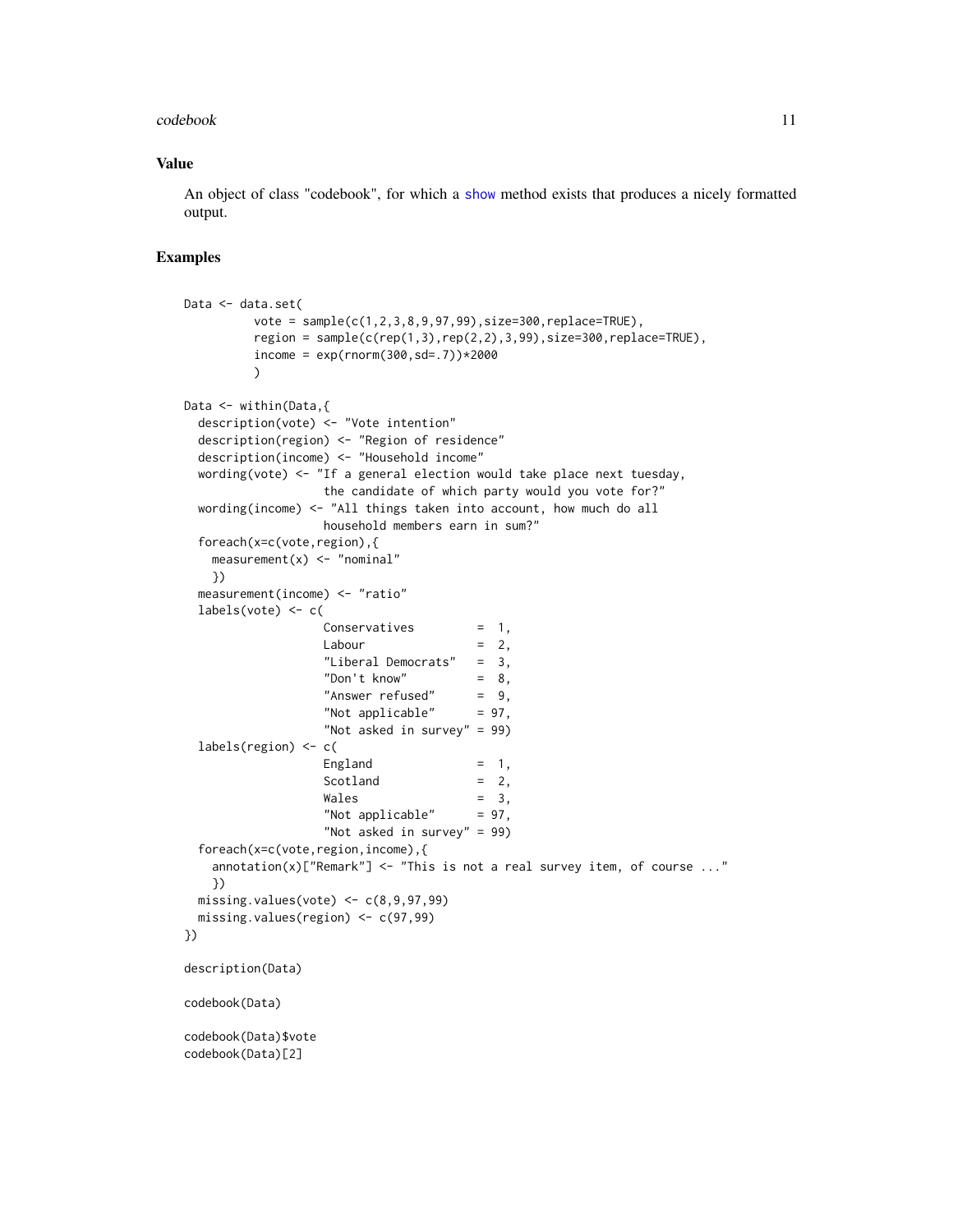```
codebook(Data[2])
## Not run:
Write(description(Data),
           file="Data-desc.txt")
Write(codebook(Data),
           file="Data-cdbk.txt")
```

```
## End(Not run)
```
codeplan *Describe structure of Data Sets and Importers*

# **Description**

The function codeplan() creates a data frame that describes the structure of an item list (a data.set object or an importer object), so that this structure can be stored and and recovered. The resulting data frame has a particular print method that delimits the output to one line per variable.

With setCodeplan an item list structure (as returned by codeplan()) can be applied to a data frame or data set. It is also possible to use an assignment like  $\text{codeplan}(x) \leq \text{value}$  to a similar effect.

```
codeplan(x)
## S4 method for signature 'item.list'
codeplan(x)
## S4 method for signature 'item'
codeplan(x)
setCodeplan(x,value)
## S4 method for signature 'data.frame,codeplan'
setCodeplan(x, value)
## S4 method for signature 'data.set,codeplan'
setCodeplan(x,value)
## S4 method for signature 'data.set,NULL'
setCodeplan(x,value)
## S4 method for signature 'item,codeplan'
setCodeplan(x, value)
## S4 method for signature 'item,NULL'
setCodeplan(x,value)
## S4 method for signature 'atomic,codeplan'
setCodeplan(x,value)
## S4 method for signature 'atomic,NULL'
setCodeplan(x, value)
codeplan(x) <- value
```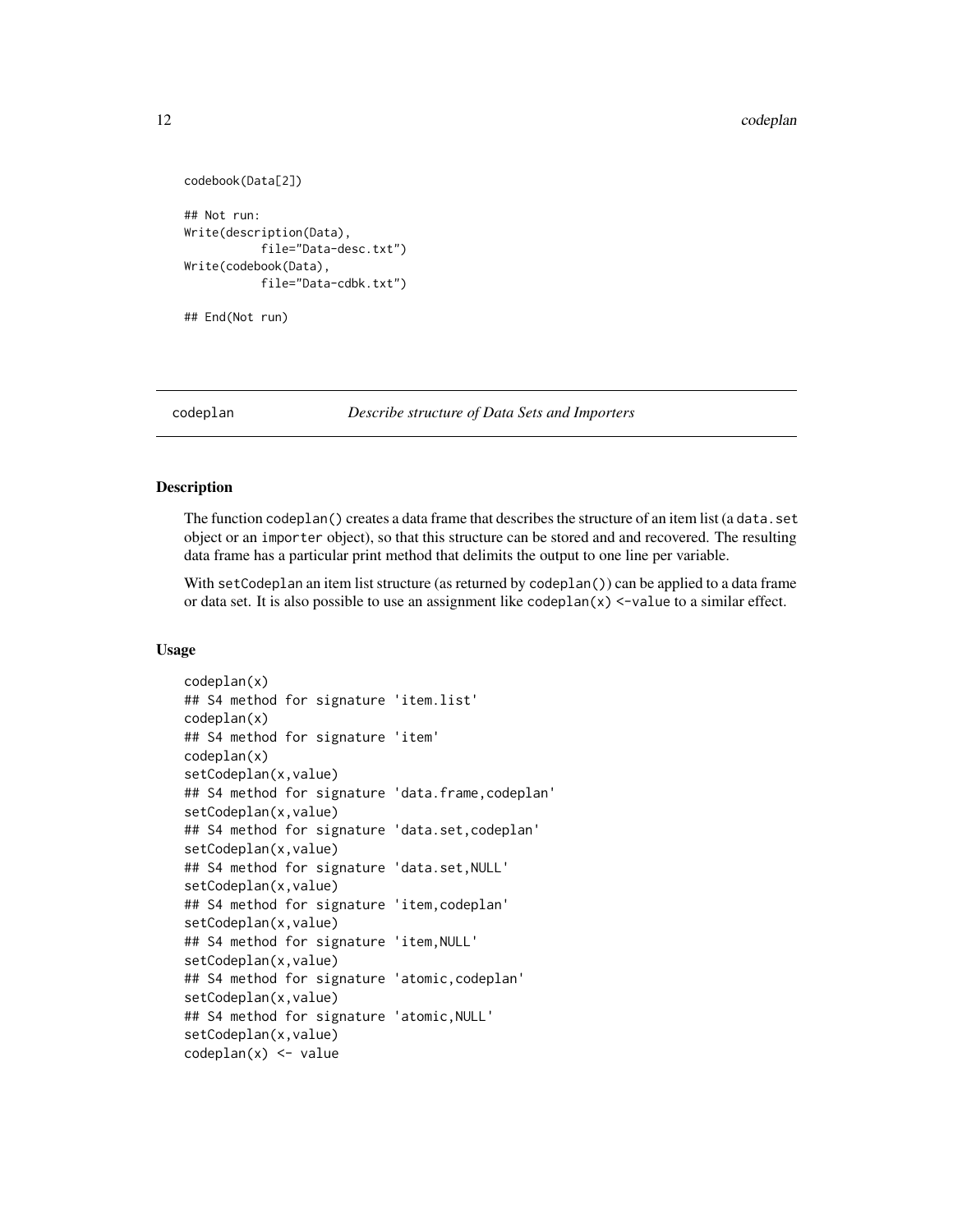#### codeplan and the contract of the contract of the contract of the contract of the contract of the contract of the contract of the contract of the contract of the contract of the contract of the contract of the contract of t

#### Arguments

| $\mathsf{X}$ | for codeplan $(x)$ an object that inherits from class "item. list", i.e. can be<br>a "data set" object or an "importer" object, it can also be an object that<br>inherits from class "item" |
|--------------|---------------------------------------------------------------------------------------------------------------------------------------------------------------------------------------------|
| value        | an object as it would be returned by codeplan $(x)$ or NULL.                                                                                                                                |

# Value

If applicable, codeplan returns a data frame with additional S3 class attribute "codeplan". For arguments for which the relevant information does not exist, the function returns NULL. Such a data frame has the following variables:

| name         | The name of the item/variable in the item list or data set.                                                                               |
|--------------|-------------------------------------------------------------------------------------------------------------------------------------------|
| description  | The description/variable label string of the item/variable.                                                                               |
| annotation   | code to recreate the annotation attribute.                                                                                                |
| labels       | code to recreate the value labels,                                                                                                        |
| value.filter | code to recreate the value filter attribute (declaration of missing values, range of<br>valid values, or an enumeration of valid values.) |
| mode         | a character string that describes storage mode, such as "character", "integer",<br>or "numeric".                                          |
| measurement  | a character string with the measurement level, "nominal", "ordinal", "interval",<br>or "ratio".                                           |

If codeplan $(x)$  <-value or setCodeplan $(x,$ value) is used and value is NULL, all the special information about annotation, labels, value filters, etc. is removed from the resulting object, which then is usually a mere atomic vector or data frame.

```
Data1 <- data.set(
         vote = sample(c(1,2,3,8,9,97,99),size=300,replace=TRUE),
         region = sample(c(rep(1,3),rep(2,2),3,99),size=300,replace=TRUE),
         income = exp(rnorm(300, sd=.7)) * 2000)
Data1 <- within(Data1,{
 description(vote) <- "Vote intention"
 description(region) <- "Region of residence"
 description(income) <- "Household income"
 foreach(x=c(vote,region),{
   measurement(x) <- "nominal"
   })
 measurement(income) <- "ratio"
 labels(vote) <- c(
                  Conservatives = 1,
                  Labour = 2,
                  "Liberal Democrats" = 3,
                  "Don't know" = 8,
                  "Answer refused" = 9,
```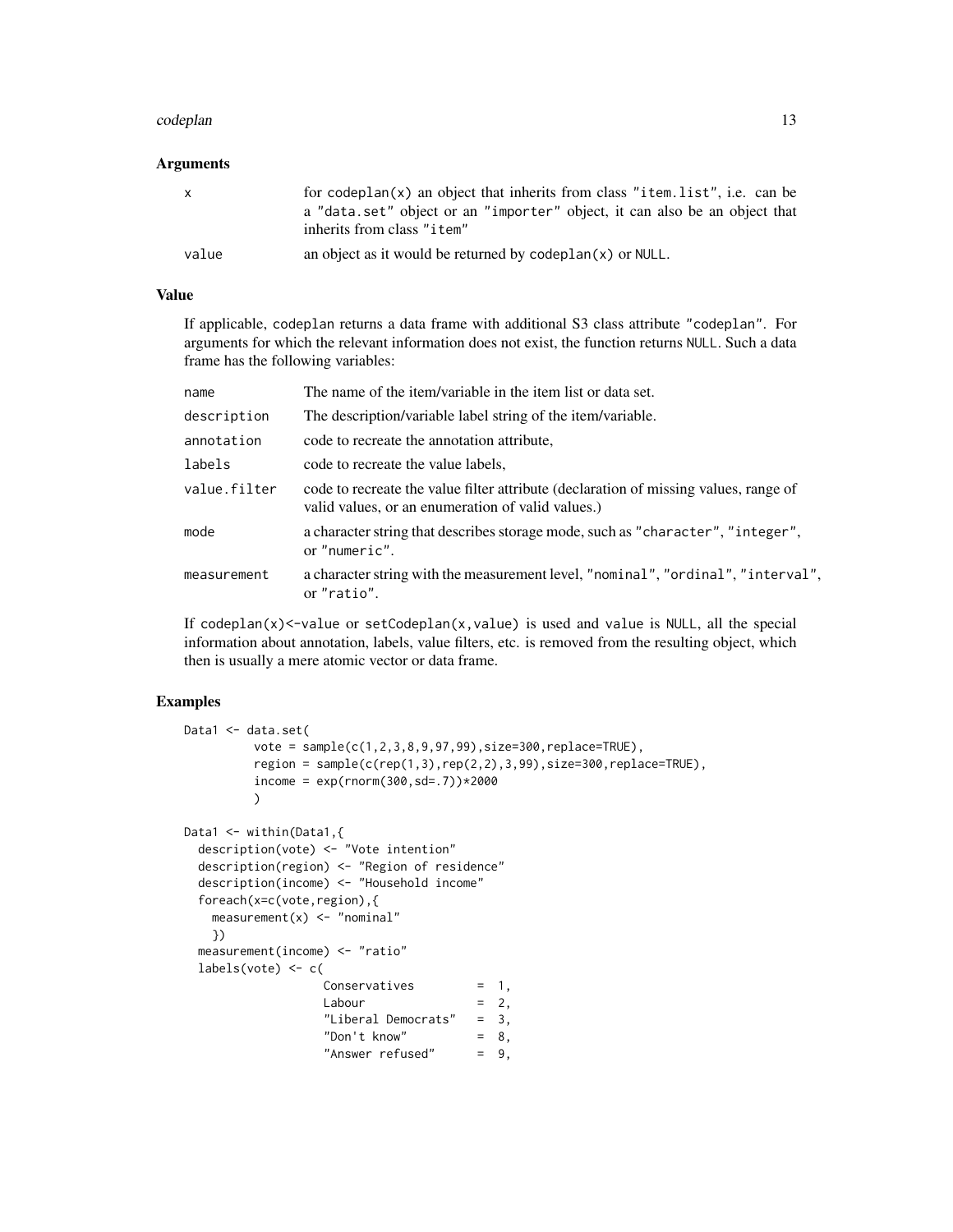```
"Not applicable" = 97,
                   "Not asked in survey" = 99)
 labels(region) <- c(
                   England = 1,
                   Scotland = 2,Wales = 3,
                   "Not applicable" = 97,
                   "Not asked in survey" = 99)
 foreach(x=c(vote,region,income),{
    annotation(x)["Remark"] \leftarrow "This is not a real survey item, of course ..."})
 missing.values(vote) \leq c(8, 9, 97, 99)missing.values(region) <- c(97,99)
})
cpData1 <- codeplan(Data1)
Data2 <- data.frame(
         vote = sample(c(1,2,3,8,9,97,99),size=300,replace=TRUE),
         region = sample(c(rep(1,3),rep(2,2),3,99),size=300,replace=TRUE),income = exp(rnorm(300, sd=.7)) * 2000)
codeplan(Data2) <- cpData1
codebook(Data2)
# Note the difference between 'as.data.frame' and setting
# the codeplan to NULL:
Data2df <- as.data.frame(Data2)
codeplan(Data2) <- NULL
str(Data2)
str(Data2df)
# Codeplans of survey items can also be inquired and manipulated:
vote <- Data1$vote
str(vote)
cp.vote <- codeplan(vote)
codeplan(vote) <- NULL
str(vote)
codeplan(vote) <- cp.vote
vote
```
collect *Collect Objects*

# Description

collect gathers several objects into one, matching the elements or subsets of the objects by [names](#page-0-0) or [dimnames](#page-0-0).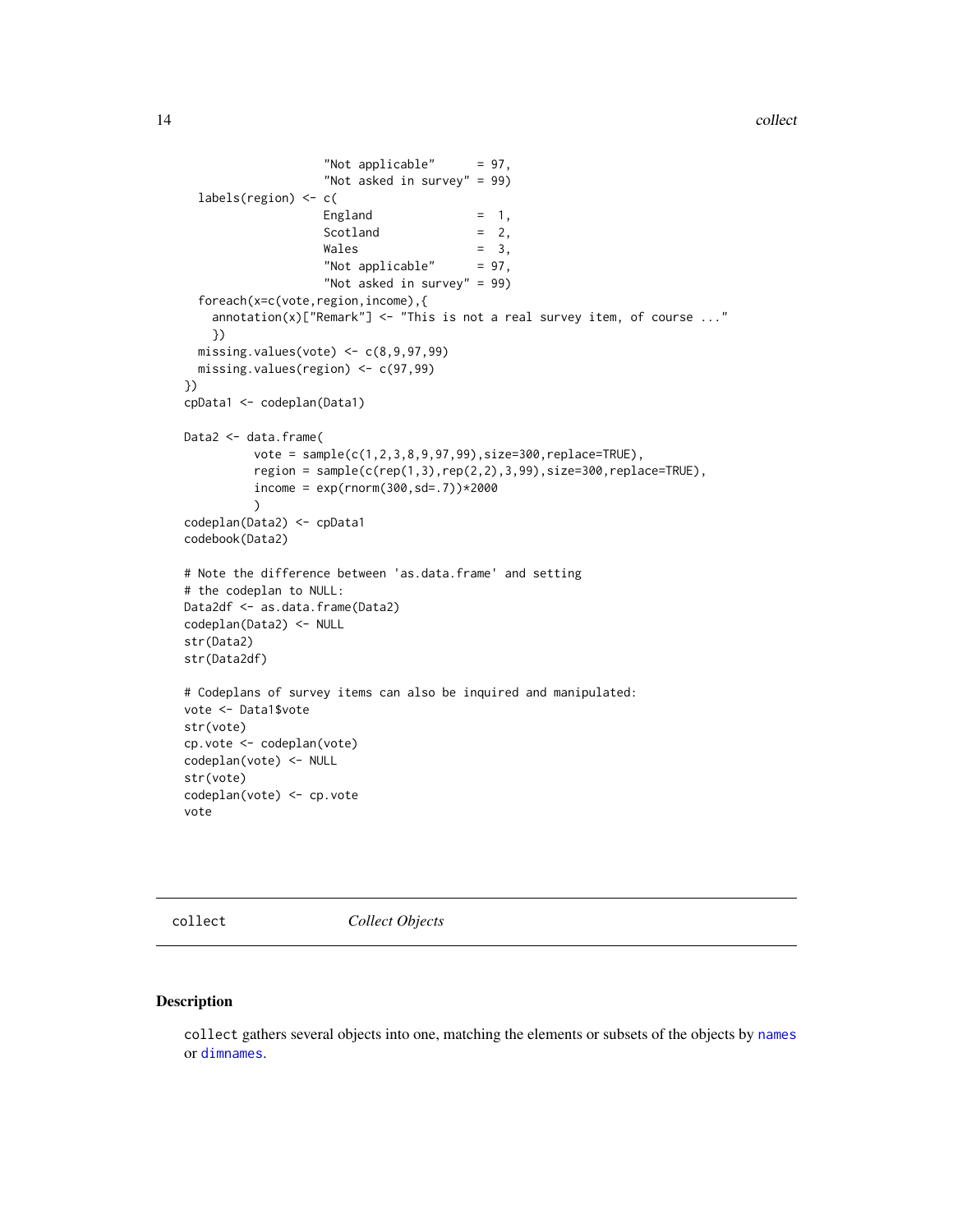#### collect the collect of the collect of the collect of the collect of the collect of the collect of the collect of the collect of the collect of the collect of the collect of the collect of the collect of the collect of the

# Usage

```
collect(...,names=NULL,inclusive=TRUE)
## Default S3 method:
collect(...,names=NULL,inclusive=TRUE)
## S3 method for class 'array'
collect(...,names=NULL,inclusive=TRUE)
## S3 method for class 'matrix'
collect(...,names=NULL,inclusive=TRUE)
## S3 method for class 'table'
collect(...,names=NULL,sourcename=".origin",fill=0)
## S3 method for class 'data.frame'
collect(...,names=NULL,inclusive=TRUE,
                                  fussy=FALSE,warn=TRUE,sourcename=".origin")
## S3 method for class 'data.set'
collect(...,names=NULL,inclusive=TRUE,
                                  fussy=FALSE,warn=TRUE,sourcename=".origin")
```
# Arguments

| $\cdot$    | more atomic vectors, arrays, matrices, tables, data.frames or data.sets                                                                                                                                                                                         |
|------------|-----------------------------------------------------------------------------------------------------------------------------------------------------------------------------------------------------------------------------------------------------------------|
| names      | optional character vector; in case of the default and array methods, giving dimnames<br>for the new dimension that identifies the collected objects; in case of the data.frame<br>and data, set methods, levels of a factor indentifying the collected objects. |
| inclusive  | logical, defaults to TRUE; should unmatched elements included? See details<br>below.                                                                                                                                                                            |
| fussy      | logical, defaults to FALSE; should it count as an error, if variables with same<br>names of collected data.frames/data.sets have different attributes?                                                                                                          |
| warn       | logical, defaults to TRUE; should an warning be given, if variables with same<br>names of collected data.frames/data.sets have different attributes?                                                                                                            |
| sourcename | name of the factor that identifies the collected data.frames or data.sets                                                                                                                                                                                       |
| fill       | numeric; with what to fill empty table cells, defaults to zero, assuming the table<br>contains counts                                                                                                                                                           |

# Value

If x and all following . . . arguments are vectors of the same mode (numeric,character, or logical) the result is a matrix with as many columns as vectors. If argument inclusive is TRUE, then the number of rows equals the number of names that appear at least once in each of the vector names and the matrix is filled with NA where necessary, otherwise the number of rows equals the number of names that are present in *all* vector names.

If x and all . . . arguments are matrices or arrays of the same mode (numeric,character, or logical) and n dimension the result will be a  $n+1$  dimensional array or table. The extend of the  $n+1$ th dimension equals the number of matrix, array or table arguments, the extends of the lower dimension depends on the inclusive argument: either they equal to the number of dimnames that appear at least once for each given dimension and the array is filled with NA where necessary, or they equal to the number of dimnames that appear in all arguments for each given dimension.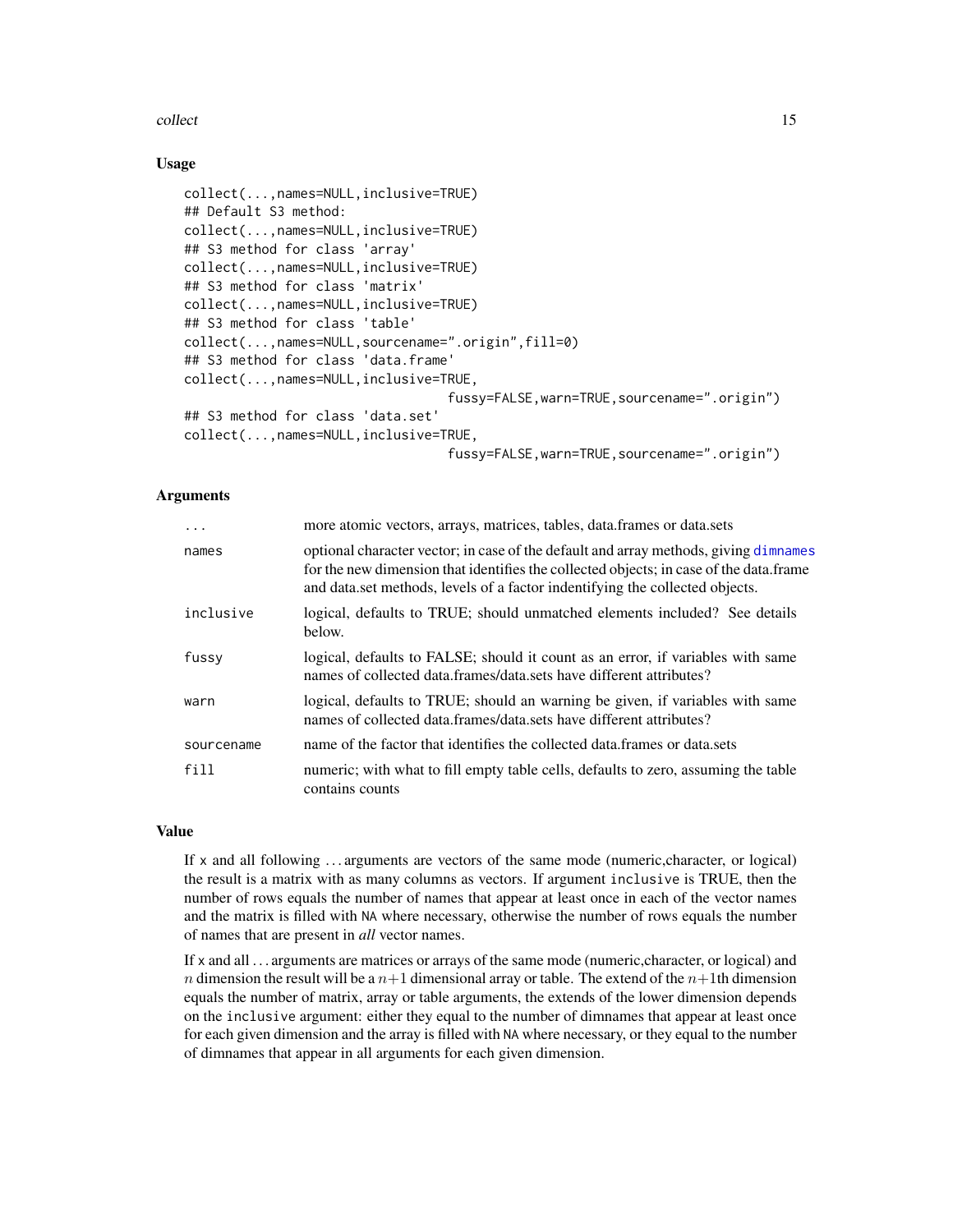If x and all . . . arguments are data frames or data sets, the result is a data frame or data set. The number of variables of the resulting data frame or data set depends on the inclusive argument. If it is true, the number of variables equals the number of variables that appear in each of the arguments at least once and variables are filled with NA where necessary, otherwise the number of variables equals the number of variables that are present in all arguments.

```
x < -c(a=1,b=2)y \leq -c(a=10, c=30)x
y
collect(x,y)
collect(x,y,inclusive=FALSE)
X <- matrix(1,nrow=2,ncol=2,dimnames=list(letters[1:2],LETTERS[1:2]))
Y <- matrix(2,nrow=3,ncol=2,dimnames=list(letters[1:3],LETTERS[1:2]))
Z <- matrix(3,nrow=2,ncol=3,dimnames=list(letters[1:2],LETTERS[1:3]))
X
Y
Z
collect(X,Y,Z)
collect(X,Y,Z,inclusive=FALSE)
X <- matrix(1,nrow=2,ncol=2,dimnames=list(a=letters[1:2],b=LETTERS[1:2]))
Y <- matrix(2,nrow=3,ncol=2,dimnames=list(a=letters[1:3],c=LETTERS[1:2]))
Z <- matrix(3,nrow=2,ncol=3,dimnames=list(a=letters[1:2],c=LETTERS[1:3]))
collect(X,Y,Z)
collect(X,Y,Z,inclusive=FALSE)
df1 <- data.frame(a=rep(1,5),b=rep(1,5))
df2 <- data.frame(a=rep(2,5),b=rep(2,5),c=rep(2,5))
collect(df1,df2)
collect(df1,df2,inclusive=FALSE)
data(UCBAdmissions)
Male <- as.table(UCBAdmissions[,1,])
Female <- as.table(UCBAdmissions[,2,])
collect(Male,Female,sourcename="Gender")
collect(unclass(Male),unclass(Female))
Male1 <- as.table(UCBAdmissions[,1,-1])
Female2 <- as.table(UCBAdmissions[,2,-2])
Female3 <- as.table(UCBAdmissions[,2,-3])
collect(Male=Male1,Female=Female2,sourcename="Gender")
collect(Male=Male1,Female=Female3,sourcename="Gender")
collect(Male=Male1,Female=Female3,sourcename="Gender",fill=NA)
```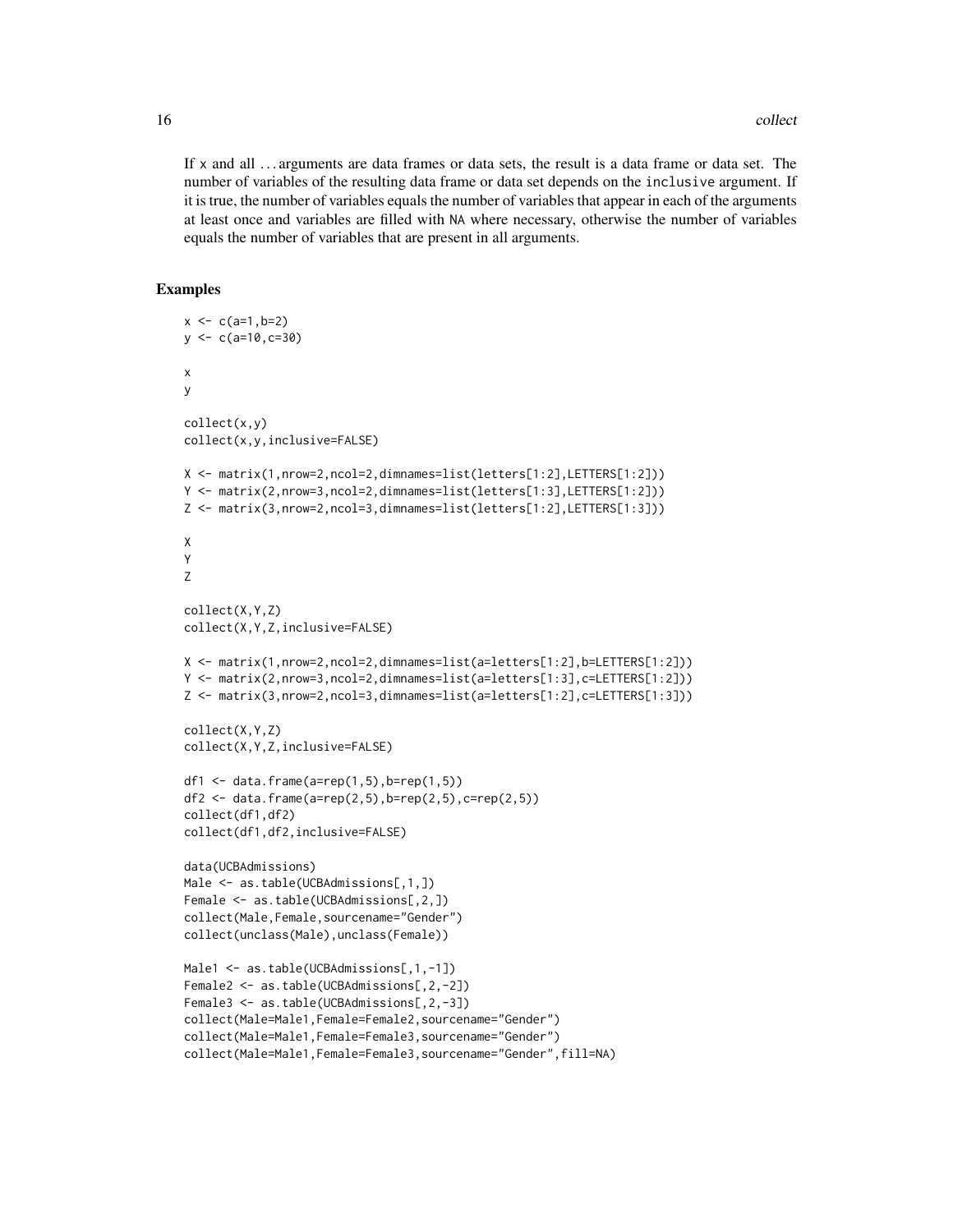<span id="page-16-0"></span>contr and the contract of the contract of the contract of the contract of the contract of the contract of the contract of the contract of the contract of the contract of the contract of the contract of the contract of the

```
f1 \leftarrow gl(3, 5, labels=letters[1:3])f2 \leftarrow gl(3, 6, labels=letters[1:3])collect(f1=table(f1),f2=table(f2))
ds1 \leftarrow data.set(x = 1:3)
ds2 <- data.set(x = 4:9,
                  y = 1:6collect(ds1,ds2)
```
contr *Convenience Methods for Setting Contrasts*

# <span id="page-16-1"></span>Description

This package provides modified versions of [contr.treatment](#page-16-1) and [contr.sum](#page-16-1).contr.sum gains an optional base argument, analog to the one of contr. treatment, furthermore, the base argument may be the name of a factor level.

contr returns a function that calls either contr. treatment, contr. sum, etc., according to the value given to its first argument.

The contrasts method for "item" objects returns a contrast matrix or a function to produce a contrast matrix for the factor into which the item would be coerced via as. factor or as. ordered. This matrix or function can be specified by using  $contrast(x)$  <-value

# Usage

```
contr(type,...)
contr.treatment(n, base=1,contrasts=TRUE)
contr.sum(n,base=NULL,contrasts=TRUE)
## S4 method for signature 'item'
contrasts(x,contrasts=TRUE,...)
## S4 replacement method for signature 'item'
contrast(x,how.max) <- value
# These methods are defined implicitely by making 'contrasts' generic.
## S4 method for signature 'ANY'
contrasts(x,contrasts=TRUE,...)
## S4 replacement method for signature 'ANY'
contrast(x,how.many) < - value
```
#### Arguments

| type | a character vector, specifying the type of the contrasts. This argument should<br>have a value such that, if e.g. type="something", then there is a function<br>contr. something that produces a contrast matrix. |
|------|-------------------------------------------------------------------------------------------------------------------------------------------------------------------------------------------------------------------|
| .    | further arguments, passed to contr. treatment, etc.                                                                                                                                                               |
| n.   | a number of factor levels or a vector of factor levels names, see e.g. contr. treatment.                                                                                                                          |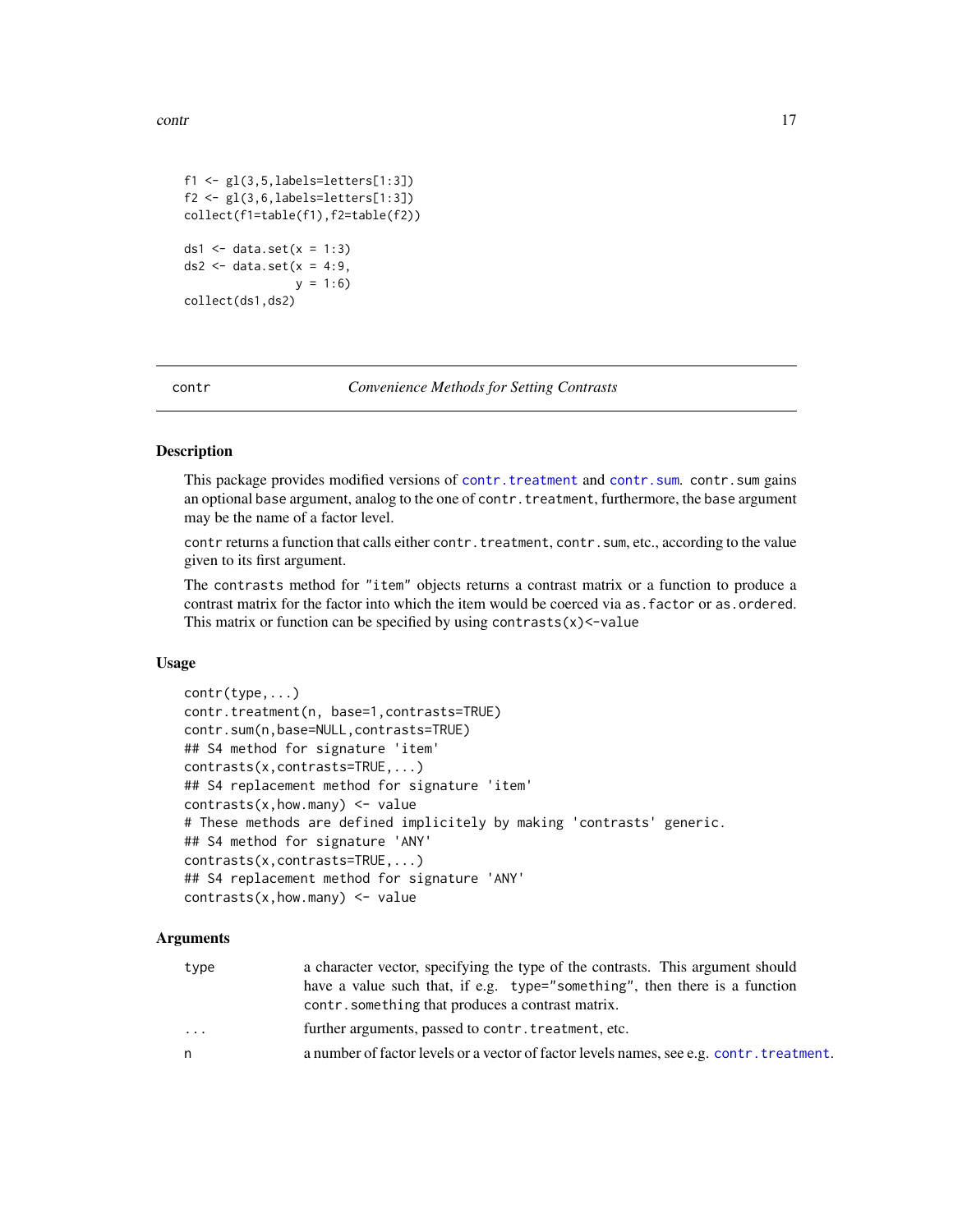<span id="page-17-0"></span>18 data.set

| base         | a number of a factor level or the names of a factor level, which specifies the<br>baseline category, see e.g. contr. treatment or NULL. |
|--------------|-----------------------------------------------------------------------------------------------------------------------------------------|
| contrasts    | a logical value, see contrasts                                                                                                          |
| how.many     | the number of contrasts to generate, see contrasts                                                                                      |
| $\mathsf{x}$ | a factor or an object of class "item"                                                                                                   |
| value        | a matrix, a function or the name of a function                                                                                          |

# Value

contr returns a funtion that calls one of contr.treatment, contr.sum,.... contr.treatment and contr.sum return contrast matrices. contrasts(x) returns the "contrasts" attribute of an object, which may be a function name, a function, a contrast matrix or NULL.

# Examples

```
ctr.t <- contr("treatment",base="c")
ctr.t
ctr.s <- contr("sum",base="c")
ctr.h <- contr("helmert")
ctr.t(letters[1:7])
ctr.s(letters[1:7])
ctr.h(letters[1:7])
x <- factor(rep(letters[1:5],3))
contrasts(x)
x \leftarrow as.itemscontrasts(x)
contrasts(x) <- contr.sum(letters[1:5],base="c")
contrasts(x)
missing.values(x) <- 5
contrasts(x)
contrasts(as.factor(x))
# Obviously setting missing values after specifying
# contrast matrix breaks the contrasts.
# Using the 'contr' function, however, prevents this:
missing.values(x) <- NULL
contrasts(x) <- contr("sum",base="c")
contrasts(x)
missing.values(x) <- 5
contrasts(x)
contrasts(as.factor(x))
```
<span id="page-17-1"></span>data.set *Data Set Objects*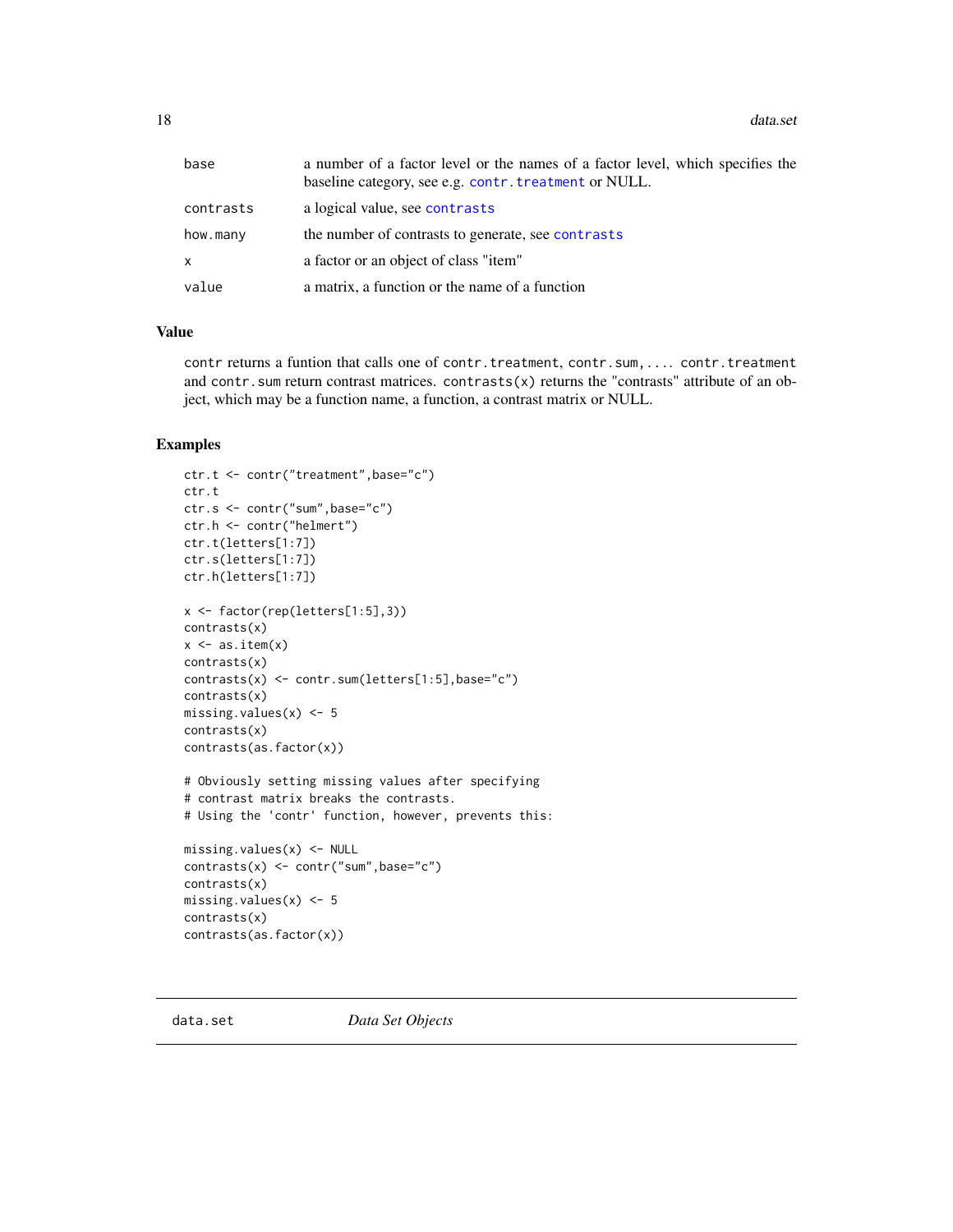#### data.set 19

#### Description

"data.set" objects are collections of "item" objects, with similar semantics as data frames. They are distinguished from data frames so that coercion by as.data.fame leads to a data frame that contains only vectors and factors. Nevertheless most methods for data frames are inherited by data sets, except for the method for the within generic function. For the within method for data sets, see the details section.

Thus data preparation using data sets retains all informations about item annotations, labels, missing values etc. While (mostly automatic) conversion of data sets into data frames makes the data amenable for the use of R's statistical functions.

dsView is a function that displays data sets in a similar manner as View displays data frames. (View works with data sets as well, but changes them first into data frames.)

# Usage

```
data.set(...,row.names = NULL, check rows = FALSE, check.names = TRUE,stringsAsFactors = FALSE, document = NULL)
as.data.set(x, row.names=NULL, ...)
## S4 method for signature 'list'
as.data.set(x,row.names=NULL,...)
is.data.set(x)
## S3 method for class 'data.set'
as.data.frame(x, row.names = NULL, optional = FALSE, ...)
## S4 method for signature 'data.set'
within(data, expr, ...)
```
dsView(x)

## S4 method for signature 'data.set'  $head(x, n=20, \ldots)$ ## S4 method for signature 'data.set' tail(x,n=20,...)

# Arguments

| $\ddots$ | For the data. set function several vectors or items, for within further, ignored<br>arguments.                                  |
|----------|---------------------------------------------------------------------------------------------------------------------------------|
|          | row.names, check.rows, check.names, stringsAsFactors, optional<br>arguments as in data. frame or as. data. frame, respectively. |
| document | NULL or an optional character vector that contains documenation of the data.                                                    |
| X        | for is $data.set(x)$ , any object; for as $data簡$ frame $(x, \ldots)$ and $dsView(x)$<br>a "data.set" object.                   |
| data     | a data set, that is, an object of class "data.set".                                                                             |
| expr     | an expression, or several expressions enclosed in curly braces.                                                                 |
| n        | integer; the number of rows to be shown by head or tail                                                                         |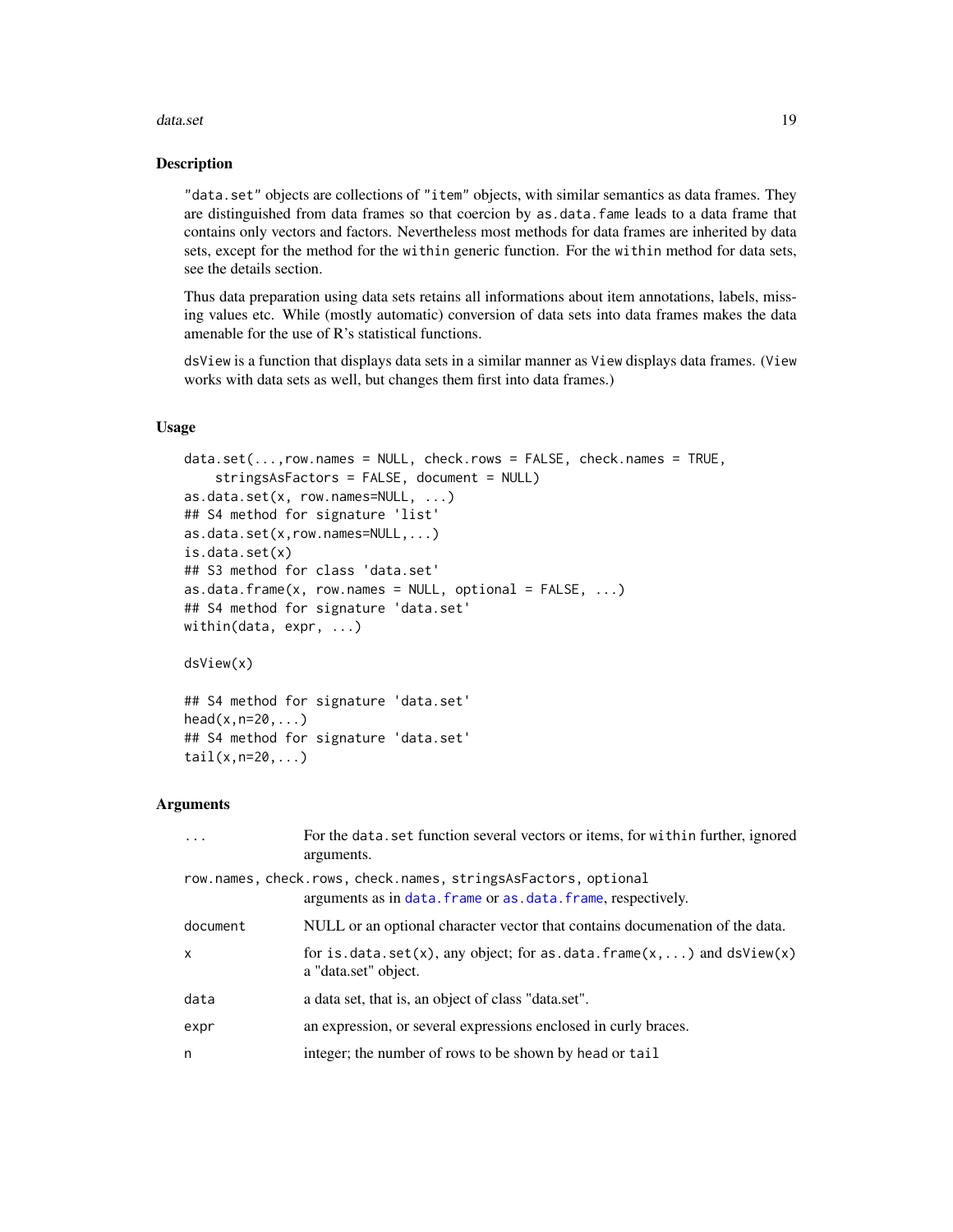# Details

The as.data. frame method for data sets is just a copy of the method for list. Consequently, all items in the data set are coerced in accordance to their [measurement](#page-58-1) setting, see as. vector, item-method and [measurement](#page-58-1).

The within method for data sets has the same effect as the [within](#page-0-0) method for data frames, apart from two differences: all results of the computations are coerced into items if they have the appropriate length, otherwise, they are automatically dropped.

Currently only one method for the generic function as.data.set is defined: a method for "importer" objects.

# Value

data.set and the within method for data sets returns a "data.set" object, is.data.set returns a logical value, and as.data.frame returns a data frame.

```
Data <- data.set(
         vote = sample(c(1, 2, 3, 8, 9, 97, 99), size=300, replace=TRUE),region = sample(c(rep(1,3),rep(2,2),3,99),size=300,replace=TRUE),income = exp(rnorm(300, sd=.7)) * 2000\lambdaData <- within(Data,{
 description(vote) <- "Vote intention"
 description(region) <- "Region of residence"
 description(income) <- "Household income"
 wording(vote) <- "If a general election would take place next tuesday,
                  the candidate of which party would you vote for?"
 wording(income) \le "All things taken into account, how much do all
                  household members earn in sum?"
 foreach(x=c(vote,region),{
   measurement(x) <- "nominal"
   })
 measurement(income) <- "ratio"
 labels(vote) <- c(
                  Conservatives = 1,
                  Labour = 2,
                  "Liberal Democrats" = 3,
                  "Don't know" = 8,
                   "Answer refused" = 9,
                   "Not applicable" = 97,
                  "Not asked in survey" = 99)
 labels(region) <- c(
                  England = 1,
                  Scotland = 2,Wales = 3,
                  "Not applicable" = 97,
                  "Not asked in survey" = 99)
 foreach(x=c(vote,region,income),{
   annotation(x)["Remark"] \leftarrow "This is not a real survey item, of course ..."
```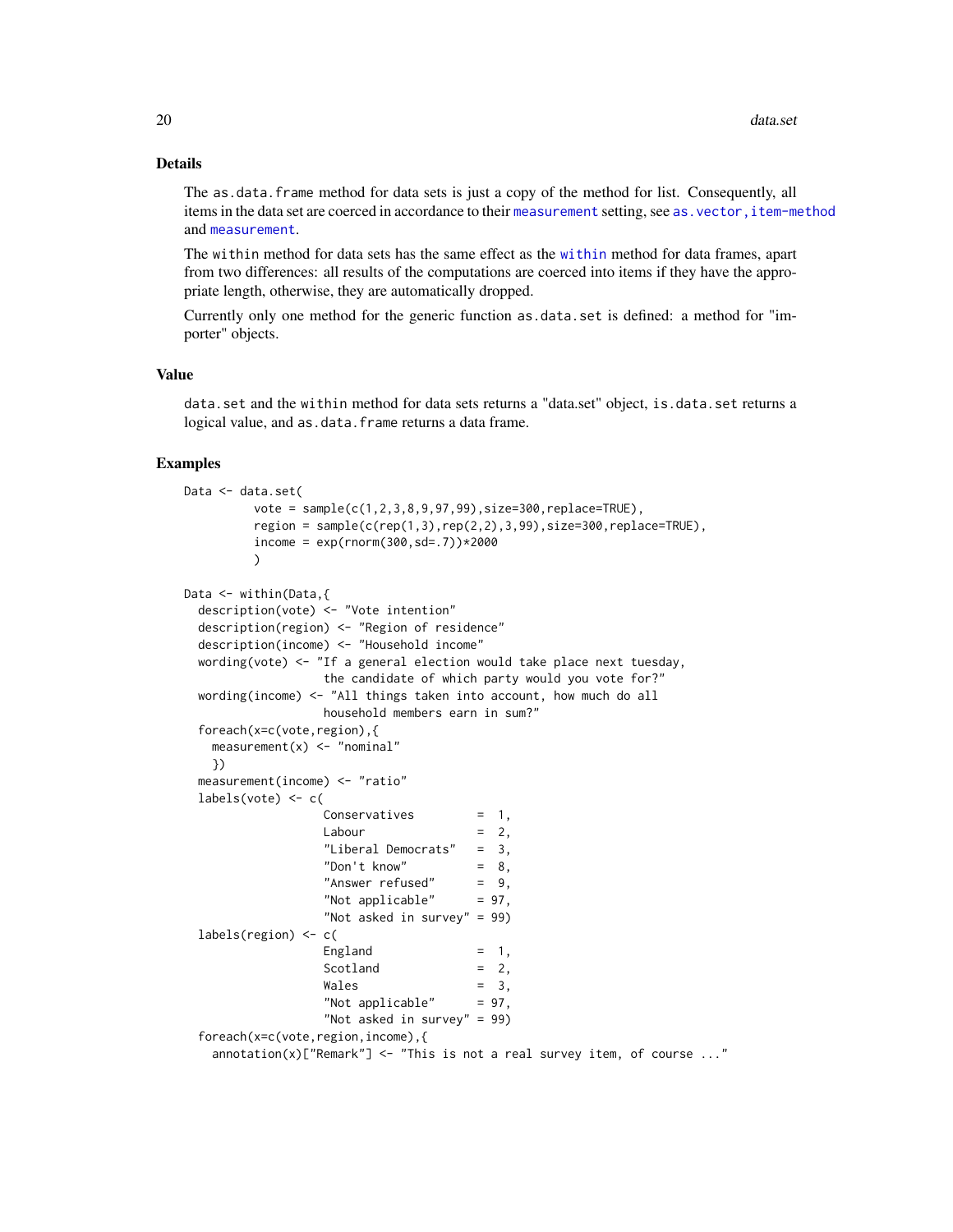<span id="page-20-0"></span>data.set manipulation 21

```
})
  missing.values(vote) \leq c(8, 9, 97, 99)missing.values(region) <- c(97,99)
  # These to variables do not appear in the
  # the resulting data set, since they have the wrong length.
  junk1 < -1:5junk2 < - matrix(5,4,4)})
# Since data sets may be huge, only a
# part of them are 'show'n
Data
## Not run:
# If we insist on seeing all, we can use 'print' instead
print(Data)
## End(Not run)
str(Data)
summary(Data)
## Not run:
# If we want to 'View' a data set we can use 'dsView'
dsView(Data)
# Works also, but changes the data set into a data frame first:
View(Data)
## End(Not run)
Data[[1]]
Data[1,]
head(as.data.frame(Data))
EnglandData <- subset(Data,region == "England")
EnglandData
xtabs(~vote+region,data=Data)
xtabs(~vote+region,data=within(Data, vote <- include.missings(vote)))
```
data.set manipulation *Manipulation of Data Sets*

# Description

Like data frames, data.set objects have [subset](#page-0-0), [unique](#page-0-0), [cbind](#page-0-0), [rbind](#page-0-0), [merge](#page-0-0) methods defined for them.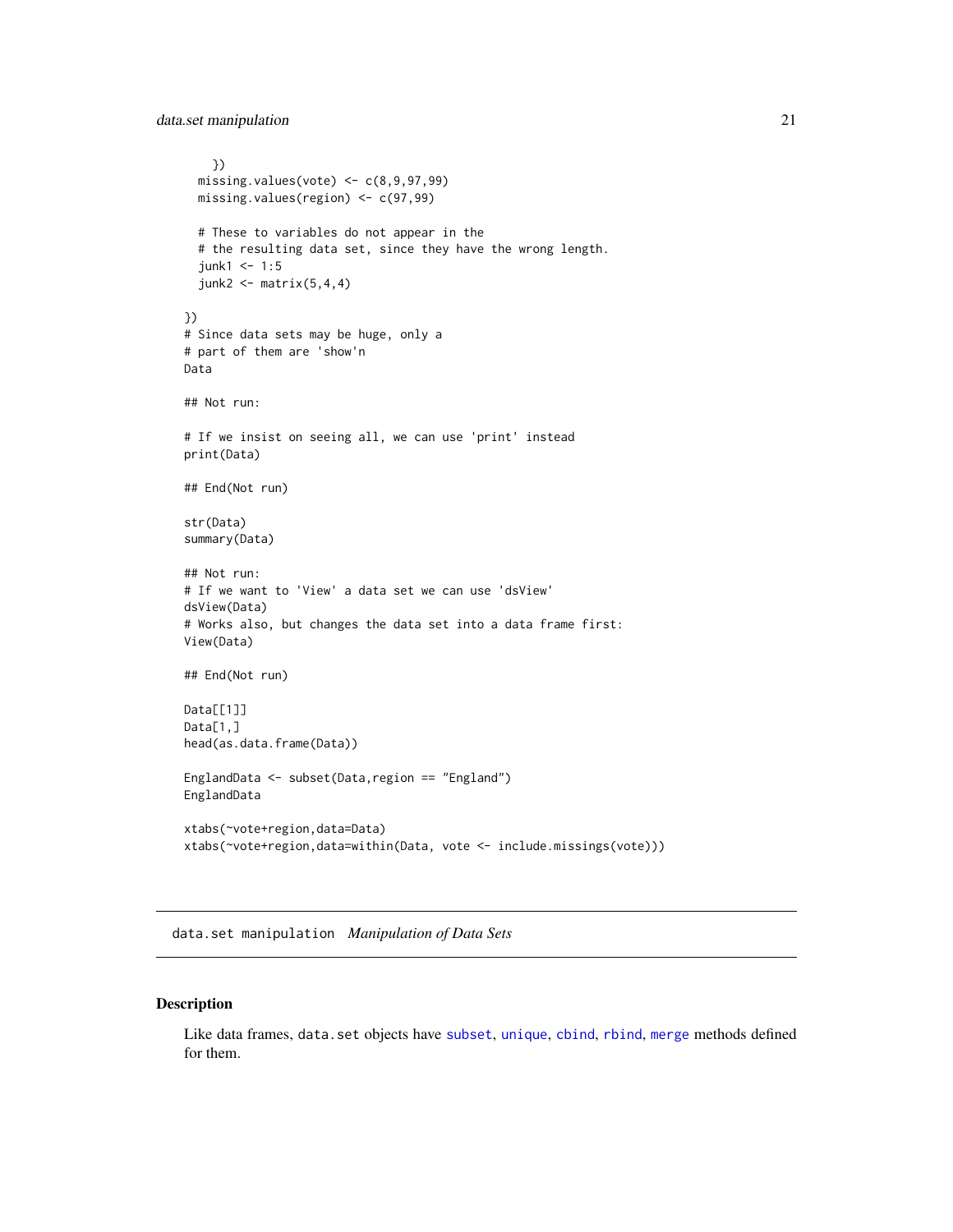The semantics are basically the same as the methods defined for data frames in the base package, with the only difference that the return values are data.set objects. In fact, the methods described here are front-ends to the corresponding methods for data frames, which are constructed such that the "extra" information attached to variables within data.set objects, that is, to item objects.

# Usage

```
## S4 method for signature 'data.set'
subset(x, \ldots)## S4 method for signature 'data.set'
unique(x, incomparables = FALSE, ...)## S3 method for class 'data.set'
cbind(..., deparse.level = 1)## S3 method for class 'data.set'
rbind(..., deparse.level = 1)## S4 method for signature 'data.set,data.set'
merge(x,y, \ldots)## S4 method for signature 'data.set, data.frame'
merge(x,y, \ldots)## S4 method for signature 'data.frame, data.set'
merge(x,y, \ldots)
```
# Arguments

| x,y           | data set objects. On of the arguments to merge may also be an object coerca-<br>ble into a data frame and the result still is a data, set object.                                                                                                                                                                                                                                                                                                                                  |
|---------------|------------------------------------------------------------------------------------------------------------------------------------------------------------------------------------------------------------------------------------------------------------------------------------------------------------------------------------------------------------------------------------------------------------------------------------------------------------------------------------|
| $\cdots$      | for subset: a logical vector of the same length as the number of rows of the<br>data.set and, optionally, a vector of variable names (tagged as select); for<br>unique: further arguments, ignored; for cbind, rbind: objects coercable into<br>data frames, with at least one being a data set object; for merge: further ar-<br>guments such as arguments tagged with by, by.x, by.y, etc. that specify the<br>variables by which to merge the data sets of data frames x and y. |
| incomparables | a vector of values that cannot be compared. See unique.                                                                                                                                                                                                                                                                                                                                                                                                                            |
| deparse.level | an argument retained for reasons of compatibility of the default methods of<br>chind and rhind.                                                                                                                                                                                                                                                                                                                                                                                    |

```
ds1 <- data.set(
      a = rep(1:3,5),b = rep(1:5, each=3)\lambdads2 <- data.set(
```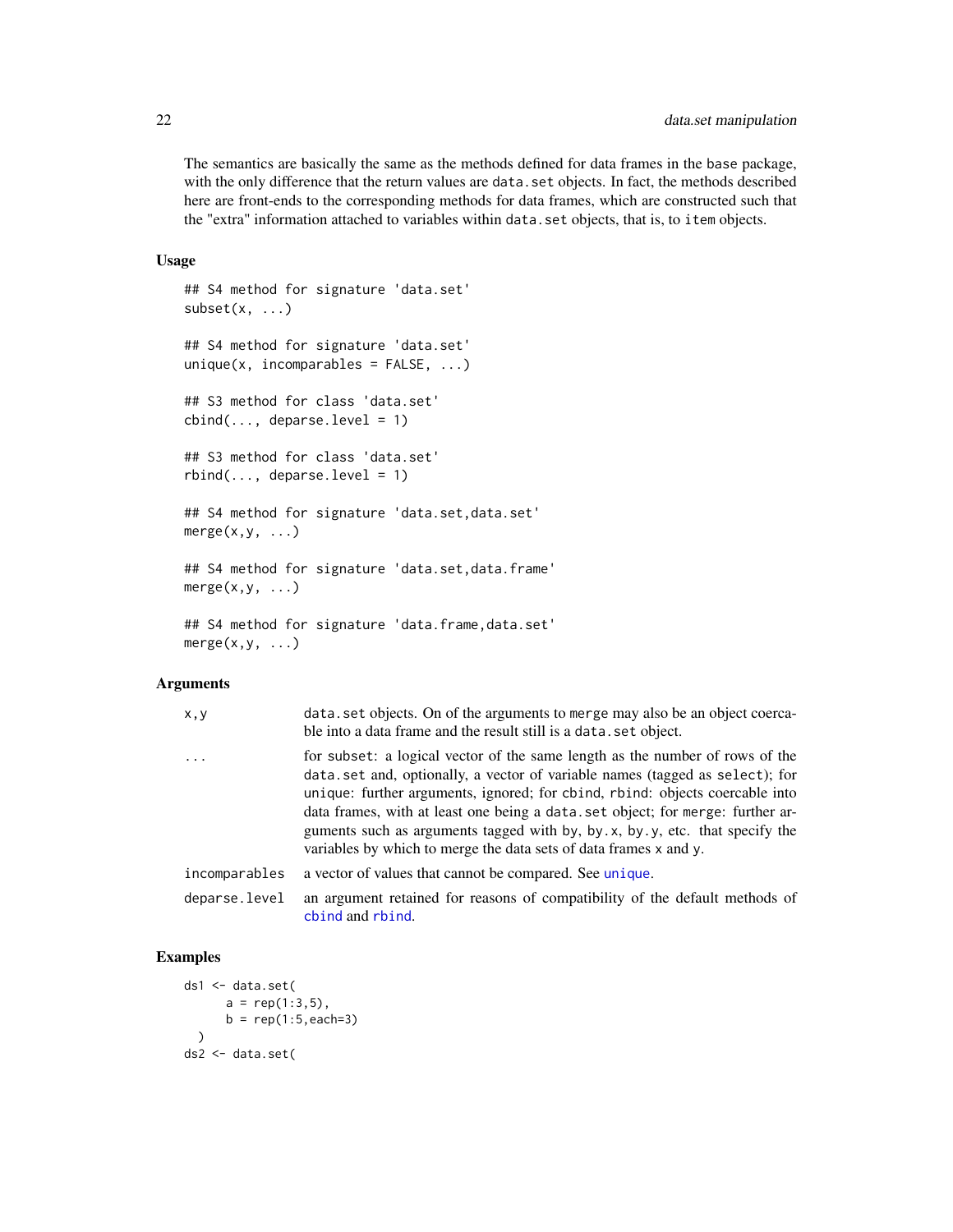```
a = c(3:1,3,3),
      b = 1:5\mathcal{L}ds1 \leftarrow within(ds1,{
      description(a) <- "Example variable 'a'"
      description(b) <- "Example variable 'b'"
 })
ds2 < - within(ds2,{
      description(a) <- "Example variable 'a'"
      description(b) <- "Example variable 'b'"
 })
str(ds3 <- rbind(ds1,ds2))
description(ds3)
ds3 \leq within(ds1,\{c \leq -ad <- b
        description(c) <- "Copy of variable 'a'"
        description(d) <- "Copy of variable 'b'"
        rm(a,b)
    })
str(ds4 <- cbind(ds1,ds3))
description(ds4)
ds5 <- data.set(
        c = 1:3,
        d = c(1,1,2))
ds5 \leftarrow within(ds5,{
      description(c) <- "Example variable 'c'"
      description(d) <- "Example variable 'd'"
 })
str(ds6 <- merge(ds1,ds5,by.x="a",by.y="c"))
# Note that the attributes of the left-hand variables
# have priority.
description(ds6)
```
deduplicate\_labels *Handle duplicated labels*

# **Description**

The function deduplicate\_labels can be used with "item" objects, "importer" objects or "data.set" objects to deal with duplicate labels, i.e. labels that are attached to more than one code. There are several ways to de-duplicate labels: by combining values that share their label or by making labels duplicate labels distinct.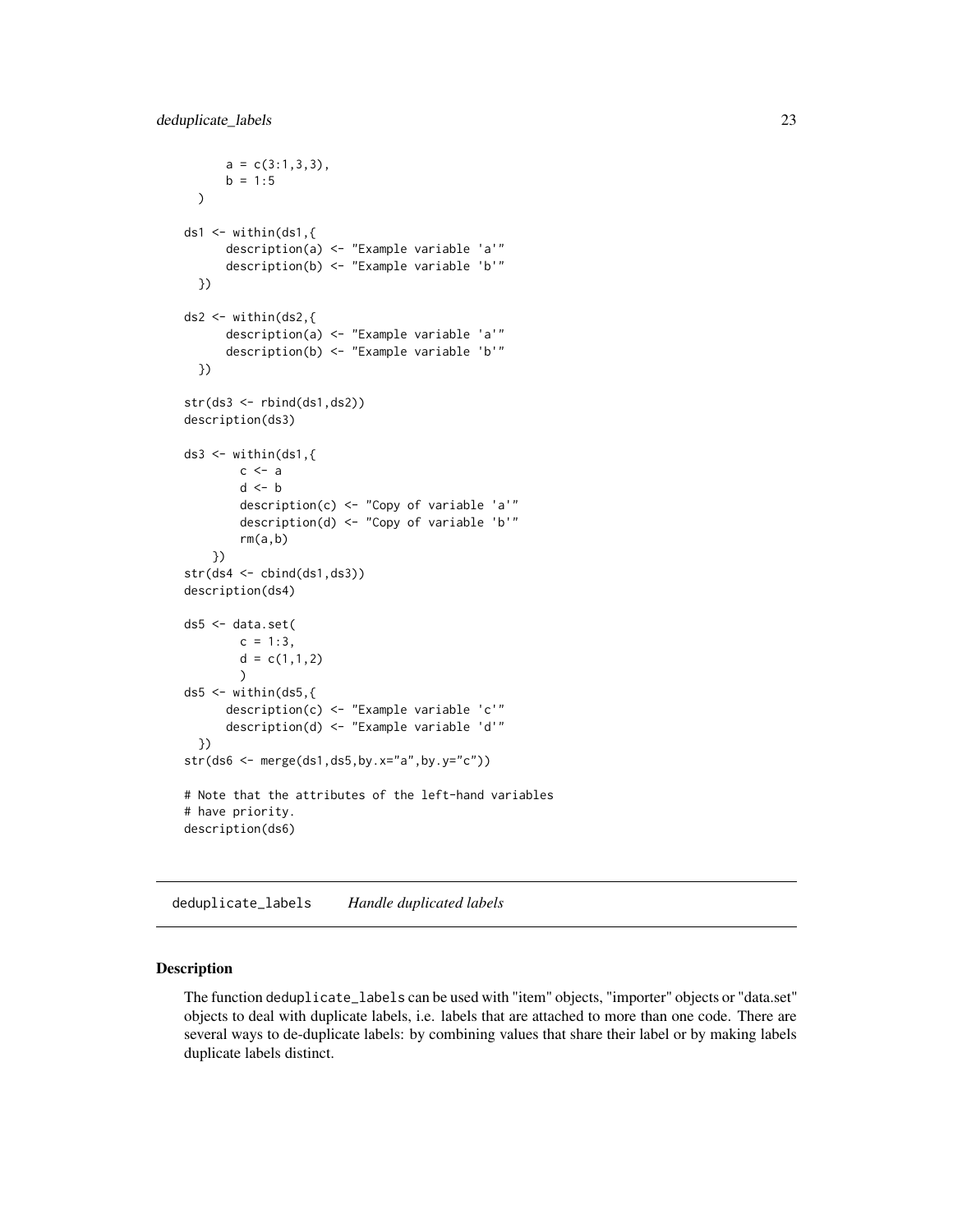# Usage

```
deduplicate_labels(x,...)
## S3 method for class 'item'
deduplicate_labels(x,
   method=c("combine codes",
             "prefix values",
             "postfix values"),...)
# Applicable to 'importer' objects and 'data.set' objects
## S3 method for class 'item.list'
deduplicate_labels(x,...)
```
# Arguments

| $\mathsf{x}$ | an item with value labels or that contains items with value labels         |
|--------------|----------------------------------------------------------------------------|
| method       | a character string that determines the method to make value labels unique. |
| $\cdot$      | other arguments, passed to specific methods of the generic function.       |

# Value

The function deduplicate\_labels a copy of x that has unqiue value labels.

```
x1 \leq -as.item(rep(1:5,4)),labels=c(
                 A = 1,
                  A = 2,
                  B = 3,B = 4,C = 5),
              annotation = c(description="Yet another test"
))
x2 \leftarrow astem(rep(1:4,5),
             labels=c(
                 i = 1,
                  ii = 2,
                  iii = 3,
                  iii = 4),
              annotation = c(description="Still another test"
))
x3 \le - as.item(rep(1:2,10),
             labels=c(
                 a = 1,b = 2
```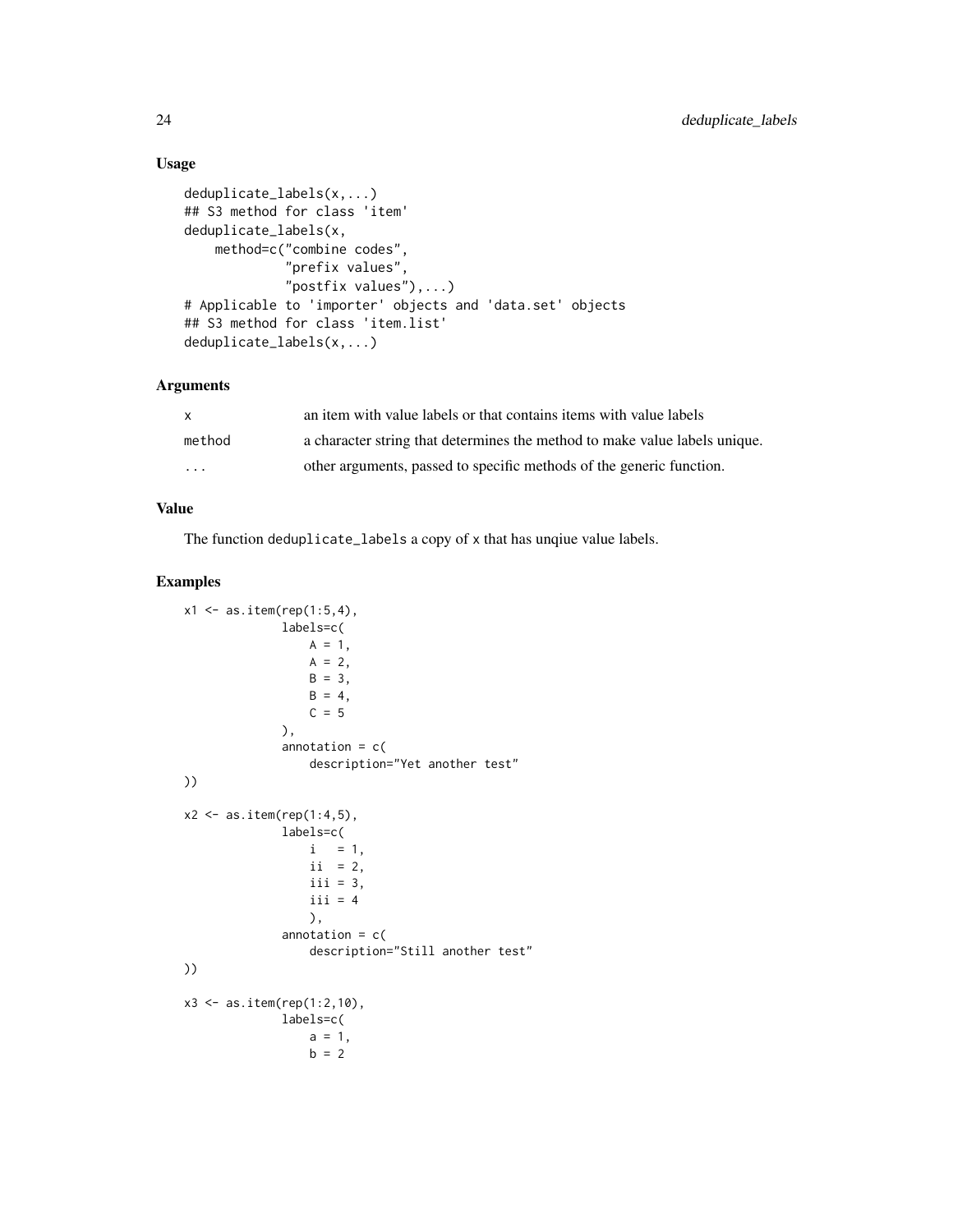# <span id="page-24-0"></span>Descriptives 25

```
),
               \text{annotation} = \text{c}(
                   description="Still another test"
))
codebook(deduplicate_labels(x1))
codebook(deduplicate_labels(x1,method="prefix"))
codebook(deduplicate_labels(x1,method="postfix"))
ds <- data.set(x1,x2,x3)
codebook(deduplicate_labels(ds))
codebook(deduplicate_labels(ds,method="prefix"))
codebook(deduplicate_labels(ds,method="postfix"))
```
# Descriptives *Vectors of Univariate Sample Statistics*

# Description

Descriptives(x) gives a vector of sample statistics for use in [codebook](#page-9-1).

# Usage

```
Descriptives(x,...)
## S4 method for signature 'atomic'
Descriptives(x, weights = NULL, ...)## S4 method for signature 'item.vector'
Descriptives(x, weights = NULL, ...)
```
# Arguments

| X                       | an atomic vector or "item. vector" object.         |
|-------------------------|----------------------------------------------------|
| weights                 | an optional vector of weights.                     |
| $\cdot$ $\cdot$ $\cdot$ | further arguments, to be passed to future methods. |

# Value

A numeric vector of sample statistics, containing the range, the mean, the standard deviation, the skewness and the (excess) kurtosis.

```
x < - rnorm(100)
Descriptives(x)
```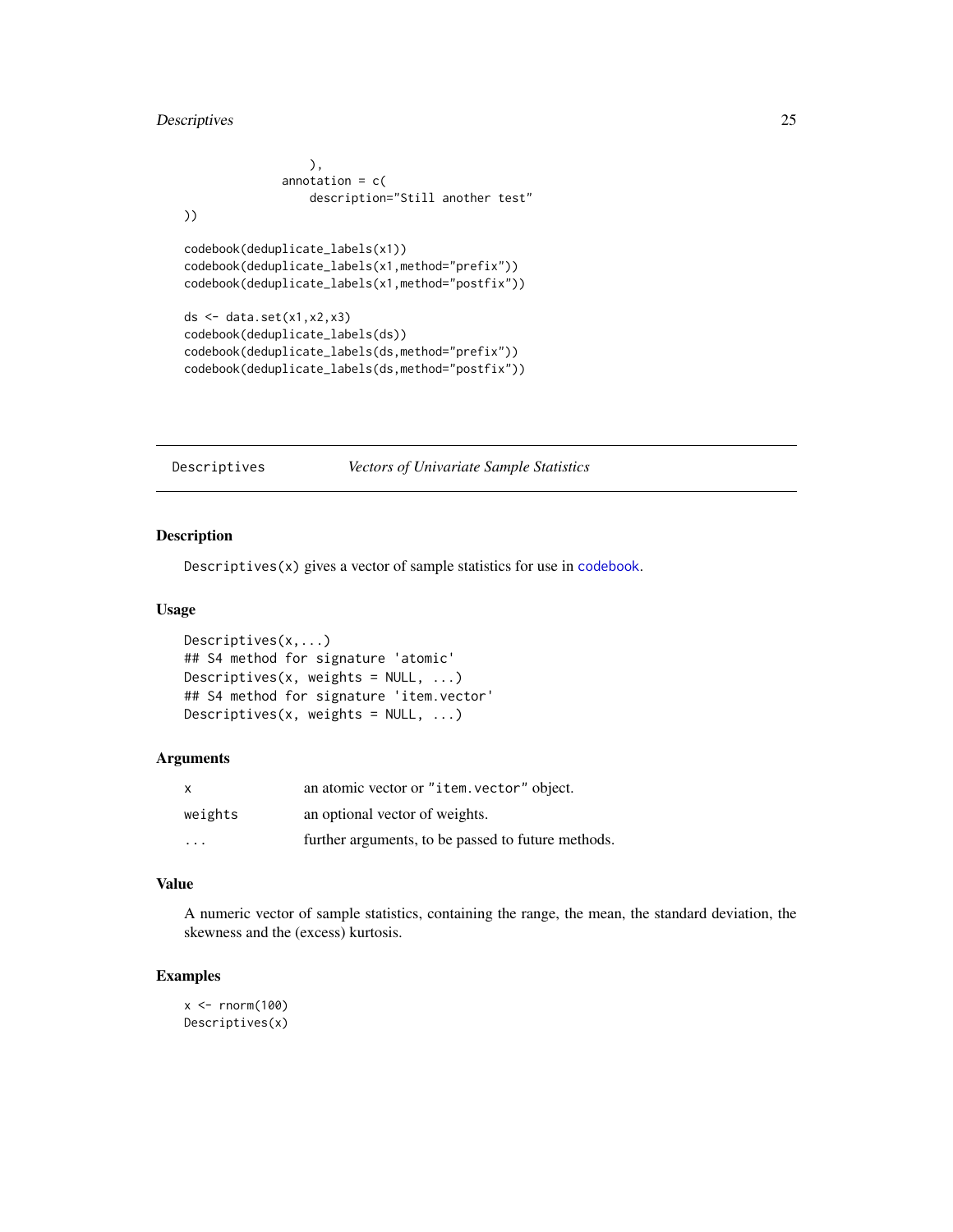<span id="page-25-0"></span>

#### Description

These functions provide an easy way to change the dimnames, rownames or colnames of an array.

# Usage

```
dimrename(x, dim = 1, ..., gsub = FALSE, fixed = TRUE, warn = TRUE)
rowrename(x, ..., gsub = FALSE, fixed = TRUE, warn = TRUE)
colrename(x, ..., gsub = FALSE, fixed = TRUE, warn = TRUE)
```
#### Arguments

| x          | An array with dimnames                                                                                                                                                                 |
|------------|----------------------------------------------------------------------------------------------------------------------------------------------------------------------------------------|
| dim        | A vector that indicates the dimensions                                                                                                                                                 |
| $\ddots$ . | A sequence of named arguments                                                                                                                                                          |
| gsub       | a logical value; if TRUE, gsub is used to change the dimnames of the object.<br>That is, instead of substituting whole names, substrings of the dimnames of the<br>object can changed. |
| fixed      | a logical value, passed to gsub. If TRUE, substitutions are by fixed strings and<br>not by regular expressions.                                                                        |
| warn       | logical; should a warning be issued if the pattern is not found?                                                                                                                       |

# Details

dimrename changes the dimnames of x along dimension(s) dim according to the remaining arguments. The argument names are the *old* names, the values are the new names. rowrename is a shorthand for changing the rownames, colrename is a shorthand for changing the colnames of a matrix or matrix-like object.

If gsub is FALSE, argument tags are the *old* dimnames, the values are the new dimnames. If gsub is TRUE, arguments are substrings of the dimnames that are substituted by the argument values.

#### Value

Object x with changed dimnames.

```
m \leftarrow matrix(1,2,2)rownames(m) <- letters[1:2]
colnames(m) <- LETTERS[1:2]
m
dimrename(m,1,a="first",b="second")
dimrename(m,1,A="first",B="second")
```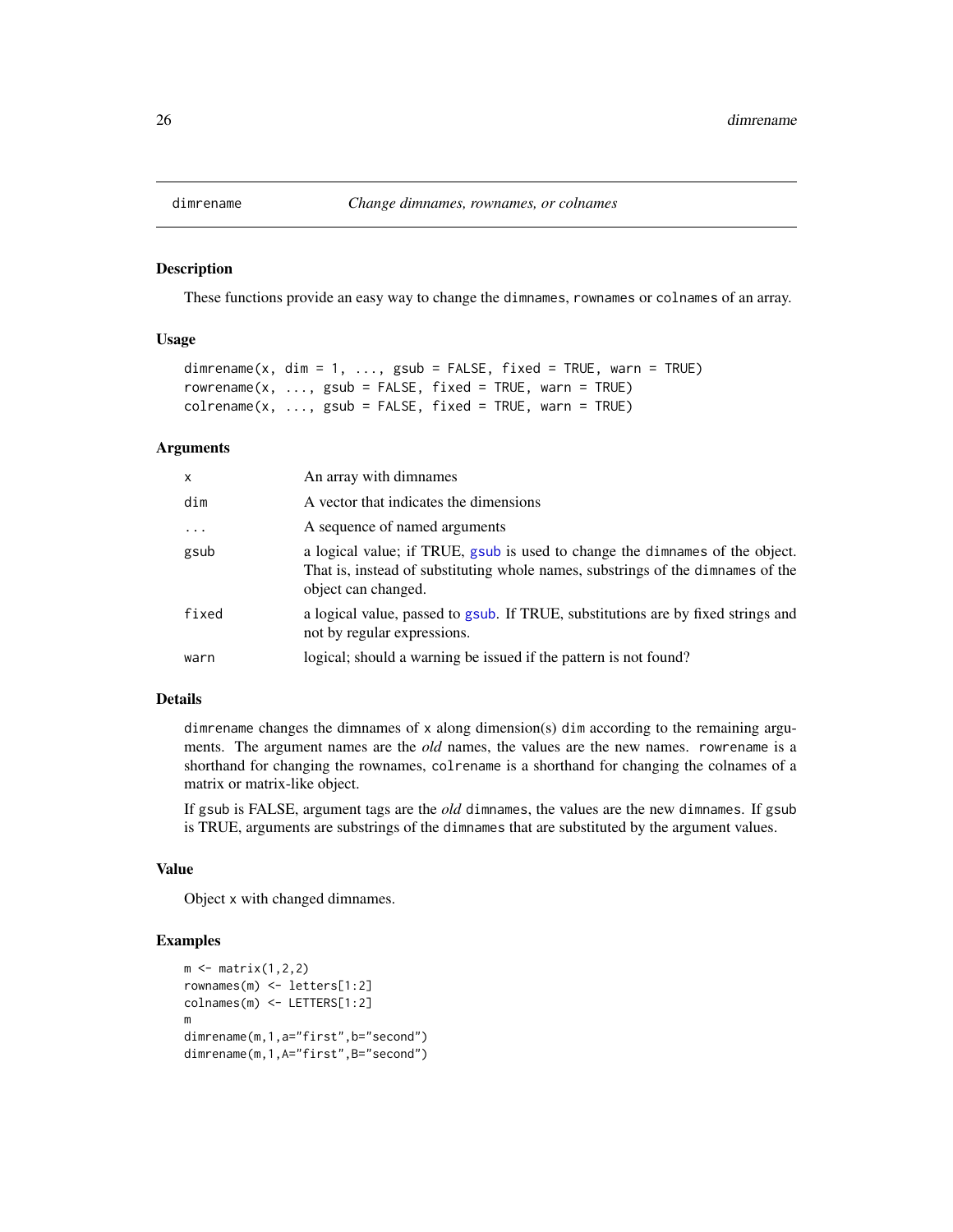# <span id="page-26-0"></span>duplicated\_labels 27

```
dimrename(m,2,"A"="first",B="second")
rowrename(m,a="first",b="second")
colrename(m,"A"="first",B="second")
# Since version 0.99.22 - the following also works:
dimrename(m,1,a=first,b=second)
dimrename(m,1,A=first,B=second)
dimrename(m,2,A=first,B=second)
```
duplicated\_labels *Check for and report duplicated labels*

#### Description

The function duplicated\_labels can be used with "item" objects, "importer" objects or "data.set" objects to check whether items contain duplicate labels, i.e. labels that are attached to more than one code.

# Usage

```
duplicated_labels(x)
## S3 method for class 'item'
duplicated_labels(x)
# Applicable to 'importer' objects and 'data.set' objects
## S3 method for class 'item.list'
duplicated_labels(x)
```
#### Arguments

x an item with value labels or that contains items with value labels

# Value

The function duplicate.labels returns a list with a class attribute, which allows pretty printing of duplicated value labels

```
x1 \leq -as.item(rep(1:5,4)),labels=c(
                  A = 1,
                  A = 2,B = 3,B = 4,
                  C = 5),
              annotation = c(
```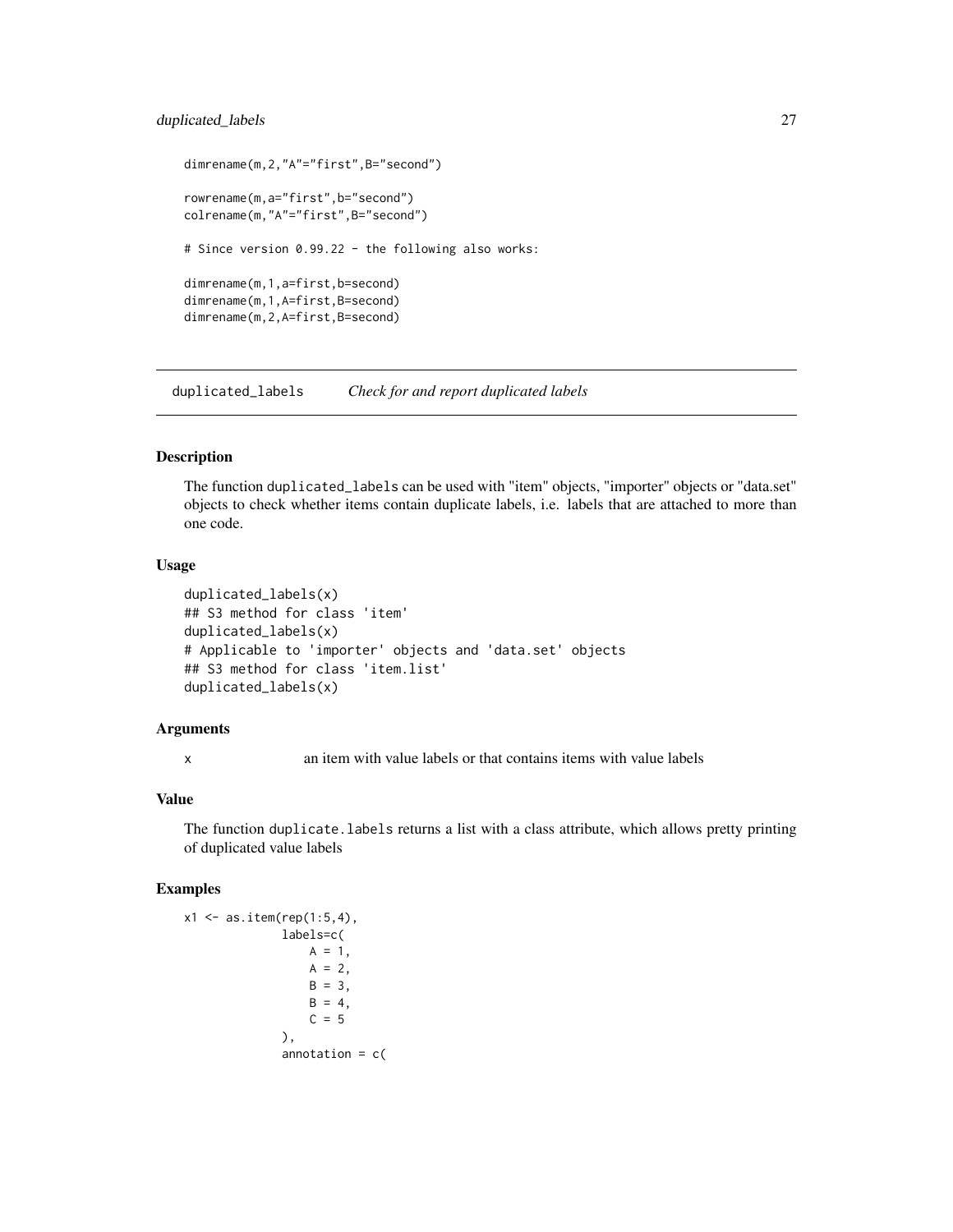```
description="Yet another test"
))
x2 \le - as.item(rep(1:4,5),
              labels=c(
                 i = 1,ii = 2,
                  iii = 3,iii = 4),
              annotation = c(
                  description="Still another test"
))
x3 \le - as.item(rep(1:2,10),
              labels=c(
                  a = 1,b = 2),
              annotation = c(description="Still another test"
))
duplicated_labels(x1)
ds <- data.set(x1,x2,x3)
duplicated_labels(ds)
codebook(ds)
nes1948.por <- unzip(system.file("anes/NES1948.ZIP",package="memisc"),
                     "NES1948.POR",exdir=tempfile())
nes1948 <- spss.portable.file(nes1948.por)
duplicated_labels(nes1948)
```
foreach *Loop over Variables in a Data Frame or Environment*

### Description

foreach evaluates an expression given as second argument by substituting in variables. The expression may also contain assignments, which take effect in the callers environment.

# Usage

```
foreach(...)
```
# Arguments

... tagged and untagged arguments. The tagged arguments define the 'variables' that are looped over, the first untagged argument defines the expression wich is evaluated.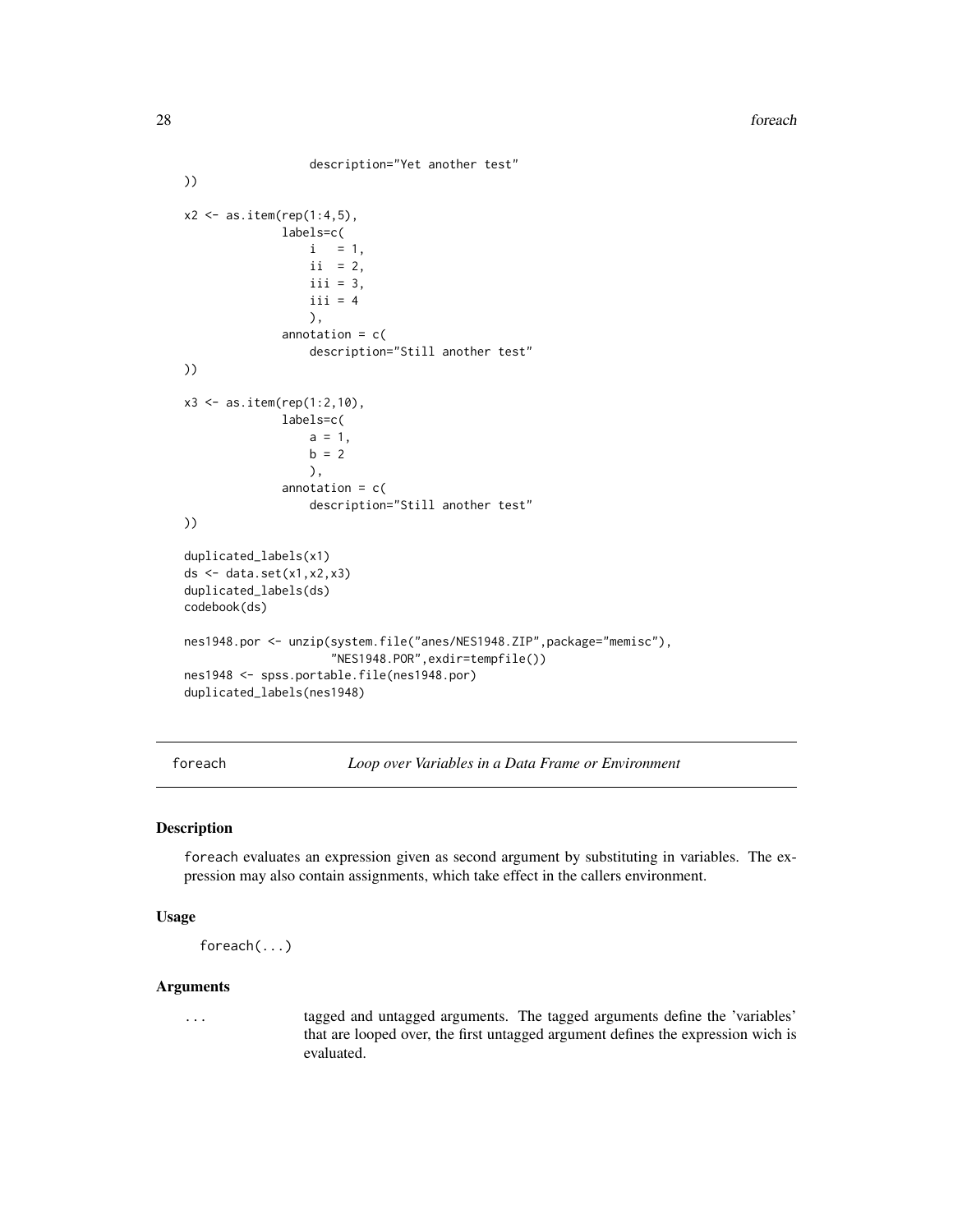# <span id="page-28-0"></span>format\_html 29

# Examples

```
x < -1:3y \leftarrow -(1:3)z <- c("Uri","Schwyz","Unterwalden")
print(x)
print(y)
print(z)
fored(x, y, z), # assigns names
  names(var) \le letters[1:3] # to the elements of x, y, and z
  )
print(x)
print(y)
print(z)
ds <- data.set(
        a = c(1, 2, 3, 2, 3, 8, 9),
        b = c(2,8,3,2,1,8,9),
        c = c(1, 3, 2, 1, 2, 8, 8)\lambdaprint(ds)
ds <- within(ds,{
      description(a) <- "First item in questionnaire"
      description(b) <- "Second item in questionnaire"
      description(c) <- "Third item in questionnaire"
      wording(a) <- "What number do you like first?"
      wording(b) <- "What number do you like second?"
      wording(c) <- "What number do you like third?"
      foreach(x=c(a,b,c),{ # Lazy data documentation:
        labels(x) \leftarrow c( # a,b,c get value labels in one statement
                         one = 1,
                         two = 2,
                       three = 3,
                "don't know" = 8,
         "refused to answer" = 9)
        missing.values(x) \leq c(8,9)
        })
      })
as.data.frame(ds)
ds <- within(ds,foreach(x=c(a,b,c),{
  measurement(x) <- "interval"
  }))
as.data.frame(ds)
```
<span id="page-28-2"></span>

<span id="page-28-1"></span>format\_html *Format Objects in HTML, show the HTML Format or Write it to a File*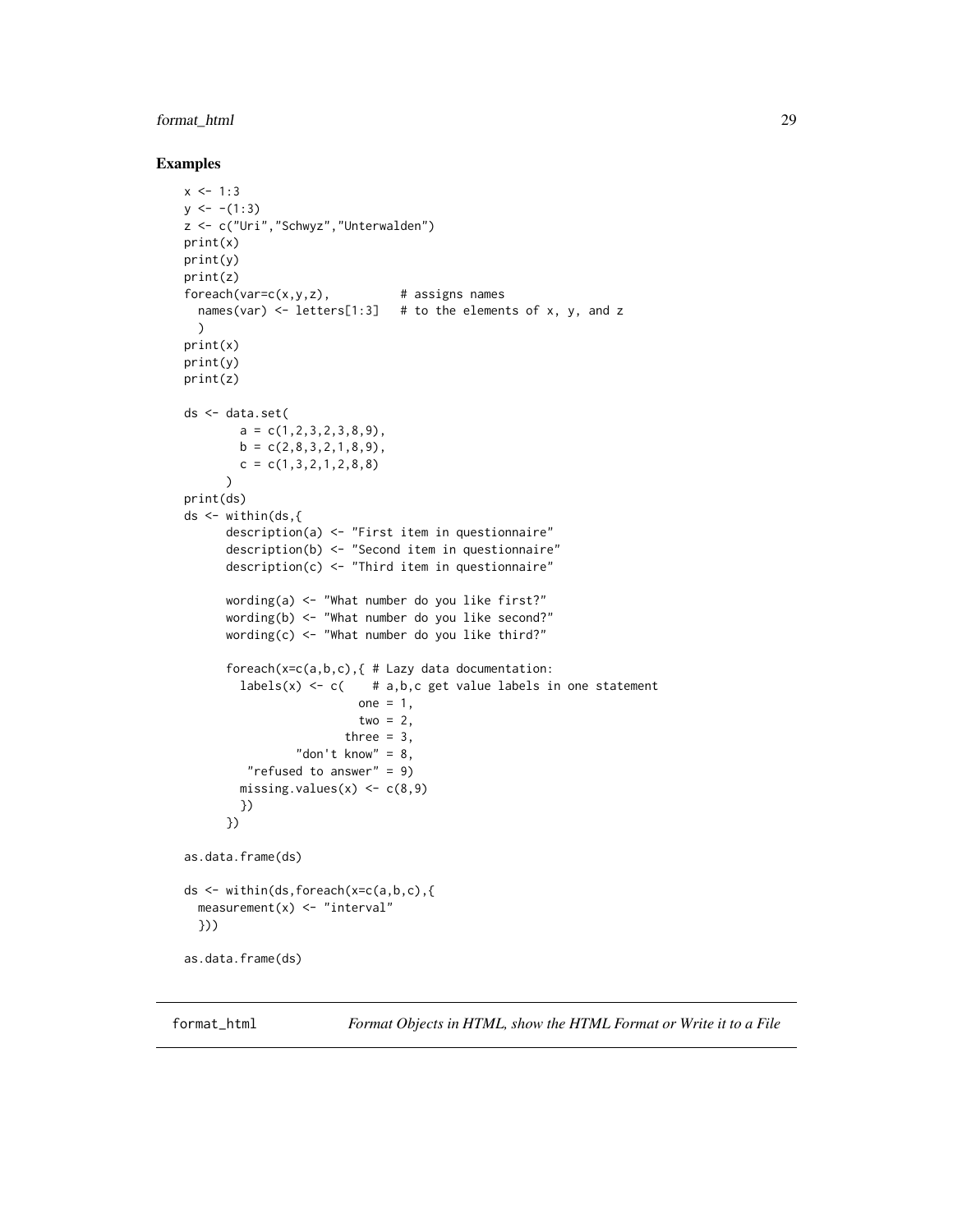# Description

show\_html is for showing objects in a convenient way in HTML format. write\_html writes them in HTML format into a file. Both functions call the generic format\_html for the format conversion.

#### Usage

```
show\_html(x, output = NULL, ...)write_html(x, file, ...)
format_html(x, ...)
## S3 method for class 'data.frame'
format_html(x,
    toprule=2,midrule=1,bottomrule=2,
    split.dec=TRUE,
    row.names=TRUE,
    digits=getOption("digits"),
    format="f",
    style=df_format_stdstyle,
    margin="2ex auto",
    ...)
## S3 method for class 'matrix'
format_html(x,
    toprule=2,midrule=1,bottomrule=2,
    split.dec=TRUE,
    formatC=FALSE,
    digits=getOption("digits"),
    format="f",
    style=mat_format_stdstyle,
    margin="2ex auto",
    ...)
```
#### Arguments

|  | x      | an object.                                                                                                                                                                                                                                                                                                                                  |
|--|--------|---------------------------------------------------------------------------------------------------------------------------------------------------------------------------------------------------------------------------------------------------------------------------------------------------------------------------------------------|
|  | output | character string or a function that determines how the HTML formatted object<br>is shown.                                                                                                                                                                                                                                                   |
|  |        | If output is a function, it is called with the path of a (temporary) file with<br>HTML code, e.g. <i>RStudio</i> 's viewer function (which is available in the package<br>rstudioapi.                                                                                                                                                       |
|  |        | If output equals "stdout", the HTML code is written to the standard output<br>stream (for use e.g. in output produced with knitr), if "file-show", the contents<br>of a file with the HTML code is shown via file show, and if "browser", the<br>contents of a file with the HTML code is shown by the standard browser (via<br>browseURL). |
|  |        | This arguments has different defaults, depending of the type of the session. In                                                                                                                                                                                                                                                             |

This arguments has different defaults, depending of the type of the session. In non-interactive sessions, the default is "console", in interactive sessions other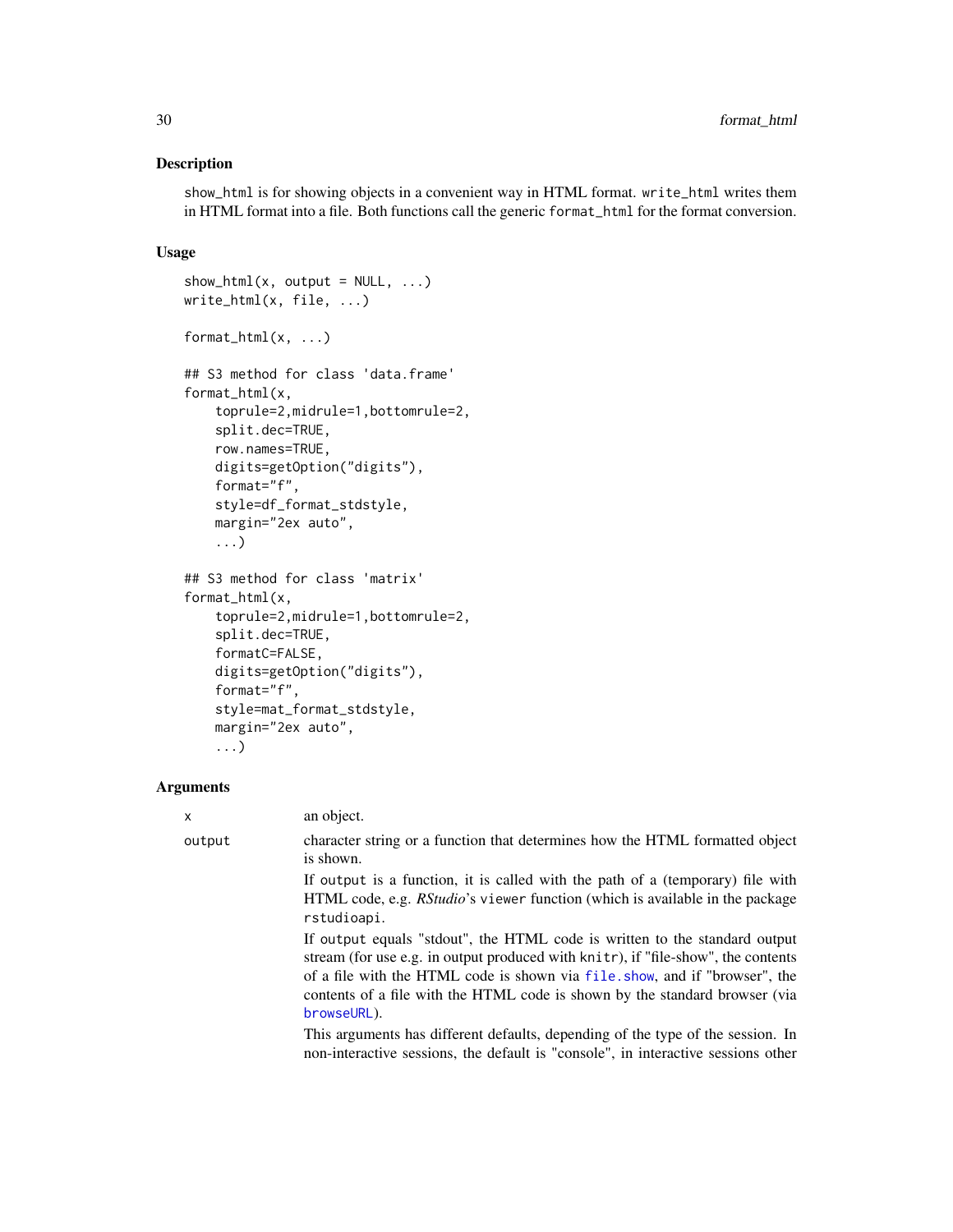<span id="page-30-0"></span>

|            | than RStudio, it is "browser", in interactive sessions with RStudio it is "file-<br>show".                                                                     |
|------------|----------------------------------------------------------------------------------------------------------------------------------------------------------------|
|            | These default settings can be overriden by the option "html_viewer" (see options).                                                                             |
| file       | character string; name or path of the file where to write the HTML code to.                                                                                    |
| toprule    | integer; thickness in pixels of rule at the top of the table.                                                                                                  |
| midrule    | integer; thickness in pixels of rules within the table.                                                                                                        |
| bottomrule | integer; thickness in pixels of rule at the bottom of the table.                                                                                               |
| split.dec  | logical; whether numbers should be centered at the decimal point by splitting<br>the table cells.                                                              |
| row.names  | logical; whether row names should be shown/exported.                                                                                                           |
| digits     | number of digits to be shown after the decimal dot. This is only useful, if the<br>"ftable" object was created from a table created with genTable or the like. |
| formatC    | logical; whether to use format C instead of format to format cell contents.                                                                                    |
| format     | a format string for formatC                                                                                                                                    |
| style      | string containing the stanard CSS styling of table cells.                                                                                                      |
| margin     | character string, determines the margin and thus the position of the HTML table.                                                                               |
| $\cdots$   | other arguments, passed on to formatter functions.                                                                                                             |

# Value

format\_html character string with code suitable for inclusion into a HTML-file.

format\_html.codebook *Format Codebooks as HTML*

# Description

This is the method of [format\\_html](#page-28-1) for "codebook" objects as created by the eponymous function (see [codebook](#page-9-1))

```
## S3 method for class 'codebook'
format_html(x,
   toprule = 2, midrule = 1,
    padding = 3,
   var\_tag = "code",varid_prefix = ", title_tag = "p", \ldots)
```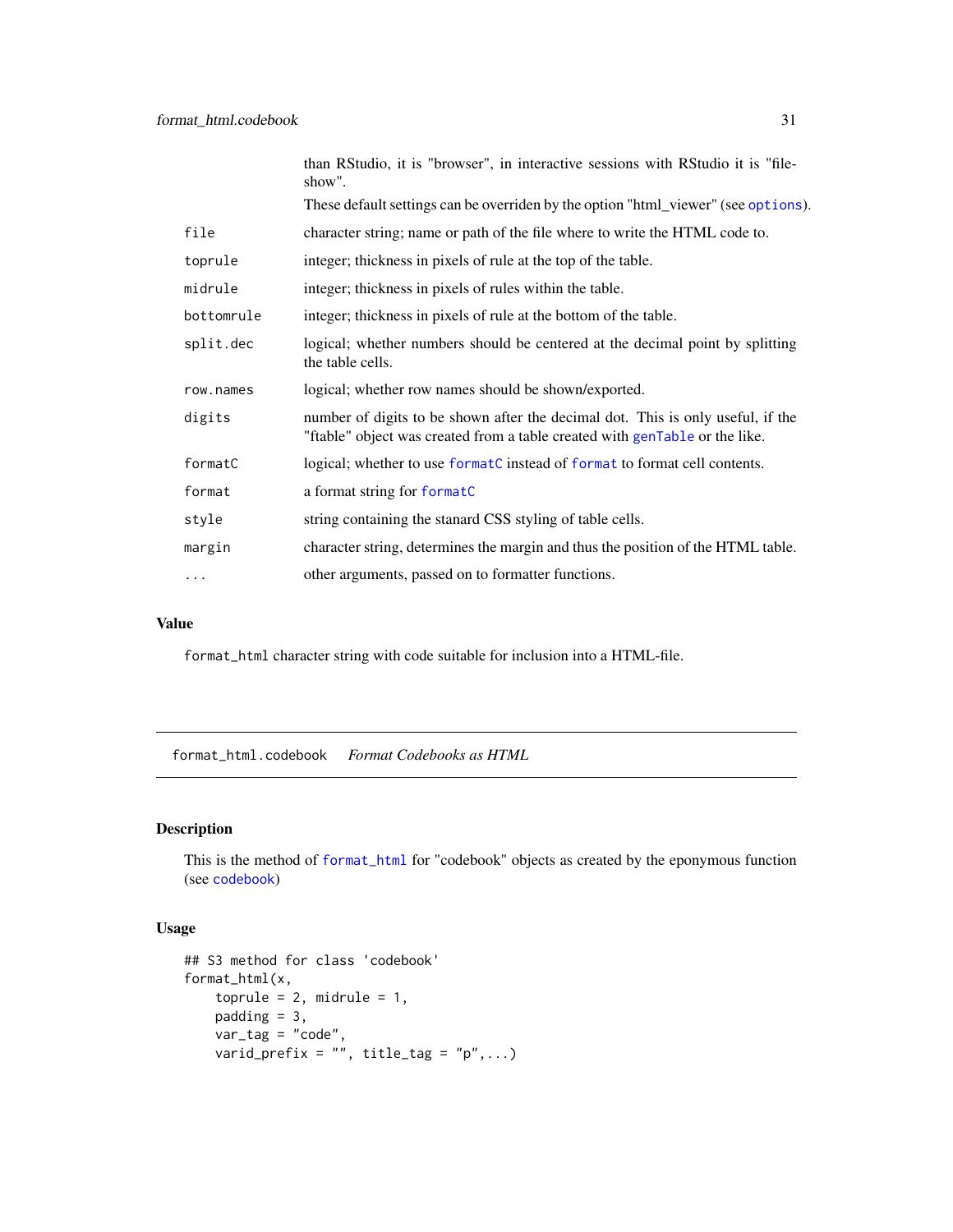<span id="page-31-0"></span>

| $\times$     | a "codebook" object                                                                                                                    |
|--------------|----------------------------------------------------------------------------------------------------------------------------------------|
| toprule      | a non-negative integer; thickness of the line (in pixels) at the top of each code-<br>book entry                                       |
| midrule      | a non-negative integer; thickness of the line (in pixels) that separates the header<br>of an codebook entry from its body              |
| padding      | a non-negative integer; left-hand padding in "ex" of the codebook entry contents                                                       |
| var_tag      | character string; the HTML tag that contains the name of the variable                                                                  |
| varid_prefix | character string; a prefix added to the anchor IDs of the code entry titles (to<br>facilitate the creation of tables of contents etc.) |
| title_tag    | character string; the HTML tag that contains the title of the codebook entry (the<br>variable name and its description)                |
| $\cdot$      | further arguments, ignored.                                                                                                            |

# See Also

See Also as [format\\_html](#page-28-1), [show\\_html](#page-28-2), [write\\_html](#page-28-2).

format\_html.ftable *Format "Flattened Tables" as HTML*

# Description

This is the method of [format\\_html](#page-28-1) for "ftable" objects (i.e. flattened contingency tables)

```
## S3 method for class 'ftable'
format_html(x,
                   show.titles = TRUE,
                   digits = 0,
                   format = "f",toprule = 2, midrule = 1, bottomrule = 2,
                   split.dec = TRUE,
                   style = ftable_format_stdstyle,
                   margin="2ex auto",
                   ...)
## S3 method for class 'ftable_matrix'
format_html(x,
                   show.titles=TRUE,
                   digits=0,
                   format="f",
                   toprule=2,midrule=1,bottomrule=2,
                   split.dec=TRUE,
```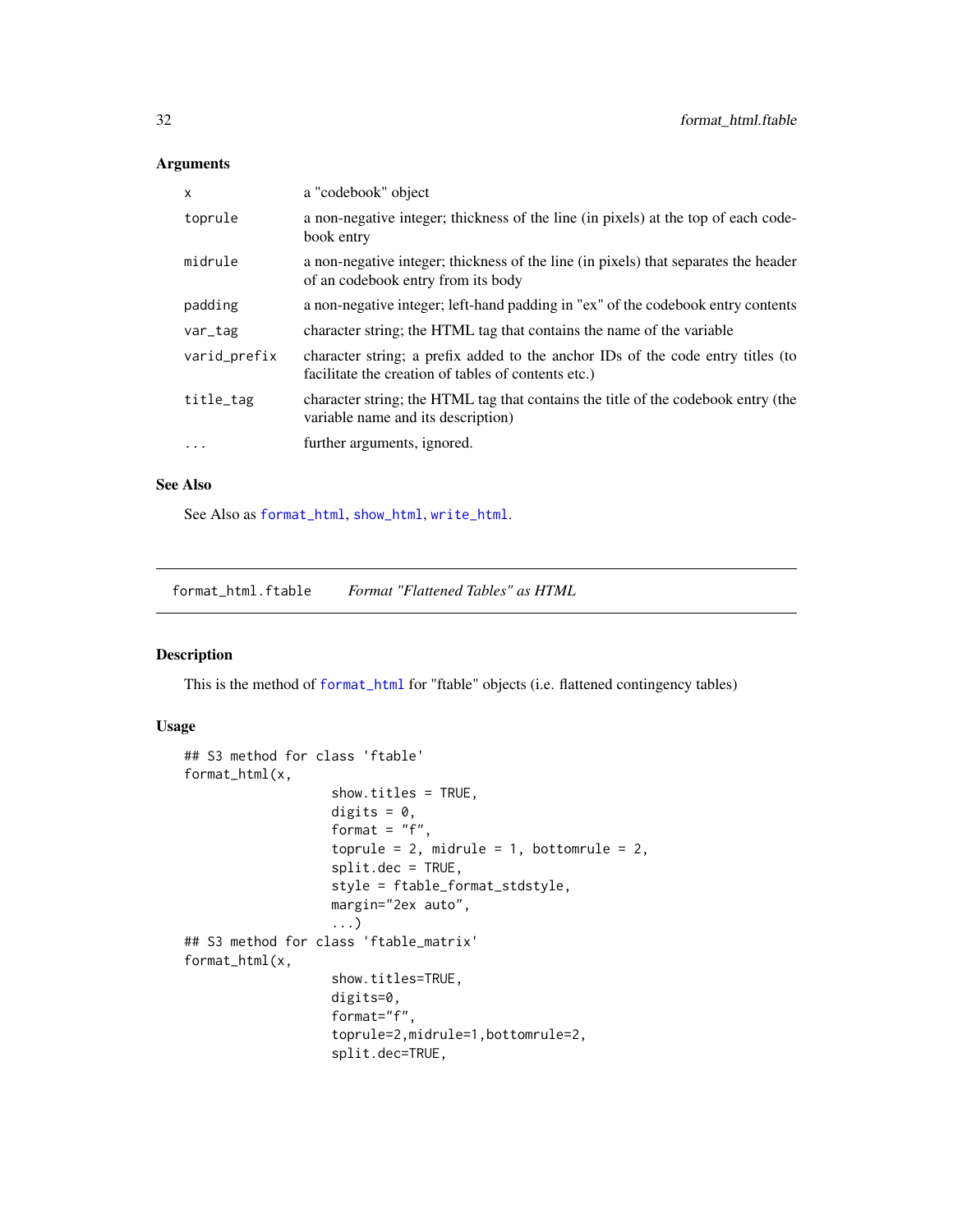```
style = ftable_format_stdstyle,
margin="2ex auto",
varontop,varinfront,
...)
```
<span id="page-32-0"></span>

| an object of class ftable.                                                                                                                                     |
|----------------------------------------------------------------------------------------------------------------------------------------------------------------|
| logical; should the names of the cross-classified variables be shown?                                                                                          |
| number of digits to be shown after the decimal dot. This is only useful, if the<br>"ftable" object was created from a table created with genTable or the like. |
| a format string for formatC                                                                                                                                    |
| integer; thickness in pixels of rule at the top of the table.                                                                                                  |
| integer; thickness in pixels of rules within the table.                                                                                                        |
| integer; thickness in pixels of rule at the bottom of the table.                                                                                               |
| logical; whether numbers should be centered at the decimal point by splitting<br>the table cells.                                                              |
| string containing the stanard CSS styling of table cells.                                                                                                      |
| character string, determines the margin and thus the position of the HTML table.                                                                               |
| logical; whether names of column variables should appear on top of factor levels                                                                               |
| logical; whether names of row variables should appear in front of factor levels                                                                                |
| further arguments, ignored.                                                                                                                                    |
|                                                                                                                                                                |

# See Also

See Also as [format\\_html](#page-28-1), [show\\_html](#page-28-2), [write\\_html](#page-28-2).

ftable-matrix *Combining flattened tables.*

# Description

With the method functions described here, flattened (contingency) tables can be combined into more complex objects, of class "ftable\_matrix". For objects of these class format and print methods are provided

```
## S3 method for class 'ftable'
cbind(..., deparse.level=1)
## S3 method for class 'ftable'
rbind(..., deparse.level=1)
```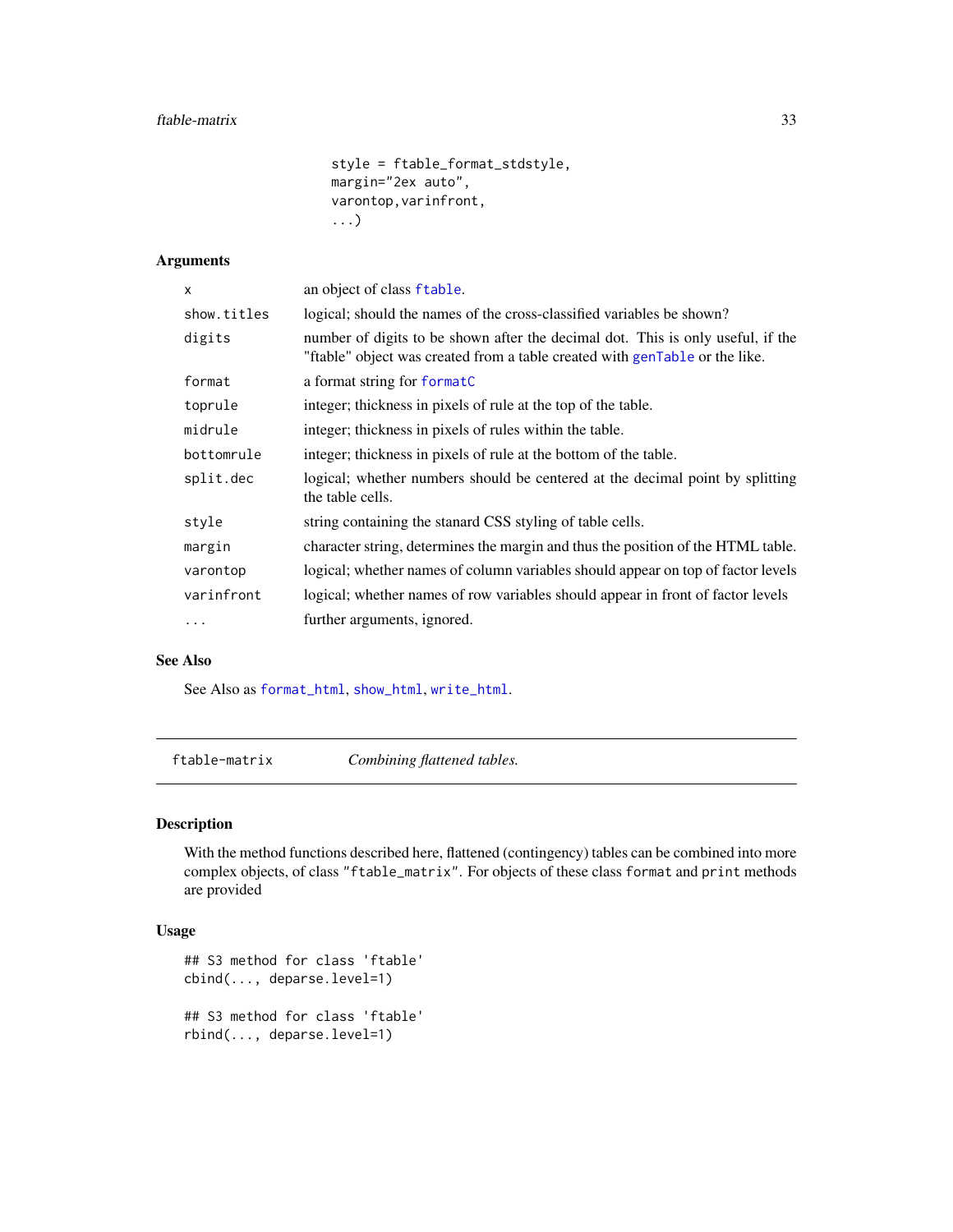```
## S3 method for class 'ftable_matrix'
cbind(..., deparse.level=1)
## S3 method for class 'ftable_matrix'
rbind(..., deparse.level=1)
## S3 method for class 'ftable_matrix'
format(x,quote=TRUE,digits=0,format="f",...)
## S3 method for class 'ftable_matrix'
Write(x,
                            file = ",
                            quote = TRUE,append = FALSE,digits = 0,
                            ...)
## S3 method for class 'ftable_matrix'
```

```
print(x,quote=FALSE,...)
```

| $\cdots$      | for cbind and rbind methods, two or more objects of class "ftable" or "ftable_matrix";<br>for the other methods: further arguments, ignored. |
|---------------|----------------------------------------------------------------------------------------------------------------------------------------------|
| deparse.level | ignored, retained for compatibility reasons only.                                                                                            |
| X.            | an object used to select a method.                                                                                                           |
| quote         | logical, indicating whether or not strings should be printed with surrounding<br>quotes.                                                     |
| digits        | numeric or integer, number of significant digits to be shown.                                                                                |
| format        | a format string as in formatC                                                                                                                |
| file          | character string, containing a file path.                                                                                                    |
| append        | logical, should the output appended to the file?                                                                                             |

#### Value

cbind and rbind, when used with "ftable" or "ftable\_matrix" objects, return objects of class "ftable\_matrix".

# Examples

ft1 <- ftable(Sex~Survived,Titanic) ft2 <- ftable(Age+Class~Survived,Titanic) ft3 <- ftable(Survived~Class,Titanic) ft4 <- ftable(Survived~Age,Titanic) ft5 <- ftable(Survived~Sex,Titanic)

tab10 <- xtabs(Freq~Survived,Titanic)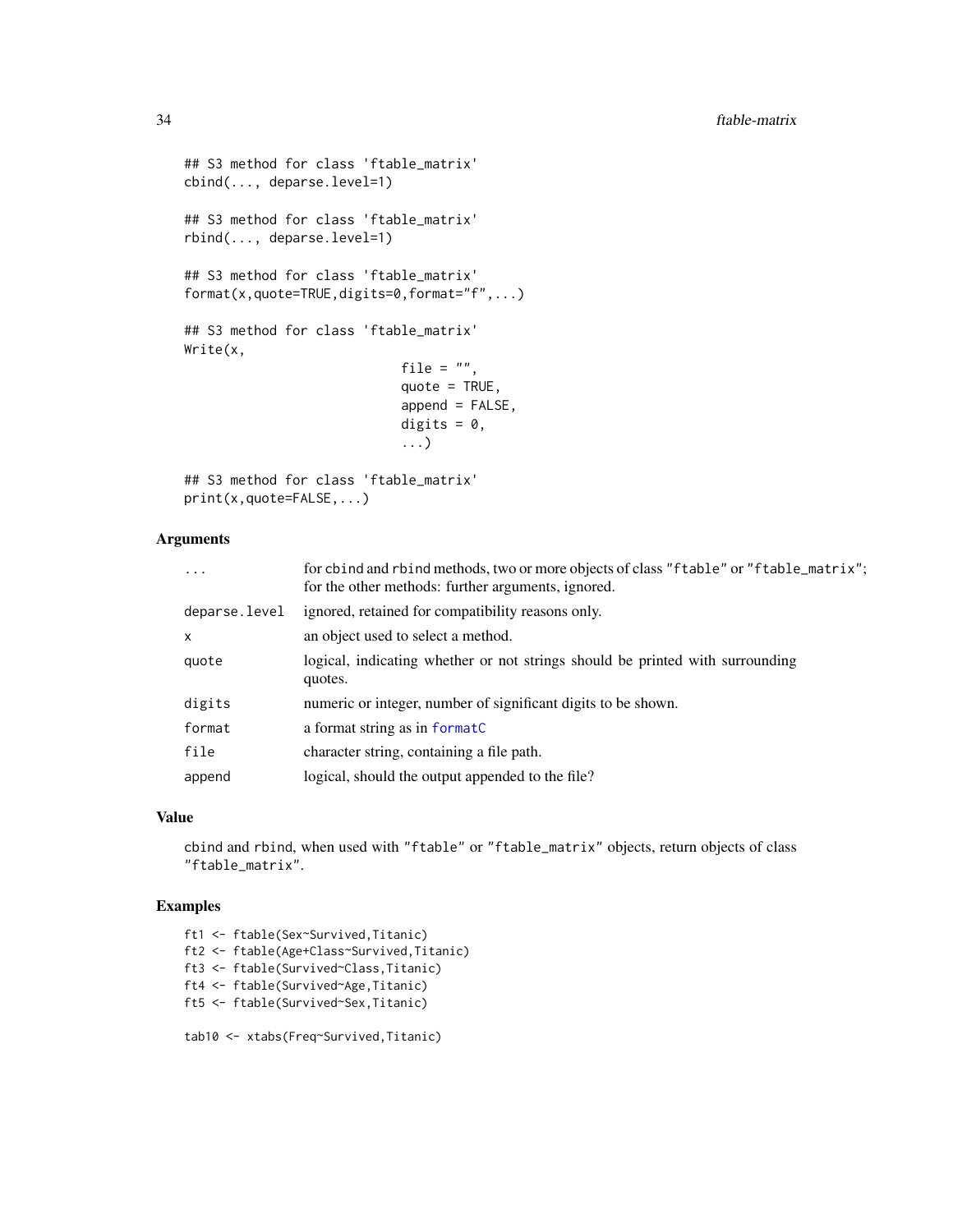#### <span id="page-34-0"></span>genTable 35

```
(c12.10 <- cbind(ft1,ft2,Total=tab10))
(r345.10 <- rbind(ft3,ft4,ft5,Total=tab10))
## Not run:
tf <- tempfile()
Write(c12.10,file=tf)
file.show(tf)
```
## End(Not run)

<span id="page-34-1"></span>genTable *Generic Tables and Data Frames of Descriptive Statistics*

# Description

genTable creates a table of arbitrary summaries conditional on given values of independent variables given by a formula.

Aggregate does the same, but returns a data. frame instead.

fapply is a generic function that dispatches on its data argument. It is called internally by Aggregate and genTable. Methods for this function can be used to adapt Aggregate and genTable to data sources other than data frames.

# Usage

```
Aggregate(formula, data=parent.frame(), subset=NULL,
          names=NULL, addFreq=TRUE, drop = TRUE, as.vars=1,
          ...)
genTable(formula, data=parent.frame(), subset=NULL,
```

```
names=NULL, addFreq=TRUE,...)
```
#### Arguments

| formula | a formula. The right hand side includes one or more grouping variables sepa-<br>rated by '+'. These may be factors, numeric, or character vectors. The left hand<br>side may be empty, a numerical variable, a factor, or an expression. See details<br>below. |
|---------|----------------------------------------------------------------------------------------------------------------------------------------------------------------------------------------------------------------------------------------------------------------|
| data    | an environment or data frame or an object coercable into a data frame.                                                                                                                                                                                         |
| subset  | an optional vector specifying a subset of observations to be used.                                                                                                                                                                                             |
| names   | an optional character vector giving names to the result(s) yielded by the expres-<br>sion on the left hand side of formula. This argument may be redundant if the<br>left hand side results in is a named vector. (See the example below.)                     |
| addFreg | a logical value. If TRUE and data is a table or a data frame with a variable named<br>"Freq", a call to table, Table, percent, or nvalid is supplied by an additional<br>argument Freq and a call to table is translated into a call to Table.                 |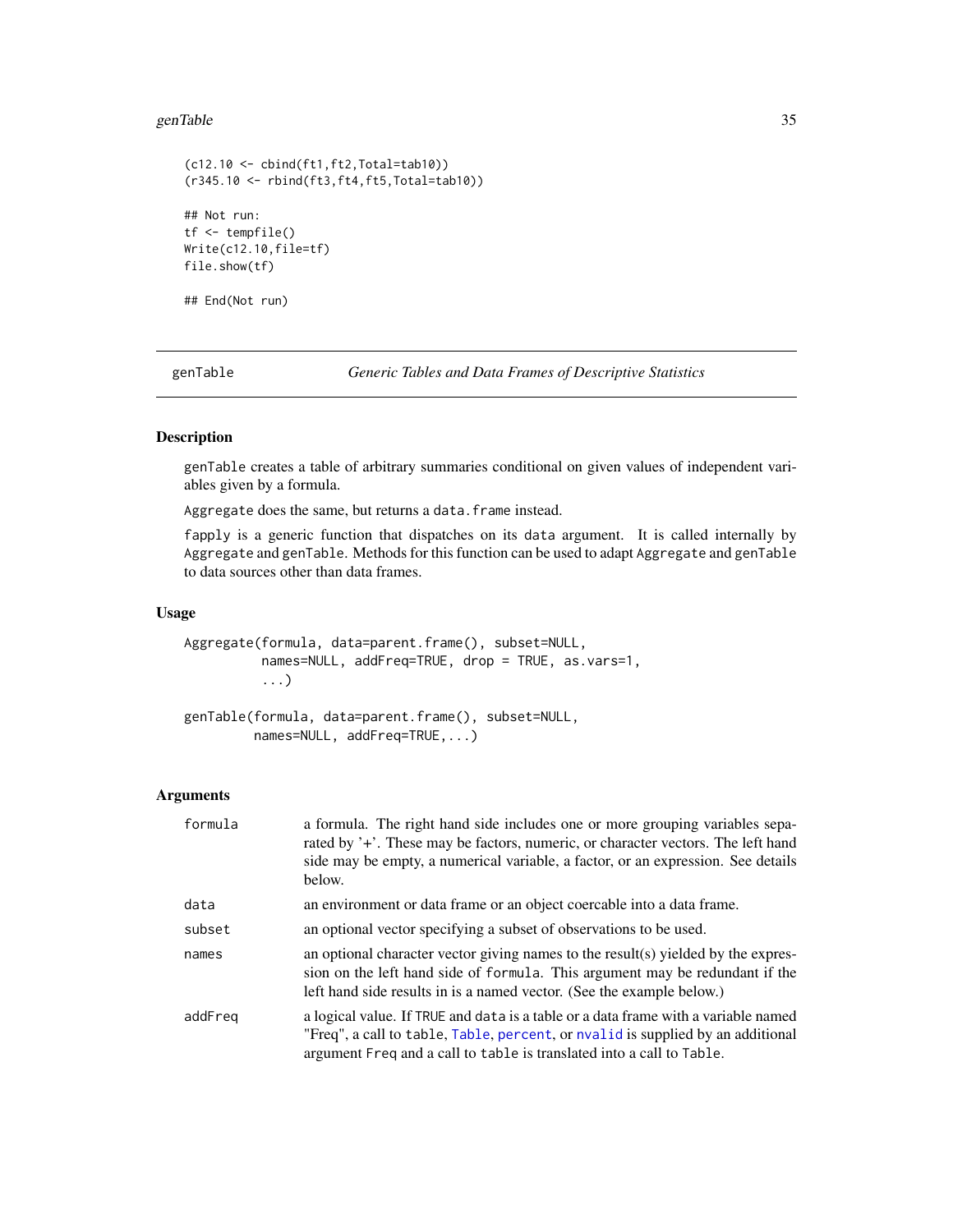| drop     | a logical value. If TRUE, empty groups (i.e. when there are no observations in<br>the aggregated data frame that contain the defining combination of values or<br>factor levels of the conditioning variables in by) are dropped from the result of<br>Aggregate. Otherwise, result are filled with NA, where appropriate. |
|----------|----------------------------------------------------------------------------------------------------------------------------------------------------------------------------------------------------------------------------------------------------------------------------------------------------------------------------|
| as.vars  | an integer; relevant only if the left hand side of the formula returns an array or<br>a matrix - which dimension (rows, columns, or layers etc.) will transformed to<br>variables? Defaults to columns in case of matrices and to the highest dimen-<br>sional extend in case of arrays.                                   |
| $\cdots$ | further arguments, passed to methods or ignored.                                                                                                                                                                                                                                                                           |

# Details

If an expression is given as left hand side of the formula, its value is computed for any combination of values of the values on the right hand side. If the right hand side is a dot, then all variables in data are added to the right hand side of the formula.

If no expression is given as left hand side, then the frequency counts for the respective value combinations of the right hand variables are computed.

If a single factor is on the left hand side, then the left hand side is translated into an appropriate call to table(). Note that also in this case addFreq takes effect.

If a single numeric variable is on the left hand side, frequency counts weighted by this variable are computed. In these cases, genTable is equivalent to [xtabs](#page-0-0) and Aggregate is equivalent to as.data.frame(xtabs(...)).

# Value

Aggregate results in a data frame with conditional summaries and unique value combinations of conditioning variables.

genTable returns a [table,](#page-0-0) that is, an array with class "table".

### See Also

#### [aggregate.data.frame,](#page-0-0) [xtabs](#page-0-0)

```
ex.data <- expand.grid(mu=c(0,100),sigma=c(1,10))[rep(1:4,rep(100,4)),]
ex.data <- within(ex.data,
                  x<-rnorm(
                    n=nrow(ex.data),
                    mean=mu,
                    sd=sigma
                    )
                  )
Aggregate(~mu+sigma,data=ex.data)
Aggregate(mean(x)~mu+sigma,data=ex.data)
```

```
Aggregate(mean(x)~mu+sigma,data=ex.data,name="Average")
```

```
Aggregate(c(mean(x),sd(x))~mu+sigma,data=ex.data)
```

```
Aggregate(c(Mean=mean(x),StDev=sd(x),N=length(x))~mu+sigma,data=ex.data)
```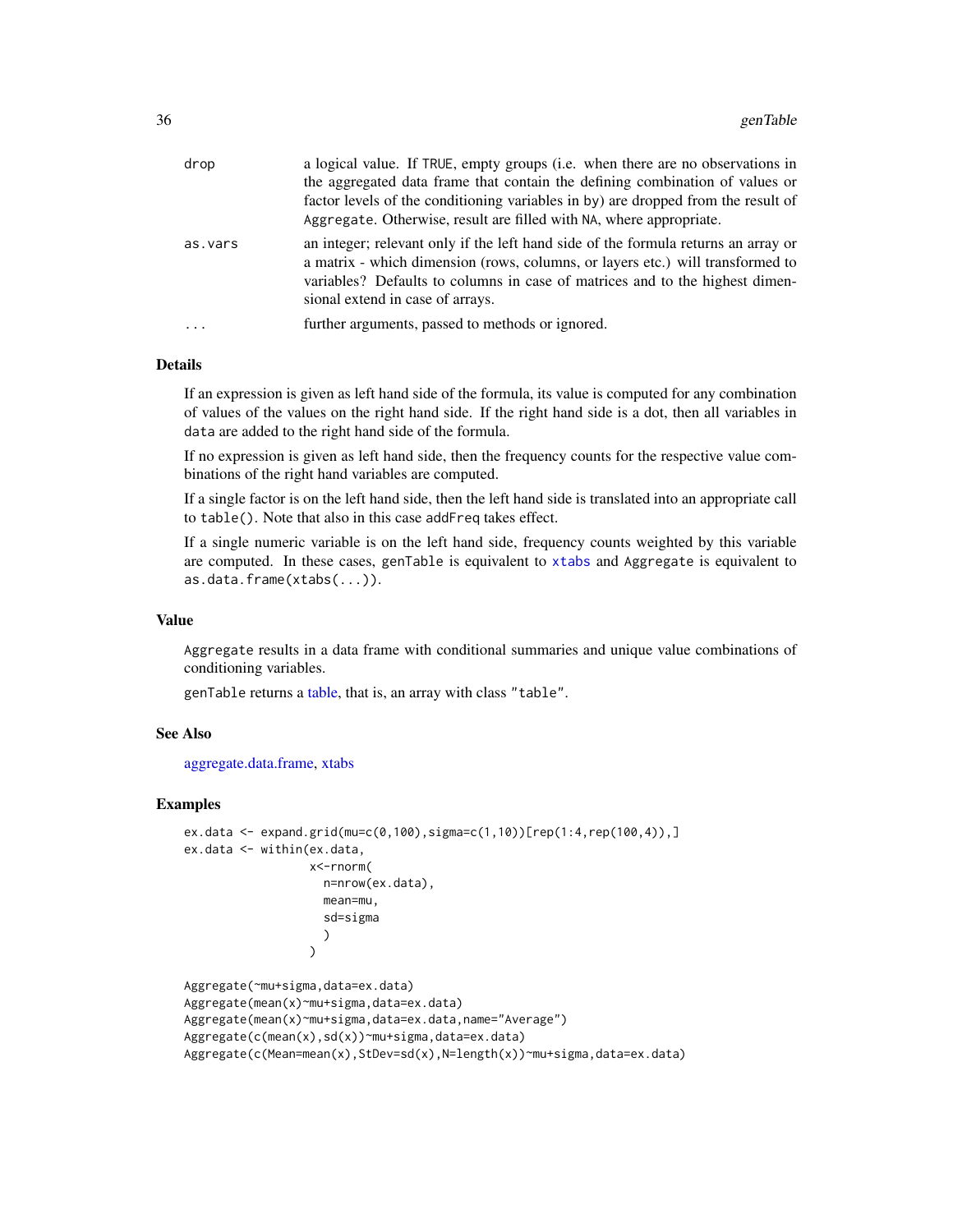# getSummary 37

```
genTable(c(Mean=mean(x),StDev=sd(x),N=length(x))~mu+sigma,data=ex.data)
```

```
Aggregate(table(Admit)~.,data=UCBAdmissions)
Aggregate(Table(Admit,Freq)~.,data=UCBAdmissions)
Aggregate(Admit~.,data=UCBAdmissions)
Aggregate(percent(Admit)~.,data=UCBAdmissions)
Aggregate(percent(Admit)~Gender,data=UCBAdmissions)
Aggregate(percent(Admit)~Dept,data=UCBAdmissions)
Aggregate(percent(Gender)~Dept,data=UCBAdmissions)
Aggregate(percent(Admit)~Dept,data=UCBAdmissions,Gender=="Female")
genTable(percent(Admit)~Dept,data=UCBAdmissions,Gender=="Female")
```
<span id="page-36-0"></span>

getSummary *Get Model Summaries for Use with "mtable"*

### Description

A generic function and methods to collect coefficients and summary statistics from a model object. It is used in [mtable](#page-64-0)

```
## S3 method for class 'lm'
getSummary(obj, alpha=.05,...)
  ## S3 method for class 'glm'
getSummary(obj, alpha=.05,...)
  ## S3 method for class 'merMod'
getSummary(obj, alpha=.05, ...)
# These are contributed by Christopher N. Lawrence
  ## S3 method for class 'clm'
getSummary(obj, alpha=.05,...)
  ## S3 method for class 'polr'
getSummary(obj, alpha=.05,...)
  ## S3 method for class 'simex'
getSummary(obj, alpha=.05,...)
# These are contributed by Jason W. Morgan
  ## S3 method for class 'aftreg'
getSummary(obj, alpha=.05,...)
  ## S3 method for class 'coxph'
getSummary(obj, alpha=.05,...)
  ## S3 method for class 'phreg'
getSummary(obj, alpha=.05,...)
  ## S3 method for class 'survreg'
getSummary(obj, alpha=.05,...)
  ## S3 method for class 'weibreg'
```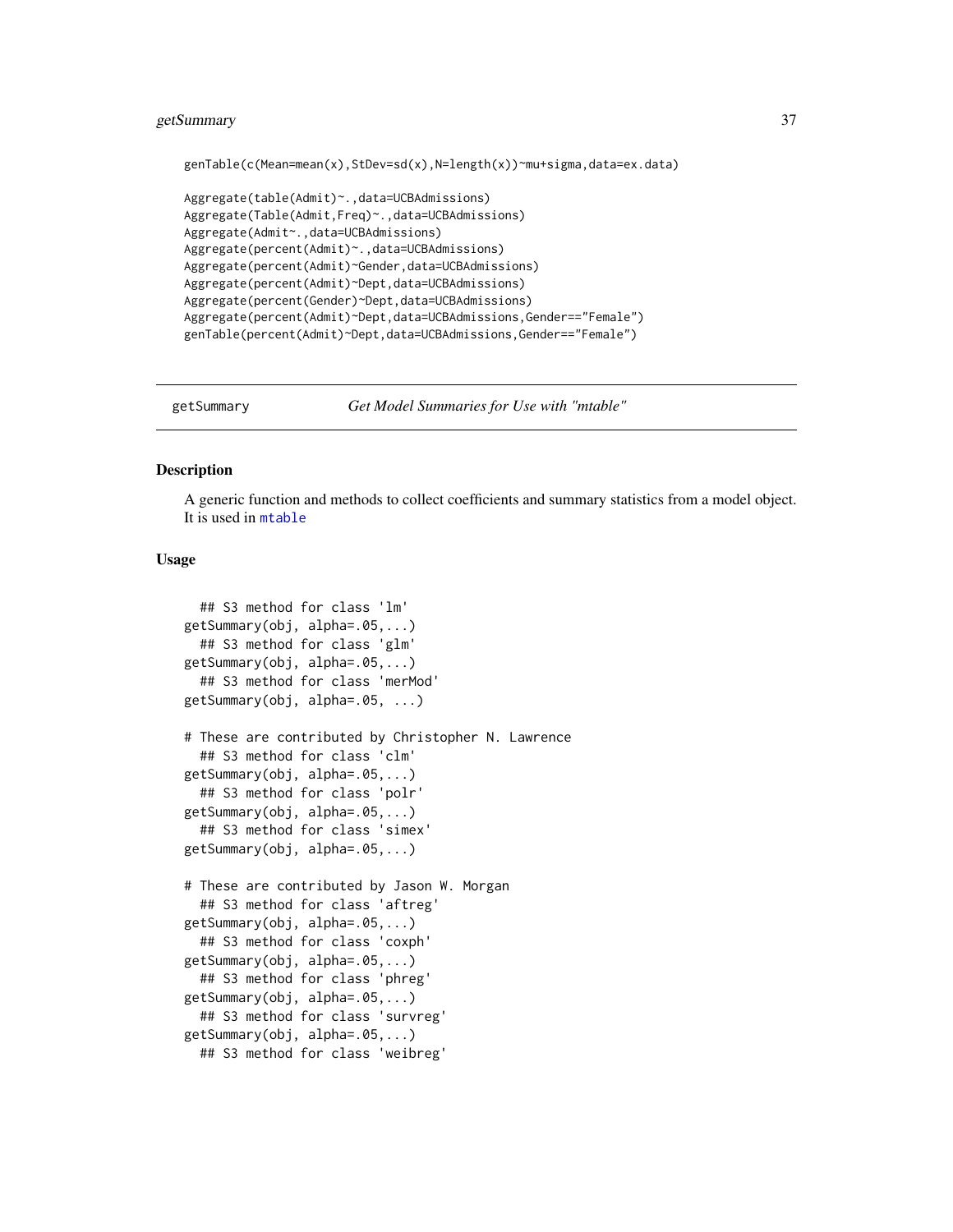```
getSummary(obj, alpha=.05,...)
# These are contributed by Achim Zeileis
  ## S3 method for class 'ivreg'
getSummary(obj, alpha=.05,...)
  ## S3 method for class 'tobit'
getSummary(obj, alpha=.05,...)
  ## S3 method for class 'hurdle'
getSummary(obj, alpha=.05,...)
  ## S3 method for class 'zeroinfl'
getSummary(obj, alpha=.05,...)
  ## S3 method for class 'betareg'
getSummary(obj, alpha=.05,...)
  ## S3 method for class 'multinom'
getSummary(obj, alpha=.05,...)
# A variant that reports exponentiated coefficients.
# The default method calls 'getSummary()' internally and should
# be applicable to all classes for which 'getSummary()' methods exist.
getSummary_expcoef(obj, alpha=.05,...)
  ## Default S3 method:
getSummary_expcoef(obj, alpha=.05,...)
```
### Arguments

| obi                     | a model object, e.g. of class 1 m or g1 m                             |
|-------------------------|-----------------------------------------------------------------------|
| alpha                   | level of the confidence intervals; their coverage should be 1-alpha/2 |
| $\cdot$ $\cdot$ $\cdot$ | further arguments; ignored.                                           |

### Details

The generic function getSummary is called by [mtable](#page-64-0) in order to obtain the coefficients and summaries of model objects. In order to adapt [mtable](#page-64-0) to models of classes other than  $\text{lm}$  $\text{lm}$  $\text{lm}$  or [glm](#page-0-0) one needs to define getSummary methods for these classes and to set a summary template via [setSummaryTemplate](#page-94-0)

#### Value

Any method of getSummary must return a list with the following components:

| coef | ing names and meanings: | an array with coefficient estimates; the lowest dimension <i>must</i> have the follow- |
|------|-------------------------|----------------------------------------------------------------------------------------|
|      | est                     | the coefficient estimates.                                                             |
|      | se                      | the estimated standard errors.                                                         |
|      | stat                    | t- or Wald-z statistics.                                                               |
|      | р                       | significance levels of the statistics,                                                 |
|      | lwr                     | lower confidence limits.                                                               |
|      | upr                     | upper confidence limits.                                                               |
|      |                         |                                                                                        |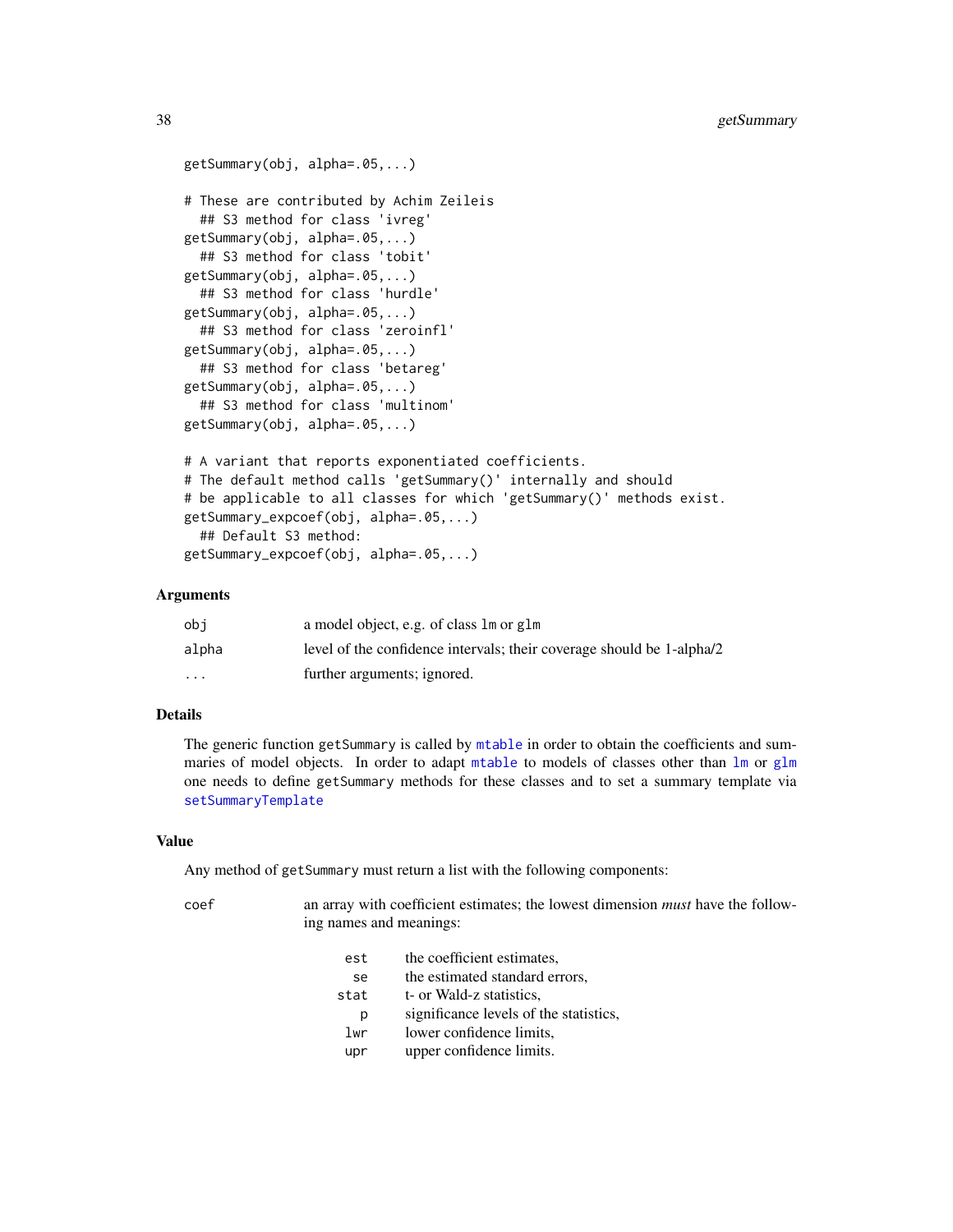### Groups 39

|         | The higher dimensions of the array correspond to the individual coefficients and,<br>in multi-equation models, to the model equations. |
|---------|----------------------------------------------------------------------------------------------------------------------------------------|
| sumstat | a vector containing the model summary statistics; the components may have<br>arbitrary names.                                          |
| Groups  | Operate on grouped data in data frames and data sets                                                                                   |

### Description

Group creates a grouped variant of an object of class "data.frame" or of class "data.set", for which methods for with and within are defined, so that these well-known functions can be applied "groupwise".

```
# Create an object of class "grouped.data" from a
# data frame or a data set.
Groups(data,by,...)
## S3 method for class 'data.frame'
Groups(data,by,...)
## S3 method for class 'data.set'
Groups(data,by,...)
## S3 method for class 'grouped.data'
Groups(data,by,...)
# Recombine grouped data into a data fame or a data set
recombine(x,...)
## S3 method for class 'grouped.data.frame'
recombine(x,...)
## S3 method for class 'grouped.data.set'
recombine(x,...)
# Recombine grouped data and coerce the result appropriately:
## S3 method for class 'grouped.data'
as.data.frame(x,...)
## S4 method for signature 'grouped.data.frame'
as.data.set(x,row.names=NULL,...)
## S4 method for signature 'grouped.data.set'
as.data.set(x,row.names=NULL,...)
# Methods of the generics "with" and "within" for grouped data
## S3 method for class 'grouped.data'
with(data,expr,...)
## S3 method for class 'grouped.data'
within(data,expr,recombine=FALSE,...)
```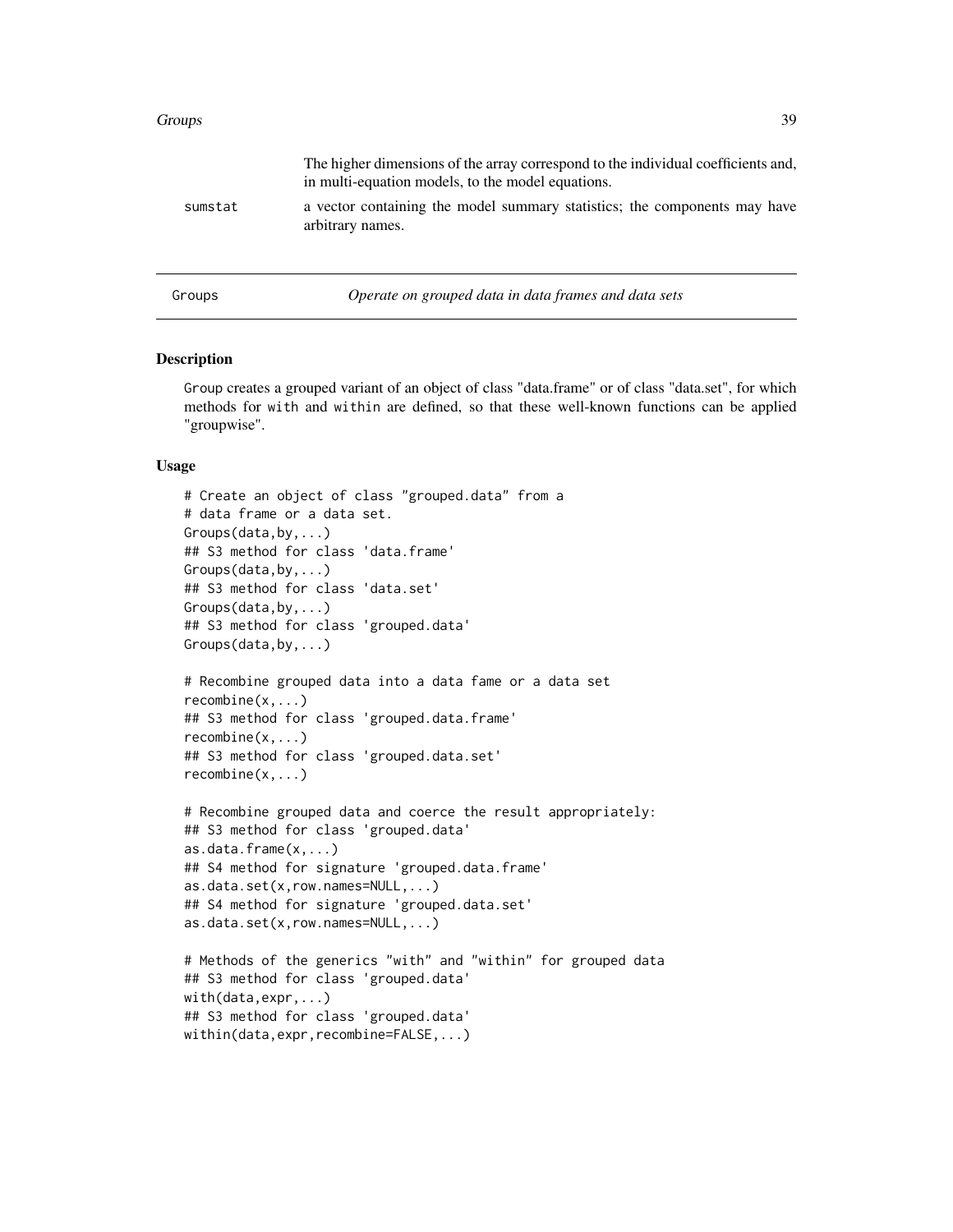40 Groups

```
# This is equivalent to with(Groups(data,by),expr,...)
withGroups(data,by,expr,...)
# This is equivalent to within(Groups(data,by),expr,recombine,...)
withinGroups(data,by,expr,recombine=TRUE,...)
```
### Arguments

| data      | an object of the classes "data.frame", "data.set" if an argument to Groups, with Groups,<br>withinGroups, |
|-----------|-----------------------------------------------------------------------------------------------------------|
| bν        | a formula with the factors the levels of which define the groups.                                         |
| expr      | an expression, or several expressions enclosed in curly braces.                                           |
| recombine | a logical vector; should the resulting grouped data be recombined?                                        |
| x         | an object of class "grouped.data".                                                                        |
| row.names | an optional character vector with row names.                                                              |
| .         | other arguments, ignored.                                                                                 |
|           |                                                                                                           |

# Details

When applied to a data frame Groups returns an object with class attributes "grouped.data.frame", "grouped.data", and "data.frame", when applied do an object with class "data.set", it returns an object with class attributes "grouped.data.set", "grouped.data", and "data.set".

When applied to objects with class attributed "grouped.data", both the functions with() amd within() evaluate expr separately for each group defined by Groups. with() returns an array composed of the results of expr, while within() returns a modified copy of its data argument, which will be a "grouped.data" object ("grouped.data.frame" or "grouped.data.set"), unless the argument recombine=TRUE is set.

The expression expr may contain references to the variables  $n_$ ,  $N_$ , and  $i_$ .  $n_$  is equal to the size of the respective group (the number of rows belonging to it), while  $N_{\perp}$  is equal to the total number of observations in all groups. The variable i\_ equals to the indices of the rows belonging to the respective group of observations.

### Examples

```
some.data <- data.frame(x=rnorm(n=100))
some.data <- within(some.data,{
    f <- factor(rep(1:4,each=25),labels=letters[1:4])
    g \leftarrow factor(rep(1:5,each=4,5),labels=LETTERS[1:5])
    y \le -x + rep(1:4, each=25) + 0.75*rep(1:5, each=4, 5)})
# For demonstration purposes, we create an
# 'empty' group:
some.data <- subset(some.data,
                       f!="a" | g!="C")
some.grouped.data <- Groups(some.data,
                            \simf+g)
```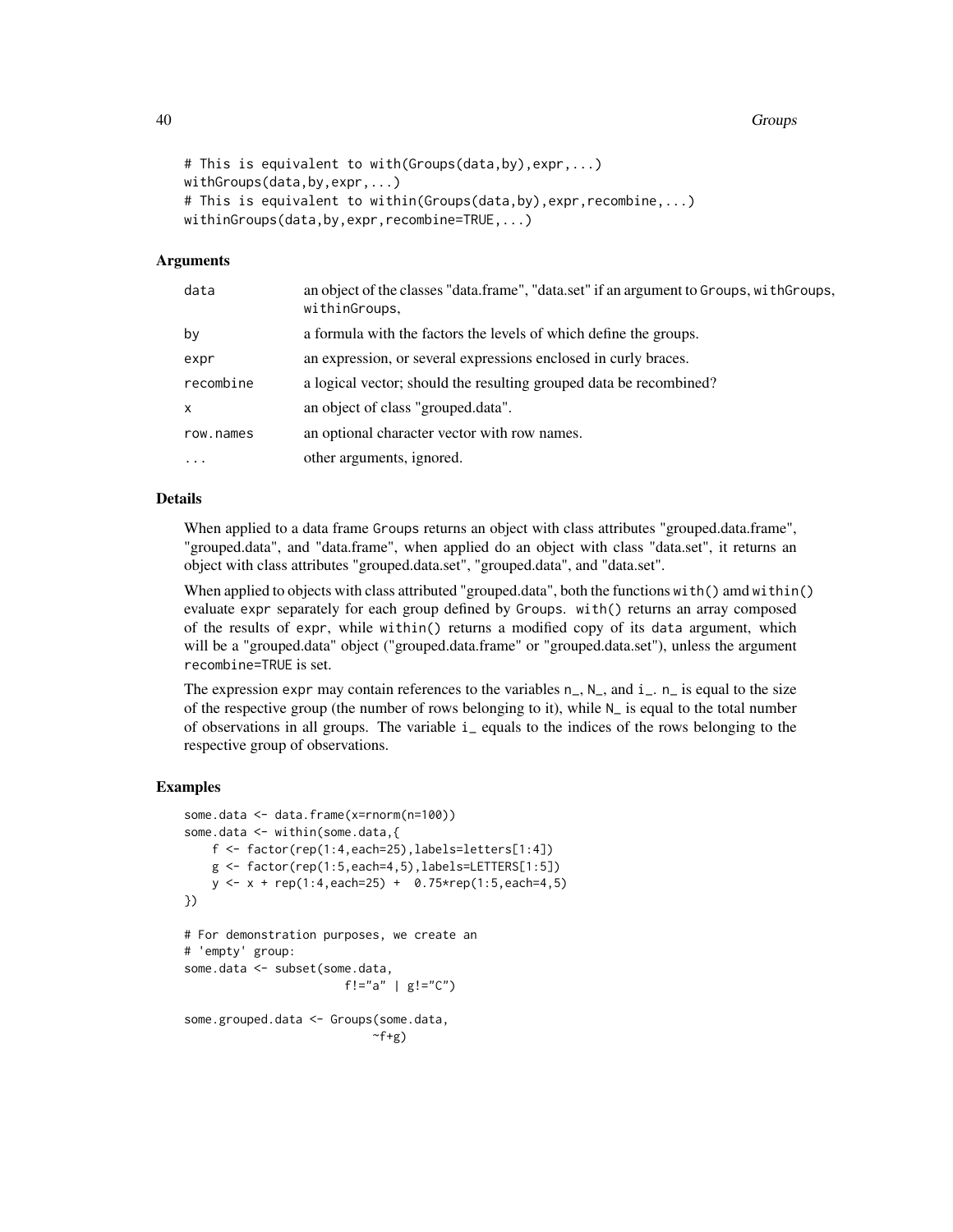### Groups **41**

```
# Computing the means of y for each combination f and g
group.means <- with(some.grouped.data,
                   mean(y))
group.means
# Obtaining a groupwise centered variant of y
some.grouped.data <- within(some.grouped.data,{
   y.cent < -y - mean(y)},recombine=FALSE)
# The groupwise centered variable should have zero mean
# whithin each group
group.means <- with(some.grouped.data,
                    round(mean(y.cent),15))
group.means
# The following demonstrates the use of n_, N_, and i_
# An external copy of y
y1 <- some.data$y
group.means.n <- with(some.grouped.data,
                     c(mean(y), # Group means for y
                       n_, # Group sizes
                        sum(y)/n_,# Group means for y
                       n_/N_, # Relative group sizes
                        sum(y1)/N_,# NOT the grand mean
                        sum(y1[i_])/n]) # Group mean for y1
group.means.n
# Names can be attached to the groupwise results
with(some.grouped.data,
    c(Centered=round(mean(y.cent),15),
      Uncentered=mean(y)))
some.data.ungrouped <- recombine(some.grouped.data)
str(some.data.ungrouped)
# It all works with "data.set" objects
some.dataset <- as.data.set(some.data)
some.grouped.dataset <- Groups(some.dataset,~f+g)
with(some.grouped.dataset,
     c(Mean=mean(y),
      Variance=var(y)))
# The following two expressions are equivalent:
with(Groups(some.data,~f+g),mean(y))
withGroups(some.data,~f+g,mean(y))
# The following two expressions are equivalent:
some.data <- within(Groups(some.data,~f+g),{
   y.cent < -y - mean(y)y.cent.1 \le y - sum(y)/n})
```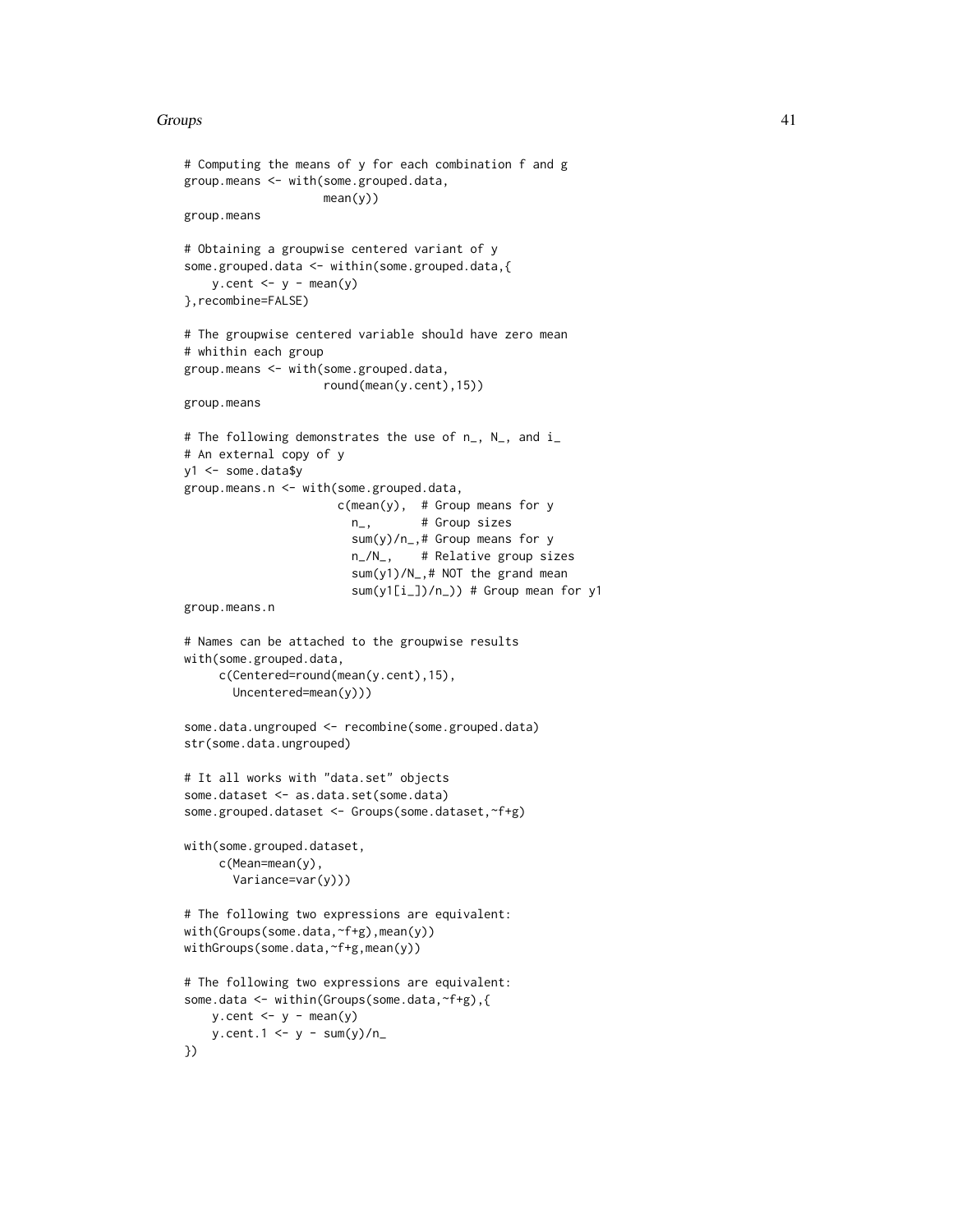```
42 html html html html html html html html html html html html html html html html html html html html html html html html html html html html html html html ht
```

```
some.data <- withinGroups(some.data,~f+g,{
   y.cent < -y - mean(y)y.cent.1 \leftarrow y - sum(y)/n})
# Both variants of groupwise centred varaibles should
# have zero groupwise means:
withGroups(some.data,~f+g,{
    c(round(mean(y.cent),15),
      round(mean(y.cent.1),15))
})
```
html *Building Blocks for HTML Code*

### **Description**

The functions described here form building blocks for the [format\\_html](#page-28-0) methods functions for codebook, ftable, ftable\_matrix, and mtable objects, etc.

The most basic of these functions is html, which constructs an object that represents a minimal piece of HTML code and is member of the class "html\_elem". Unlike a character string containing HTML code, the resulting code element can relatively easily modified using other functions presented here. The actual code is created when the function as.character is applied to these objects.

Longer sequences of HTML code can be prepared by concatenating them with c, or by html\_group, or by applying as.html\_group to a list of "html\_elem" objects. All these result in objects of class "html\_group".

Attributes (such as class, id etc.) of HTML elements can be added to the call to html, but can also later recalled or modified with attribs or setAttribs. An important attribute is the style attribute, which can contain CSS styling. It can be recalled or modified with style or setStyle. Styling strings can also be created with hmtl\_style or as.css

```
html(tag, ..., .content = NULL, linebreak = FALSE)
html_group(...)
as.html_group(x)
content(x)
content(x)<-value
setContent(x,value)
attribs(x)
attribs(x)<-value
setAttribs(x,...)
```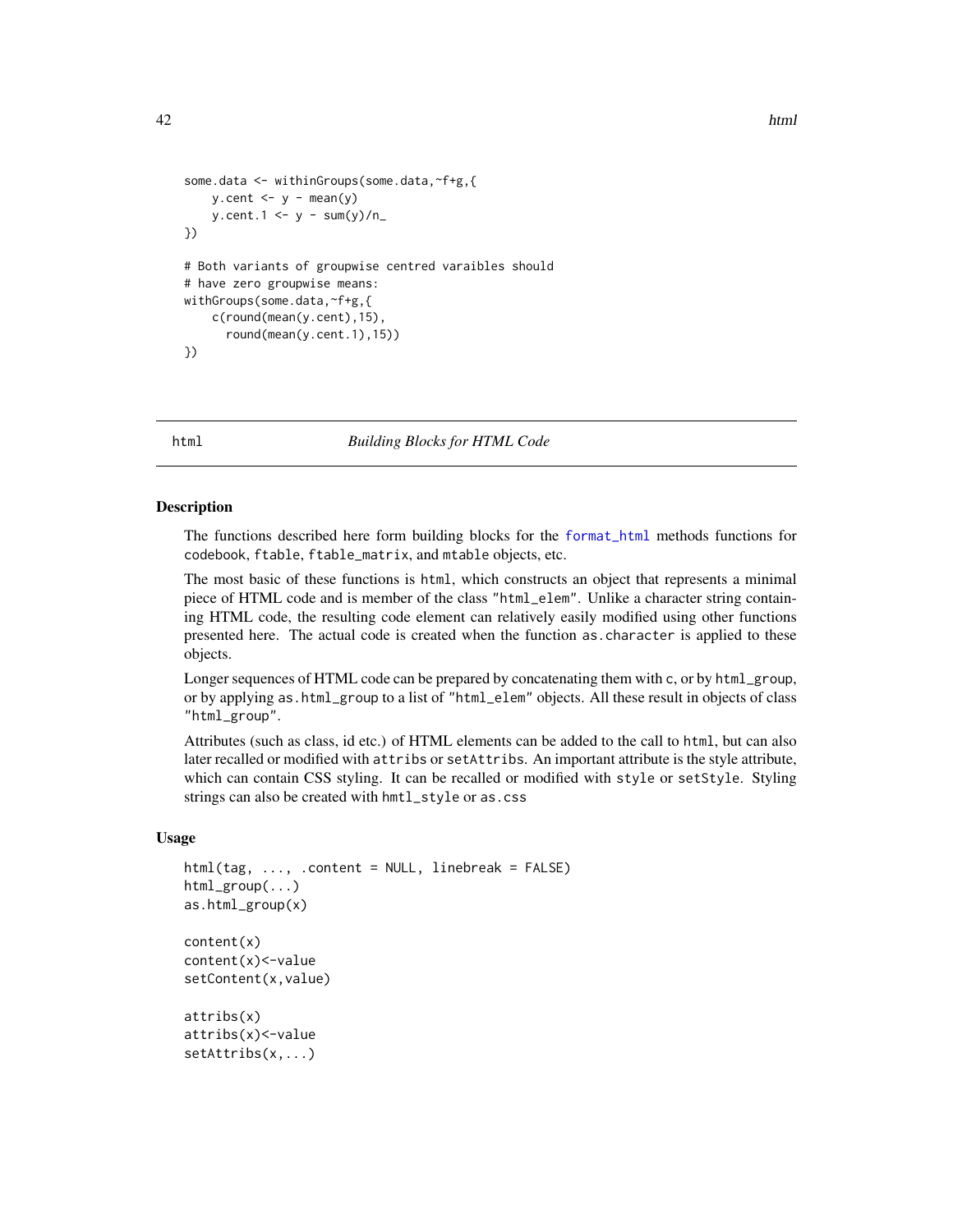html and the contract of the contract of the contract of the contract of the contract of the contract of the contract of the contract of the contract of the contract of the contract of the contract of the contract of the c

```
## S3 method for class 'character'
setAttribs(x,...)
## S3 method for class 'html_elem'
setAttribs(x,...)
## S3 method for class 'html_group'
setAttribs(x,...)
\text{css}(\ldots)as.css(x)
style(x)
style(x) <- value
setStyle(x,...)
## S3 method for class 'character'
setStyle(x,...)
## S3 method for class 'html_elem'
setStyle(x,...)
## S3 method for class 'html_group'
setStyle(x,...)
```
# Arguments

| tag       | a character string that determines the opening and closing tags of the HTML<br>element. (The closing tag is relevant only if the element has a content.)                                                                                                                                                                                                      |
|-----------|---------------------------------------------------------------------------------------------------------------------------------------------------------------------------------------------------------------------------------------------------------------------------------------------------------------------------------------------------------------|
| .         | optional further arguments, named or not.                                                                                                                                                                                                                                                                                                                     |
|           | For html: named arguments create the attributes of the HTML element, un-<br>named arguments define the content of the HTML element, i.e. whatever ap-<br>pears between opening and closing tags (e.g. $\langle p \rangle$ and $\langle p \rangle$ ). Character strings,<br>"html_elem", or "html_group" objects can appear as content of a HTML ele-<br>ment. |
|           | For setAttribs: named arguments create the attributes of the HTML element,<br>unnamed arguments are ignored.                                                                                                                                                                                                                                                  |
|           | For setStyle: named arguments create the styling of the HTML element, un-<br>named arguments are ignored.                                                                                                                                                                                                                                                     |
|           | For html_group: several objects of class "html_elem" or "html_group".                                                                                                                                                                                                                                                                                         |
|           | For css: named arguments (character strings!) become components of a styling<br>in CSS format.                                                                                                                                                                                                                                                                |
| .content  | an optional character string, "html_elem", or "html_group" object                                                                                                                                                                                                                                                                                             |
| linebreak | a logical value or vector of length 2, determines whether linebreaks are inserted<br>after the HTML tags.                                                                                                                                                                                                                                                     |
| X         | an object. For as . html_group, this should be a list of objects of class "html_elem"<br>or "html_group". For content, setContent, attribs, setAttribs, style,<br>setStyle, this should be an object of class "html_elem" or "html_group".                                                                                                                    |
| value     | an object of appropriate class.                                                                                                                                                                                                                                                                                                                               |
|           | For content<-: a character string, "html_elem", or "html_group" object, or a<br>concatenation thereof.                                                                                                                                                                                                                                                        |
|           | For attribs<- or style<-: a named character vector.                                                                                                                                                                                                                                                                                                           |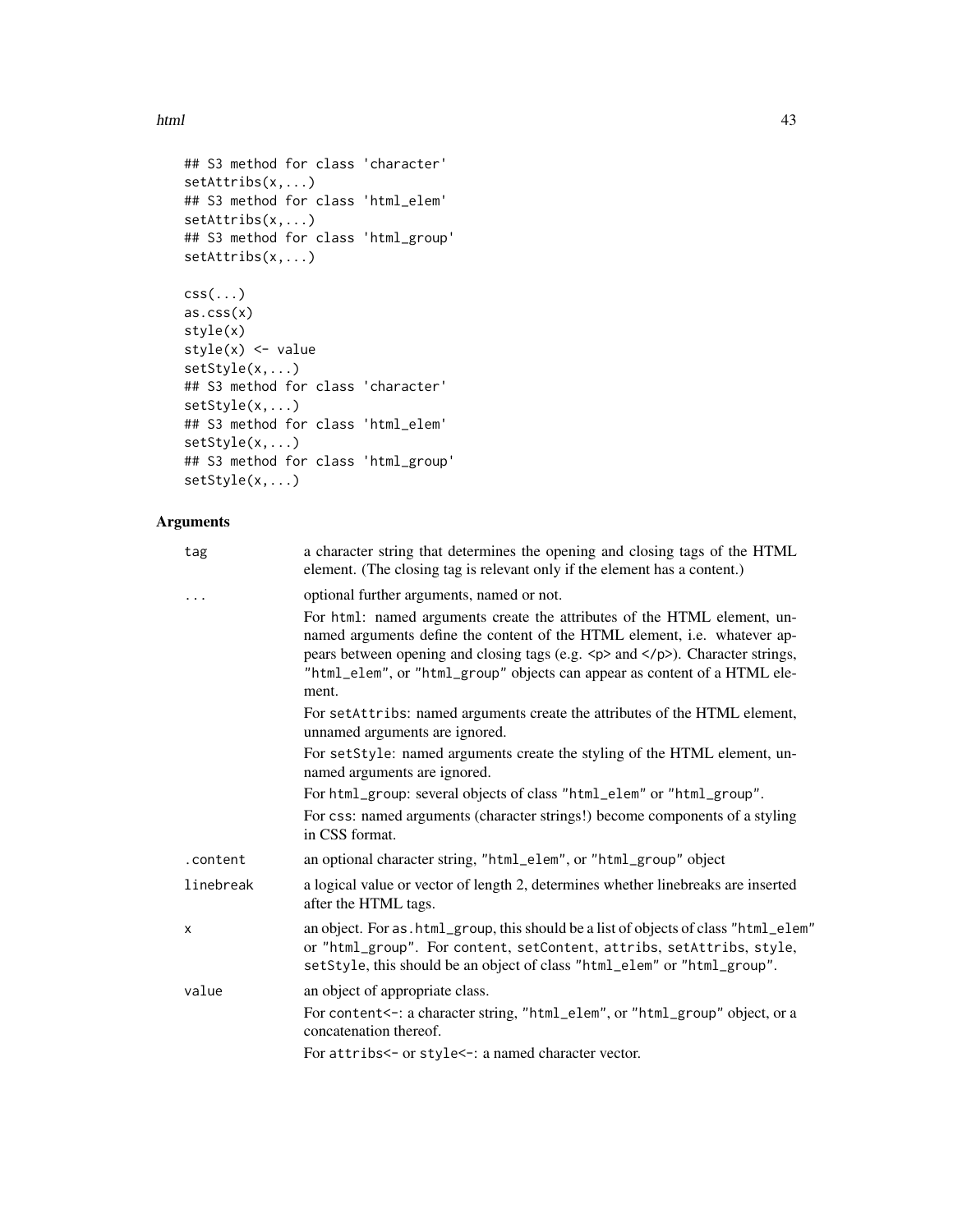## Details

Objects created with html are lists with class attribute "html\_elem" and components

tag a character string

attributes a named character vector

content a character vector, an "html\_elem" or "html\_group" object, or a list of such.

linebreak a logical value or vector of length 2.

Objects created with html\_group or by concatenation of "html\_elem" or "html\_group" object are lists of such objects, with class attribute "html\_group".

# Examples

```
html("img")
html("img",src="test.png")
html("div",class="element",id="first","Sisyphus")
html("div",class="element",id="first",.content="Sisyphus")
div <- html("div",class="element",id="first",linebreak=c(TRUE,TRUE))
content(div) <- "Sisyphus"
div
tag <- html("tag",linebreak=TRUE)
attribs(tag)["class"] <- "something"
attribs(tag)["class"]
tag
style(tag) <- c(color="#342334")
style(tag)
tag
style(tag)["bg"] <- "white"
tag
setStyle(tag,bg="black")
setStyle(tag,c(bg="black"))
c(div,tag,tag)
c(
  c(div,tag),
  c(div,tag,tag)
\mathcal{L}c(
  c(div,tag),
  div,tag,tag
\mathcal{L}c(
```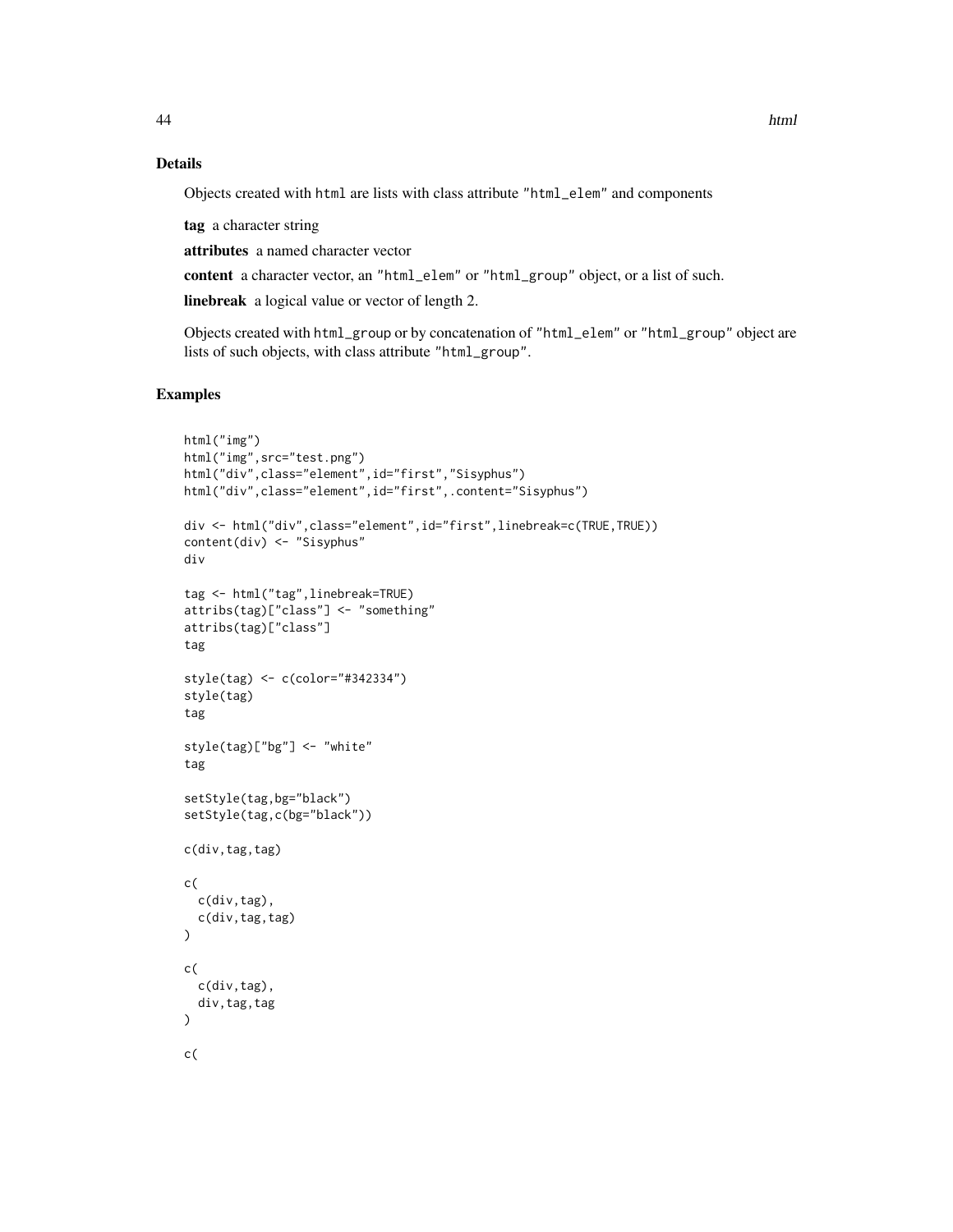### Iconv 45

```
div,tag,
  c(div,tag,tag)
)
content(div) \leftarrow c(tag, tag, tag)div
css("background-color"="black",
                  color="white")
as.css(c("background-color"="black",
                  color="white"))
Hello <- "Hello World!"
Hello <- html("p",Hello,linebreak=c(TRUE,TRUE))
style(Hello) <- c(color="white",
                  "font-size"="40px",
                  "text-align"="center")
Link <- html("a","More examples here ...",
             href="http://elff.eu/software/memisc",
             title="More examples here ...",
             style=css(color="white"),
             linebreak=c(TRUE,FALSE))
Link <- html("p"," (",Link,")",linebreak=c(TRUE,TRUE))
style(Link) <- c(color="white",
                 "font-size"="15px",
                 "text-align"="center")
Hello <- html("div",c(Hello,Link),linebreak=c(TRUE,TRUE))
style(Hello) <- c("background-color"="#160666",
                  padding="20px")
Hello
show_html(Hello)
```
Iconv *Convert Annotations, and Value Labels between Encodings*

#### Description

This function uses the base package function [iconv](#page-0-0) to translate variable descriptions (a.k.a variable labels) and value labels of [item](#page-50-0), [data.set](#page-17-0), and [importer](#page-46-0) objects into a specified encoding.

It will be useful in UTF-8 systems when data file come in some ancient encoding like 'Latin-1' as long used by Windows systems.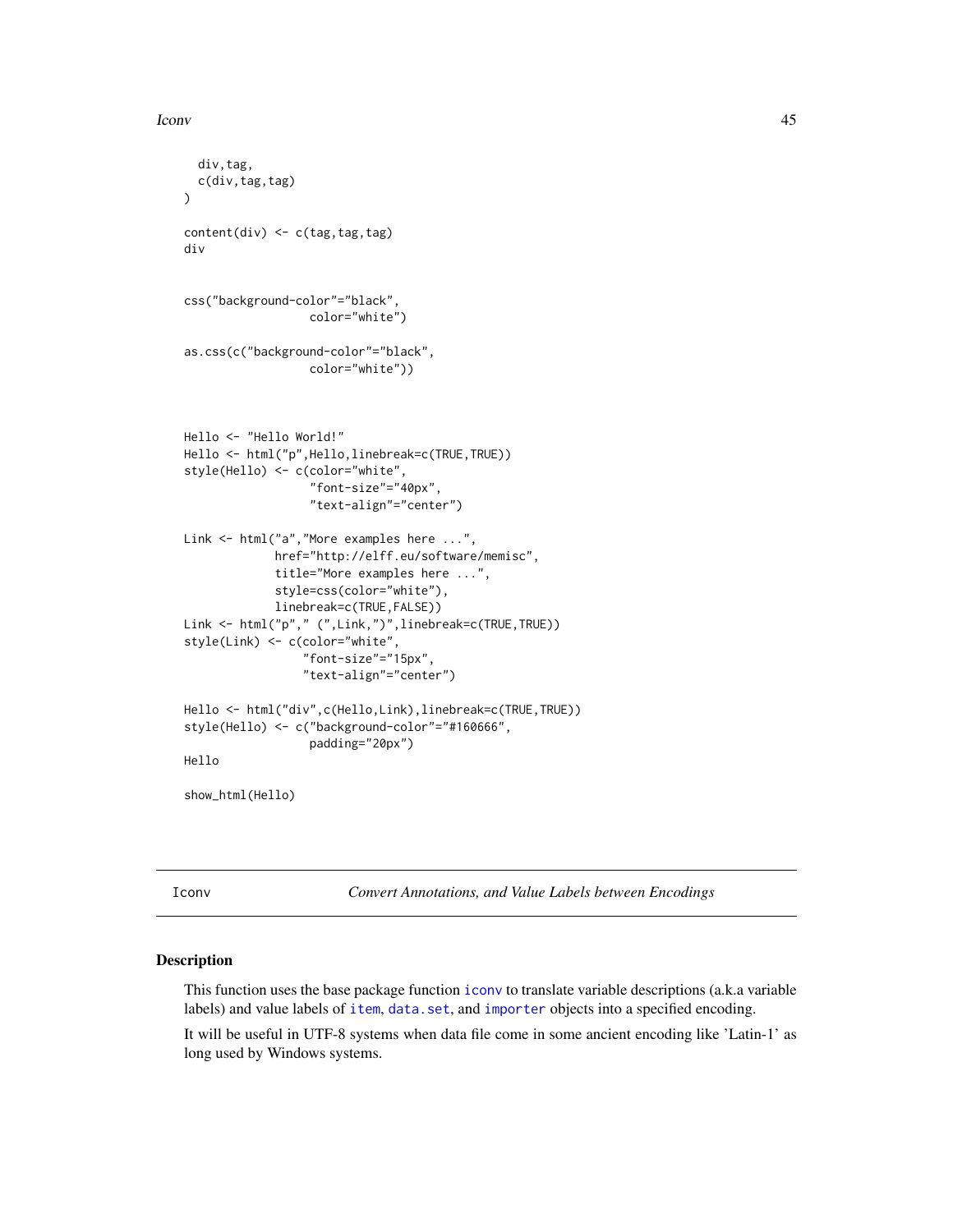46 **Iconv** Iconv **Iconv** Iconv **Iconv** Iconv **Iconv** Iconv **Iconv** Iconv **Iconv** Iconv **Iconv** Iconv **Iconv** Iconv **Iconv** Iconv **Iconv** Iconv **Iconv** Iconv **Iconv** Iconv **Iconv** Iconv **Iconv** Iconv **Iconv** Iconv **Iconv** I

## Usage

```
Iconv(x, from="", to="", ...)## S3 method for class 'annotation'
Iconv(x, from="", to="", ...)## S3 method for class 'data.set'
Iconv(x, from="", to="", ...)## S3 method for class 'importer'
Iconv(x, from="", to="", ...)## S3 method for class 'item'
Iconv(x, from="", to="", ...)## S3 method for class 'value.labels'
Iconv(x, from="", to="", ...)
```
## Arguments

| X    | an object of which attributes are to be re-encoded. |
|------|-----------------------------------------------------|
| from | a character string desribing the original encoding  |
| to   | a character string desribing the target encoding    |
|      | further arguments, passed to <i>iconv</i>           |

### Value

Iconv returns a copy of its first argument with re-encoded attributes.

# See Also

#### [iconv](#page-0-0), [iconvlist](#page-0-0)

## Examples

```
## Not run:
# Locate an SPSS 'system' file and get info on variables, their labels etc.
ZA5302 <- spss.system.file("Daten/ZA5302_v6-0-0.sav",to.lower=FALSE)
# Convert labels etc. from 'latin1' to the encoding of the current locale.
ZA5302 <- Iconv(ZA5302,from="latin1")
# Write out the codebook
writeLines(as.character(codebook(ZA5302)),
           con="ZA5302-cdbk.txt")
# Write out the description of the varialbes (their 'variable labels')
writeLines(as.character(description(ZA5302)),
            con="ZA5302-description.txt")
```
## End(Not run)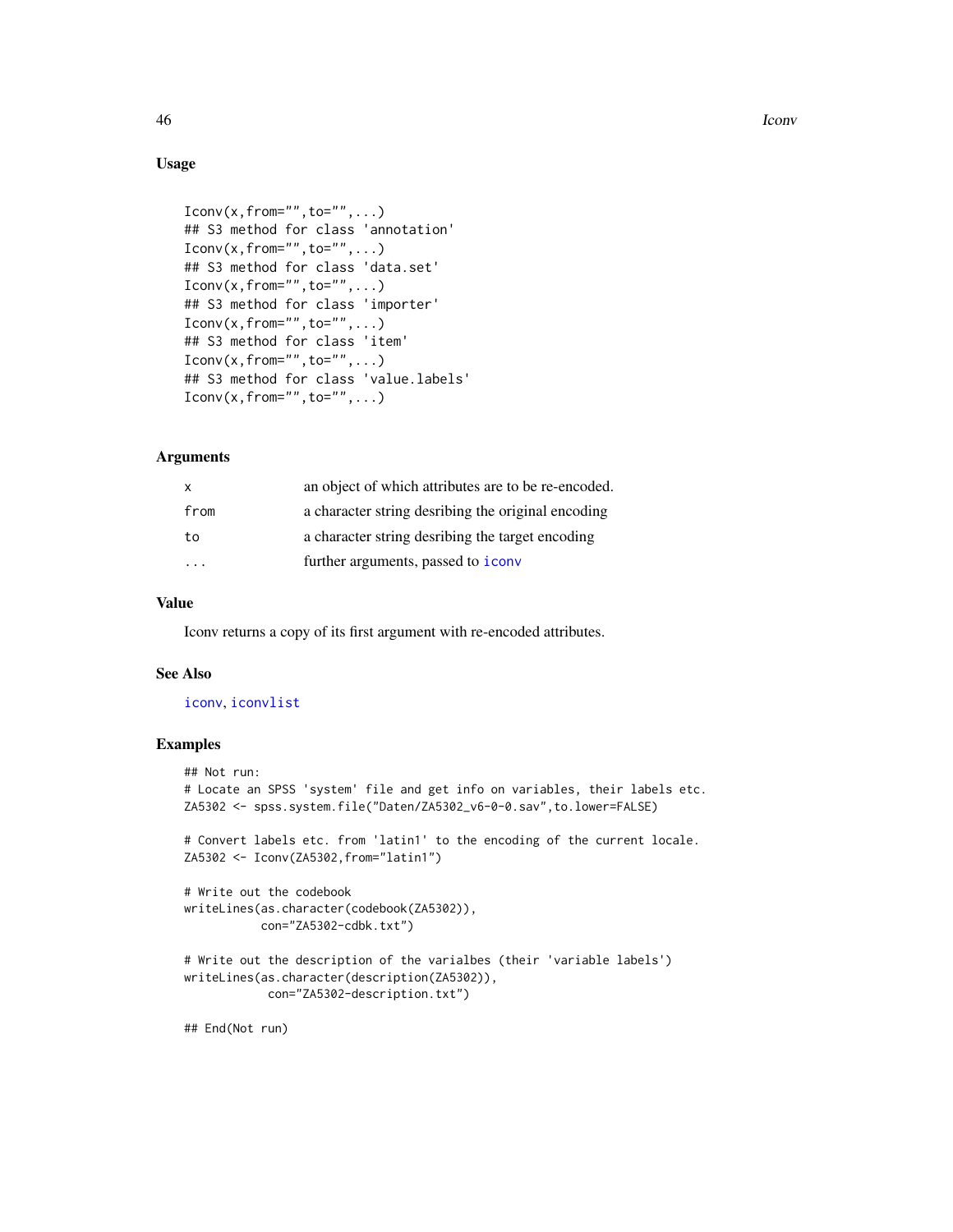### <span id="page-46-0"></span>Description

Importer objects are objects that refer to an external data file. Currently only Stata files, SPSS system, portable, and fixed-column files are supported.

Data are actually imported by 'translating' an importer file into a [data.set](#page-17-0) using as.data.set or subset.

The importer mechanism is more flexible and extensible than read. spss and [read.dta](#page-0-0) of package "foreign", as most of the parsing of the file headers is done in R. It is also adapted to efficiently load large data sets. Most importantly, importer objects support the [labels](#page-56-0), [missing.values](#page-104-0), and [description](#page-2-0)s, provided by this package.

```
spss.file(file,...)
spss.fixed.file(file,
  columns.file,
  varlab.file=NULL,
  codes.file=NULL,
 missval.file=NULL,
  count.cases=TRUE,
  to.lower=getOption("spss.fixed.to.lower",FALSE),
  iconv=TRUE,
  encoded=getOption("spss.fixed.encoding","cp1252"))
spss.portable.file(file,
  varlab.file=NULL,
  codes.file=NULL,
 missval.file=NULL,
  count.cases=TRUE,
  to.lower=getOption("spss.por.to.lower",FALSE),
  iconv=TRUE,
  encoded=getOption("spss.por.encoding","cp1252"))
spss.system.file(file,
  varlab.file=NULL,
  codes.file=NULL,
 missval.file=NULL,
  count.cases=TRUE,
  to.lower=getOption("spss.sav.to.lower",FALSE),
  iconv=TRUE,
  encoded=getOption("spss.sav.encoding","cp1252"),
  ignore.scale.info = FALSE)
```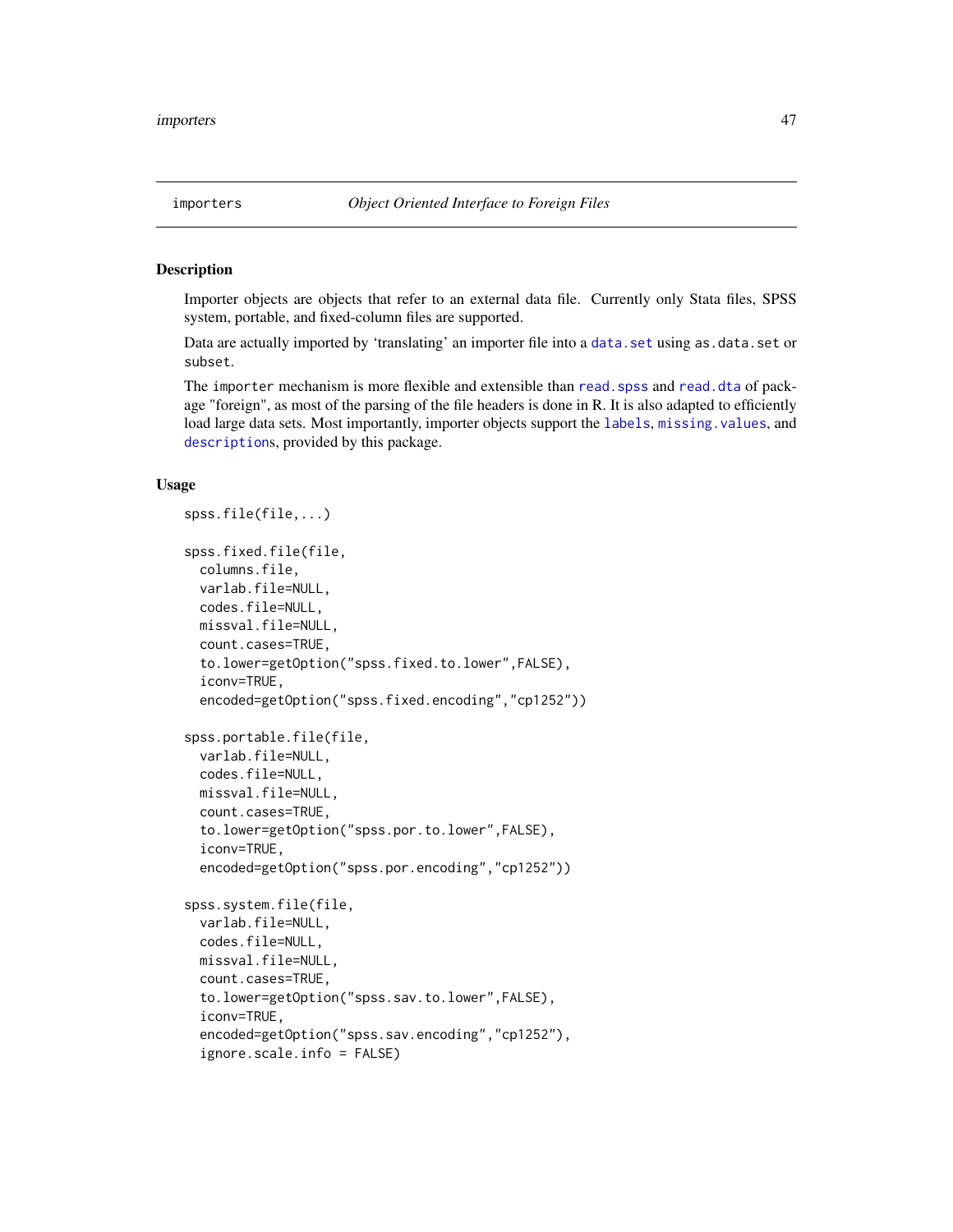### **48** importers and the contract of the contract of the contract of the contract of the contract of the contract of the contract of the contract of the contract of the contract of the contract of the contract of the contrac

```
Stata.file(file,
           iconv=TRUE,
           encoded=if(new_format)
                        getOption("Stata.new.encoding","utf-8")
                   else getOption("Stata.old.encoding","cp1252"))
## The most important methods for "importer" objects are:
## S4 method for signature 'importer'
subset(x, subset, select, drop = FALSE, ...)
## S4 method for signature 'importer'
as.data.set(x,row.names=NULL,optional=NULL,
                    compress.storage.modes=FALSE,...)
## S4 method for signature 'importer'
head(x, n=20, \ldots)## S4 method for signature 'importer'
```
# Arguments

 $tail(x,n=20,...)$ 

| file              | character string; the path to the file containing the data                                                                                                                                                                                                                                      |
|-------------------|-------------------------------------------------------------------------------------------------------------------------------------------------------------------------------------------------------------------------------------------------------------------------------------------------|
| $\cdots$          | Other arguments. spss.file() passes them on to spss.portable.file() of<br>spss.system.file(). Other function ignore further arguments.                                                                                                                                                          |
| columns.file      | character string; the path to an SPSS/PSPP syntax file with a DATA LIST FIXED<br>statement                                                                                                                                                                                                      |
| varlab.file       | character string; the path to an SPSS/PSPP syntax file with a VARIABLE LABELS<br>statement                                                                                                                                                                                                      |
| codes.file        | character string; the path to an SPSS/PSPP syntax file with a VALUE LABELS<br>statement                                                                                                                                                                                                         |
| missval.file      | character string; the path to an SPSS/PSPP syntax file with a MISSING VALUES<br>statement                                                                                                                                                                                                       |
| count.cases       | logical; should cases in file be counted? This takes effect only if the data file<br>does not already contain information about the number of cases.                                                                                                                                            |
| to.lower          | logical; should variable names changed to lower case?                                                                                                                                                                                                                                           |
| iconv             | logical; should strings (in labels and variables) changed into encoding of the<br>platform?                                                                                                                                                                                                     |
| encoded           | a cacharacter string; the way characters are encoded in the improrted file. For the<br>available encoding options see ?iconvlist. Using this argument for spss. system. file<br>this is only a fallback, as the function uses the encoding information present in<br>the file if it is present. |
| ignore.scale.info |                                                                                                                                                                                                                                                                                                 |
|                   | logical; should information about measuremnt scale levels provided in the file<br>be ignored?                                                                                                                                                                                                   |
| X                 | an object that inherits from class "importer".                                                                                                                                                                                                                                                  |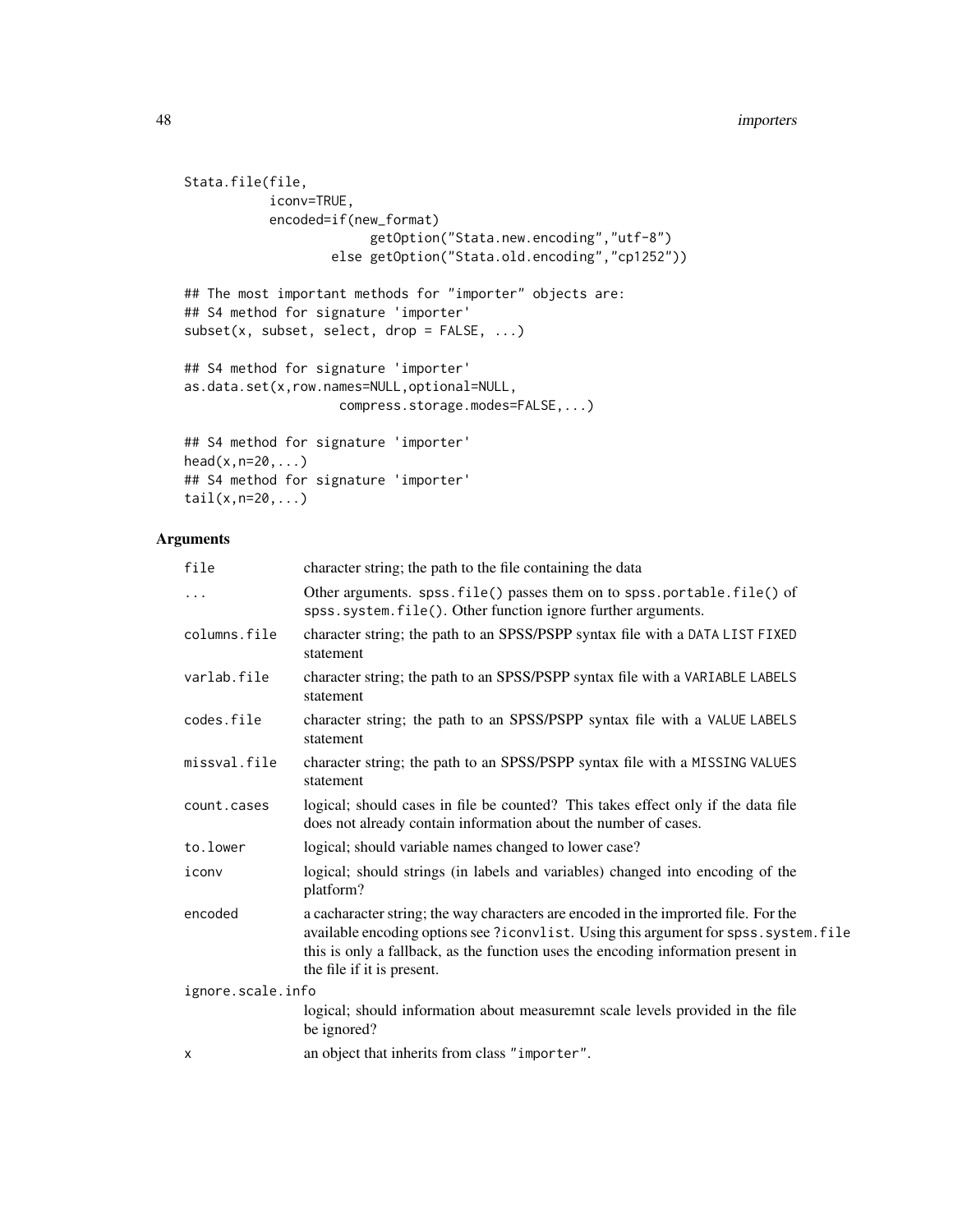### importers 49

| subset                 | a logical vector or an expression containing variables from the external data file<br>that evaluates to logical.                                                                                  |
|------------------------|---------------------------------------------------------------------------------------------------------------------------------------------------------------------------------------------------|
| select                 | a vector of variable names from the external data file. This may also be a named<br>vector, where the names give the names into which the variables from the exter-<br>nal data file are renamed. |
| drop                   | a logical value, that determines what happens if only one column is selected.<br>If TRUE and only one column is selected, subset returns only a single item<br>object and not a data.set.         |
| row.names              | ignored, present only for compatibility.                                                                                                                                                          |
| optional               | ignored, present only for compatibility.                                                                                                                                                          |
| compress.storage.modes |                                                                                                                                                                                                   |
|                        | logical value; if TRUE floating point values are converted to integers if possible<br>without loss of information.                                                                                |
| n                      | integer; the number of rows to be shown by head or tail                                                                                                                                           |

### Details

A call to a 'constructor' for an importer object, that is, spss.fixed.file, spss.portable.file, spss.sysntax.file, or Stata.file, causes R to read in the header of the data file and/or the syntax files that contain information about the variables, such as the columns that they occupy (in case of spss.fixed.file), variable labels, value labels and missing values.

The information in the file header and/or the accompagnying files is then processed to prepare the file for importing. Thus the inner structure of an importer object may well vary according to what type of file is to imported and what additional information is given.

The as.data.set and subset methods for "importer" objects internally use the generic functions seekData, readData, readSlice, and readChunk, which have methods for the subclasses of "importer". These functions are not callable from outside the package, however.

The subset method for "importer" objects reads in the data 'chunk-wise' to create the subset of observations if the option "subset.chunk.size" is set to a non-NULL value, e.g. by options(subset.chunk.size=1000). This may be useful in case of very large data sets from which only a tiny subset of observations is needed for analysis.

Since the functions described here are more or less complete rewrite based on the description of the file structure provided by the documenation for PSPP, they are perhaps not as thorougly tested as the functions in the foreign package, apart from the frequent use by the author of this package.

#### Value

spss.fixed.file, spss.portable.file, spss.system.file, and Stata.file return, respectively, objects of class "spss.fixed.importer", "spss.portable.importer", "spss.system.importer", "Stata.importer", or "Stata\_new.importer", which, by inheritance, are also objects of class "importer". "Stata.importer" is for files in the format of Stata versions up to 12, while "Stata\_new.importer" is for files in the newer format of Stata versions from 13.

Objects of class "importer" have at least the following two slots:

ptr an external pointer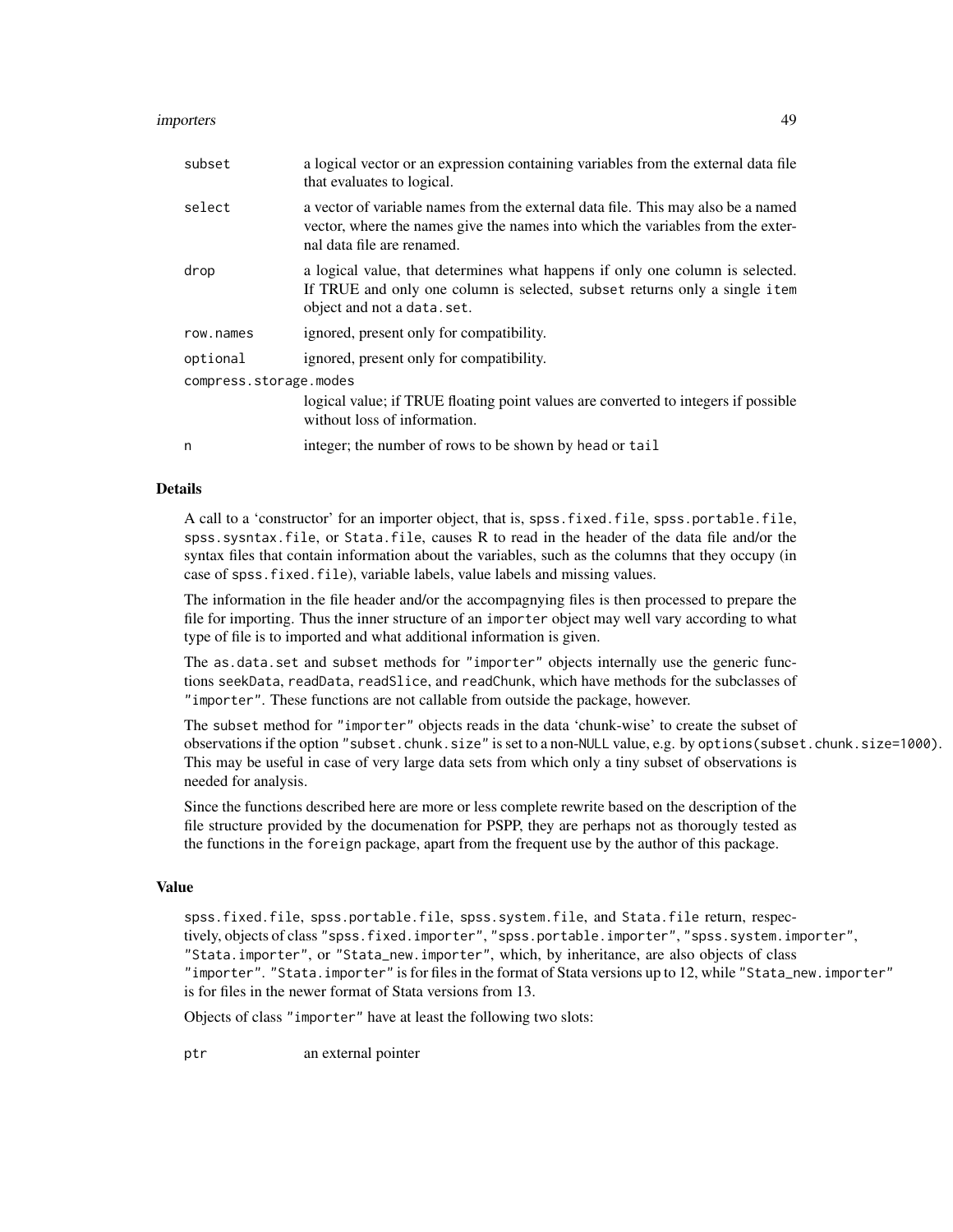variables a list of objects of class "item.vector" which provides a 'prototype' for the "data.set" set objects returned by the as.data.set and subset methods for objects of class "importer"

The as.data.frame for importer objects does the actual data import and returns a data frame. Note that in contrast to read. spss, the variable names of the resulting data frame will be lower case, unless the importer function is called with to.lower=FALSE. If long variable names are defined (in case of a PSPP/SPSS system file), they take precedence and are *not* coerced to lower case.

#### See Also

[codebook](#page-9-0), [description](#page-2-0), [read.spss](#page-0-0)

### Examples

```
# Extract American National Election Study of 1948
nes1948.por <- unzip(system.file("anes/NES1948.ZIP",package="memisc"),
                     "NES1948.POR",exdir=tempfile())
# Get information about the variables contained.
nes1948 <- spss.portable.file(nes1948.por)
# The data are not yet loaded:
show(nes1948)
# ... but one can see what variables are present:
description(nes1948)
# Now a subset of the data is loaded:
vote.socdem.48 <- subset(nes1948,
             select=c(
                  V480018,
                  V480029,
                  V480030,
                  V480045,
                  V480046,
                  V480047,
                  V480048,
                  V480049,
                  V480050
                  ))
# Let's make the names more descriptive:
vote.socdem.48 <- rename(vote.socdem.48,
                  V480018 = "vote",V480029 = "occupation.hh",V480030 = "unionized.hh",V480045 = "gender",
                  V480046 = "race",V480047 = "age",V480048 = "education",V480049 = "total.income",
```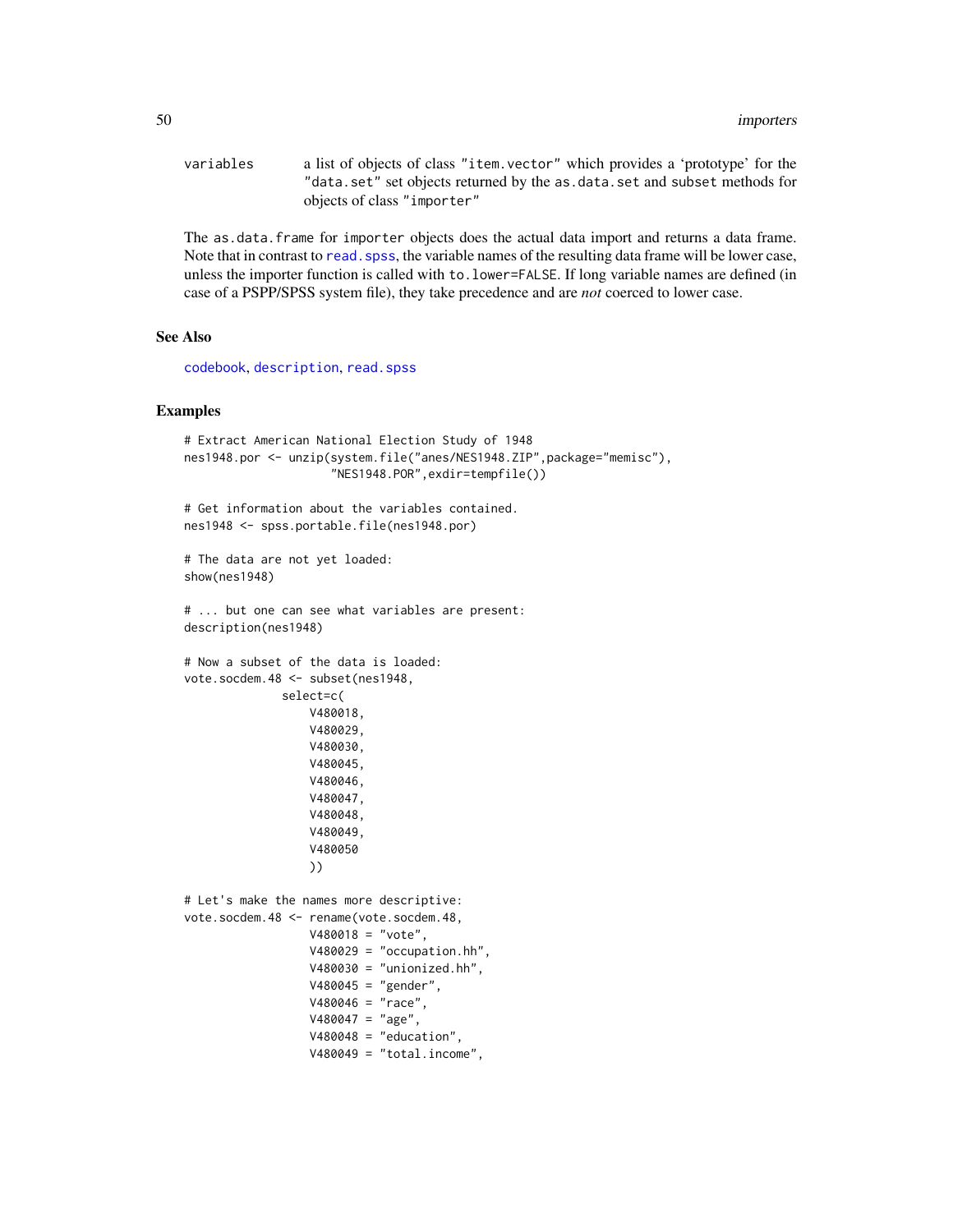items 51

```
V480050 = "religious.pref"
      \lambda# It is also possible to do both
# in one step:
# vote.socdem.48 <- subset(nes1948,
# select=c(
# vote = V480018,
# occupation.hh = V480029,
# unionized.hh = V480030,
# gender = V480045,
# race = V480046,# age = V480047,# education = V480048,
# total.income = V480049,
# religious.pref = V480050
# ))
# We examine the data more closely:
codebook(vote.socdem.48)
# ... and conduct some analyses.
#
t(genTable(percent(vote)~occupation.hh,data=vote.socdem.48))
# We consider only the two main candidates.
vote.socdem.48 <- within(vote.socdem.48,{
 truman.dewey <- vote
 valid.values(truman.dewey) <- 1:2
 truman.dewey <- relabel(truman.dewey,
           "VOTED - FOR TRUMAN" = "Truman",
           "VOTED - FOR DEWEY" = "Dewey")
 })
summary(truman.relig.glm <- glm((truman.dewey=="Truman")~religious.pref,
   data=vote.socdem.48,
   family="binomial",
))
```
<span id="page-50-1"></span>items *Survey Items*

#### <span id="page-50-0"></span>**Description**

Objects of class item are data vectors with additional information attached to them like "value labels" and "user-defined missing values" known from software packages like SPSS or Stata.

The class item is intended to facilitate data management of survey data. Objects in this class should *not* directly used in data analysis. Instead they should changed into "ordinary" vectors or factors before. For this see the documentation for as. vector, item-method.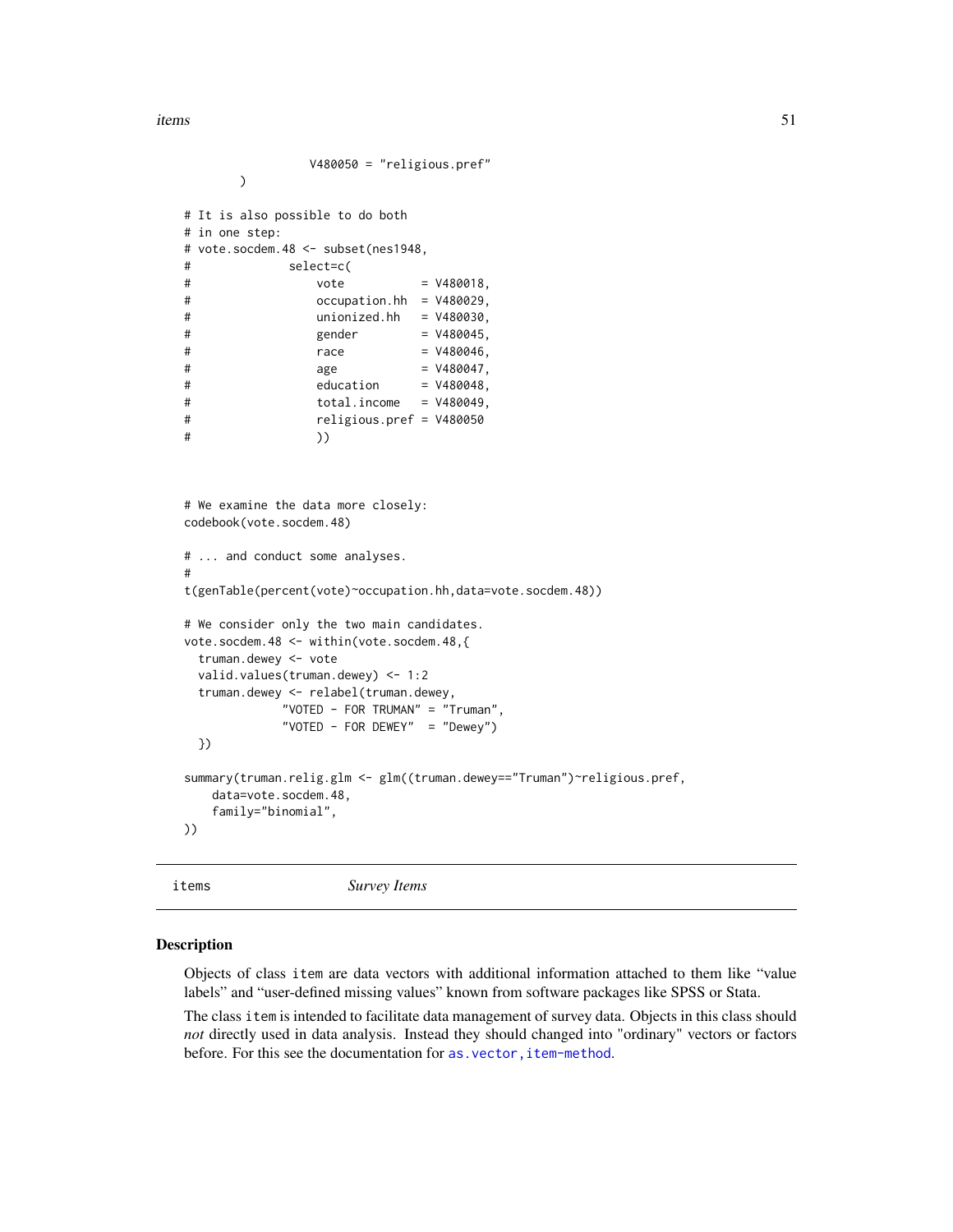$52$  items

```
## The constructor for objects of class "item"
## more convenient than new("item",...)
## S4 method for signature 'numeric'
as.item(x,
  labels=NULL, missing.values=NULL,
  valid.values=NULL, valid.range=NULL,
  value.filter=NULL, measurement=NULL,
  annotation=attr(x,"annotation"), ...
  )
## S4 method for signature 'character'
as.item(x,
  labels=NULL, missing.values=NULL,
  valid.values=NULL, valid.range=NULL,
 value.filter=NULL, measurement=NULL,
  annotation=attr(x, "annotation"), ...)
## S4 method for signature 'logical'
as.item(x, \ldots)# x is first coerced to integer,
# arguments in ... are then passed to the "numeric"
# method.
## S4 method for signature 'factor'
as.item(x, \ldots)## S4 method for signature 'ordered'
as.item(x, \ldots)## S4 method for signature 'POSIXct'
as.item(x, \ldots)## S4 method for signature 'double.item'
as.item(x,
  labels=NULL, missing.values=NULL,
  valid.values=NULL, valid.range=NULL,
  value.filter=NULL, measurement=NULL,
  annotation=attr(x, "annotation"), ...)
## S4 method for signature 'integer.item'
as.item(x,
  labels=NULL, missing.values=NULL,
  valid.values=NULL, valid.range=NULL,
  value.filter=NULL, measurement=NULL,
  annotation=attr(x, "annotation"), ...)
## S4 method for signature 'character.item'
```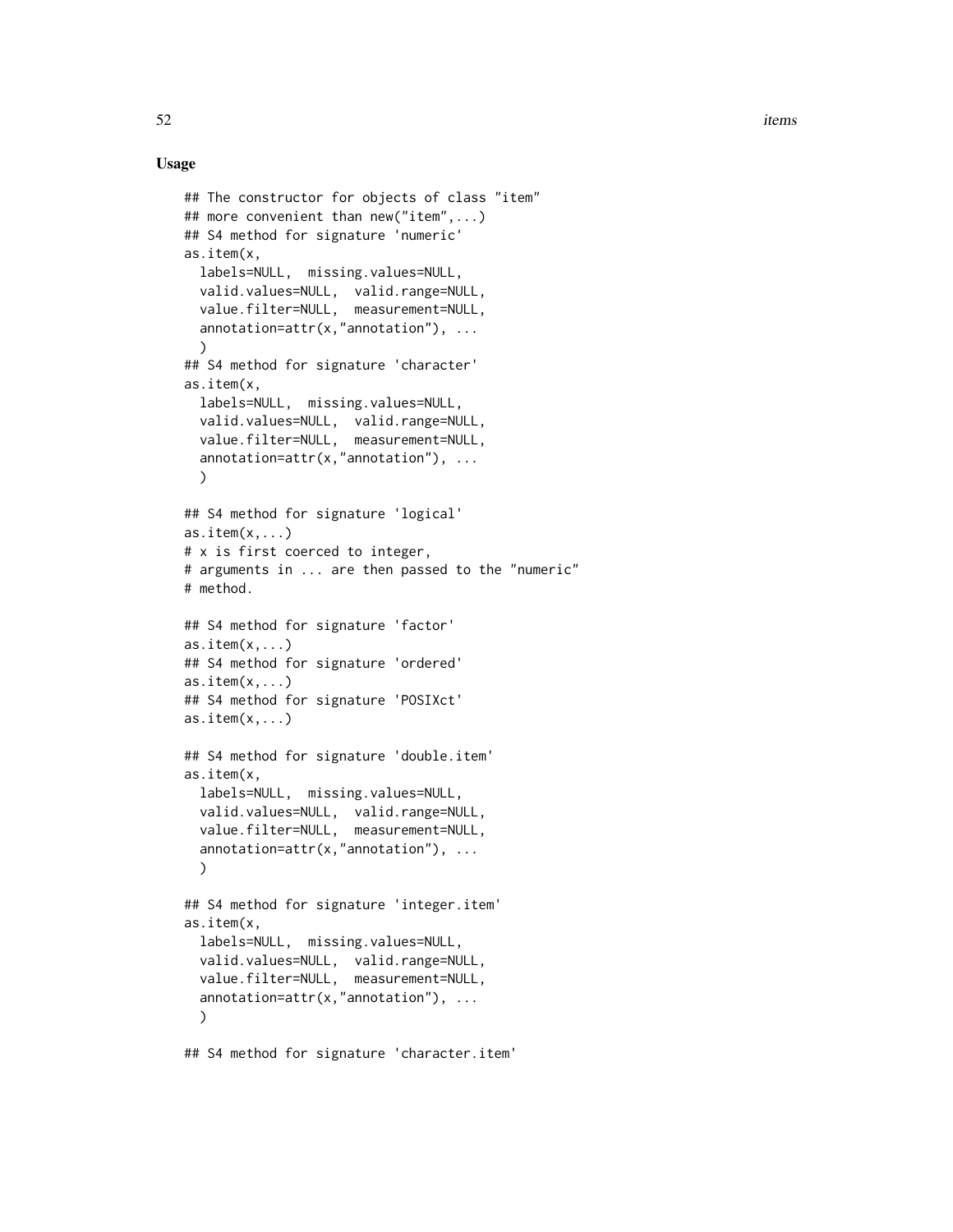### items 53

```
as.item(x,
  labels=NULL, missing.values=NULL,
 valid.values=NULL, valid.range=NULL,
 value.filter=NULL, measurement=NULL,
  annotation=attr(x, "annotation"), ...)
## S4 method for signature 'datetime.item'
as.item(x,
 labels=NULL, missing.values=NULL,
 valid.values=NULL, valid.range=NULL,
  value.filter=NULL, measurement=NULL,
  annotation=attr(x,"annotation"), ...
  )
```
# Arguments

| $\times$     | for as. item methods, any atomic vector; for the unique, summary, str, print,<br>[, and <- methods, a vector with class labelled.                                                                                                                                                                                       |
|--------------|-------------------------------------------------------------------------------------------------------------------------------------------------------------------------------------------------------------------------------------------------------------------------------------------------------------------------|
| labels       | a named vector of the same mode as x.                                                                                                                                                                                                                                                                                   |
|              | missing values either a vector of the same mode as x, or a list with components "values",<br>vector of the same mode as x (which defines individual missing values) and<br>"range" a matrix with two rows with the same mode as x (which defines a<br>range of missing values), or an object of class "missing values". |
| valid.values | either a vector of the same mode as x, defining those values of x that are to be<br>considered as valid, or an object of class "valid. values".                                                                                                                                                                         |
| valid.range  | either a vector of the same mode as x and length 2, defining a range of valid<br>values of x, or an object of class "valid. range".                                                                                                                                                                                     |
| value.filter | an object of class "value. filter", that is, of classes "missing. values", "valid. values",<br>or "valid.range".                                                                                                                                                                                                        |
| measurement  | level of measurement; one of "nominal", "ordinal", "interval", or "ratio".                                                                                                                                                                                                                                              |
| annotation   | a named character vector, or an object of class "annotation"                                                                                                                                                                                                                                                            |
|              | further arguments, ignored.                                                                                                                                                                                                                                                                                             |

# See Also

[annotation](#page-2-0) [labels](#page-56-0) [value.filter](#page-104-1)

## Examples

```
x \leftarrow as.items: item(rep(1:5,4),
     labels=c(
           "First" = 1,<br>"Second" = 2,
            "Second" = 2,<br>"Third" = 3,
            "Third" = 3,<br>"Fourth" = 4,
            "Fourth"
```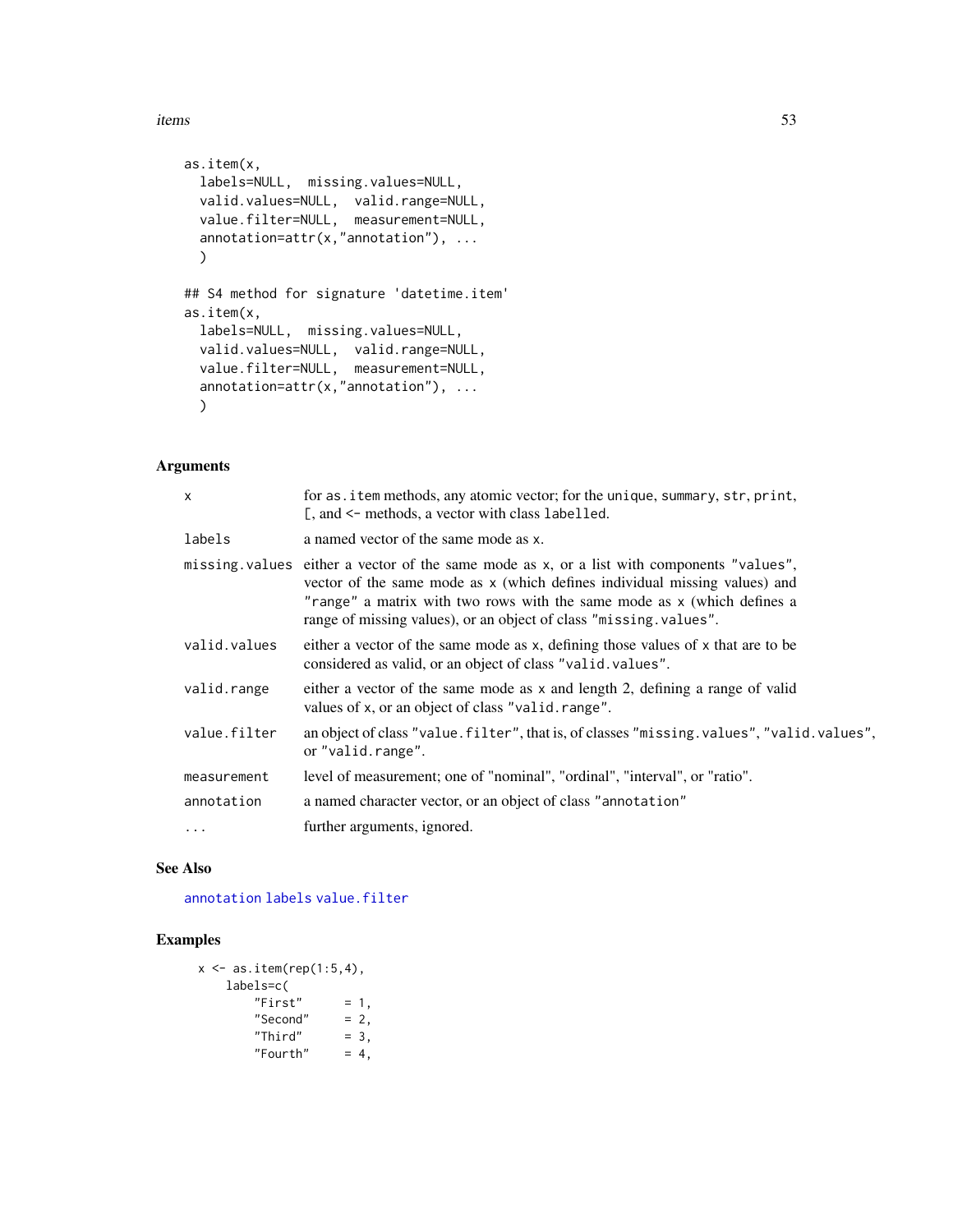```
"Don't know" = 5
     ),
    missing.values=5,
    annotation = c(description="test"
    ))
str(x)
summary(x)
as.numeric(x)
test <- as.item(rep(1:6,2),labels=structure(1:6,
                                    names=letters[1:6]))
test
test == 1test != 1
test == "a"
test != "a"
test == c("a", "z")test != c("a", "z")test
test
codebook(test)
Test <- as.item(rep(letters[1:6],2),
                  labels=structure(letters[1:6],
                                   names=LETTERS[1:6]))
Test
Test == "a"
Test != "a"
Test == "A"
Test != "A"
Test == c("a", "z")Test != c("a","z")
Test
Test
as.factor(test)
as.factor(Test)
as.numeric(test)
as.character(test)
as.character(Test)
as.data.frame(test)[[1]]
```
items-to-vectors *How Survey Items Are Converted into "Ordinary" Data Vectors*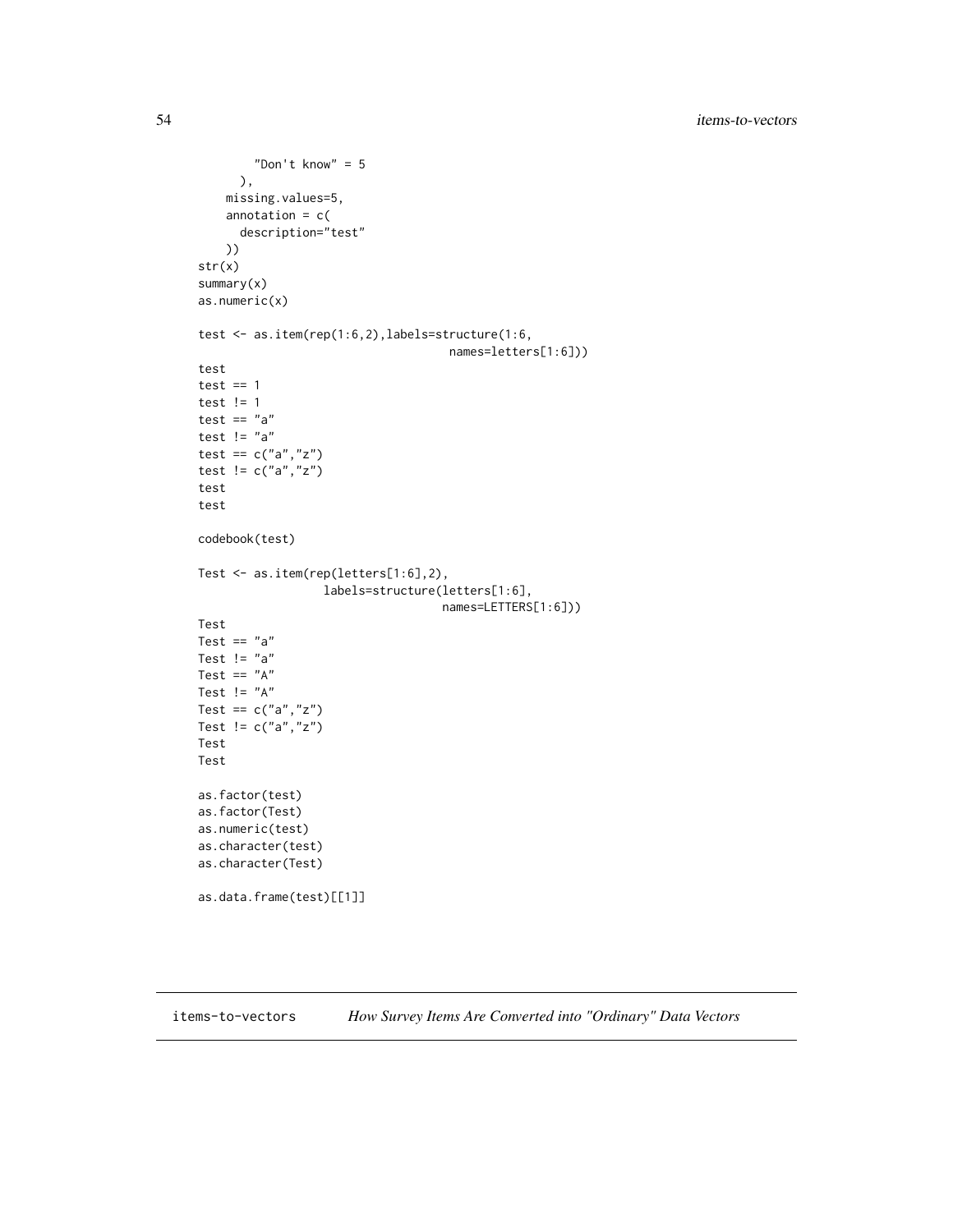### Description

Survey item objects in are numeric or character vectors with some extra information that may helpful for for managing and documenting survey data, but they are not suitable for statistical data analysis. To run regressions etc. one should convert [item](#page-50-0) objects into "ordinary" numeric vectors or factors. This means that codes or values declared as "missing" (if present) are translated into the generial missing value NA, while value labels (if defined) are translated into factor levels.

# Usage

```
# The following methods can be used to covert items into
# vectors with a given mode or into factors.
## S4 method for signature 'item'
as.vector(x, mode = "any")## S4 method for signature 'item'
as.numeric(x, ...)
## S4 method for signature 'item'
as.integer(x, ...)## S4 method for signature 'item.vector'
as.factor(x)
## S4 method for signature 'item.vector'
as.ordered(x)
## S4 method for signature 'item.vector'
as.character(x, use.labels = TRUE, include.missings = FALSE, ...)
## S4 method for signature 'datetime.item.vector'
as.character()
## S4 method for signature 'Date.item.vector'
as.character()
# The following methods are unlikely to be useful in practice, other than
# that they are called internally by the 'as.data.frame()' method for "data.set"
# objects.
## S3 method for class 'character.item'
as.data.frame(x, row.names = NULL, optional = FALSE, ...)
## S3 method for class 'double.item'
as.data frame(x, row, names = NULL, optional = FALSE, ...)## S3 method for class 'integer.item'
as.data frame(x, row.name = NULL, optional = FALSE, ...)## S3 method for class 'Date.item'
as.data.frame(x, row.names = NULL, optional = FALSE, ...)
## S3 method for class 'datetime.item'
as.data.frame(x, row.name = NULL, optional = FALSE, ...)
```
### Arguments

| $\mathsf{x}$ | an object in class "item", "item. vector", etc., as relevant for the respective con-<br>version method. |
|--------------|---------------------------------------------------------------------------------------------------------|
| mode         | the mode of the vector to be returned, usually "numeric", "integer", or "charcater"                     |
| use.labels   | logical, should value labels be used for creating the character vector?                                 |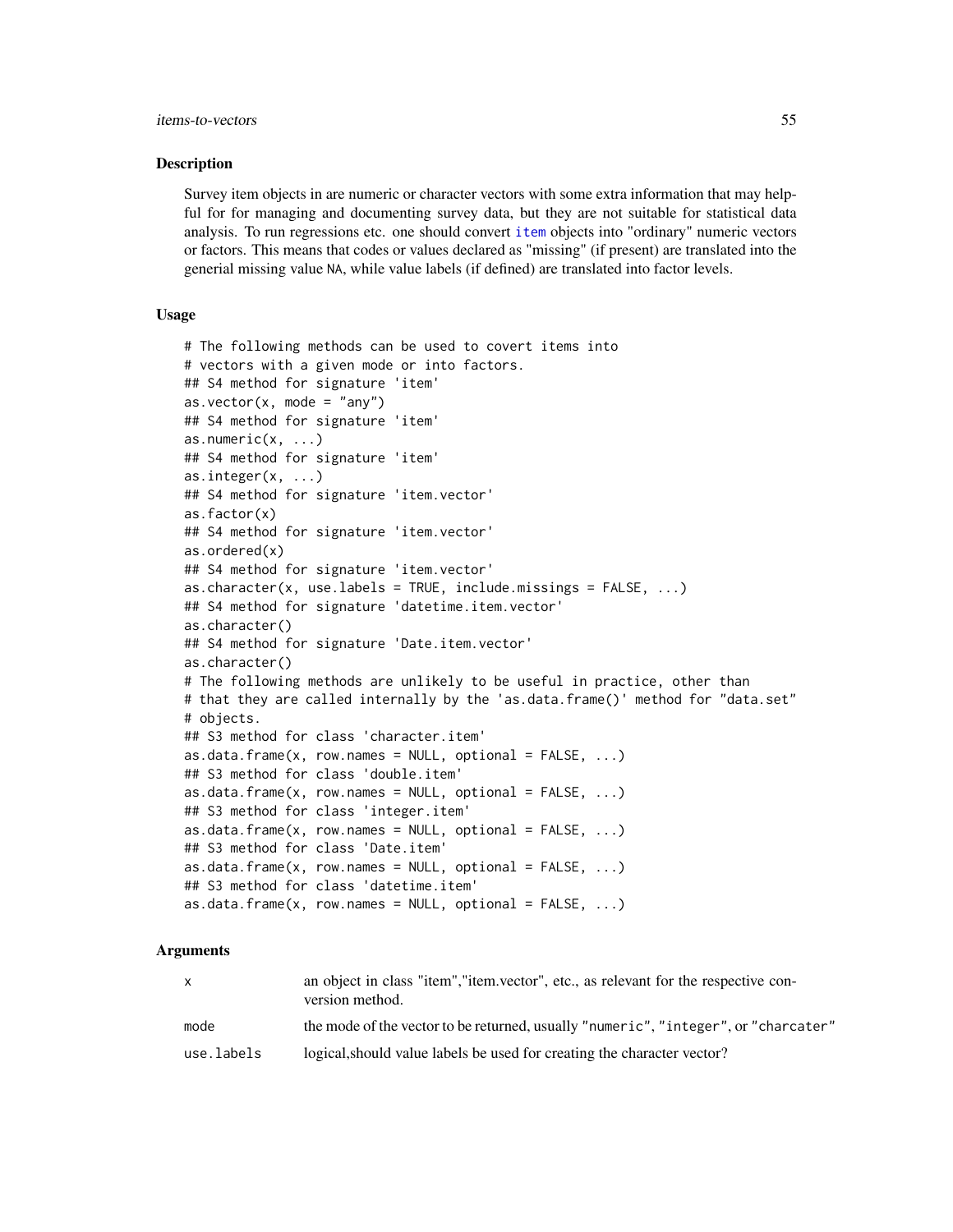| include.missings |                                                                                                                                                                           |
|------------------|---------------------------------------------------------------------------------------------------------------------------------------------------------------------------|
|                  | logical; if TRUE, declared missing values are not converted into NA, but into char-<br>acter strings with " $\star$ " as the "missingness marker" added at the beginning. |
| row.names        | optional row names, see as . data. frame                                                                                                                                  |
| optional         | a logical value, see as data. frame                                                                                                                                       |
|                  | other arguments, ignored.                                                                                                                                                 |

# Value

The function as.vector() returns a logical, numeric, or character depending on the mode= argument. If mode="any", the vector has the mode that corresponds to the (internal) mode of the item vector, that is, an item in class "integer.item" will become an integer vector, an item in class "double.item" will become a double-precision numeric vector, an item in class "character.item" will become a character vector; since the internal mode of a "dateitem.item" or a "Date.item" vector is numeric, a numeric vector will be returned.

The functions as.integer(), as.numeric(), as.character(), as.factor(), and as.ordered() return an integer, numeric, or character vector, or an ordered or unordered factor, respectively.

When as.data.frame() is applied to an survey item object, the result is a single-column data frame, where the single column is a numeric vector or character vector or factor depending on the [measurement](#page-58-0) attribute of the item. In particular, if the [measurement](#page-58-0) attribute equals "ratio" or "interval" this column will be the result of as.vector(), if the [measurement](#page-58-0) attribute equals "ordinal" this column will be an ordered factor (see [ordered](#page-0-0)), and if the [measurement](#page-58-0) attribute equals "nominal" this column will be an unordered factor (see [factor](#page-0-0)).

All these functions have in common that values declared as "missing" by virtue of the value. filter attribute will be turned into NA.

### See Also

[items](#page-50-1) [annotation](#page-2-0) [labels](#page-56-0) [value.filter](#page-104-1)

# Examples

```
x \le - as.item(rep(1:5,4),
   labels=c(
       "First" = 1,
       "Second" = 2,
       "Third" = 3,
       "Fourth" = 4,
       "Don't know" = 5
     ),
   missing.values=5,
   annotation = c(description="test"
   ))
str(x)
summary(x)
as.numeric(x)
```
test <- as.item(rep(1:6,2),labels=structure(1:6,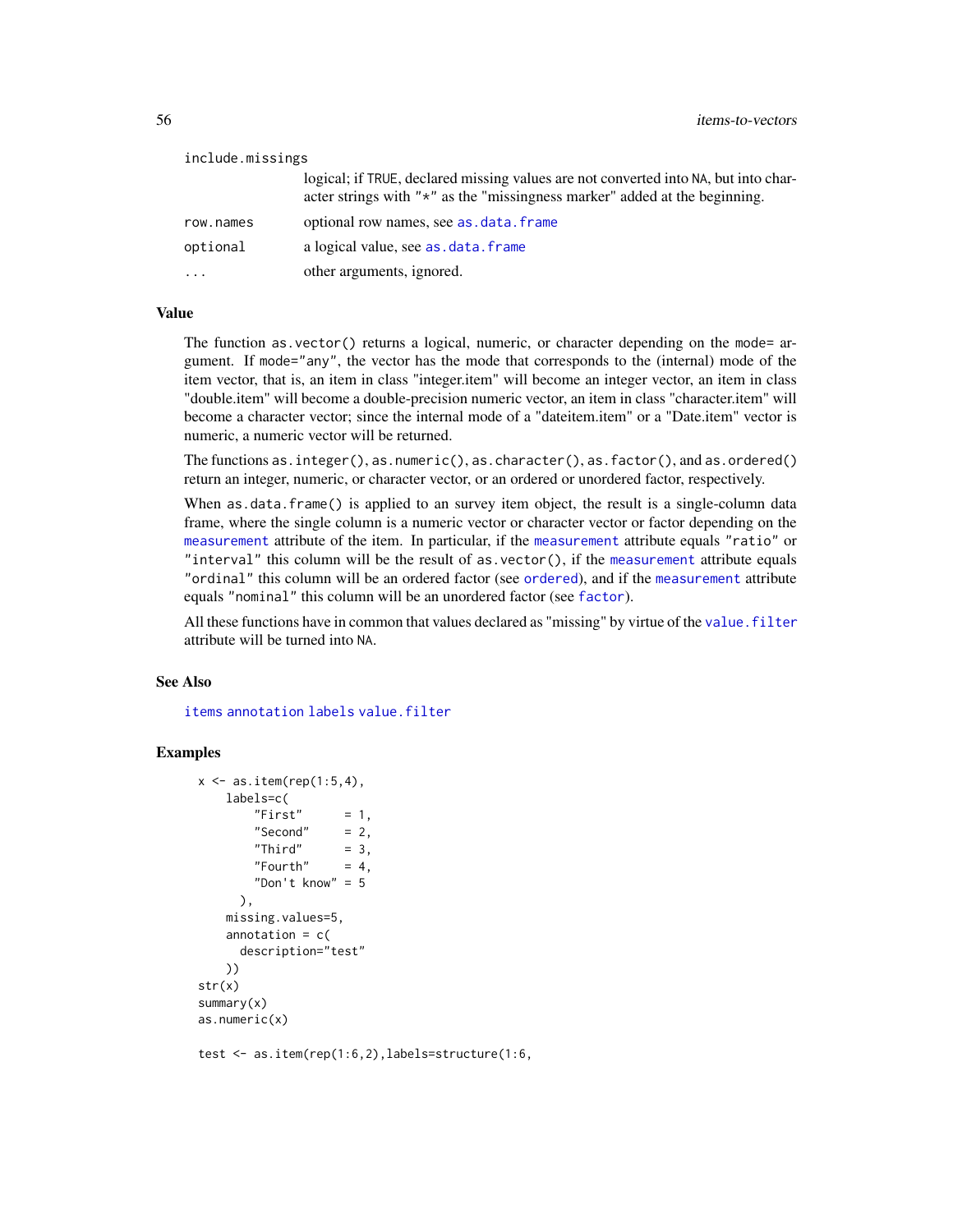labels 57

```
names=letters[1:6]))
```

```
as.factor(test)
as.numeric(test)
as.character(test)
as.character(test,include.missings=TRUE)
```

```
as.data.frame(test)[[1]]
```
<span id="page-56-0"></span>labels *Value Labels*

## Description

Value labels associate character labels to possible values of an encoded survey item. Value labels are represented as objects of class "value.labels".

Value labels of an item can be obtained using  $labels(x)$  and can be associated to items and to vectors using  $labels(x) <$ -value

Value labels also can be updated using the + and - operators.

### Usage

labels(object,...)  $labels(x) \leftarrow value$ 

# Arguments

| object   | any object.                                                                                                |
|----------|------------------------------------------------------------------------------------------------------------|
| $\cdots$ | further arguments for other methods.                                                                       |
| X        | a vector or "item" object.                                                                                 |
| value    | an object of class "value.labels" or a vector that can be coerced into an "value.labels"<br>object or NULL |

# Examples

```
x \leftarrow as.items: item(rep(1:5,4),
    labels=c(
         "First" = 1,
         "Second" = 2,<br>"Third" = 3,
         "Third" = 3,<br>"Fourth" = 4,
         "Fourth""Don't know" = 5
       ),
    missing.values=5,
    annotation = c(description="test"
    ))
labels(x)
```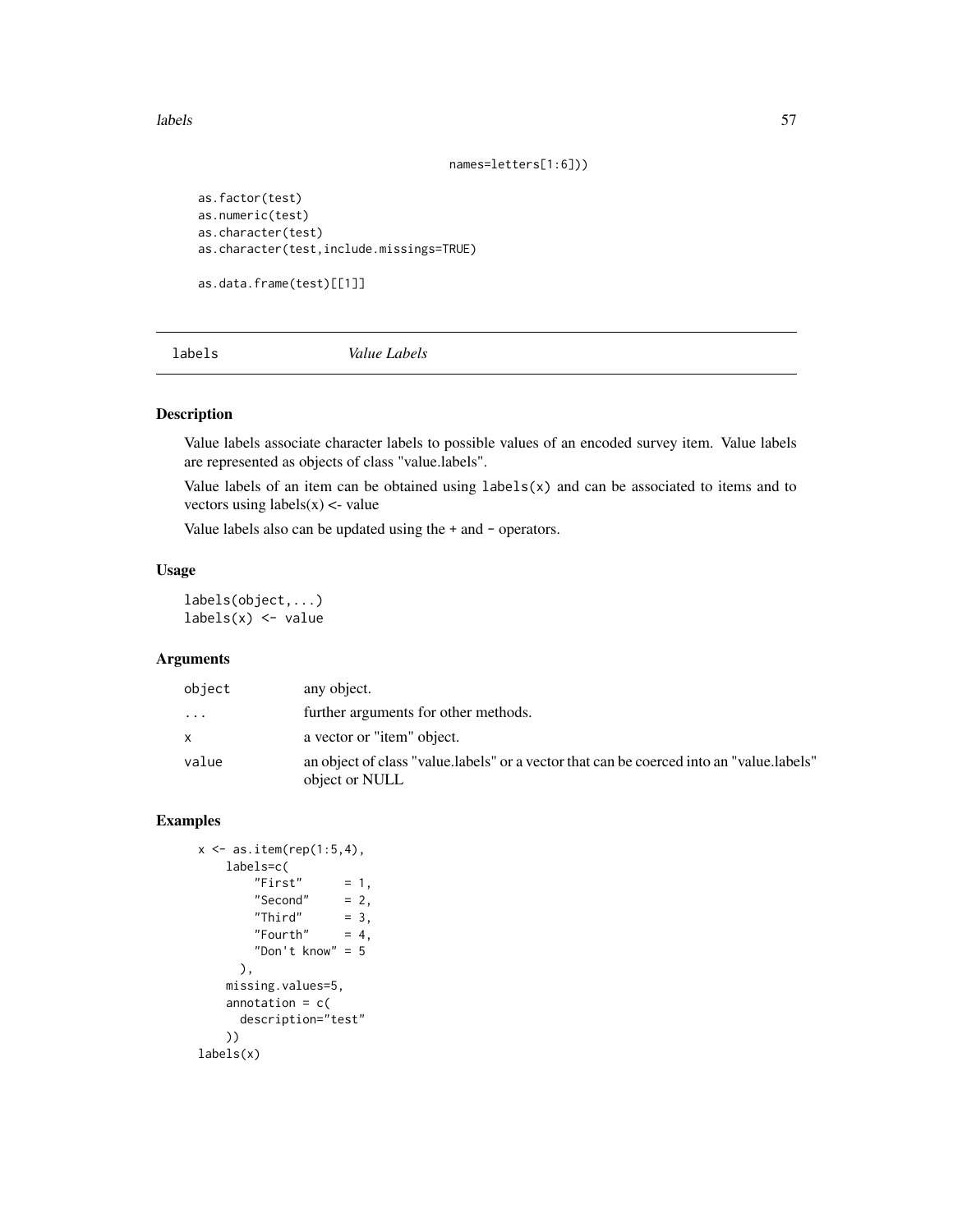```
labels(x) \leftarrow labels(x) - c("Second"=2)labels(x)
labels(x) \leftarrow labels(x) + c("Second"=2)labels(x)
puvl <- getOption("print.use.value.labels")
options(print.use.value.labels=FALSE)
x
options(print.use.value.labels=TRUE)
x
options(print.use.value.labels=puvl)
```
List *Create a list and conveniently supply names to its elements*

# Description

List creates a list and names its elements after the arguments given, in a manner analogously to [data.frame](#page-0-0)

## Usage

List(...)

# Arguments

... tagged or untagged arguments from which the list is formed. If the untagged arguments are variables from the englosing environment, their names become the names of the list elements.

### Examples

```
num < - 1:3strng <- c("a","b","A","B")
logi <- rep(FALSE,7)
List(num,strng,logi)
```
Mean *Convenience wrappers for common statistical functions*

# Description

Mean(), Median(), etc. are mere wrappers of the functions mean(), median(), etc. with the na.rm= optional argument set TRUE by default.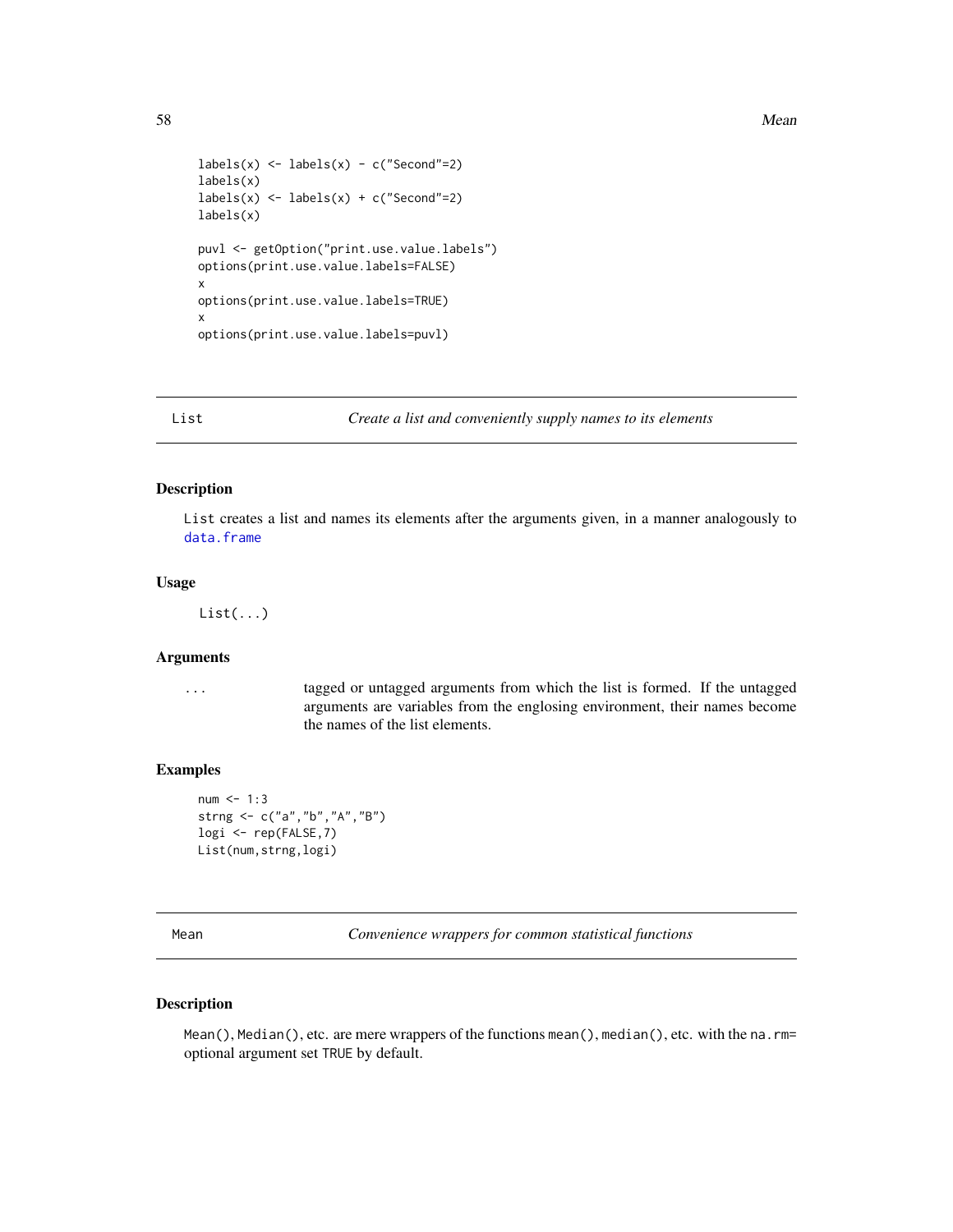### measurement 59

### Usage

```
Mean(x, na.rm=TRUE, ...)
Median(x, na.rm=TRUE, ...)
Min(x, na.rm=TRUE, ...)Max(x, na.rm=TRUE, ...)Weighted.Mean(x, w, \ldots, na.rm = TRUE)Var(x, na.rm=TRUE, ...)
StdDev(x, na.rm=TRUE, ...)
Cov(x, y = NULL, use = "pairwise.compile.e.obs", ...)Cor(x, y = NULL, use = "pairwise.compile.e.obs", ...)
```
 $Range(\ldots, na.rm = TRUE, finite = FALSE)$ 

# Arguments

| $\mathsf{x}$ | a (numeric) vector.                               |
|--------------|---------------------------------------------------|
| <sub>V</sub> | a (numeric) vector or NULL.                       |
| W            | a (numeric) vector of weights.                    |
| na.rm        | a logical value, see mean.                        |
| use          | a character string, see cor.                      |
| $\ddotsc$    | other arguments, passed to the wrapped functions. |
| finite       | a logical value, see range.                       |

<span id="page-58-0"></span>measurement *Levels of Measurement of Survey Items*

### Description

The measurement level of a "item" object, which is one of "nominal", "ordinal", "interval", "ratio", determines what happens to it, if it or the [data.set](#page-17-0) containing it is coerced into a [data.frame](#page-0-0). If the level of measurement level is "nominal", the it will be converted into an (unordered) [factor,](#page-0-0) if the level of measurement is "ordinal", the item will be converted into an [ordered](#page-0-0) vector. If the measurement is "interval" or "ratio", the item will be converted into a numerical vector.

```
## S4 method for signature 'item'
measurement(x)
## S4 replacement method for signature 'item'
measurement(x) < - value## S4 method for signature 'data.set'
measurement(x)
## S4 replacement method for signature 'data.set'
measurement(x) <- value
is.nominal(x)
```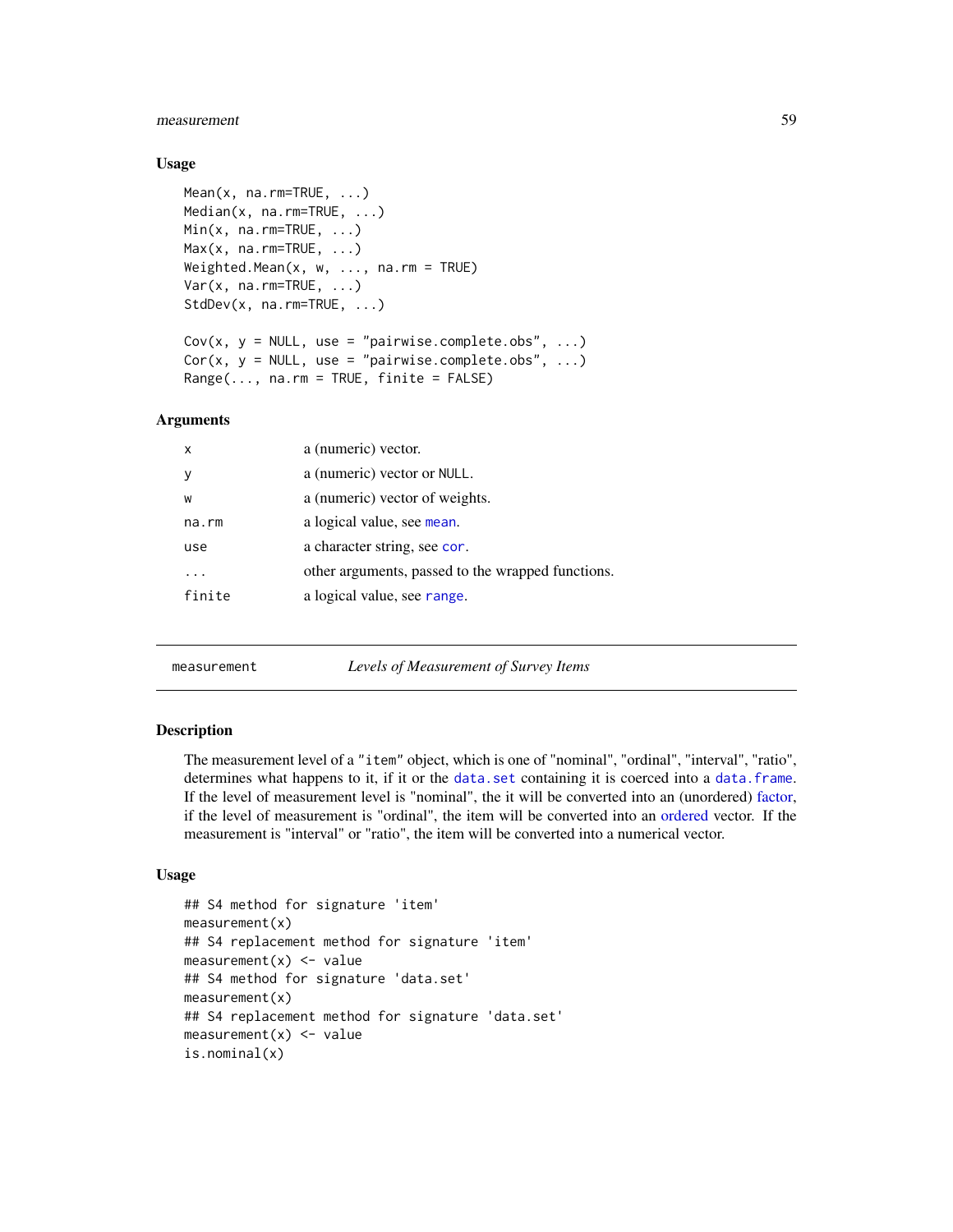```
is.ordinal(x)
is.interval(x)
is.ratio(x)
set_measurement(x,...)
```
### Arguments

| x     | an object, usually of class "item".                                                                                                                                                                                                                                                                                                                |
|-------|----------------------------------------------------------------------------------------------------------------------------------------------------------------------------------------------------------------------------------------------------------------------------------------------------------------------------------------------------|
| value | for the item method, a character string; either "nominal", "ordinal", "interval",<br>or "ratio"; for the data.set method, a list of character vectors with variable<br>names, where the names of the list corresponds to a measurement level and and<br>the list elements indicates the variables to which the measurement levels are<br>assigned. |
| .     | vectors of variable names, either symbols or character strings, tagged with the<br>intended measurement level.                                                                                                                                                                                                                                     |

### Value

The item method of measurement $(x)$  returns a character string, the data.set method returns a named character vector, where the name of each element is a variable name and each

is.nominal, is.ordinal, is.interval, is.ratio return a logical value.

### References

Stevens, Stanley S. 1946. "On the theory of scales of measurement." *Science* 103: 677-680.

## See Also

### [data.set](#page-17-0), [item](#page-50-0)

# Examples

```
vote \leq sample(c(1,2,3,8,9),size=30,replace=TRUE)
labels(vote) <- c(Conservatives = 1,
                Labour = 2,
                "Liberal Democrats" = 3,
                 "Don't know" = 8,
                 "Answer refused" = 9
                )
missing.values(vote) \leq c(8,9)
as.data.frame(vote)[[1]]
measurement(vote) <- "interval"
as.data.frame(vote)[[1]]
group <- sample(c(1,2),size=30,replace=TRUE)
labels(group) < -c(A=1,B=2)DataS <- data.set(group, vote)
measurement(DataS)
measurement(DataS) <- list(interval=c("group","vote"))
head(as.data.frame(DataS))
DataS <- set_measurement(DataS,
```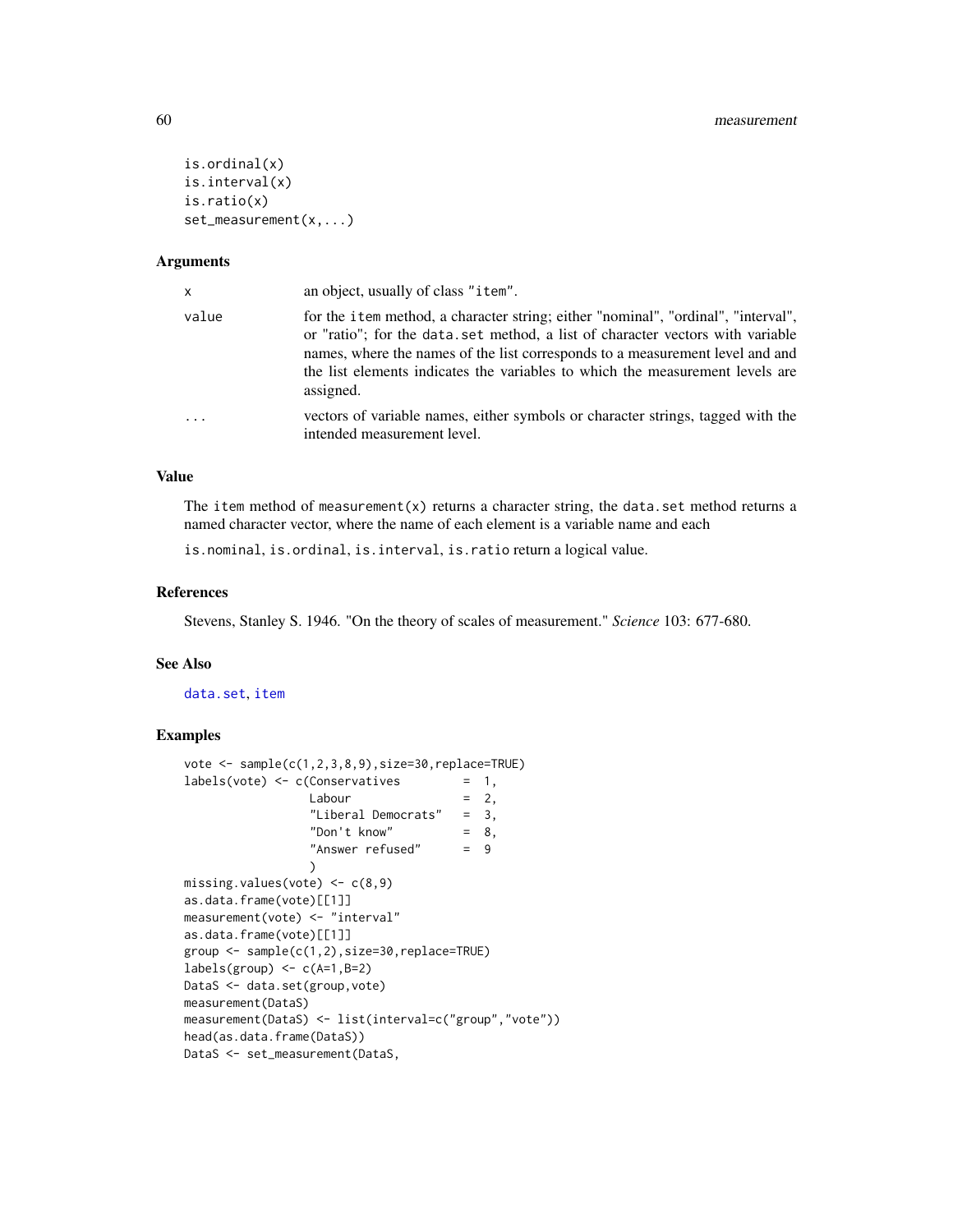### Memisc 61

nominal=c(group,vote))

head(as.data.frame(DataS))

Memisc *Introduction to the 'memisc' Package*

### **Description**

This package collects an assortment of tools that are intended to make work with R easier for the author of this package and are submitted to the public in the hope that they will be also be useful to others.

The tools in this package can be grouped into four major categories:

- Data preparation and management
- Data analysis
- Presentation of analysis results
- Programming

### Data preparation and management

Survey Items: memisc provides facilities to work with what users from other packages like SPSS, SAS, or Stata know as 'variable labels', 'value labels' and 'user-defined missing values'. In the context of this package these aspects of the data are represented by the "description", "labels", and "missing.values" attributes of a data vector. These facilities are useful, for example, if you work with survey data that contain coded items like vote intention that may have the following structure:

Question: "If there was a parliamentary election next tuesday, which party would you vote for?"

- 1 Conservative Party
- 2 Labour Party
- 3 Liberal Democrat Party
- 4 Scottish Nation Party
- 5 Plaid Cymru
- 6 Green Party
- 7 British National Party
- 8 Other party
- 96 Not allowed to vote
- 97 Would not vote
- 98 Would vote, do not know yet for which party
- 99 No answer

A statistical package like SPSS allows to attach labels like 'Conservative Party', 'Labour Party', etc. to the codes 1,2,3, etc. and to mark mark the codes 96, 97, 98, 99 as 'missing' and thus to exclude these variables from statistical analyses. memisc provides similar facilities. Labels can be attached to codes by calls like  $labs(x) < -sometning$  and expendanded by calls like  $labs(x)$  $\le$ [-labels\(](#page-56-0)x) + something, codes can be marked as 'missing' by calls like [missing.values\(](#page-104-0)x)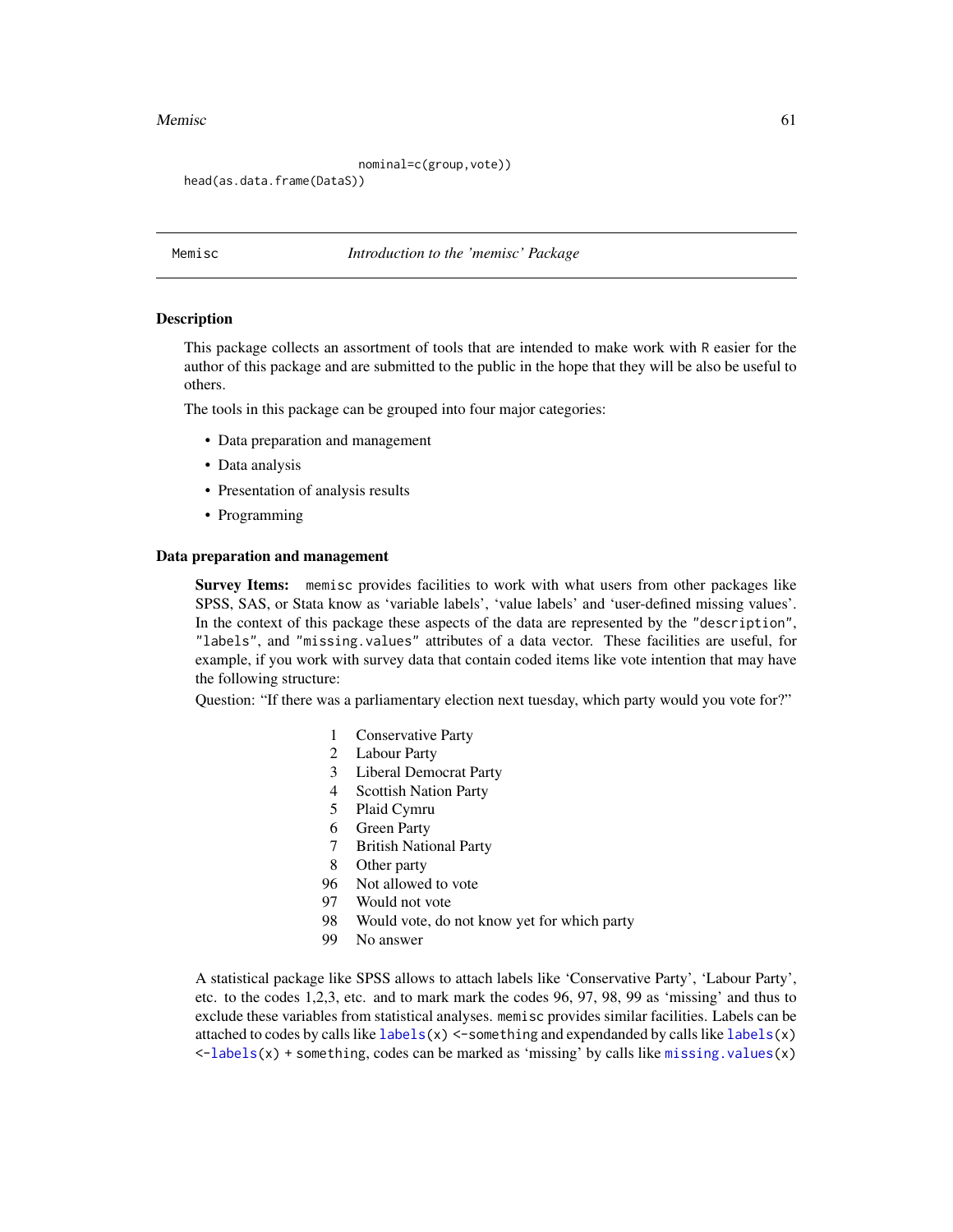$\le$ -something and [missing.values\(](#page-104-0)x)  $\le$ [-missing.values\(](#page-104-0)x) + something.

memisc defines a class called "data.set", which is similar to the class "data.frame". The main difference is that it is especially geared toward containing survey item data. Transformations of and within "data.set" objects retain the information about value labels, missing values etc. Using as.data.frame sets the data up for *R*'s statistical functions, but doing this explicitely is seldom necessary. See [data.set](#page-17-0).

More Convenient Import of External Data: Survey data sets are often relative large and contain up to a few thousand variables. For specific analyses one needs however only a relatively small subset of these variables. Although modern computers have enough RAM to load such data sets completely into an R session, this is not very efficient having to drop most of the variables after loading. Also, loading such a large data set completely can be time-consuming, because R has to allocate space for each of the many variables. Loading just the subset of variables really needed for an analysis is more efficient and convenient - it tends to be much quicker. Thus this package provides facilities to load such subsets of variables, without the need to load a complete data set. Further, the loading of data from SPSS files is organized in such a way that all informations about variable labels, value labels, and user-defined missing values are retained. This is made possible by the definition of [importer](#page-46-0) objects, for which a [subset](#page-0-0) method exists. [importer](#page-46-0) objects contain only the information about the variables in the external data set but not the data. The data itself is loaded into memory when the functions subset or [as.data.set](#page-17-1) are used.

Recoding: memisc also contains facilities for recoding survey items. Simple recodings, for example collapsing answer categories, can be done using the function [recode](#page-79-0). More complex recodings, for example the construction of indices from multiple items, and complex case distinctions, can be done using the function [cases](#page-7-0). This function may also be useful for programming, in so far as it is a generalization of [ifelse](#page-0-0).

Code Books: There is a function [codebook](#page-9-0) which produces a code book of an external data set or an internal "data.set" object. A codebook contains in a conveniently formatted way concise information about every variable in a data set, such as which value labels and missing values are defined and some univariate statistics.

An extended example of all these facilities is contained in the vignette "anes48", and in demo(anes48)

#### Data Analysis

Tables and Data Frames of Descriptive Statistics: [genTable](#page-34-0) is a generalization of [xtabs](#page-0-0): Instead of counts, also descriptive statistics like means or variances can be reported conditional on levels of factors. Also conditional percentages of a factor can be obtained using this function. In addition an Aggregate function is provided, which has the same syntax as genTable, but gives a data frame of descriptive statistics instead of a table object.

Per-Subset Analysis: [By](#page-6-0) is a variant of the standard function [by](#page-0-0): Conditioning factors are specified by a formula and are obtained from the data frame the subsets of which are to be analysed. Therefore there is no need to [attach](#page-0-0) the data frame or to use the dollar operator.

### Presentation of Results of Statistical Analysis

#### Publication-Ready Tables of Coefficients:

Journals of the Political and Social Sciences usually require that estimates of regression models are presented in the following form: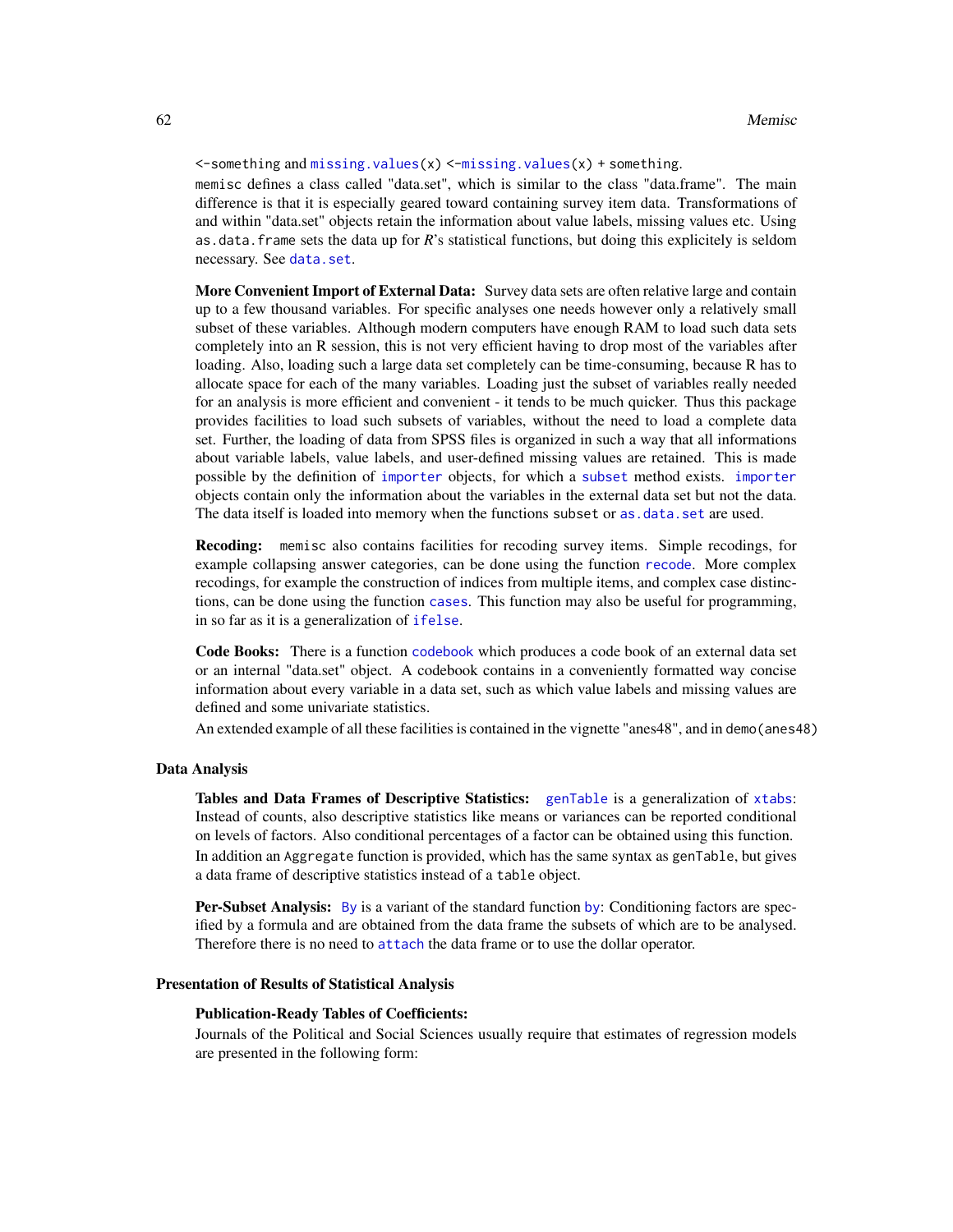### Memisc 63

|                | Model 1     | Model 2    | Model 3    |
|----------------|-------------|------------|------------|
|                |             |            |            |
| Coefficients   |             |            |            |
| (Intercept)    | $30.628***$ | $6.360***$ | 28.566***  |
|                | (7.409)     | (1.252)    | (7.355)    |
| pop15          | $-0.471**$  |            | $-0.461**$ |
|                | (0.147)     |            | (0.145)    |
| pop75          | $-1.934$    |            | $-1.691$   |
|                | (1.041)     |            | (1.084)    |
| dpi            |             | 0.001      | $-0.000$   |
|                |             | (0.001)    | (0.001)    |
| ddpi           |             | $0.529*$   | $0.410*$   |
|                |             | (0.210)    | (0.196)    |
|                |             |            |            |
| Summaries      |             |            |            |
| R-squared      | 0.262       | 0.162      | 0.338      |
| adj. R-squared | 0.230       | 0.126      | 0.280      |
| N              | 50          | 50         | 50         |
|                |             |            |            |

Such tables of coefficient estimates can be produced by [mtable](#page-64-0). To see some of the possibilities of this function, use example(mtable).

LaTeX Representation of R Objects: Output produced by [mtable](#page-64-0) can be transformed into LaTeX tables by an appropriate method of the generic function [toLatex](#page-100-0) which is defined in the package utils. In addition, memisc defines toLatex methods for matrices and [ftable](#page-0-0) objects. Note that results produced by [genTable](#page-34-0) can be coerced into [ftable](#page-0-0) objects. Also, a default method for the toLatex function is defined which coerces its argument to a matrix and applies the matrix method of toLatex.

# Programming

Looping over Variables: Sometimes users want to contruct loops that run over variables rather than values. For example, if one wants to set the missing values of a battery of items. For this purpose, the package contains the function [foreach](#page-27-0). To set 8 and 9 as missing values for the items knowledge1, knowledge2, knowledge3, one can use

```
foreach(x=c(knowledge1,knowledge2,knowledge3),
   missing.values(x) <- 8:9)
```
Changing Names of Objects and Labels of Factors: R already makes it possible to change the names of an object. Substituting the [names](#page-0-0) or [dimnames](#page-0-0) can be done with some programming tricks. This package defines the function [rename](#page-86-0), [dimrename](#page-25-0), [colrename](#page-25-1), and [rowrename](#page-25-1) that implement these tricks in a convenient way, so that programmers (like the author of this package) need not reinvent the weel in every instance of changing names of an object.

Dimension-Preserving Versions of lapply and sapply: If a function that is involved in a call to [sapply](#page-0-0) returns a result an array or a matrix, the dimensional information gets lost. Also, if a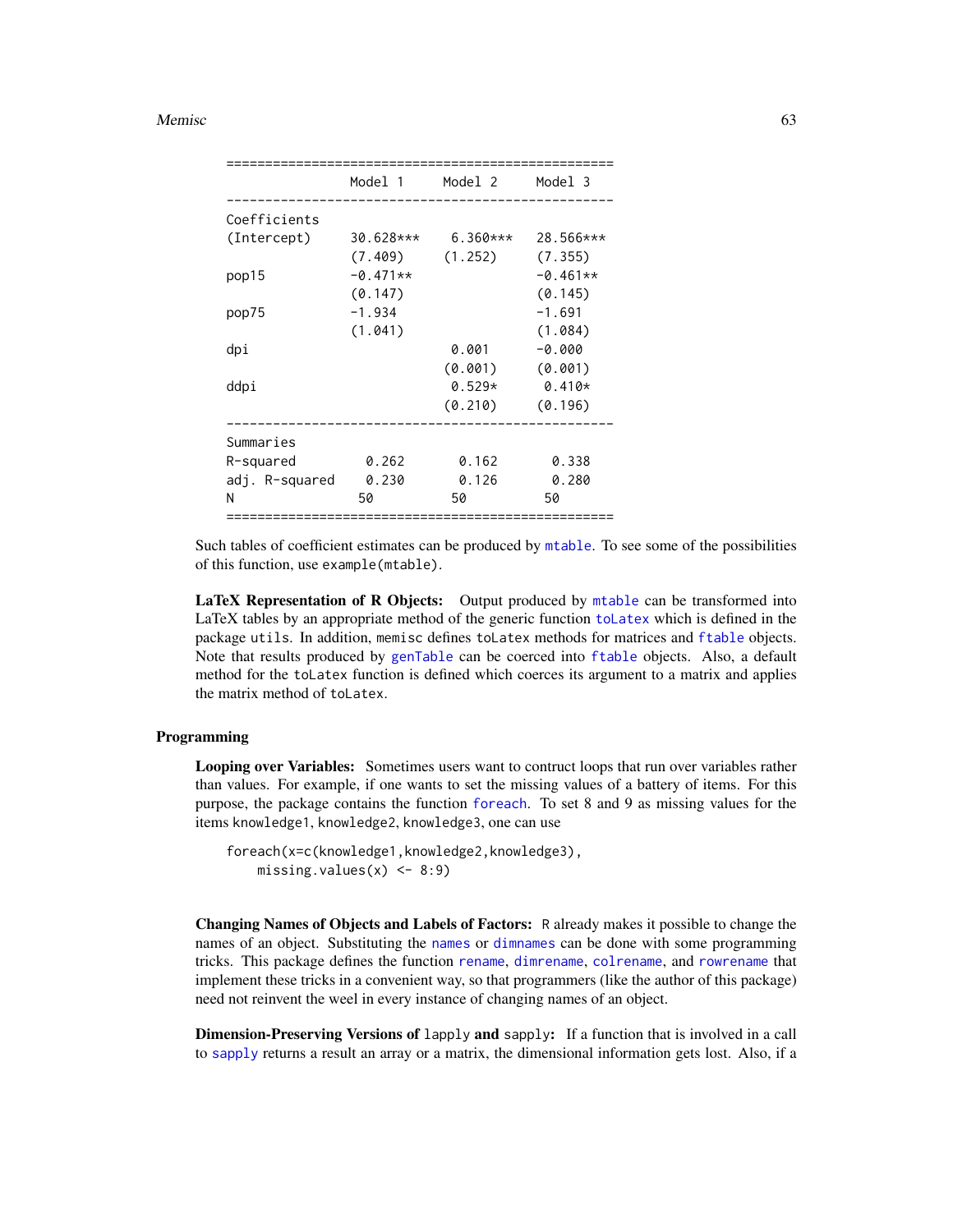list object to which [lapply](#page-0-0) or [sapply](#page-0-0) are applied have a dimension attribute, the result looses this information. The functions [Lapply](#page-92-0) and [Sapply](#page-92-1) defined in this package preserve such dimensional information.

Combining Vectors and Arrays by Names: The generic function [collect](#page-13-0) collects several objects of the same mode into one object, using their names, rownames, colnames and/or dimnames. There are methods for atomic vectors, arrays (including matrices), and data frames. For example

 $a \leftarrow c(a=1, b=2)$  $b \leq c(a=10, c=30)$ collect(a,b)

leads to

x y a 1 10 b 2 NA c NA 30

Reordering of Matrices and Arrays: The memisc package includes a [reorder](#page-87-0) method for arrays and matrices. For example, the matrix method by default reorders the rows of a matrix according the results of a function.

memisc-deprecated *Deprecated Functions in Package* memisc

# Description

These functions are provided for compatibility with older versions of **memisc** only, and may be defunct as soon as the next release.

### Usage

```
fapply(formula,data,...) # calls UseMethod("fapply",data)
## Default S3 method:
fapply(formula, data, subset=NULL,
     names=NULL, addFreq=TRUE,...)
```
### Arguments

| formula | a formula. The right hand side includes one or more grouping variables sepa-<br>rated by '+'. These may be factors, numeric, or character vectors. The left hand<br>side may be empty, a numerical variable, a factor, or an expression. See details<br>below. |
|---------|----------------------------------------------------------------------------------------------------------------------------------------------------------------------------------------------------------------------------------------------------------------|
| data    | an environment or data frame or an object coercable into a data frame.                                                                                                                                                                                         |
| subset  | an optional vector specifying a subset of observations to be used.                                                                                                                                                                                             |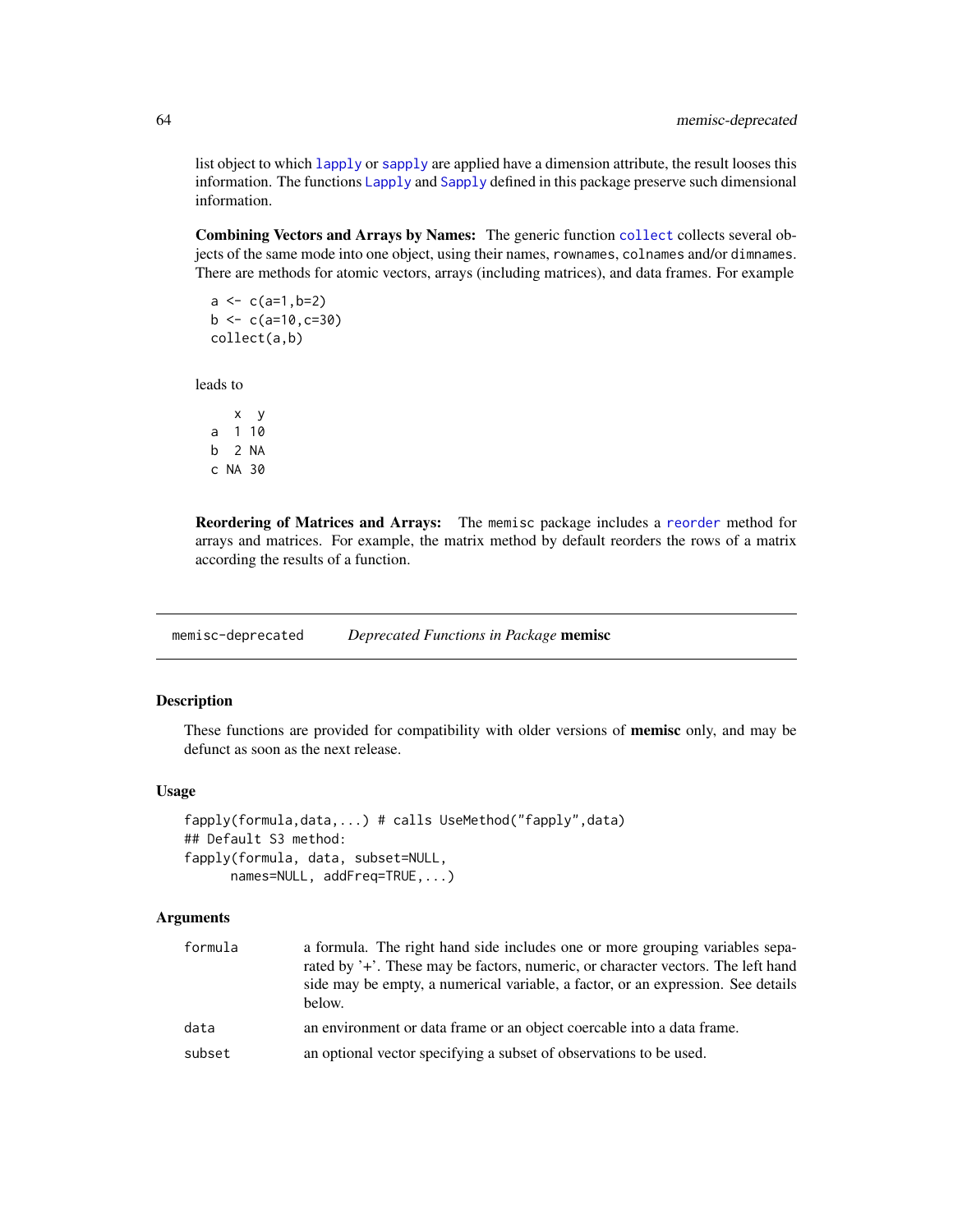### $m$ table 65

| names   | an optional character vector giving names to the result(s) yielded by the expres-<br>sion on the left hand side of formula. This argument may be redundant if the<br>left hand side results in is a named vector. (See the example below.)     |
|---------|------------------------------------------------------------------------------------------------------------------------------------------------------------------------------------------------------------------------------------------------|
| addFreg | a logical value. If TRUE and data is a table or a data frame with a variable<br>named "Freq", a call to table, Table, percent, or nvalid is supplied by an<br>additional argument Freq and a call to table is translated into a call to Table. |
| .       | further arguments, passed to methods or ignored.                                                                                                                                                                                               |

<span id="page-64-0"></span>

mtable *Comparative Table of Model Estimates*

#### Description

mtable produces a table of estimates for several models.

```
mtable(...,coef.style=getOption("coef.style"),
    summary.stats=TRUE,
    signif.symbols=getOption("signif.symbols"),
    factor.style=getOption("factor.style"),
    show.baselevel=getOption("show.baselevel"),
    baselevel.sep=getOption("baselevel.sep"),
    getSummary=eval.parent(quote(getSummary)),
    float.style=getOption("float.style"),
    digits=min(3,getOption("digits")),
    sdigits=digits,
    show.eqnames=getOption("mtable.show.eqnames",NA),
    gs.options=NULL,
    controls=NULL,
    collapse.controls=FALSE,
    control.var.indicator=getOption("control.var.indicator",c("Yes","No"))
  )
## S3 method for class 'memisc_mtable'
relabel(x, ..., gsub = FALSE, fixed = !gsub, warn = FALSE)## S3 method for class 'memisc_mtable'
format(x,target=c("print","LaTeX","HTML","delim"),
    ...
    \mathcal{L}## S3 method for class 'memisc_mtable'
print(x,
    center.at=getOption("OutDec"),
    topsep="=",bottomsep="=",sectionsep="-",...)
```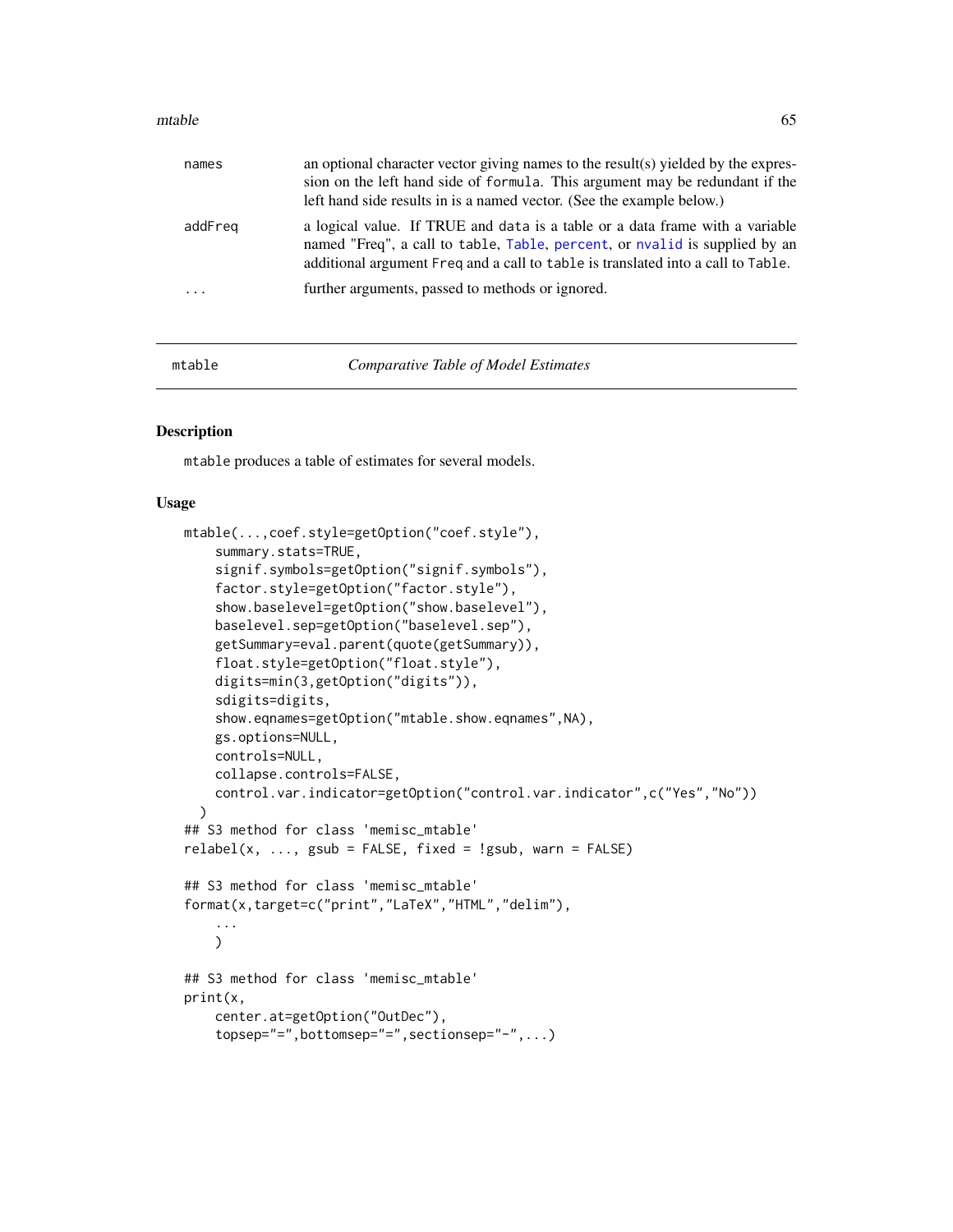66 mtable **matrix** and the set of the set of the set of the set of the set of the set of the set of the set of the set of the set of the set of the set of the set of the set of the set of the set of the set of the set of t

```
write.mtable(object,file="",
             format=c("delim","LaTeX","HTML"),...)
## S3 method for class 'memisc_mtable'
toLatex(object,...)
```
# Arguments

| .              | as argument to mtable: several model objects, e.g. of class lm; as argument<br>to print.memisc_mtable, toLatex.memisc_mtable, write.memisc_mtable:<br>further arguments passed to format.memisc_mtable; as argument to format.memisc_mtable:<br>further arguments passed to format.default; as argument to relabel.memisc_mtable:<br>further arguments passed to dimrename.                                                 |
|----------------|-----------------------------------------------------------------------------------------------------------------------------------------------------------------------------------------------------------------------------------------------------------------------------------------------------------------------------------------------------------------------------------------------------------------------------|
| coef.style     | a character string which specifies the style of coefficient values, whether stan-<br>dard errors, Wald/t-statistics, or significance levels are reported, etc. See coef.style.                                                                                                                                                                                                                                              |
| summary.stats  | if FALSE, no summary statistics are repored. If TRUE then for each object in<br>either all summary statistics are reported, or those specified by the option<br>"summary.stats. <cls>", where <cls> is the class of the respective object.<br/>This argument may also contain a character vector with the names of the sum-<br/>mary statistics to report, or a list of character vectors with names of summary</cls></cls> |
|                | statistics for each object passed as argument in                                                                                                                                                                                                                                                                                                                                                                            |
| signif.symbols | a named numeric vector to specify the "significance levels" and correspond-<br>ing symbols. The numeric elements define the significance levels, the attached<br>names define the associated symbols.                                                                                                                                                                                                                       |
| factor.style   | a character string that specifies the style in which factor contrasts are labled. See<br>factor.style.                                                                                                                                                                                                                                                                                                                      |
|                | show baselevel logical; determines whether base levels of factors are indicated for dummy co-<br>efficients                                                                                                                                                                                                                                                                                                                 |
| baselevel.sep  | character that is used to separate the base level from the level that a dummy<br>variable represents                                                                                                                                                                                                                                                                                                                        |
| getSummary     | a function that computes model-related statistics that appear in the table. See<br>getSummary.                                                                                                                                                                                                                                                                                                                              |
| float.style    | default format for floating point numbers if no format is specified by coef.style.                                                                                                                                                                                                                                                                                                                                          |
| digits         | number of significant digits if not specified by the template returned from getCoefTemplate<br>getSummaryTemplate                                                                                                                                                                                                                                                                                                           |
| sdigits        | integer; number of digits after decimal dot for summary statistics.                                                                                                                                                                                                                                                                                                                                                         |
| show.eqnames   | logical; if TRUE, left-hand sides of equations are (always) shown in the table<br>header; if FALSE, left-hand sides of equations are not shown; if NA, left-hand<br>sides of equations are shown only if left-hand sides differ among models or one<br>of the models has multiple equations.                                                                                                                                |
| gs.options     | an optional list of arguments passed on to getSummary                                                                                                                                                                                                                                                                                                                                                                       |
| controls       | an optional formula or character vector that designates "control variables" for<br>which no coefficients are reported, but only whether they are present in the<br>model.                                                                                                                                                                                                                                                   |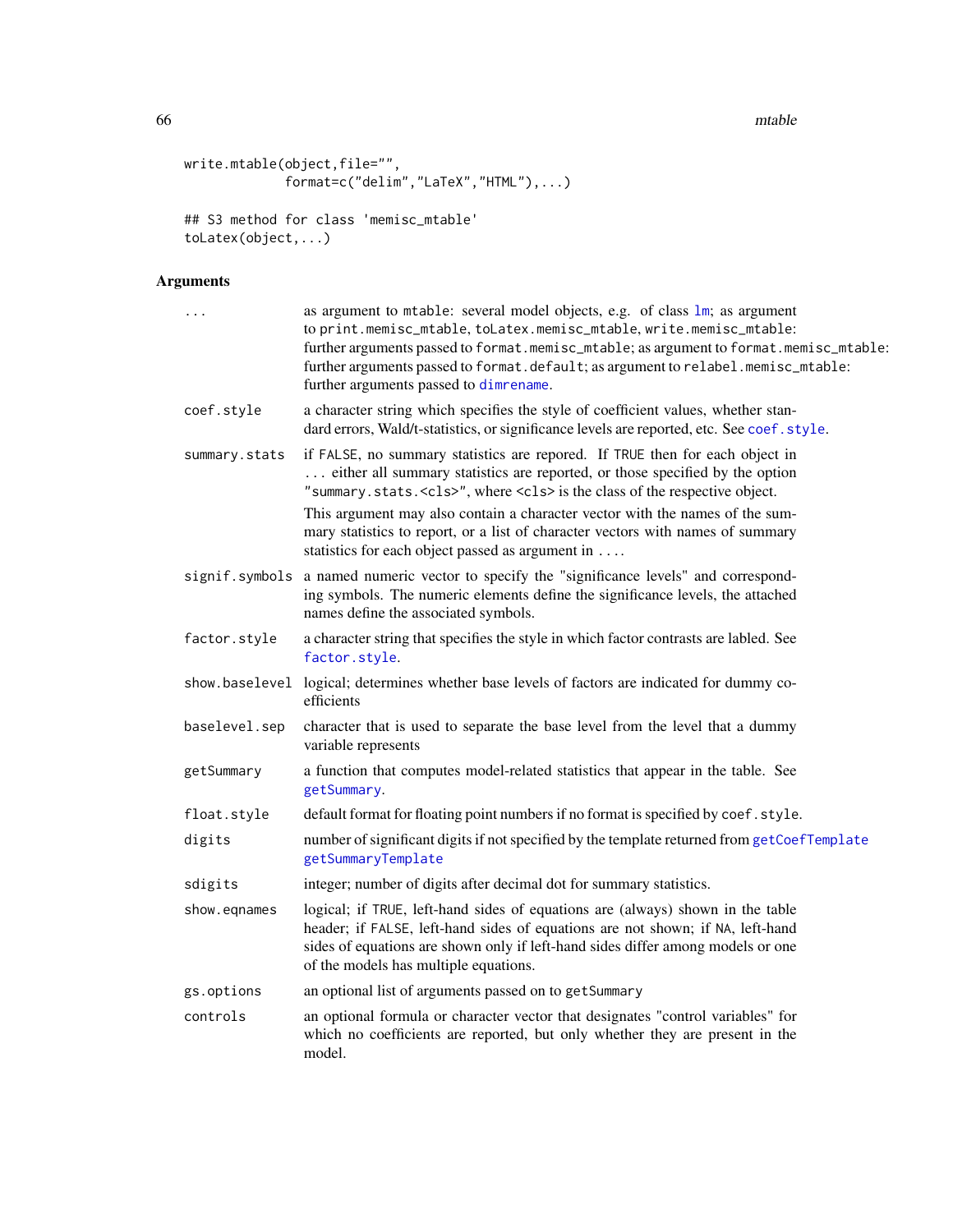### $m$ table 67

| collapse.controls     |                                                                                                                                                                                                                                                                        |
|-----------------------|------------------------------------------------------------------------------------------------------------------------------------------------------------------------------------------------------------------------------------------------------------------------|
|                       | a logical values; should the report about inclusion of control variables collapsed<br>to a single value? If yes, models should either contain none or all of the control<br>variables.                                                                                 |
| control.var.indicator |                                                                                                                                                                                                                                                                        |
|                       | a character vector with to elements; the first element being used to indicate the<br>presence of a control variable or all control variables (if collapse.controls=TRUE),<br>the second element being used otherwise. By default these elements are "Yes"<br>and "No". |
| x, object             | an object of class mtable                                                                                                                                                                                                                                              |
| gsub, warn, fixed     |                                                                                                                                                                                                                                                                        |
|                       | logical values, see relabel                                                                                                                                                                                                                                            |
| target                | a character string which indicates the target format. Currenlty the targets "print"<br>(see mtable_format_print), "LaTeX" (see mtable_format_latex), "HTML"<br>(see mtable_format_html), and "delim" (see mtable_format_delim) are sup-<br>ported.                     |
| center.at             | a character string on which resulting values are centered. Typically equal to<br>".". This is the default when forLaTeX==TRUE. If NULL, reported values are not<br>centered.                                                                                           |
| topsep                | a character string that is recycled to a top rule.                                                                                                                                                                                                                     |
| bottomsep             | a character string that is recycled to a bottom rule.                                                                                                                                                                                                                  |
| sectionsep            | a character string that is recycled to seperate coefficients from summary statis-<br>tics.                                                                                                                                                                             |
| file                  | name of the file where to write to; defaults to console output.                                                                                                                                                                                                        |
| format                | character string that specifies the desired format.                                                                                                                                                                                                                    |

# Details

mtable constructs a table of estimates for regression-type models. format.memisc\_mtable formats suitable for use with output or conversion functions such as print.memisc\_mtable, toLatex.memisc\_mtable, or write.memisc\_mtable.

# Value

A call to mtable results in an object of class "mtable" with the following components:

| coefficients | a list that contains the model coefficients.                       |
|--------------|--------------------------------------------------------------------|
| summaries    | a matrix that contains the model summaries,                        |
| calls        | a list of calls that created the model estimates being summarised. |

# Examples

#### Basic workflow

|  |                | lm0 <- lm(sr ~ pop15 + pop75, |  |  |  |  | $data = LifeCycleSavings)$                                          |
|--|----------------|-------------------------------|--|--|--|--|---------------------------------------------------------------------|
|  | lm1 <- lm(sr ~ |                               |  |  |  |  | $\phi$ i + ddpi, data = LifeCycleSavings)                           |
|  |                |                               |  |  |  |  | lm2 <- lm(sr ~ pop15 + pop75 + dpi + ddpi, data = LifeCycleSavings) |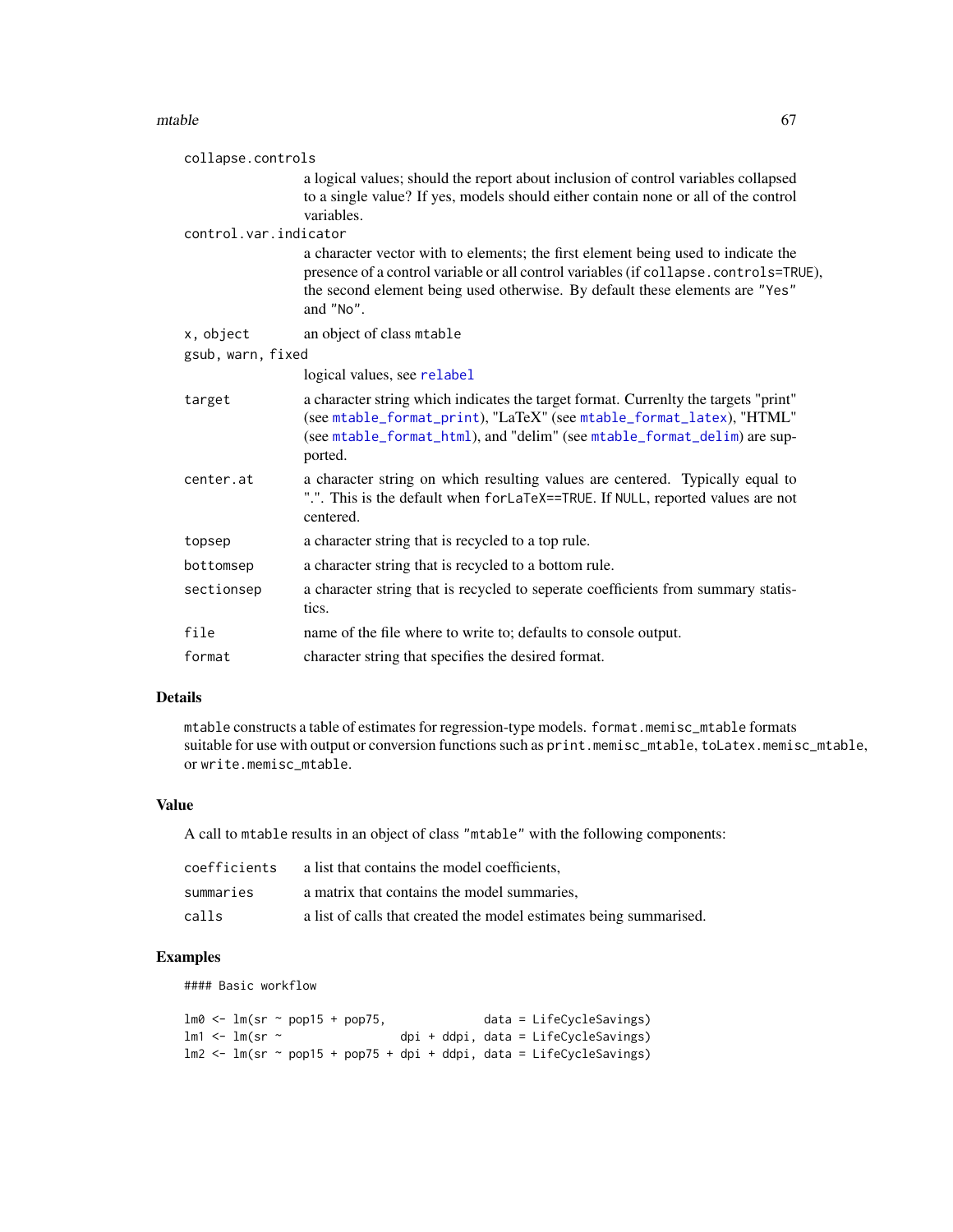```
options(summary.stats.lm=c("R-squared","N"))
mtable("Model 1"=lm0,"Model 2"=lm1,"Model 3"=lm2)
options(summary.stats.lm=c("sigma","R-squared","N"))
mtable("Model 1"=lm0,"Model 2"=lm1,"Model 3"=lm2)
options(summary.stats.lm=NULL)
mtable123 <- mtable("Model 1"=lm0,"Model 2"=lm1,"Model 3"=lm2,
    summary.stats=c("sigma","R-squared","F","p","N"))
(mtable123 <- relabel(mtable123,
  "(Intercept)" = "Constant",
          pop15 = "Percentage of population under 15",
          pop75 = "Percentage of population over 75",
           dpi = "Real per-capita disposable income",
           ddpi = "Growth rate of real per-capita disp. income"
  ))
# This produces output in tab-delimited format:
write.mtable(mtable123)
## Not run:
# This produces output in tab-delimited format:
file123 <- "mtable123.txt"
write.mtable(mtable123,file=file123)
file.show(file123)
# The contents of this file can be pasted into Word
# and converted into a Word table.
## End(Not run)
## Not run: texfile123 <- "mtable123.tex"
write.mtable(mtable123,format="LaTeX",file=texfile123)
file.show(texfile123)
## End(Not run)
#### Examples with UC Berkeley data
berkeley <- Aggregate(Table(Admit,Freq)~.,data=UCBAdmissions)
berk0 <- glm(cbind(Admitted,Rejected)~1,data=berkeley,family="binomial")
berk1 <- glm(cbind(Admitted, Rejected)~Gender, data=berkeley, family="binomial")
berk2 <- glm(cbind(Admitted,Rejected)~Gender+Dept,data=berkeley,family="binomial")
mtable(berk0,summary.stats=c("Deviance","N"))
mtable(berk1,summary.stats=c("Deviance","N"))
mtable(berk0,berk1,berk2,summary.stats=c("Deviance","N"))
mtable(berk0,berk1,berk2,
          coef.style="horizontal",
```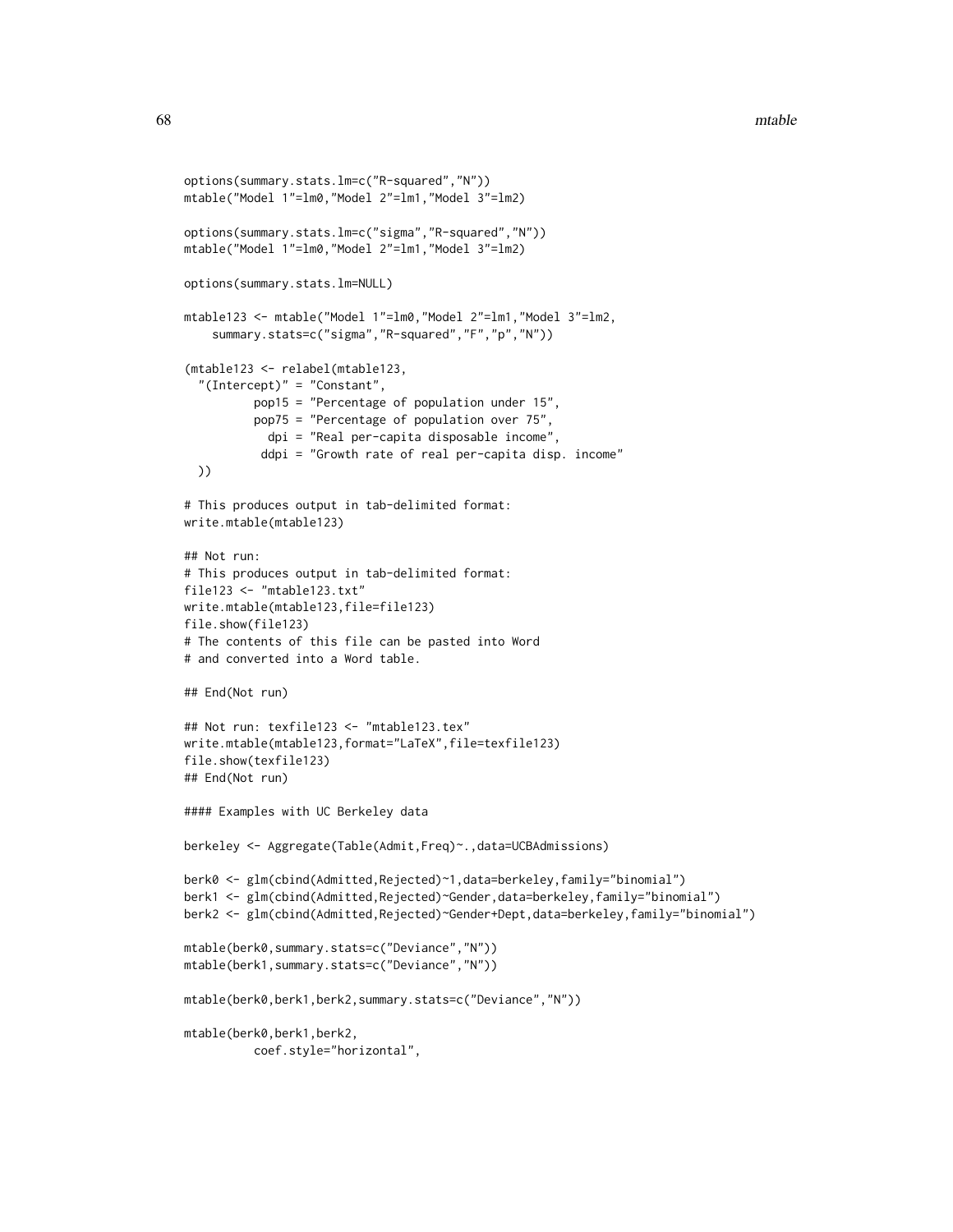### $m$ table 69

```
summary.stats=c("Deviance","AIC","N"))
mtable(berk0,berk1,berk2,
          coef.style="stat",
          summary.stats=c("Deviance","AIC","N"))
mtable(berk0,berk1,berk2,
         coef.style="ci",
          summary.stats=c("Deviance","AIC","N"))
mtable(berk0,berk1,berk2,
          coef.style="ci.se",
          summary.stats=c("Deviance","AIC","N"))
mtable(berk0,berk1,berk2,
          coef.style="ci.se.horizontal",
          summary.stats=c("Deviance","AIC","N"))
mtable(berk0,berk1,berk2,
          coef.style="ci.p.horizontal",
          summary.stats=c("Deviance","AIC","N"))
mtable(berk0,berk1,berk2,
          coef.style="ci.horizontal",
          summary.stats=c("Deviance","AIC","N"))
mtable(berk0,berk1,berk2,
          coef.style="all",
          summary.stats=c("Deviance","AIC","N"))
mtable(berk0,berk1,berk2,
          coef.style="all.nostar",
          summary.stats=c("Deviance","AIC","N"))
mtable(by(berkeley,berkeley$Dept,
  function(x)glm(cbind(Admitted,Rejected)~Gender,
        data=x,family="binomial")),
      summary.stats=c("Likelihood-ratio","N"))
```

```
mtable(By(~Gender,
 glm(cbind(Admitted,Rejected)~Dept,
        family="binomial"),
        data=berkeley),
      summary.stats=c("Likelihood-ratio","N"))
```

```
berkfull <- glm(cbind(Admitted,Rejected)~Dept/Gender - 1,
                      data=berkeley,family="binomial")
relabel(mtable(berkfull),Dept="Department",gsub=TRUE)
```

```
#### Array-like semantics
```

```
mtable123 <- mtable("Model 1"=lm0,"Model 2"=lm1,"Model 3"=lm2,
    summary.stats=c("sigma","R-squared","F","p","N"))
```

```
dim(mtable123)
dimnames(mtable123)
mtable123[c("dpi","ddpi"),
          c("Model 2","Model 3")]
```

```
#### Concatention
```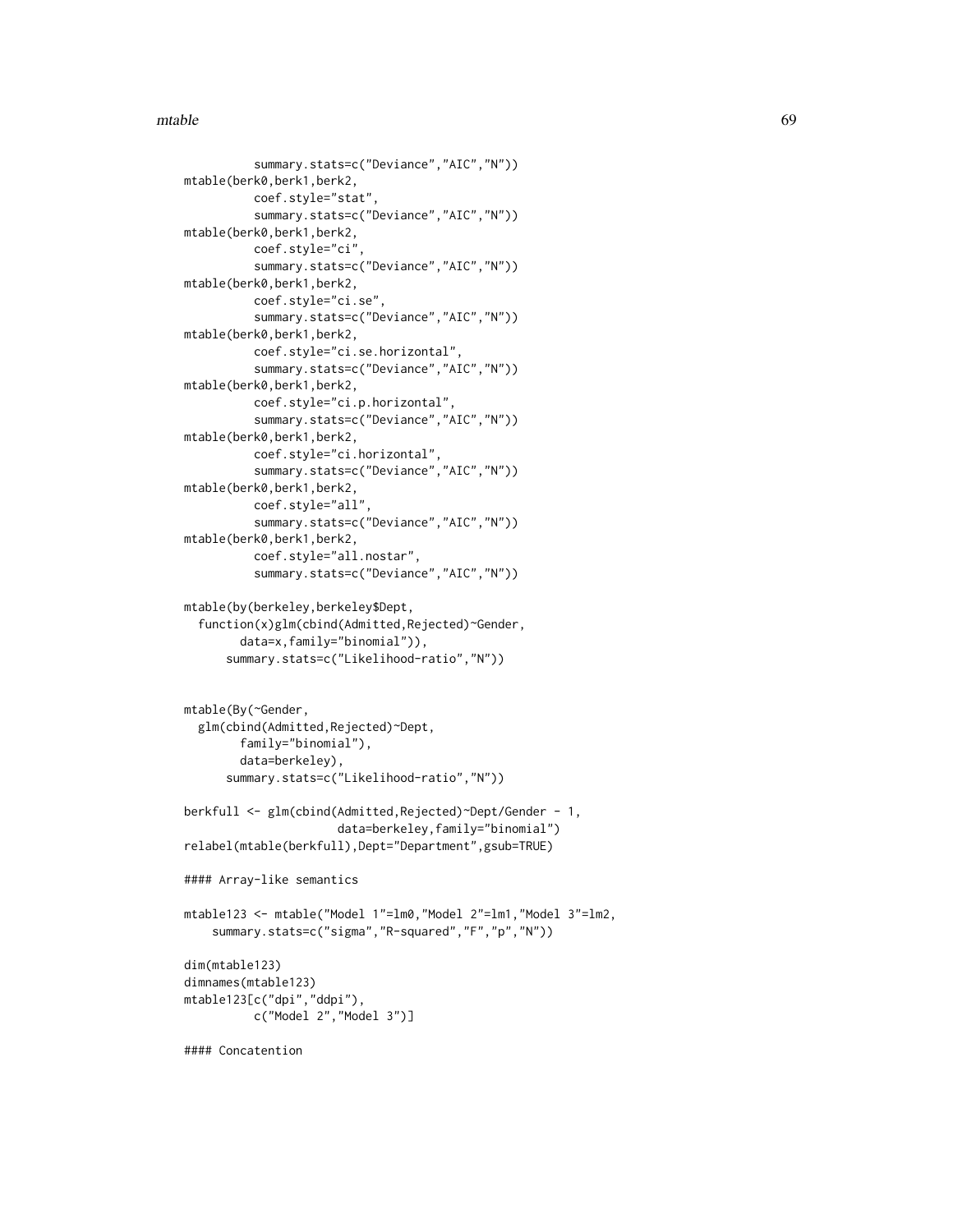```
mt01 <- mtable(lm0,lm1,summary.stats=c("R-squared","N"))
mt12 <- mtable(lm1,lm2,summary.stats=c("R-squared","F","N"))
c(mt01,mt12) # not that this makes sense, but ...
c("Group 1"=mt01,
  "Group 2"=mt12)
```
<span id="page-69-0"></span>mtable\_format\_delim *Format for 'mtable' Objects for Writing into File*

# Description

mtable\_mtable\_print formats 'mtable' in a way suitable for output into a file with write.table

# Usage

```
mtable_format_delim(x,
          colsep="\t",
          rowsep="\n",
          interaction.sep = " x ",
          ...
          )
```
# Arguments

| $\mathsf{x}$    | an object of class mtable                                                            |
|-----------------|--------------------------------------------------------------------------------------|
| colsep          | a character string which seperates the columns in the output.                        |
| rowsep          | a character string which seperates the rows in the output.                           |
| interaction.sep |                                                                                      |
|                 | a character string that separates factors that are involved in an interaction effect |
|                 | further arguments, ignored.                                                          |

# Value

A character string.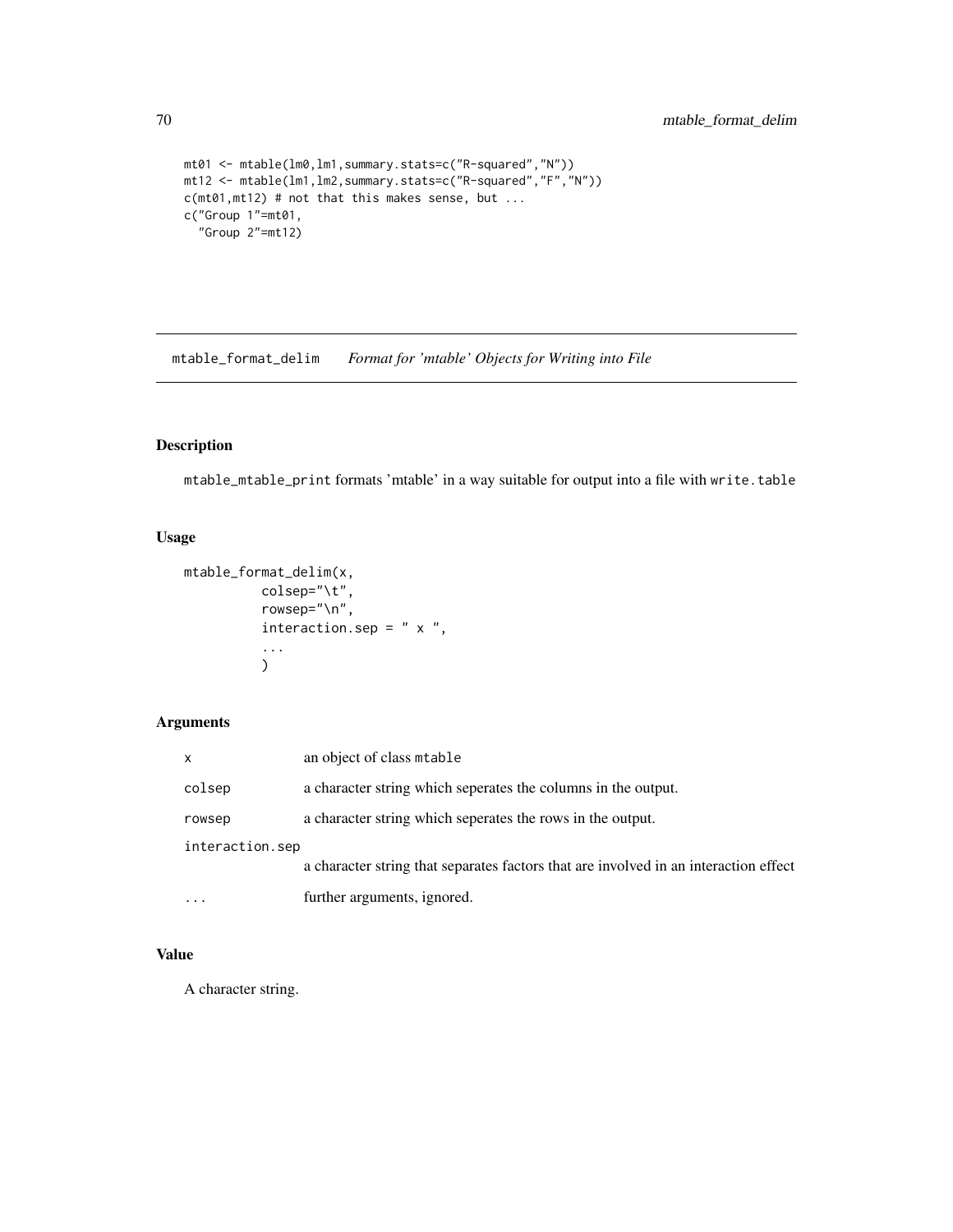<span id="page-70-0"></span>mtable\_format\_html *HTML Formatting for 'mtable' Results*

### Description

These functions formats 'mtable' objects into HTML format.

### Usage

```
mtable_format_html(x,
                    interaction.sep = NULL,
                    toprule=2,midrule=1,bottomrule=2,
                    split.dec=TRUE,
                    style=mtable_format_stdstyle,
                    margin="2ex auto",
                    sig.notes.style=c(width="inherit"),
                    ...
  )
## S3 method for class 'memisc_mtable'
format_html(x,
                    interaction.sep = NULL,
                    toprule=2,midrule=1,bottomrule=2,
                    split.dec=TRUE,
                    style=mtable_format_stdstyle,
                    margin="2ex auto",
                    sig.notes.style=c(width="inherit"),
                    ...
  )
```
## Arguments

| $\mathsf{x}$    | an object of class mtable                                                                                                                                                                                       |
|-----------------|-----------------------------------------------------------------------------------------------------------------------------------------------------------------------------------------------------------------|
| toprule         | integer; thickness in pixels of rule at the top of the table.                                                                                                                                                   |
| midrule         | integer; thickness in pixels of rules within the table.                                                                                                                                                         |
| bottomrule      | integer; thickness in pixels of rule at the bottom of the table.                                                                                                                                                |
| interaction.sep |                                                                                                                                                                                                                 |
|                 | a character string that separates factors that are involved in an interaction effect<br>or NULL. If NULL then a reasonable default is used (either a unicode character<br>or an ampersand encoded HTML entity). |
| split.dec       | logical; whether numbers should be centered at the decimal point by splitting<br>the table cells.                                                                                                               |
| style           | string containing default the CSS styling.                                                                                                                                                                      |
| margin          | character string, determines the margin and thus the position of the HTML table.                                                                                                                                |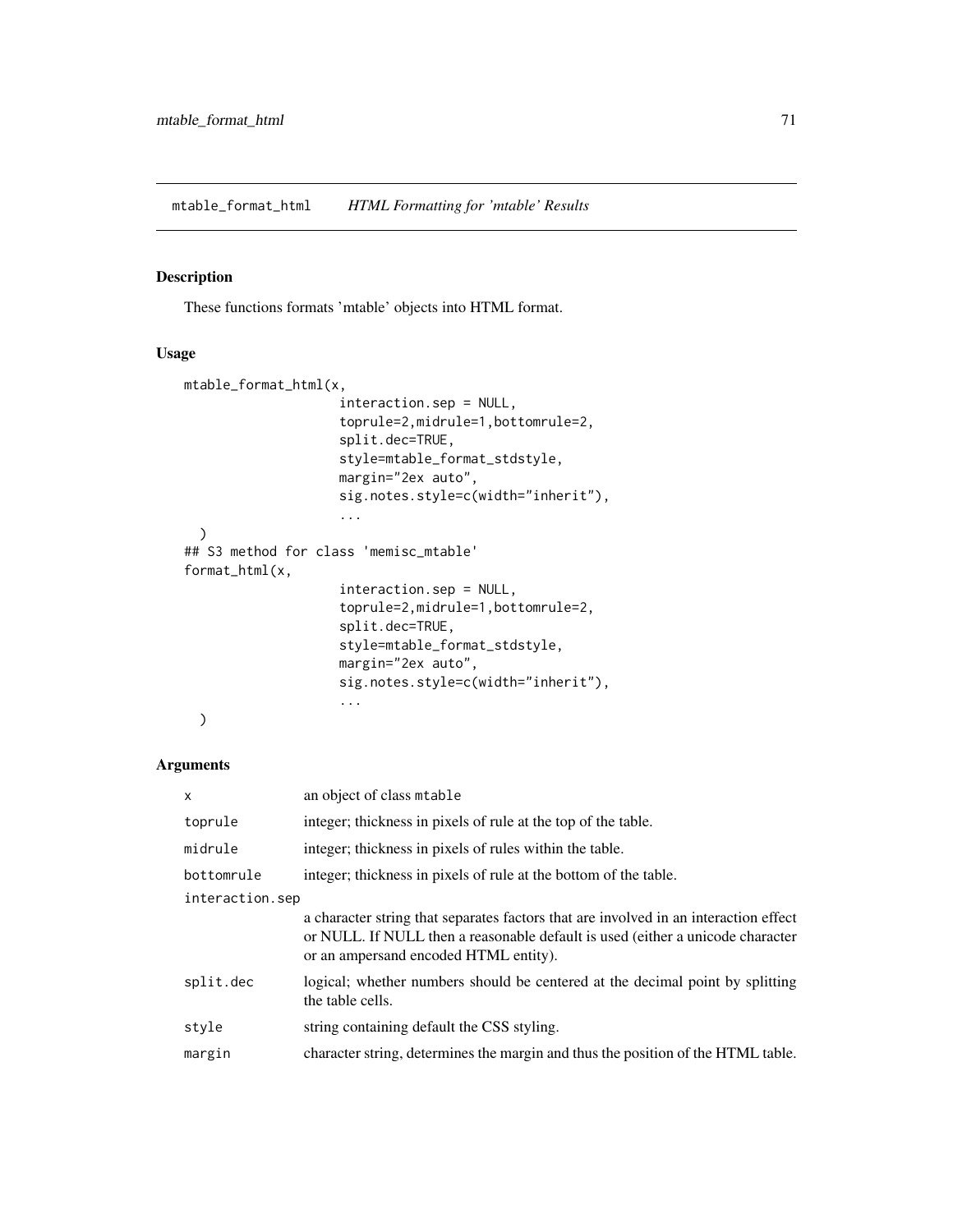| sig.notes.style |                                                                              |
|-----------------|------------------------------------------------------------------------------|
|                 | a character vector with named elements, allows extra styling of the p-values |
|                 | notes at the bottom of the table.                                            |
| $\cdots$        | further arguments, ignored.                                                  |

# Value

A character string with code suitable for inclusion into a HTML-file.

### Examples

```
lm0 \leq lm(sr \sim pop15 + pop75, data = LifeCycleSavings)
lm1 <- lm(sr ~ dpi + ddpi, data = LifeCycleSavings)
lm2 \leq lm(sr \sim pop15 + pop75 + dpi + ddpi, data = LifeCycleSavings)
mtable123 <- mtable("Model 1"=lm0,"Model 2"=lm1,"Model 3"=lm2,
                   summary.stats=c("sigma","R-squared","F","p","N"))
(mtable123 <- relabel(mtable123,
                     "(Intercept)" = "Constant",
                     pop15 = "Percentage of population under 15",
                     pop75 = "Percentage of population over 75",
                     dpi = "Real per-capita disposable income",
                     ddpi = "Growth rate of real per-capita disp. income"
))
# Use HTML entity '−' for minus sign
options(html.use.ampersand=TRUE)
show_html(mtable123)
show_html(mtable123[1:2],
          sig.notes.style=c(width="30ex"))
# Use unicode for minus sign (default)
options(html.use.ampersand=FALSE)
show_html(mtable123)
```
<span id="page-71-0"></span>mtable\_format\_latex *Format 'mtable' Results for LaTeX*

## Description

This function formats objects created by [mtable](#page-64-0) for inclusion into LaTeX files.

```
mtable_format_latex(x,
          useDcolumn=getOption("useDcolumn",TRUE),
          colspec=if(useDcolumn)
                    paste("D{.}{",LaTeXdec,"}{",ddigits,"}",sep="")
```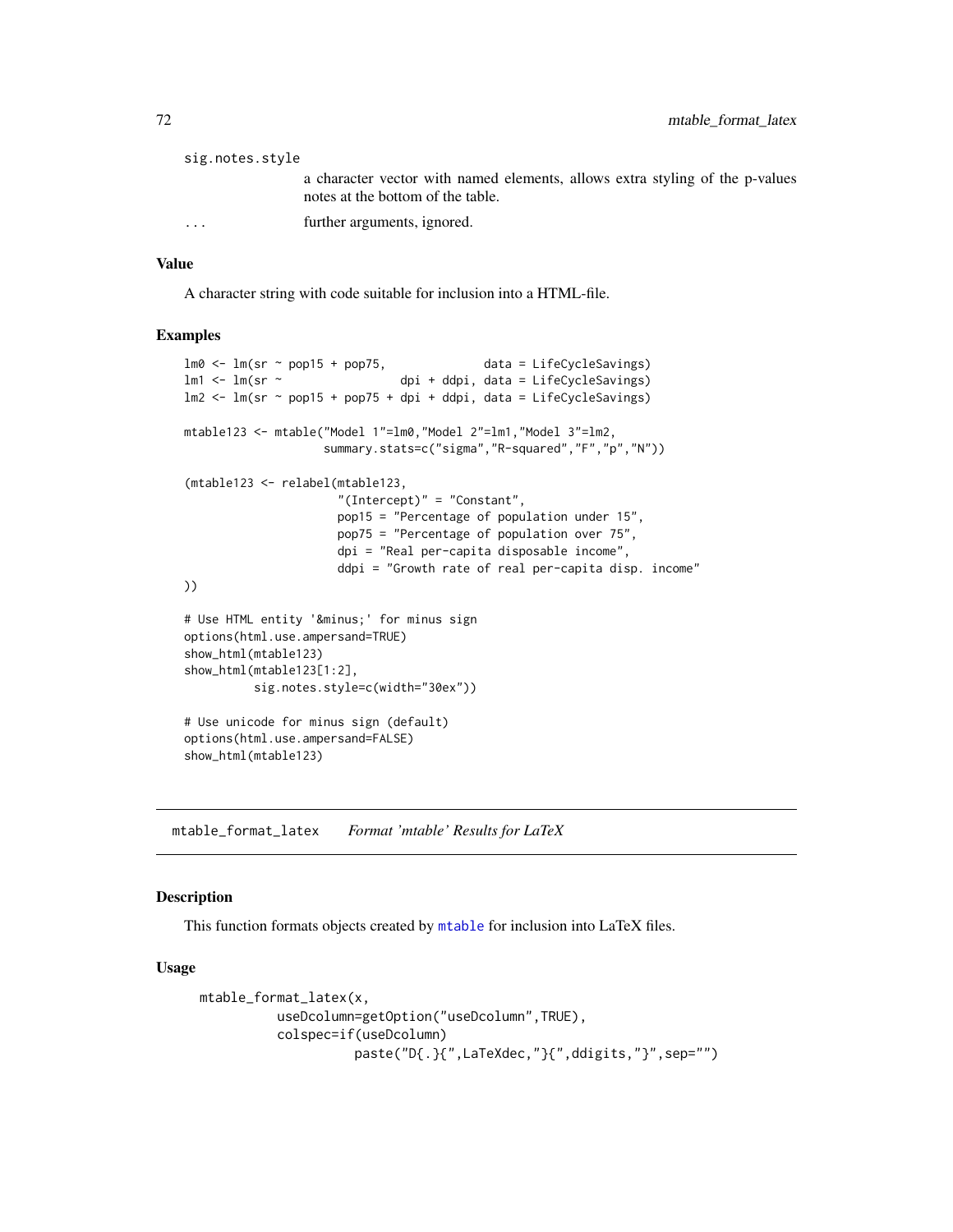```
else "l",
    LaTeXdec=".",
    ddigits=min(3,getOption("digits")),
    useBooktabs=getOption("useBooktabs",TRUE),
    toprule=if(useBooktabs) "\\toprule" else "\\hline\\hline",
    midrule=if(useBooktabs) "\\midrule" else "\\hline",
    cmidrule=if(useBooktabs) "\\cmidrule" else "\\cline",
    bottomrule=if(useBooktabs) "\\bottomrule" else "\\hline\\hline",
    interaction.sep = " $\\times$ ",
    sdigits=min(1,ddigits),
    compact=FALSE,
    sumry.multicol=FALSE,
    escape.tex=getOption("toLatex.escape.tex",FALSE),
    signif.notes.type=getOption("toLatex.signif.notes.type","include"),
signif.notes.spec=getOption("toLatex.signif.notes.spec","p{.5\\linewidth}"),
    ...
```

```
\mathcal{L}
```

| X                 | an object of class mtable                                                                                                                                                                                                                |  |
|-------------------|------------------------------------------------------------------------------------------------------------------------------------------------------------------------------------------------------------------------------------------|--|
| useDcolumn        | should the dcolumn LaTeX package be used? If true, you will have to include<br>\usepackage{dcolumn} into the preamble of your LaTeX document.                                                                                            |  |
| colspec           | LaTeX table column format specifyer(s).                                                                                                                                                                                                  |  |
| LaTeXdec          | the decimal point in the final LaTeX output.                                                                                                                                                                                             |  |
| ddigits           | alignment specification or digits after the decimal point.                                                                                                                                                                               |  |
| useBooktabs       | should the booktabs LaTeX package be used? If true, you will have to include<br>\usepackage{booktabs} into the preamble of your LaTeX document.                                                                                          |  |
| toprule           | appearance of the top border of the LaTeX tabular environment.                                                                                                                                                                           |  |
| midrule           | how are coefficients and summary statistics separated in the LaTeX tabular<br>environment.                                                                                                                                               |  |
| cmidrule          | appearance of rules under section headings.                                                                                                                                                                                              |  |
| bottomrule        | appearance of the bottom border of the LaTeX tabular environment.                                                                                                                                                                        |  |
| interaction.sep   |                                                                                                                                                                                                                                          |  |
|                   | a character string that separates factors that are involved in an interaction effect                                                                                                                                                     |  |
| sdigits           | integer; number of digits after decimal dot for summary statistics.                                                                                                                                                                      |  |
| compact           | logical; should the table be compact, without extra columns between multi-<br>equation models?                                                                                                                                           |  |
| sumry.multicol    | logical, should summaries enclosed into \multicol commands?                                                                                                                                                                              |  |
| escape.tex        | logical, should symbols $\frac{1}{2}$ , and $\frac{1}{2}$ be escaped with backslashes?                                                                                                                                                   |  |
| signif.notes.type |                                                                                                                                                                                                                                          |  |
|                   | character string; should be either "include","append", "drop", or "tnotes".<br>If "append", (very simple) LaTeX code is appended that contains notes that<br>relate significance symbols to p-values. If "include", the LaTeX table will |  |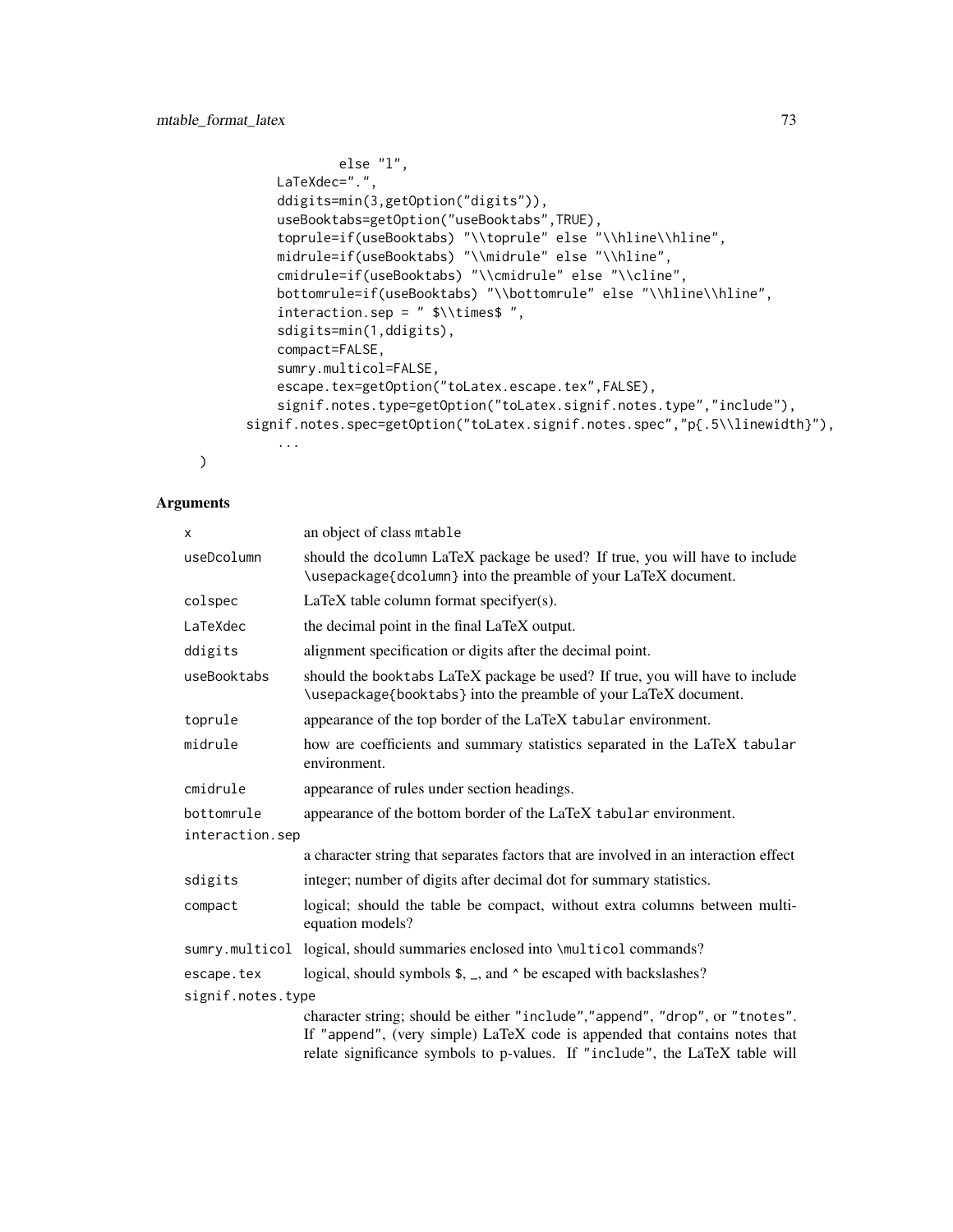|                   | include a (multi-column) cell with these notes. If "drop", notes will not be<br>added. If "tnotes", the exported LaTeX table is wrapped in a threeparttable<br>environment and the p-value notes are wrapped in a tablenotes environment.<br>This requires the LaTeX package threeparttable in order to work. |
|-------------------|---------------------------------------------------------------------------------------------------------------------------------------------------------------------------------------------------------------------------------------------------------------------------------------------------------------|
| signif.notes.spec |                                                                                                                                                                                                                                                                                                               |
|                   | character string; specifies format of cells that include notes about p-values; rel-<br>evant only if signif.notes.type="include"                                                                                                                                                                              |
| .                 | further arguments, ignored.                                                                                                                                                                                                                                                                                   |

# Value

A character string with code suitable for inclusion into a LaTeX-file.

mtable\_format\_print *Print Format for 'mtable' Objects*

# Description

mtable\_format\_print formats 'mtable' in a way suitable for screen output with 'print'.

# Usage

```
mtable_format_print(x,
 topsep="=",
 bottomsep="=",
 sectionsep="-",
 interaction.sep = " x ",
 center.at=getOption("OutDec"),
 align.integers=c("dot","right","left"),
 padding = " ",
  ...
  )
```

| $\mathsf{x}$    | an object of class mtable                                                                                                                                                     |  |
|-----------------|-------------------------------------------------------------------------------------------------------------------------------------------------------------------------------|--|
| topsep          | a character string that is recycled to a top rule.                                                                                                                            |  |
| bottomsep       | a character string that is recycled to a bottom rule.                                                                                                                         |  |
| sectionsep      | a character string that is recycled to seperate coefficients from summary statis-<br>tics.                                                                                    |  |
| interaction.sep |                                                                                                                                                                               |  |
|                 | a character string that separates factors that are involved in an interaction effect                                                                                          |  |
| center.at       | a character string on which resulting values are centered. Typically equal to<br>".". This is the default when for LaTeX==TRUE. If NULL, reported values are not<br>centered. |  |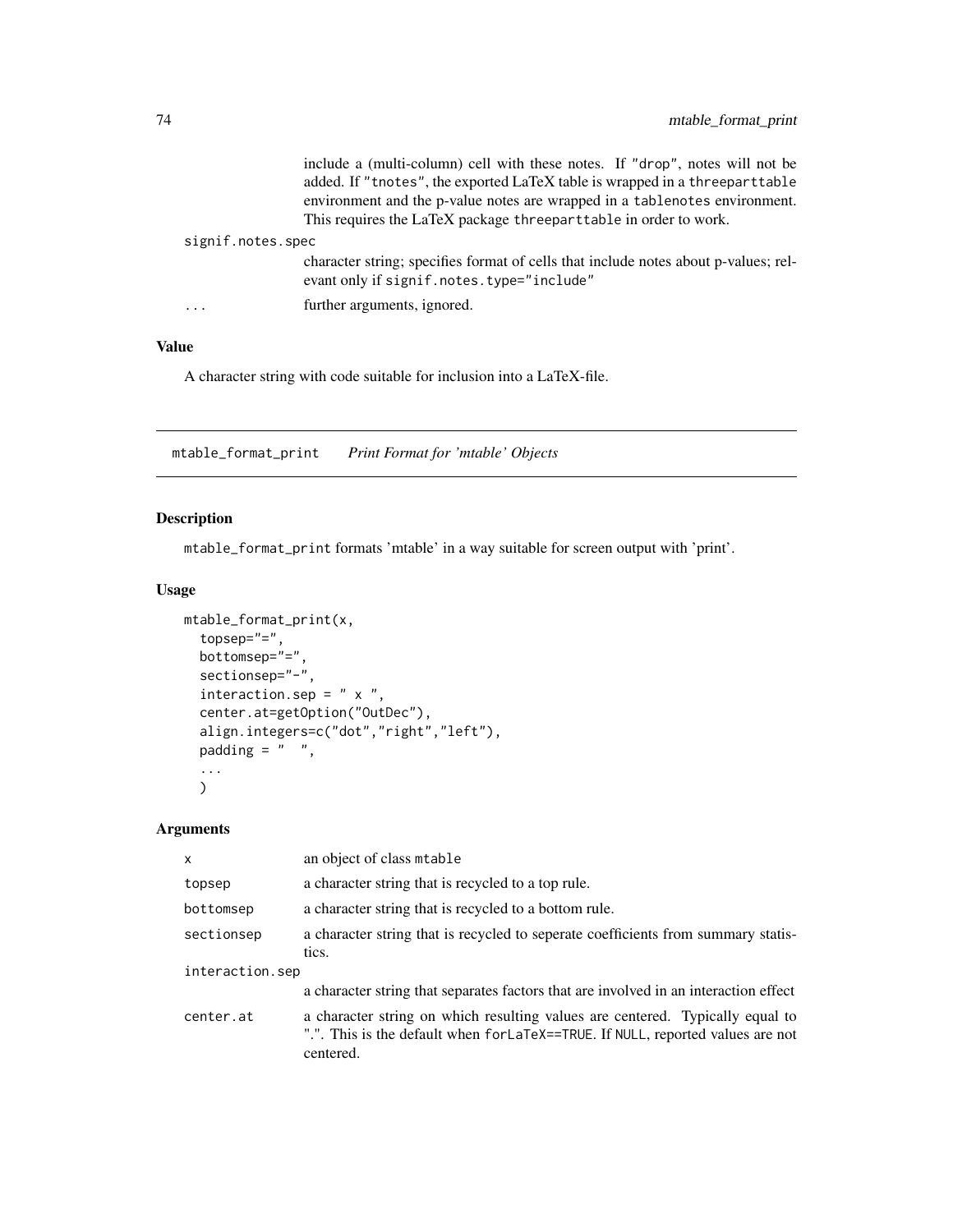# negative match 75

|           | align.integers how to align integer values.                                                          |
|-----------|------------------------------------------------------------------------------------------------------|
| padding   | a character string, usually whitespace, used to insert left- and right-padding of<br>table contents. |
| $\ddotsc$ | further arguments, ignored.                                                                          |

# Value

A character string.

negative match *Negative Match*

# Description

%nin% is a convenience operator: x %nin% table is equivalent to !(x %in% table).

# Usage

x %nin% table

# Arguments

| X     | the values to be matched     |
|-------|------------------------------|
| table | a values to be match against |

# Value

A logical vector

# Examples

x <- sample(1:6,12,replace=TRUE) x %in% 1:3 x %nin% 1:3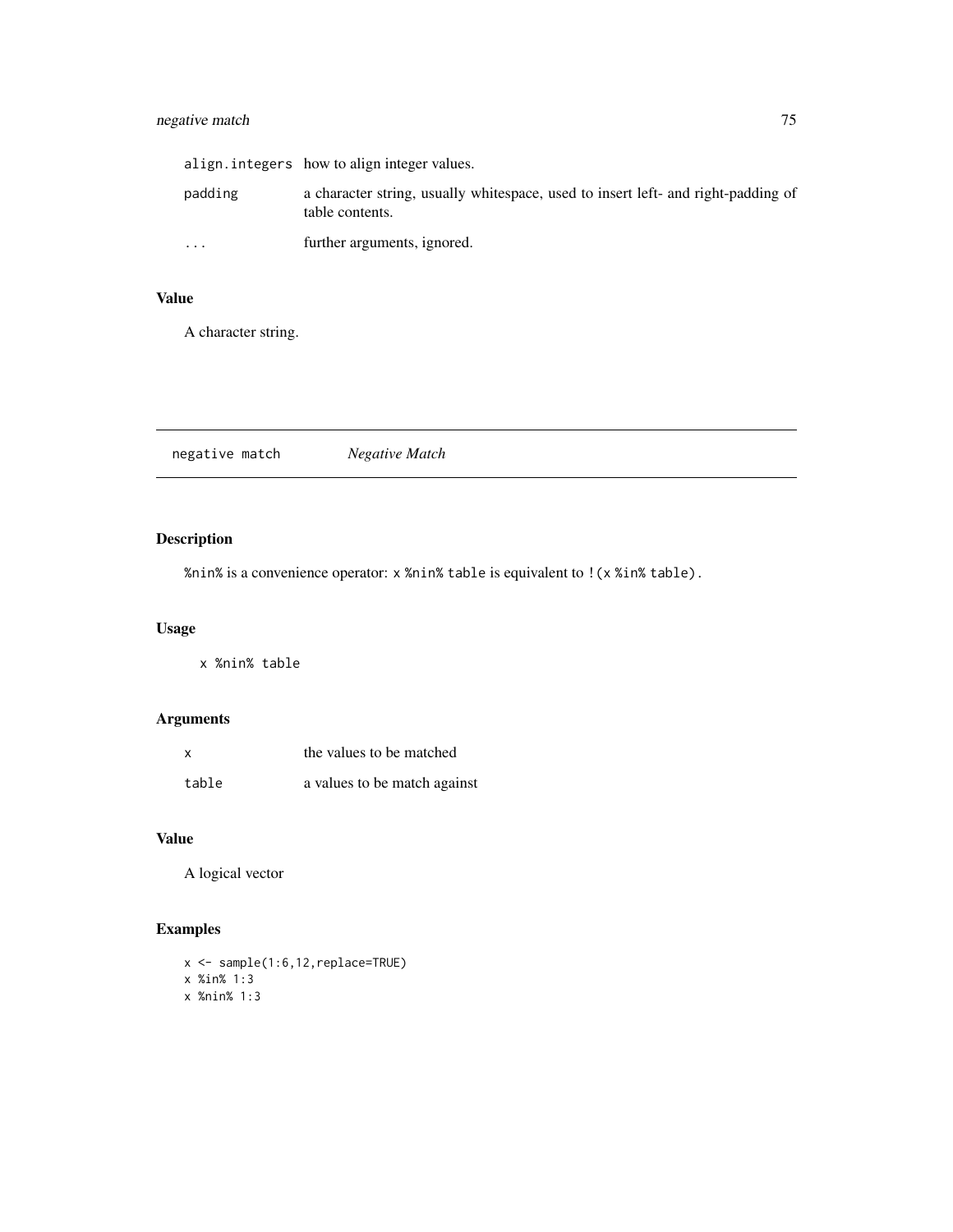percent returns a table of percentages along with the percentage base. It will be useful in conjunction with [Aggregate](#page-34-0) or [genTable](#page-34-1).

# Usage

```
percent(x,...)
 ## Default S3 method:
percent(x,weights=NULL,total=!(se || ci),
      se=FALSE,ci=FALSE,ci.level=.95,
      total.name="N",perc.label="Percentage",...)
  ## S3 method for class 'logical'
percent(x,weights=NULL,total=!(se || ci),
      se=FALSE,ci=FALSE,ci.level=.95,
      total.name="N",perc.label="Percentage",...)
```
# Arguments

| $\mathsf{x}$ | a numeric vector or factor.                                                                                          |
|--------------|----------------------------------------------------------------------------------------------------------------------|
| weights      | a optional numeric vector of weights of the same length as x.                                                        |
| total        | logical; should the total sum of counts from which the percentages are computed<br>be included into the output?      |
| se           | logical; should standard errors of the percentages be included?                                                      |
| ci           | logical; should confidence intervals of the percentages be included?                                                 |
| ci.level     | numeric; nominal coverage of confidence intervals                                                                    |
| total.name   | character; name given for the total sum of counts                                                                    |
| perc.label   | character; label given for the percentages if the table has more than one dimen-<br>sions, e.g. if se or ci is TRUE. |
|              | for percent mesp: one or several 1-0 vectors or matrices otherwise, further<br>arguments, currently ignored.         |

#### Value

A table of percentages.

```
x < - rnorm(100)
y <- rnorm(100)
z < - rnorm(100)
```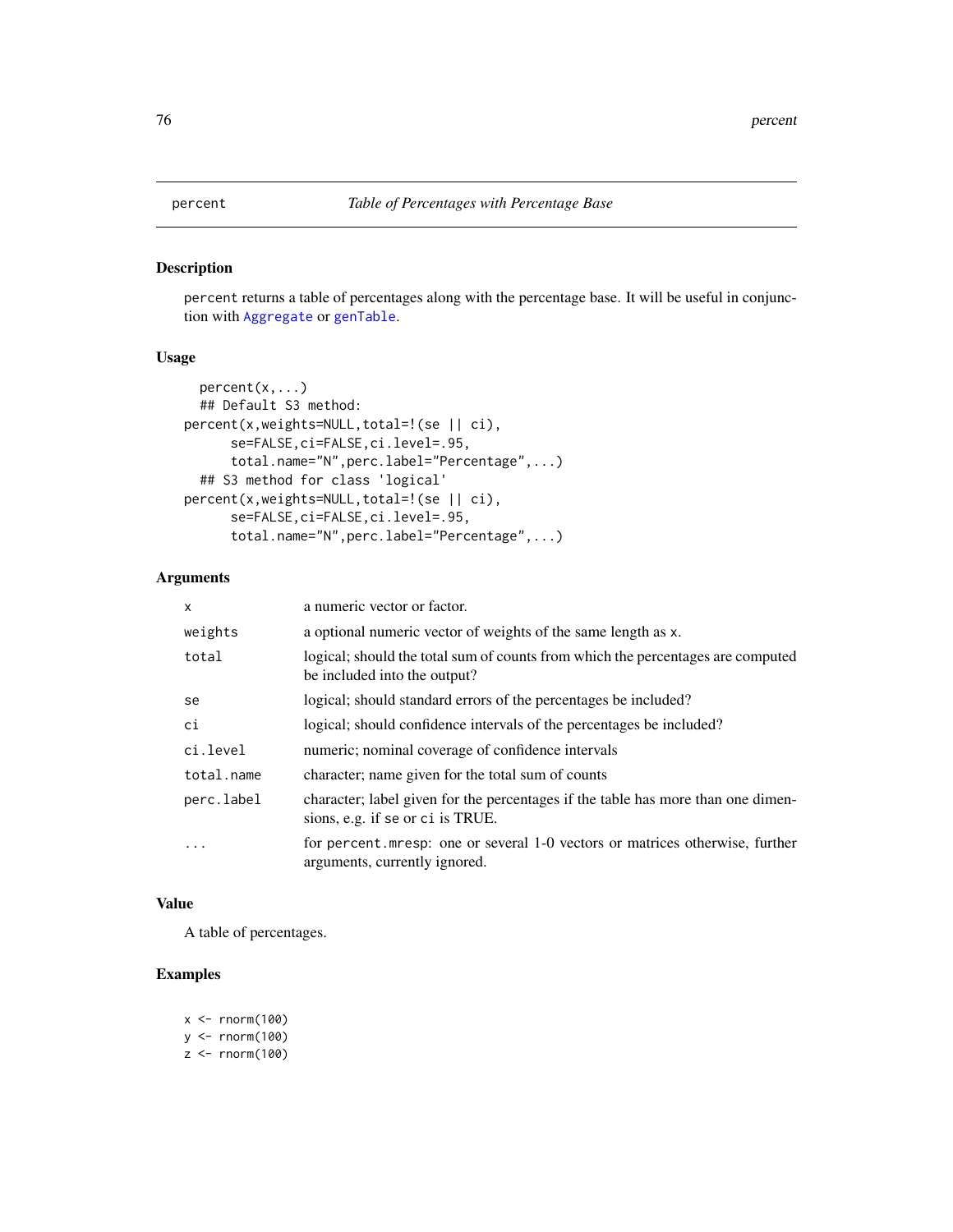# percentages 77

```
f \leftarrow sample(1:3,100,replace=TRUE)f \leftarrow factor(f, labels=c("a", "b", "c"))percent(x>0)
percent(f)
genTable(
 cbind(percent(x>0),
        percent(y>0),
        percent(z>0)) ~ f
 )
gt <- genTable(
 cbind("x > 0" = percent(x>0,ci=TRUE),
        "y > 0" = percent(y > 0, ci=TRUE),
        "z > 0" = percent(z>0, ci=TRUE)) ~ f
 )
ftable(gt,row.vars=3:2,col.vars=1)
ex.data <- expand.grid(mean=c(0,25,50),sd=c(1,10,100))[rep(1:9,rep(250,9)),]
ex.data <- within(ex.data,x <- rnorm(n=nrow(ex.data),mean=ex.data$mean,sd=ex.data$sd))
ex.data <- within(ex.data, x.grp <- cases(x < 0,
                                              x > = 0 & x < 50,
                                              x > = 50 & x < 100,
                                              x > = 100))
genTable(percent(x.grp)~mean+sd,data=ex.data)
```
Aggregate(percent(Admit,weight=Freq)~Gender+Dept,data=UCBAdmissions)

percentages *Easy Creation of Tables of Percentages*

#### Description

The generic function percentages and its methods create one- or multidimensional tables of percentages. As such, the function percentages can be viewed as a convenience interface to [prop.table](#page-0-0). However, it also allows to obtain standard errors and confidence intervals.

### Usage

```
percentages(obj, ...)
## S3 method for class 'table'
percentages(obj,
      by=NULL, which=NULL, se=FALSE, ci=FALSE, ci.level=.95, ...)
## S3 method for class 'formula'
percentages(obj,
```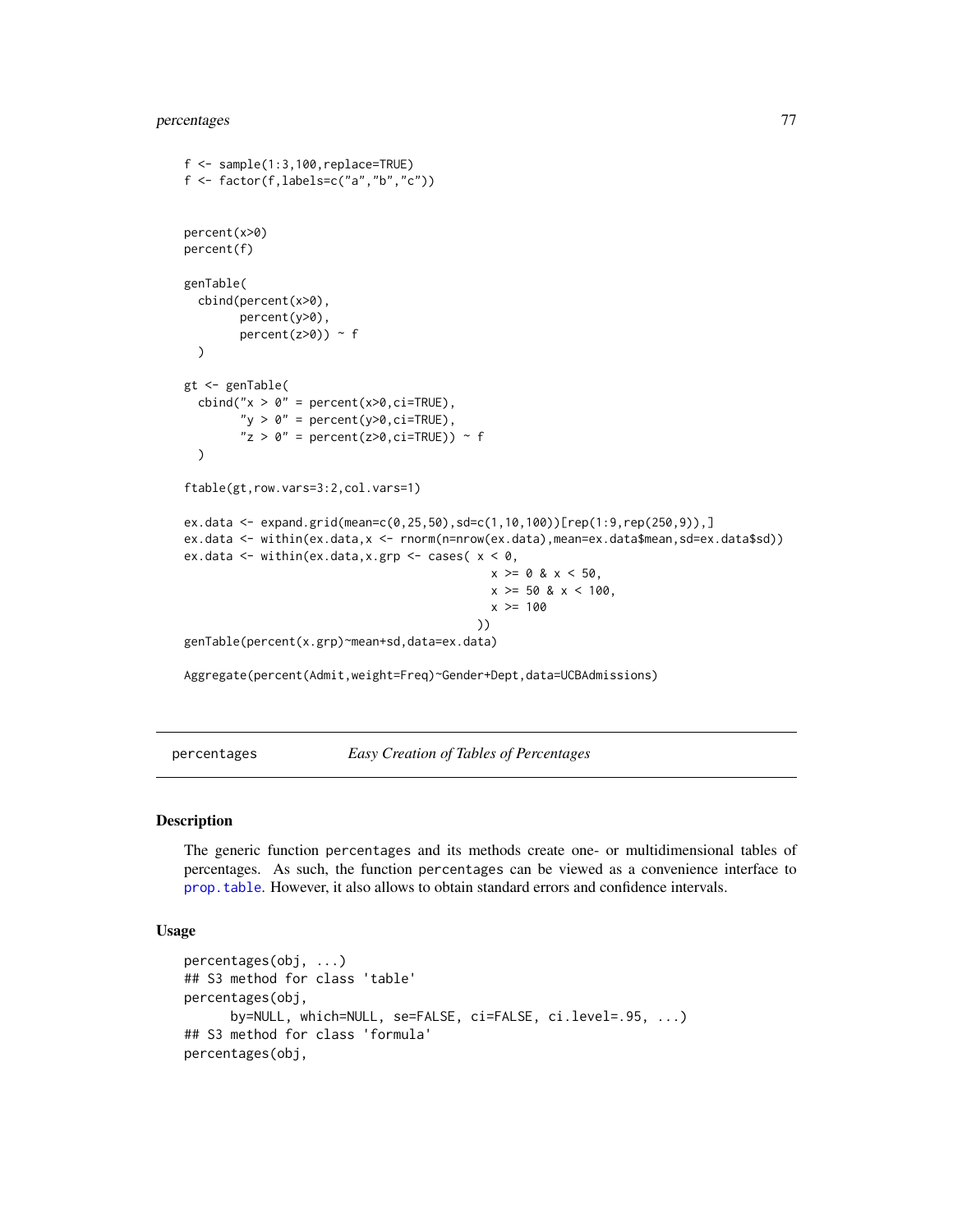```
data=parent.frame(), weights=NULL, ...)
## S3 method for class 'percentage.table'
as.data.frame(x, ...)
## S3 method for class 'xpercentage.table'
as.data.frame(x, ...)
```
#### Arguments

| obi          | an object; a contingency table or a formula. If it is a formula, its left-hand side<br>determines the factor or combination of factors for which percentages are com-<br>puted while its right-hand side determines the factor or combination of factors<br>that define the groups within which percentages are computed. |
|--------------|---------------------------------------------------------------------------------------------------------------------------------------------------------------------------------------------------------------------------------------------------------------------------------------------------------------------------|
| by           | a character vector with the names of the factor variables that define the groups<br>within which percentages are computed. Percentages sum to 100 within combi-<br>nation of levels of these factors.                                                                                                                     |
| which        | a character vector with the names of the factor variables for which percentages<br>are computed.                                                                                                                                                                                                                          |
| se           | a logical value; determines whether standard errors are computed.                                                                                                                                                                                                                                                         |
| сi           | a logical value; determines whether confidence intervals are computed. Note<br>that the confidence intervals are for infinite (or very large) populations.                                                                                                                                                                |
| ci.level     | a numerical value, the required confidence level of the confidence intervals.                                                                                                                                                                                                                                             |
| data         | a contingency table (an object that inherits from "table") or a data frame or an<br>object coercable into a data frame.                                                                                                                                                                                                   |
| weights      | an optional vector of weights. Should be NULL or a numeric vector.                                                                                                                                                                                                                                                        |
| $\mathsf{x}$ | an object coerced into a data frame.                                                                                                                                                                                                                                                                                      |
| $\ddotsc$    | Further arguments, ignored.                                                                                                                                                                                                                                                                                               |

# Value

An array that inherits classes "percentage.table" and "table". If percentages was called with se=TRUE or ci=TRUE then the result additionally inherits class "xpercentage.table".

```
# Two equivalent ways to create the same table
100*prop.table(UCBAdmissions)
percentages(UCBAdmissions)
```

```
# Three equivalent ways to create the same table
100*prop.table(UCBAdmissions,c(2,3))
(p0 <- percentages(UCBAdmissions,by=c("Gender","Dept")))
percentages(UCBAdmissions,which="Admit")
# Percentage table as data frame
as.data.frame(p0)
```

```
# Three equivalent ways to create the same table
100*prop.table(margin.table(UCBAdmissions,c(1,2)),2)
```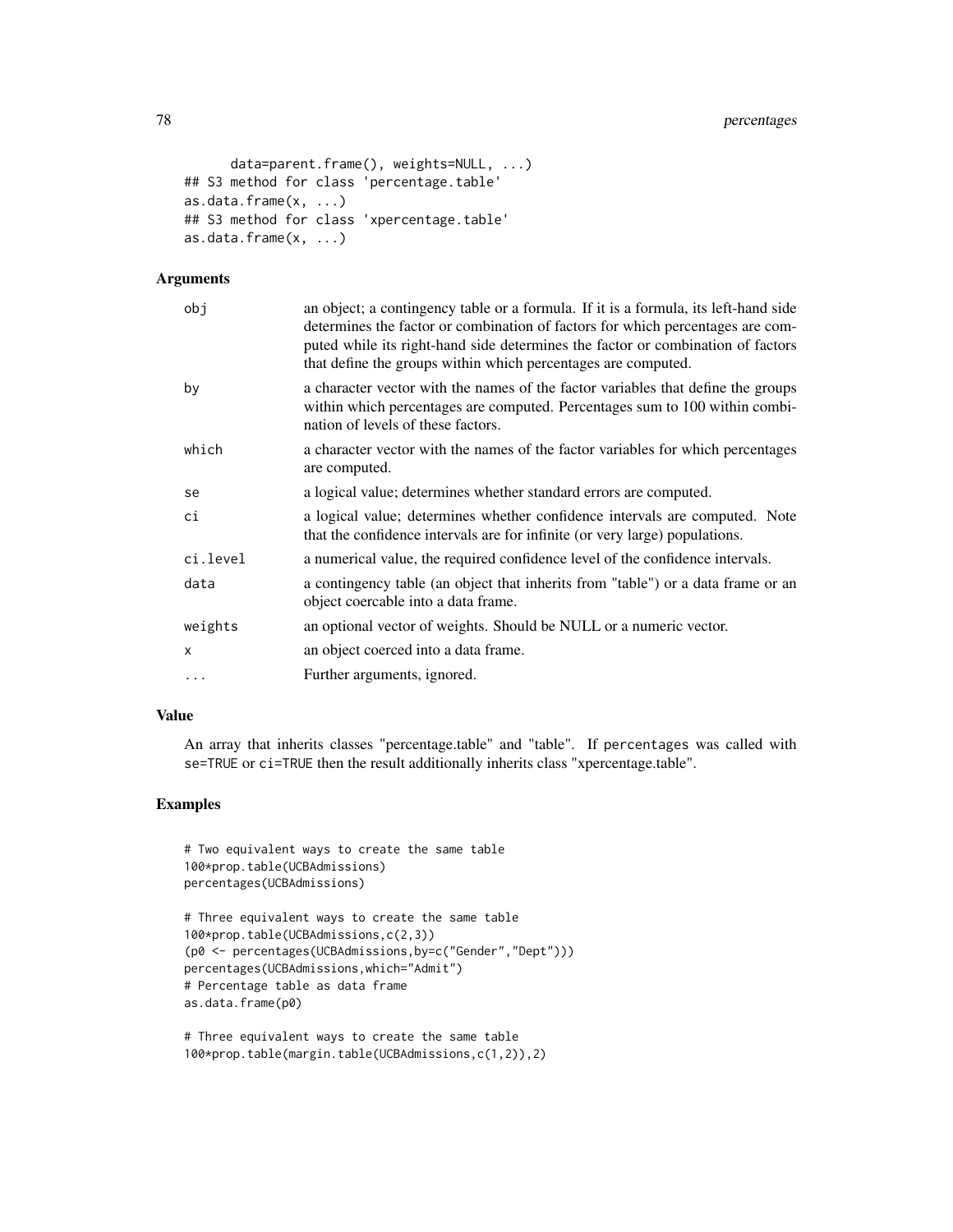#### query 79

```
percentages(UCBAdmissions,which="Admit",by="Gender")
percentages(Admit~Gender,data=UCBAdmissions)
# Three equivalent ways to create the same table
100*prop.table(margin.table(UCBAdmissions,c(1,3)),2)
percentages(Admit~Dept,data=UCBAdmissions)
percentages(Admit~Dept,data=as.data.frame(UCBAdmissions),
            weights=Freq)
# Standard errors and confidence intervals
percentages(Admit~Dept,data=UCBAdmissions,se=TRUE)
percentages(Admit~Dept,data=UCBAdmissions,ci=TRUE)
(p<- percentages(Admit~Dept,data=UCBAdmissions,ci=TRUE,se=TRUE))
# An extended table of percentages as data frame
as.data.frame(p)
```
query *Query an Object for Information*

### Description

The function query can be used to search an object for a keyword.

The [data.set](#page-17-0) and [importer](#page-46-0) methods perform such a search through the annotations and value labels of the items in the data set.

#### Usage

```
query(x,pattern,...)
## S4 method for signature 'data.set'
query(x,pattern,...)
## S4 method for signature 'importer'
query(x,pattern,...)
## S4 method for signature 'item'
```
query(x,pattern,...) # (Called by the methods above.)

| x        | an object                                                                               |
|----------|-----------------------------------------------------------------------------------------|
| pattern  | a character string that gives the pattern to be searched for                            |
| $\ddots$ | optional arguments such as                                                              |
|          | fuzzy logical, TRUE by default; use fuzzy search via agrep or regexp search<br>via grep |
|          | extended logical, defaults to FALSE; passed to grep                                     |
|          | perl logical, defaults to TRUE; passed to grep                                          |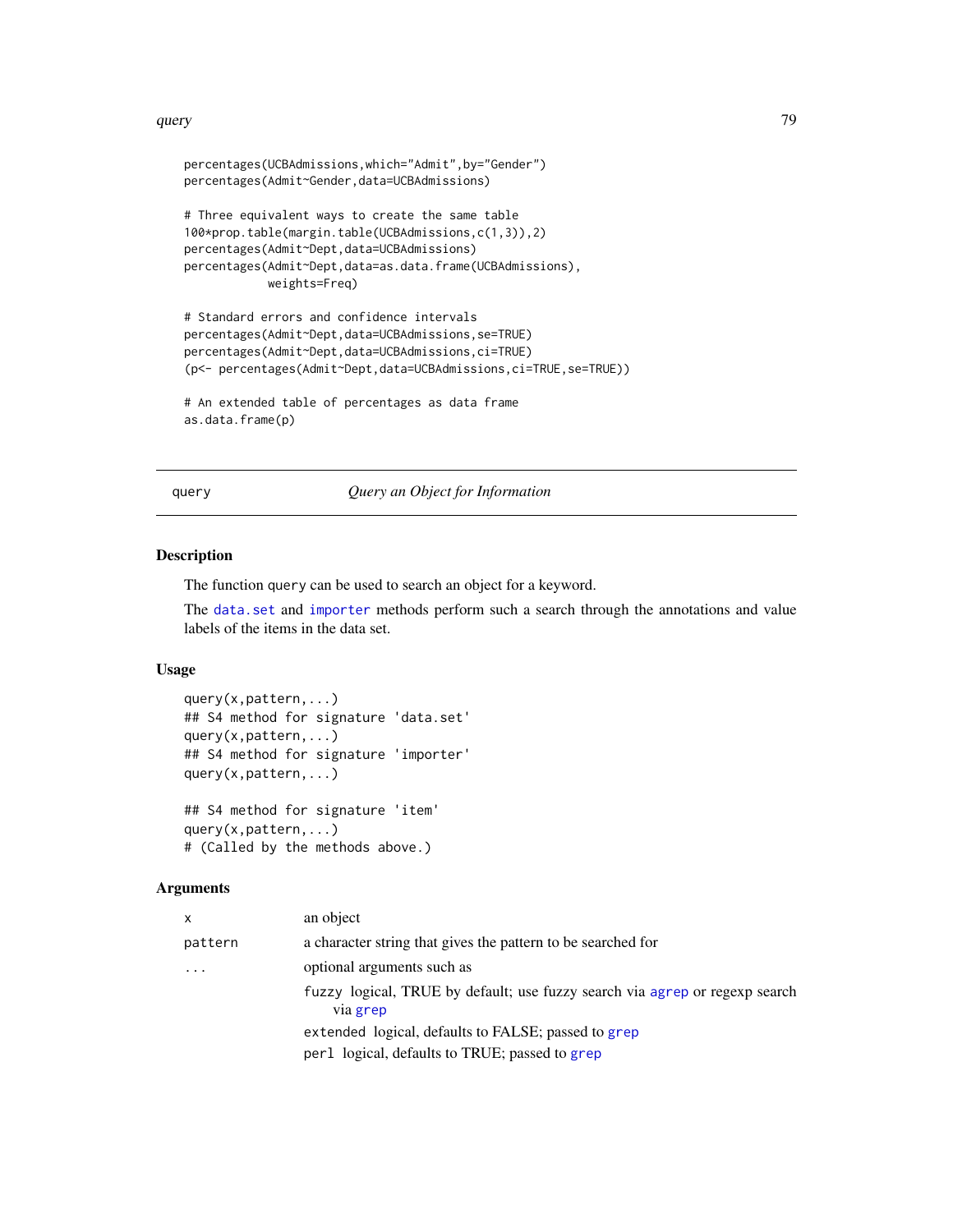80 recode to the state of the state of the state of the state of the state of the state of the state of the state of the state of the state of the state of the state of the state of the state of the state of the state of t

fixed logical, defaults to TRUE; passed to [grep](#page-0-0) ignore.case logical, defaults to TRUE; passed to [grep](#page-0-0) or [agrep](#page-0-0) insertions numerical value, defaults to 0.999999999; passed to [agrep](#page-0-0) deletions numerical value, defaults to 0; passed to [agrep](#page-0-0) substitutions numerical value, defaults to 0; passed to [agrep](#page-0-0)

#### Value

If both the annotation and the value labels of an item match the pattern the query method for 'item' objects returns a list containing the annotation and the value labels, otherwise if only the annotation or the value labels match the pattern, either the annotation or the value labels are returned, otherwise if neither matches the pattern, query returns NULL.

The methods of query for 'data.set' and 'importer' objects return a list of all non-NULL query results of all items contained by these objects, or NULL.

#### Examples

```
nes1948.por <- unzip(system.file("anes/NES1948.ZIP",package="memisc"),
                     "NES1948.POR",exdir=tempfile())
nes1948 <- spss.portable.file(nes1948.por)
query(nes1948,"TRUMAN")
```
recode *Recode Items, Factors and Numeric Vectors*

#### Description

recode substitutes old values of a factor or a numeric vector by new ones, just like the recoding facilities in some commercial statistical packages.

#### Usage

```
recode(x,...,
      copy=getOption("recode_copy",identical(otherwise,"copy")),
      otherwise=NA)
## S4 method for signature 'vector'
recode(x,...,
    copy=getOption("recode_copy",identical(otherwise,"copy")),
    otherwise=NA)
## S4 method for signature 'factor'
recode(x,...,
    copy=getOption("recode_copy",identical(otherwise,"copy")),
   otherwise=NA)
## S4 method for signature 'item'
recode(x,...,
   copy=getOption("recode_copy",identical(otherwise,"copy")),
   otherwise=NA)
```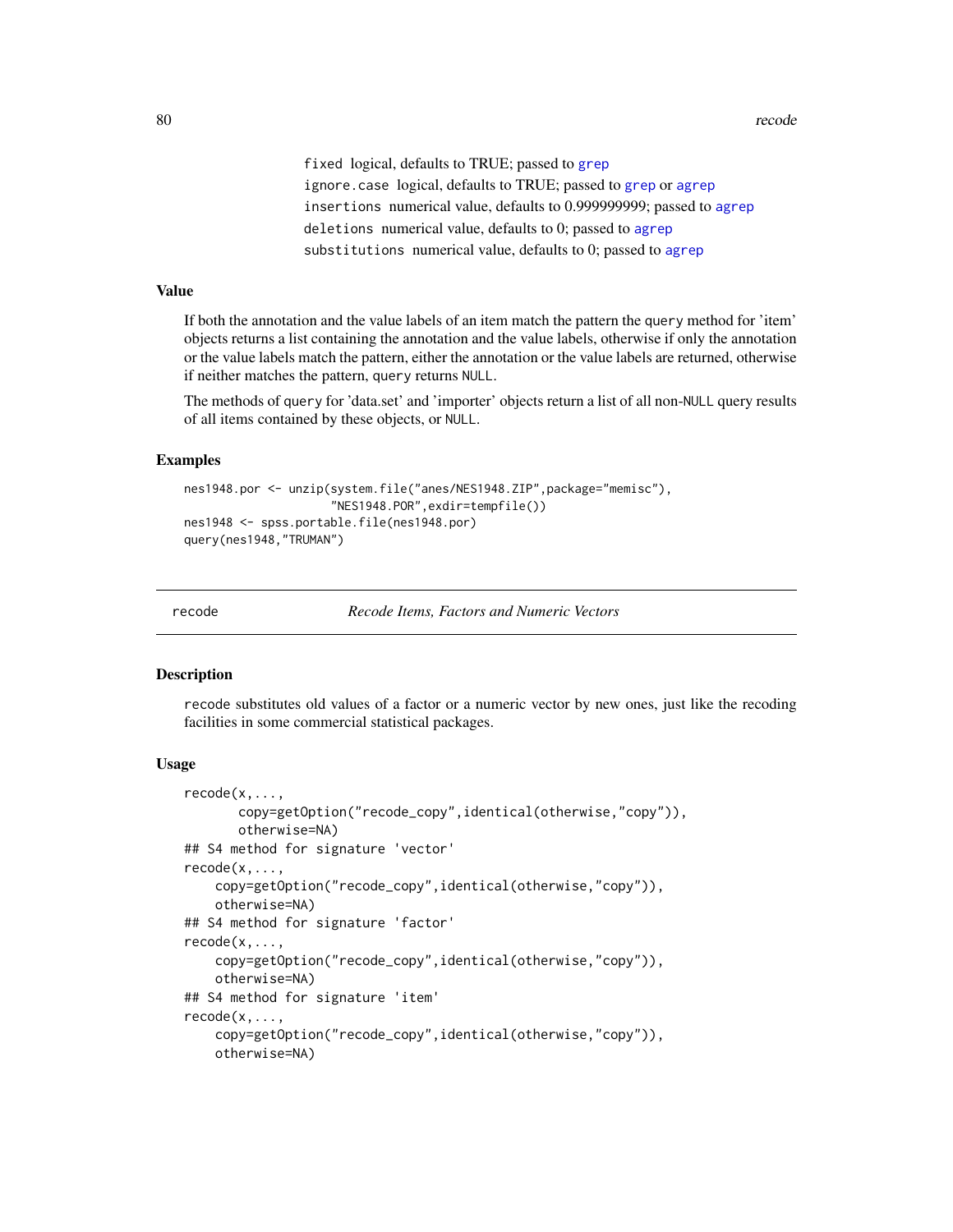#### recode 81

### Arguments

| X         | An object                                                                                                                                                                                                                                                                                                                                                                                                                                      |
|-----------|------------------------------------------------------------------------------------------------------------------------------------------------------------------------------------------------------------------------------------------------------------------------------------------------------------------------------------------------------------------------------------------------------------------------------------------------|
|           | One or more assignment expressions, each of the form new. value <- old. values.<br>new value should be a scalar numeric value or character string. If one of the<br>new. values is a character string, the return value of recode will be a factor and<br>each new value will be coerced to a character string that labels a level of the<br>factor.                                                                                           |
|           | Each old value in an assignment expression may be a (numeric or charac-<br>ter) vector. If $x$ is numeric such an assignment expression may have the form<br>new.value<-range(lower, upper) In that case, values between lower and<br>upper are exchanged by new. value. If one of the arguments to range is min, it<br>is substituted by the minimum of x. If one of the arguments to range is max, it<br>is substituted by the maximum of x. |
|           | In case of the method for labelled vectors, the <i>tags</i> of arguments of the form<br>tag = new. value <-old. values will define the labels of the new codes.                                                                                                                                                                                                                                                                                |
|           | If the old. values of different assignment expressions overlap, an error will be<br>raised because the recoding is ambigous.                                                                                                                                                                                                                                                                                                                   |
| copy      | logical; should those values of x not given an explicit new code copied into the<br>resulting vector?                                                                                                                                                                                                                                                                                                                                          |
| otherwise | a character string or some other value that the result may obtain. If equal to NA<br>or "NA", original codes not given an explicit new code are recoded into NA. If<br>equal to "copy", original codes not given an explicit new code are copied.                                                                                                                                                                                              |

# Details

recode relies on the lazy evaluation mechanism of *R*: Arguments are not evaluated until required by the function they are given to. recode does not cause arguments that appear in ... to be evaluated. Instead, recode parses the ... arguments. Therefore, although expressions like  $1 < -1:4$  would cause an error action, if evaluated at any place elsewhere in *R*, they will not cause an error action, if given to recode as an argument. However, a call of the form  $recode(x,1=1:4)$ , would be a syntax error.

If John Fox' package "car" is installed, recode will also be callable with the syntax of the recode function of that package.

# Value

A numerical vector, factor or an item object.

### See Also

recode of package "car".

```
x <- as.item(sample(1:6,20,replace=TRUE),
       labels=c( a=1,
                 b=2,
```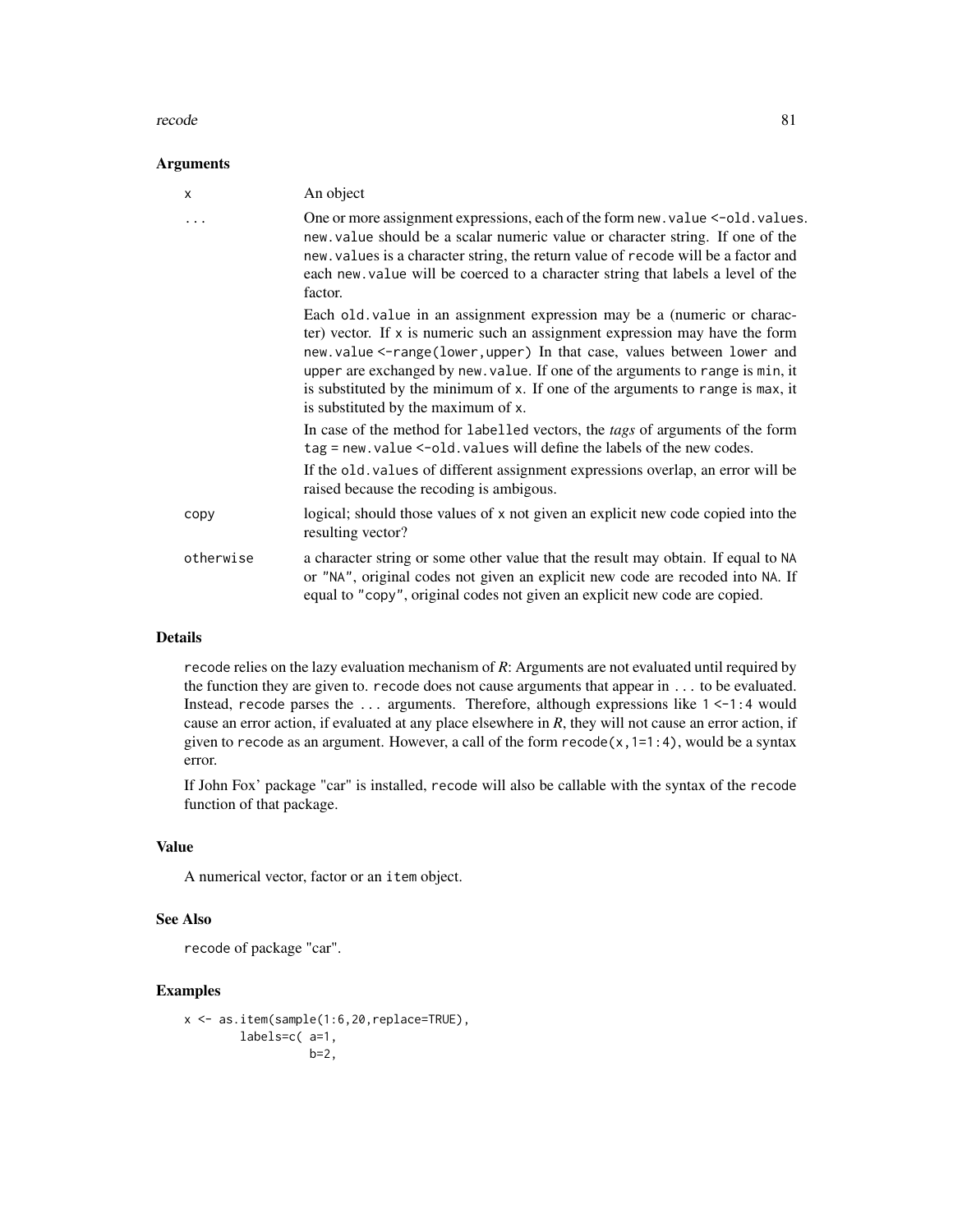```
c=3,
                    d=4,
                    e=5,
                    f=6))
print(x)
# A recoded version of x is returned
# containing the values 1, 2, 3, which are
# labelled as "A", "B", "C".
recode(x,
  A = 1 <- range(min, 2),
  B = 2 \leftarrow 3:4,C = 3 \leq -\text{range}(5, \text{max}), # this last comma is ignored
  )
# This causes an error action: the sets
# of original values overlap.
try(recode(x,
 A = 1 <- range(min, 2),
 B = 2 \leftarrow 2:4,
  C = 3 \leftarrow \text{range}(5, \text{max})))
recode(x,
  A = 1 <- range(min,2),
  B = 2 \leftarrow 3:4,
  C = 3 \leq - \text{range}(5, 6),
  D = 4 < -7)
# This results in an all-missing vector:
recode(x,
  D = 4 \leftarrow 7,
  E = 5 < -8\lambdaf \leftarrow as.factor(x)x <- as.integer(x)
recode(x,
  1 <- range(min,2),
  2 < -3:4,
  3 < - range(5,max)
  )
# This causes another error action:
# the third argument is an invalid
# expression for a recoding.
try(recode(x,
  1 <- range(min, 2),
  3:4,
  3 \leq range(5,max)
  ))
```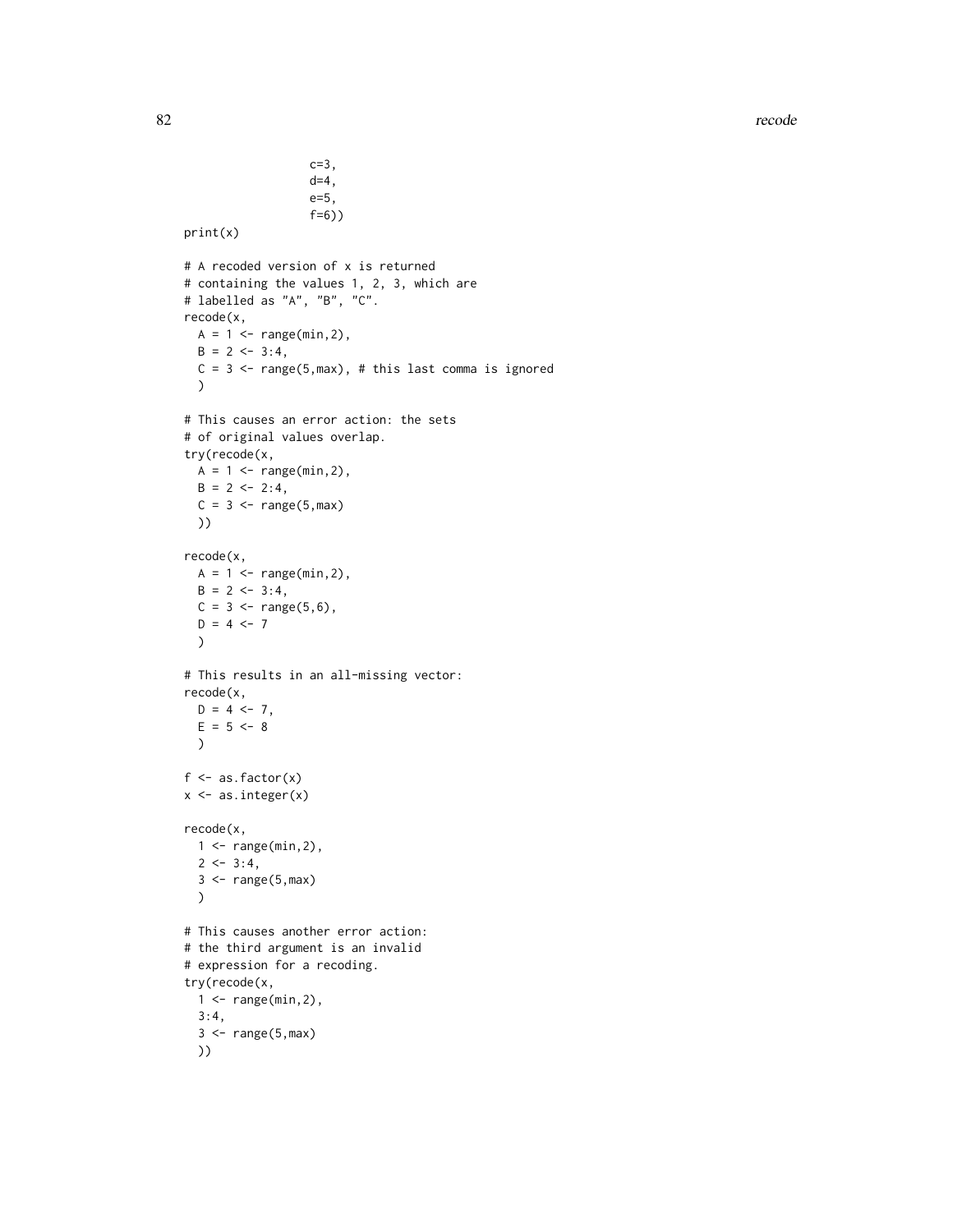```
# The new values are character strings,
# therefore a factor is returned.
recode(x,
  "a" \leq range(min, 2),
  "b" <- 3:4,
  "c" <- range(5,6))
recode(x,
  1 \le -1:3,
  2 < -4:6)
recode(x,
  4 < -7,
  5 < -8,
  otherwise = "copy"
  \mathcal{L}recode(f,
  "A'' <- c("a","b"),
  "B" <- c("c","d"),
  otherwise="copy"
  \mathcal{L}recode(f,
  "A" < -c("a", "b"),
   "B" <- c("c","d"),
   otherwise="C"
  )
recode(f,
  "A'' <- c("a","b"),
  "B" <- c("c","d")
  \mathcal{L}DS <- data.set(x=as.item(sample(1:6,20,replace=TRUE),
         labels=c( a=1,
                     b=2,
                     c=3,
                     d=4,
                     e=5,
                     f=6)))
print(DS)
DS \leftarrow \text{within}(\text{DS}, \{\}xf \leftarrow \text{recode}(x,"a" < - \text{range}(\text{min}, 2),"b" <- 3:4,
                    "c" <- range(5,6)
                    \mathcal{L}xn <- x@.Data
```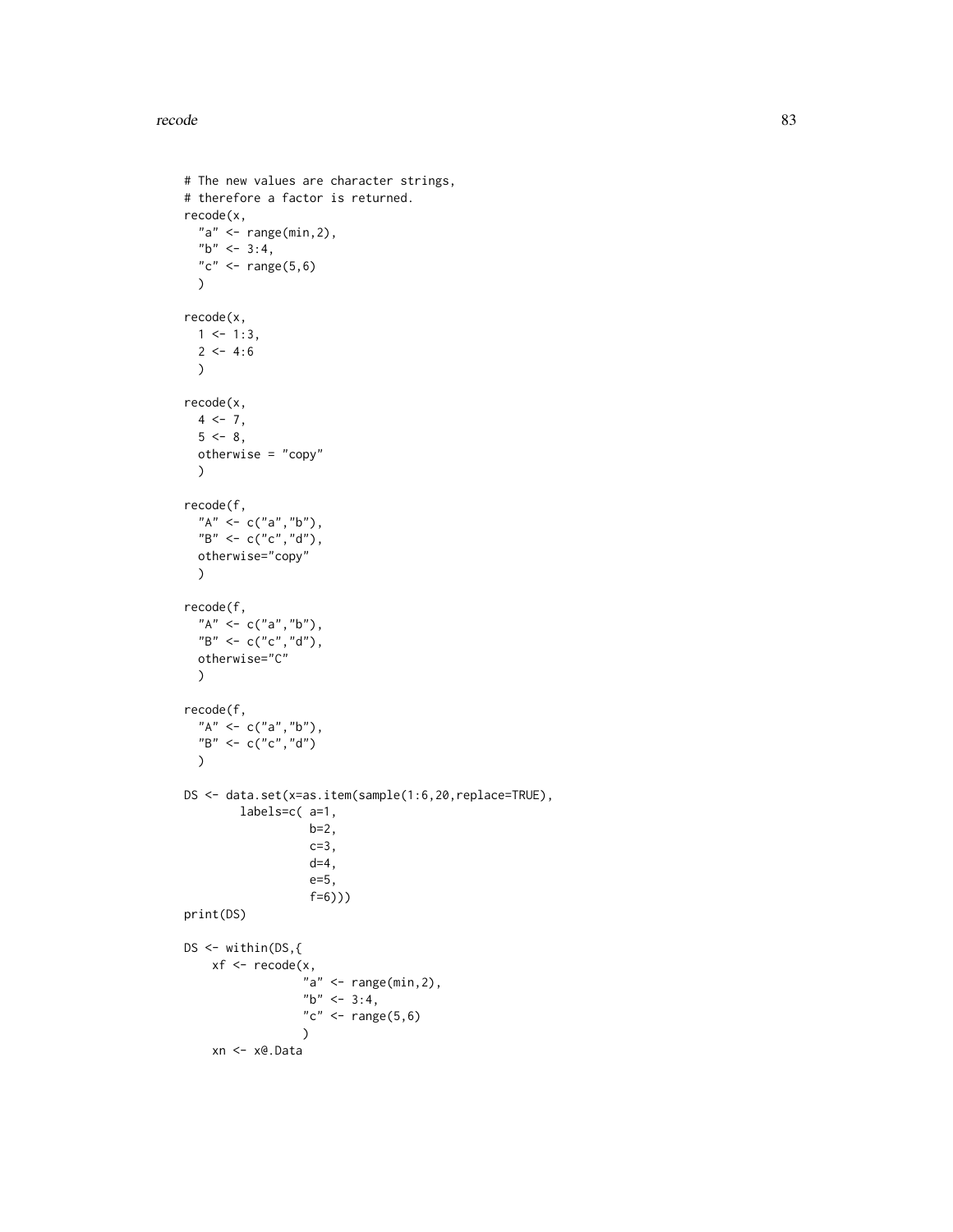```
xc <- recode(xn,
                   "a" < - \text{range}(\text{min}, 2),"b" <- 3:4,
                   "c" <- range(5, 6)
                   )
    xc <- as.character(x)
    xcc <- recode(xc,
                    1 <- letters[1:2],
                    2 <- letters[3:4],
                    3 <- letters[5:6] )
})
DS
DS \leftarrow \text{within}(\text{DS}, \{\}xf <- recode(x,
                   "a" \leq range(min, 2),
                   "b" <- 3:4,
                   "c" <- range(5, 6)\mathcal{L}x1 <- recode(x,
                   1 <- range(1,2),
                   2 < - range(3,4),
                   copy=TRUE )
    xf1 \leftarrow \text{recode}(x,"A" < - \text{range}(1,2),"B" < - \text{range}(3, 4),copy=TRUE )
})
DS
codebook(DS)
DF <- data.frame(x=rep(1:6,4,replace=TRUE))
DF < - within(DF,{
    xf <- recode(x,
                   "a" \leq range(min, 2),
                   "b" <- 3:4,
                   "c" <- range(5,6))
    x1 <- recode(x,
                   1 <- range(1,2),
                   2 < - range(3, 4),
                   copy=TRUE )
    xf1 <- recode(x,
                   "A" <- range(1,2),
                   "B" < - range(3, 4),copy=TRUE )
```

```
xf2 < - recode(x,
```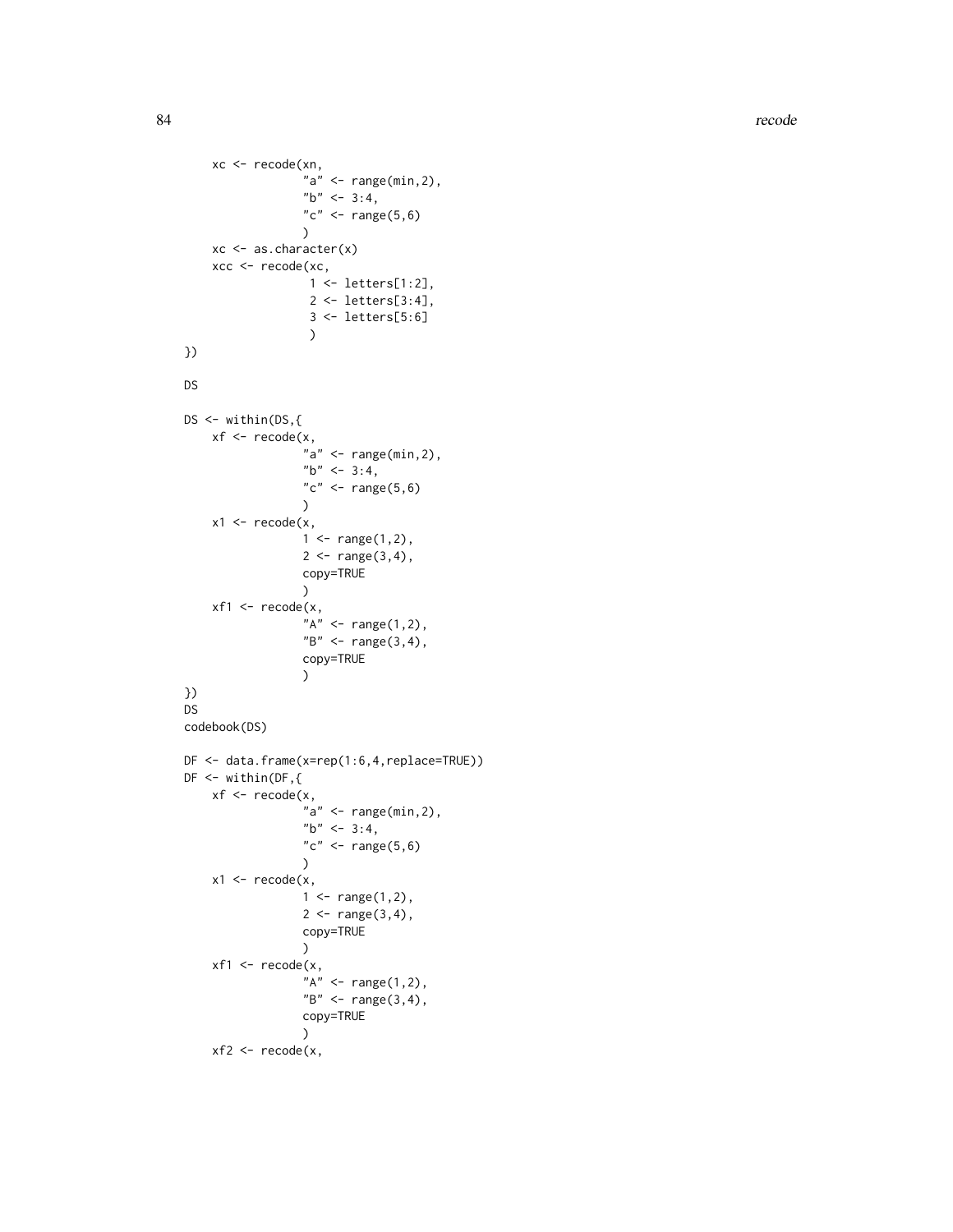#### relabel 85

}) DF

```
"B" <- range(3,4),
                   "A" < - \text{range}(1,2),copy=TRUE
                   )
codebook(DF)
```
relabel *Change labels of factors or labelled objects*

#### Description

Function relabel changes the labels of a factor or any object that has a names, labels, value.labels, or variable.labels attribute. Function relabel4 is an (internal) generic which is called by relabel to handle S4 objects.

### Usage

```
## Default S3 method:
relabel(x, ..., gsub = FALSE, fixed = TRUE, warn = TRUE)## S3 method for class 'factor'
relabel(x, ..., gsub = FALSE, fixed = TRUE, warn = TRUE)
```

```
## S4 method for signature 'item'
relabel4(x, ...)# This is an internal method, see details.
# Use relabel(x, ...) for 'item' objects
```

| X                    | An object with a names, labels, value. labels, or variable. labels attribute                                                                                                        |
|----------------------|-------------------------------------------------------------------------------------------------------------------------------------------------------------------------------------|
| $\sim$ $\sim$ $\sim$ | A sequence of named arguments, all of type character                                                                                                                                |
| gsub                 | a logical value; if TRUE, gsub is used to change the labels of the object. That<br>is, instead of substituting whole labels, substrings of the labels of the object can<br>changed. |
| fixed                | a logical value, passed to gsub. If TRUE, substitutions are by fixed strings and<br>not by regular expressions.                                                                     |
| warn                 | a logical value; if TRUE, a warning is issues if a a change of labels was unsuc-<br>cessful.                                                                                        |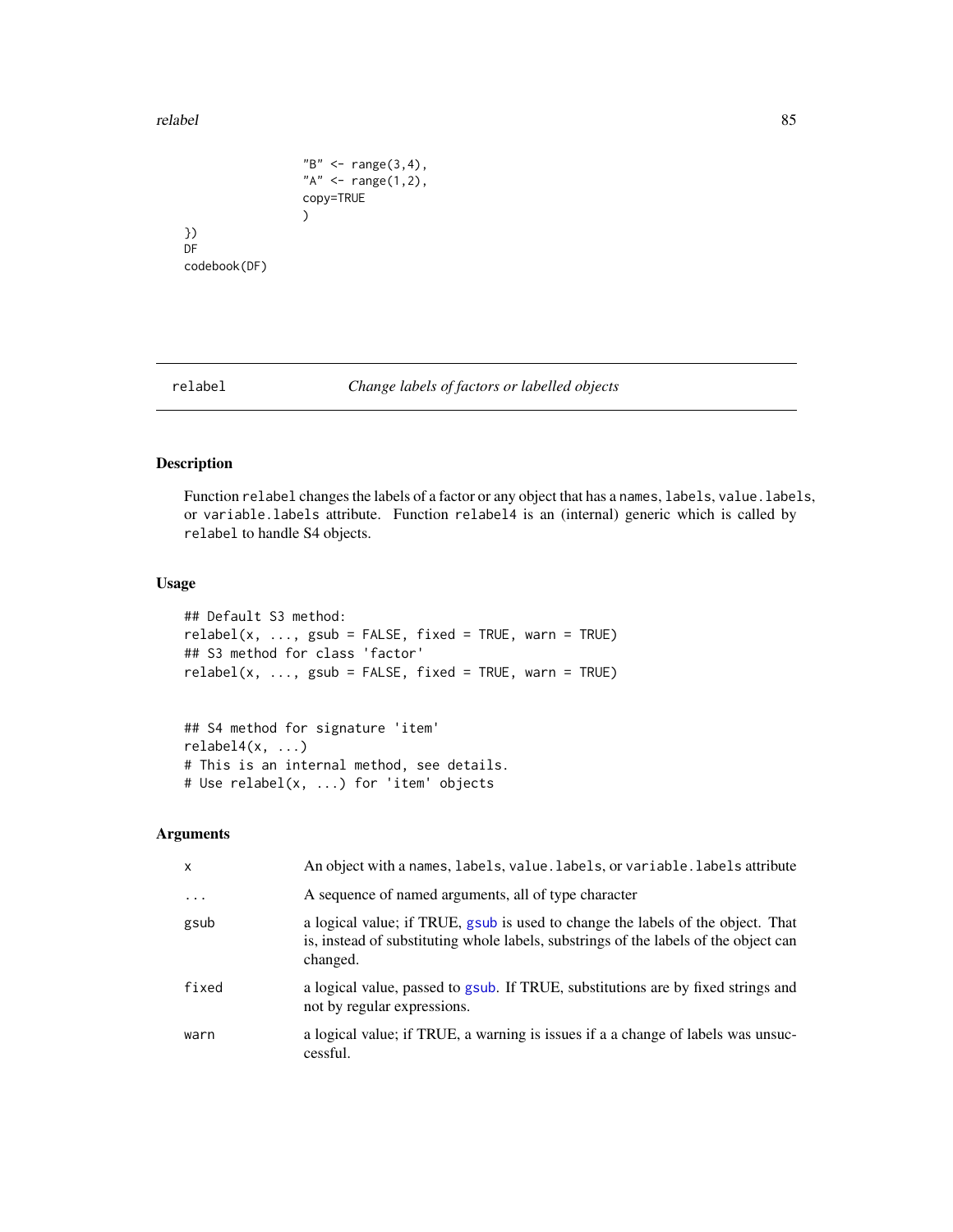# Details

This function changes the names or labels of x according to the remaining arguments. If gsub is FALSE, argument tags are the *old* labels, the values are the new labels. If gsub is TRUE, arguments are substrings of the labels that are substituted by the argument values.

Function relabel is S3 generic. If its first argument is an S4 object, it calls the (internal) relabel4 generic function.

# Value

The object x with new labels defined by the . . . arguments.

```
f <- as.factor(rep(letters[1:4],5))
levels(f)
F \leftarrow relabel(f,
  a="A",
  b="B",
  c="c"C"d="D"\lambdalevels(F)
f \leftarrow as.items.item(f)
labels(f)
F \leftarrow relabel(f,
  a="A",
  b="B",
  c="C"C",
  d="D"\lambdalabels(F)
# Since version 0.99.22 - the following also works:
f <- as.factor(rep(letters[1:4],5))
levels(f)
F \leftarrow relabel(f,
  a=A,
  b=B,
  c = C,
  d=D
  )
levels(F)
f \leftarrow as.items.item(f)
labels(f)
F \leftarrow relabel(f,
  a=A,
  b=B,
  c=C,
```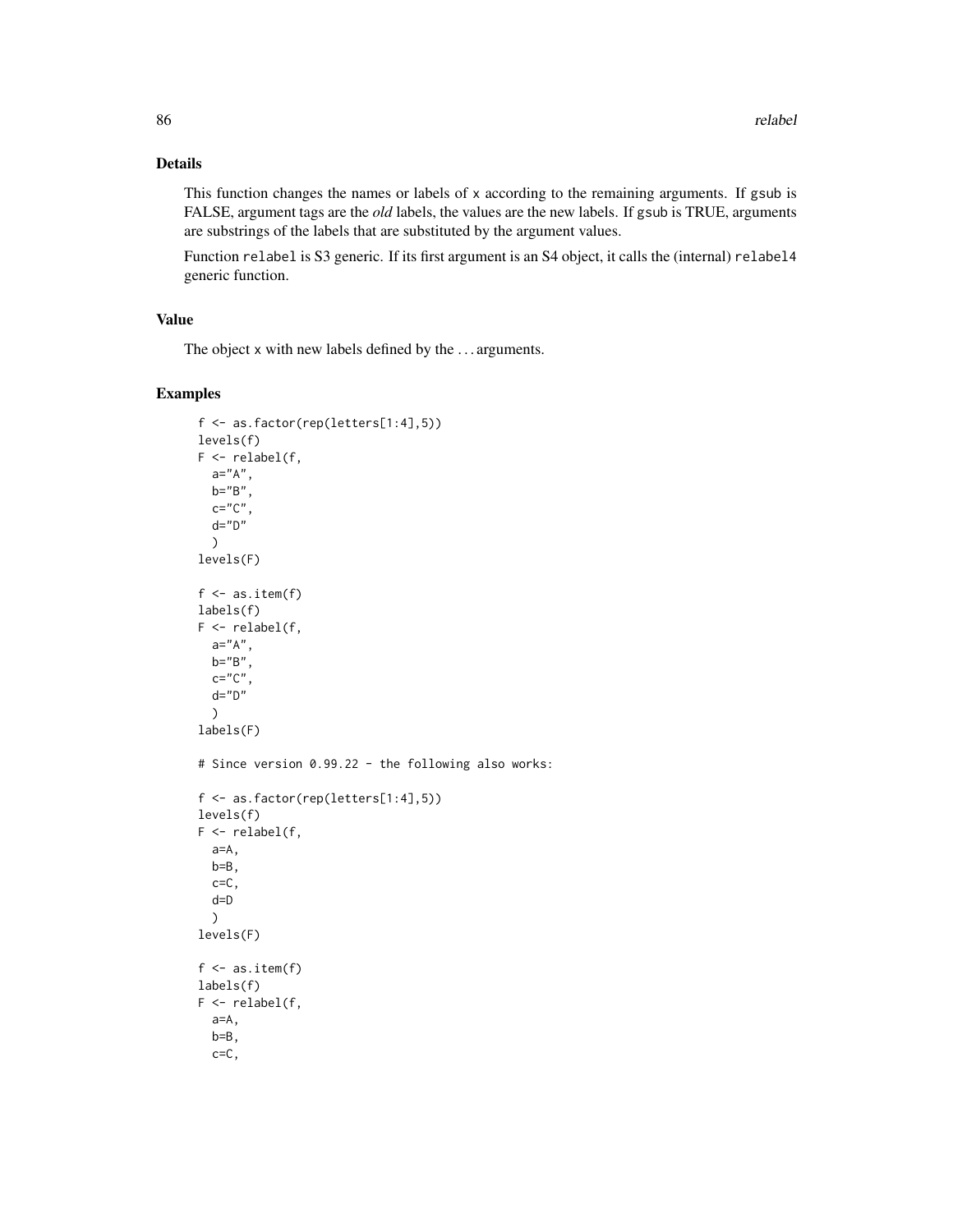#### rename 87

d=D  $\mathcal{L}$ labels(F)

### rename *Change Names of a Named Object*

# Description

rename changes the names of a named object.

# Usage

 $r$ ename(x, ..., gsub = FALSE, fixed = TRUE, warn = TRUE)

# Arguments

| x          | Any named object                                                                                                                                                                                          |
|------------|-----------------------------------------------------------------------------------------------------------------------------------------------------------------------------------------------------------|
| $\ddots$ . | A sequence of named arguments, all of type character                                                                                                                                                      |
| gsub       | a logical value; if TRUE, gsub is used to change the row and column labels of<br>the resulting table. That is, instead of substituting whole names, substrings of<br>the names of the object can changed. |
| fixed      | a logical value, passed to gsub. If TRUE, substitutions are by fixed strings and<br>not by regular expressions.                                                                                           |
| warn       | a logical value; should a warning be issued if those names to change are not<br>found?                                                                                                                    |

# Details

This function changes the names of x according to the remaining arguments. If gsub is FALSE, argument tags are the *old* names, the values are the new names. If gsub is TRUE, arguments are substrings of the names that are substituted by the argument values.

# Value

The object x with new names defined by the . . . arguments.

```
x < -c(a=1, b=2)rename(x, a="A", b="B")
str(rename(iris,
                Sepal.Length="Sepal_Length",
                Sepal.Width ="Sepal_Width",
                Petal.Length="Petal_Length",
```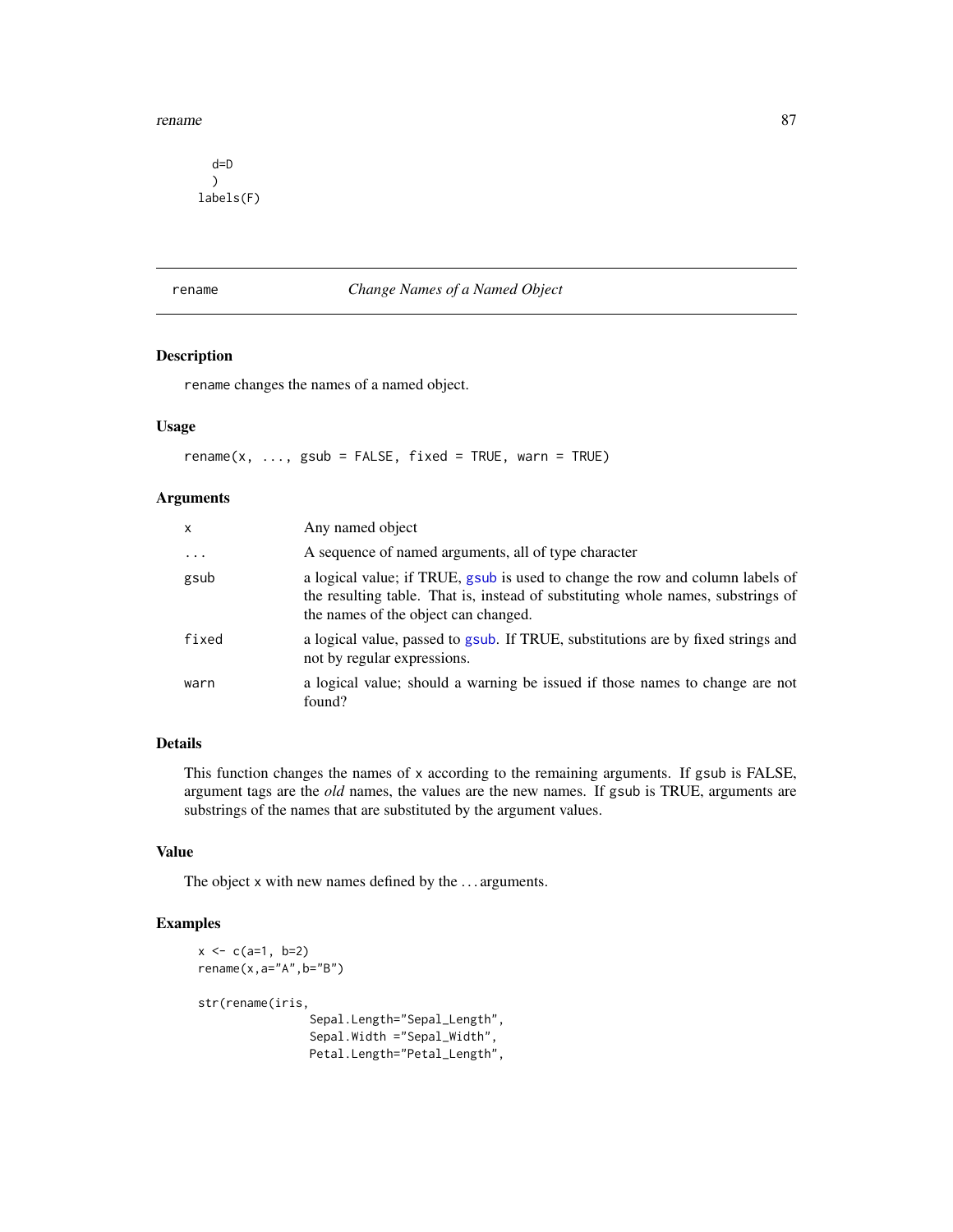# 88 reorder.array

```
Petal.Width ="Petal_Width"
                 ))
str(rename(iris,
                 =^{\frac{m}{n}},gsub=TRUE))
# Since version 0.99.22 - the following also works:
str(rename(iris,
                 Sepal.Length=Sepal_Length,
                 Sepal.Width =Sepal_Width,
                 Petal.Length=Petal_Length,
                Petal.Width =Petal_Width
                ))
```
reorder.array *Reorder an Array or Matrix*

# <span id="page-87-0"></span>Description

reorder.array reorders an array along a specified dimension according given names, indices or results of a function applied.

# Usage

```
## S3 method for class 'array'
reorder(x,dim=1,names=NULL,indices=NULL,FUN=mean,...)
## S3 method for class 'matrix'
reorder(x,dim=1,names=NULL,indices=NULL,FUN=mean,...)
```
### Arguments

| X          | An array                                                             |
|------------|----------------------------------------------------------------------|
| dim        | An integer specifying the dimension along which x should be ordered. |
| names      | A character vector                                                   |
| indices    | A numeric vector                                                     |
| <b>FUN</b> | A function that can be used in $apply(x, dim, FUN)$                  |
|            | further arguments, ignored.                                          |

# Details

Typical usages are

reorder(x,dim,names) reorder(x,dim,indices) reorder(x,dim,FUN)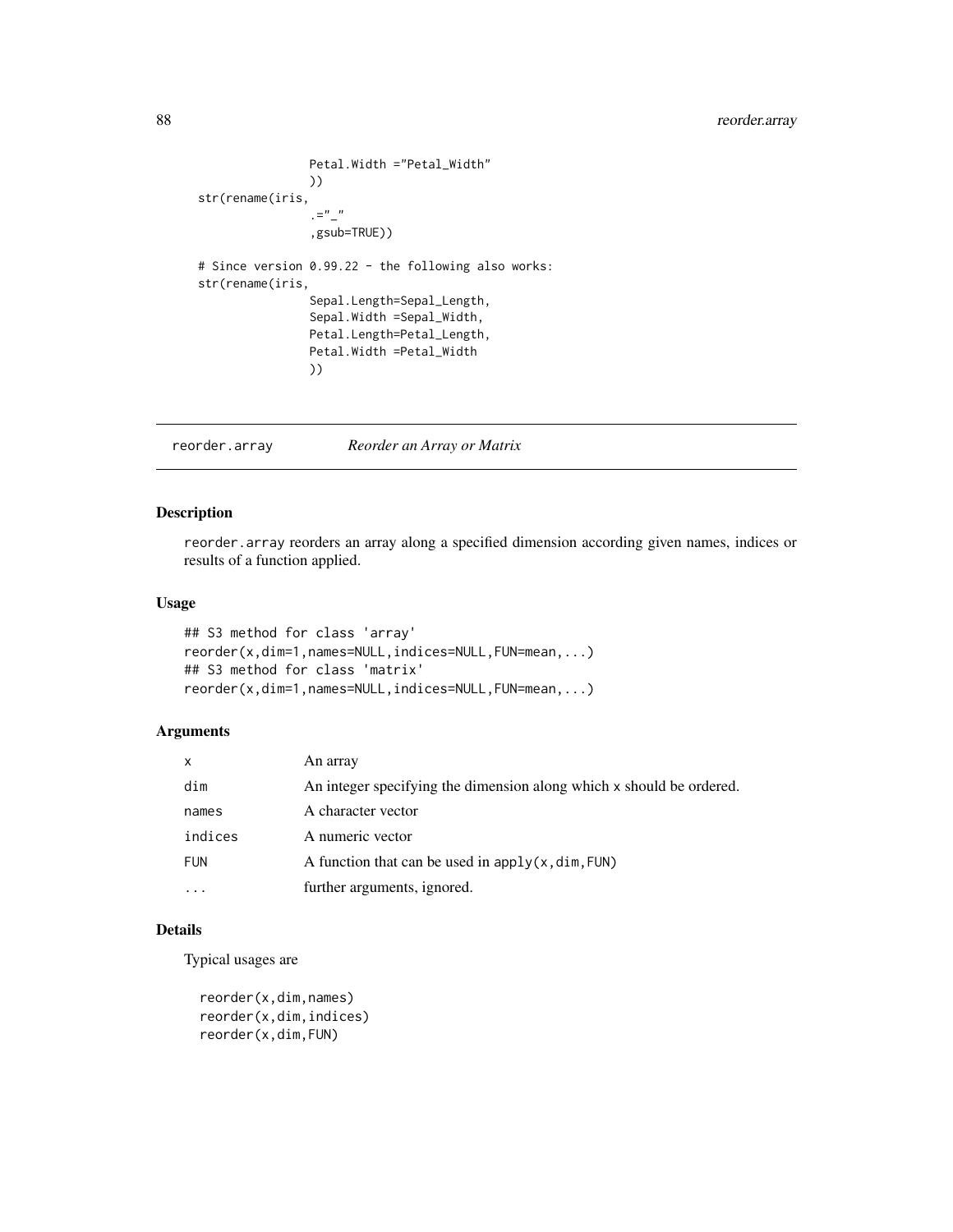#### Reshape 89

The result of rename(x,dim,names) is x reordered such that dimnames(x) $[\text{Idim}]$  is equal to the concatenation of those elements of names that are in dimnames $(x)[[dim]]$  and the remaining elements of dimnames $(x)[[dim]]$ .

The result of rename $(x, \text{dim}, \text{indices})$  is x reordered along dim according to indices.

The result of rename(x,dim,FUN) is x reordered along dim according to order(apply(x,dim,FUN)).

### Value

The reordered object x.

# See Also

The default method of [reorder](#page-87-0) in package stats.

# Examples

```
(M <- matrix(rnorm(n=25),5,5,dimnames=list(LETTERS[1:5],letters[1:5])))
reorder(M,dim=1,names=c("E","A"))
reorder(M,dim=2,indices=3:1)
reorder(M,dim=1)
reorder(M,dim=2)
```
Reshape *Reshape data frames or data sets*

#### Description

Reshape is a convenience wrapper around [reshape](#page-0-0) with a somewhat simpler syntax.

# Usage

Reshape(data,...,id,within\_id,drop,direction)

| data | a data frame or data set to be reshaped.                                                                                                                                                                                                                                                                                                                                                                                                                                                             |
|------|------------------------------------------------------------------------------------------------------------------------------------------------------------------------------------------------------------------------------------------------------------------------------------------------------------------------------------------------------------------------------------------------------------------------------------------------------------------------------------------------------|
| .    | Further arguments that specify the variables in long and in wide format as well<br>as the time variable. The name tags of the arguments given here specify variable<br>names in long format, the arguments themselves specify the variables in wide<br>format (or observations in long vormat) and the variable of the "time" variable.<br>The time variable is usually the last of these arguments. An "automatic" time<br>variable can be specified if only a single argument in $\dots$ is given. |
| id   | a variable name or a concatenation of variable names (either as character strings<br>or as unquoted symbols), that identify individual units. Defaults to "id" or<br>the id variable specified in the "reshapelong" attribute of the data argument.<br>Needed only if the data are reshaped from long to wide format.                                                                                                                                                                                |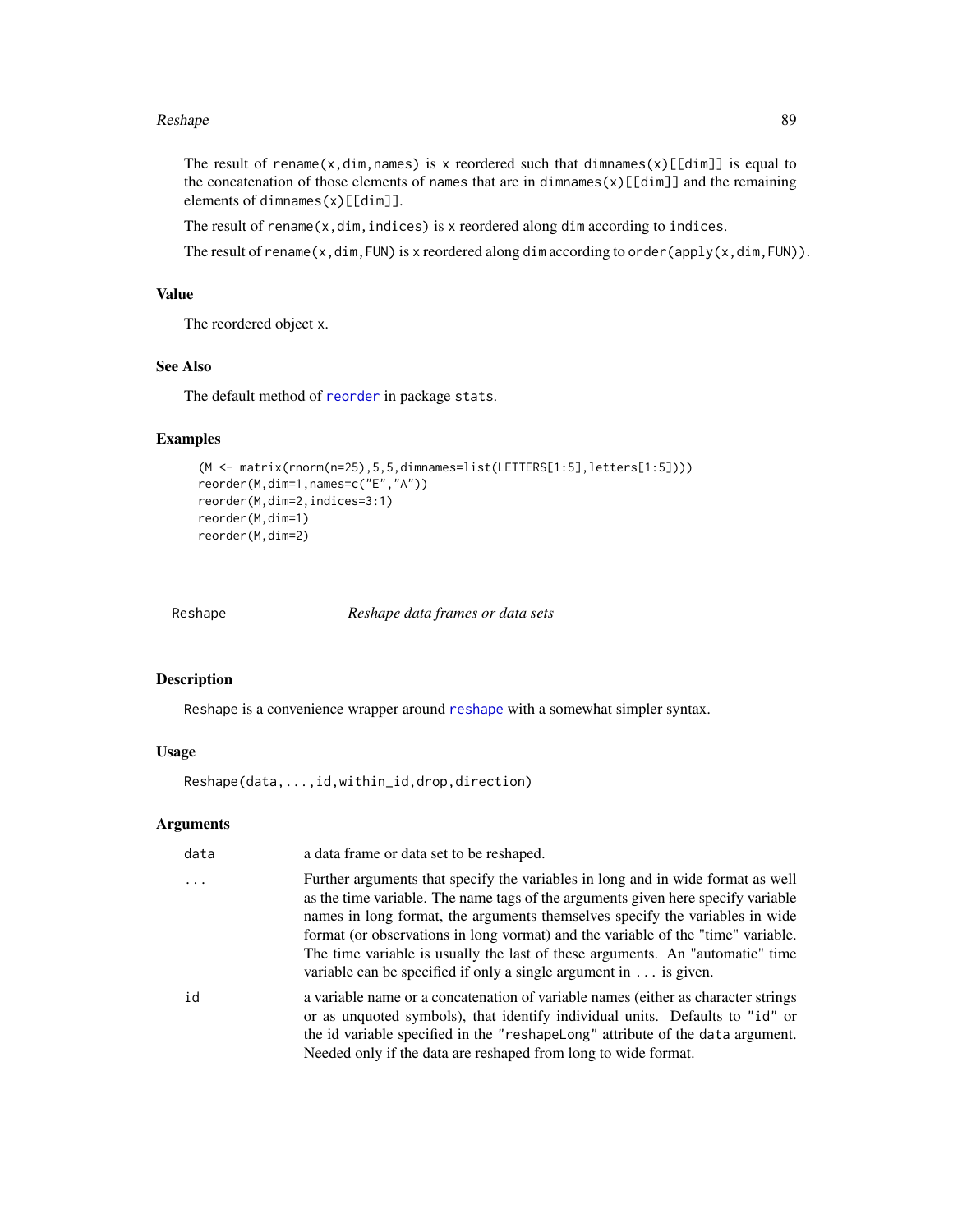| within_id | an optional variable name (either as character string or as unquoted symbol),<br>that identifies individual observations on units. Relevant only if the data are<br>reshaped from long to wide format. |
|-----------|--------------------------------------------------------------------------------------------------------------------------------------------------------------------------------------------------------|
| drop      | a variable name or a concatenation of variable names (either as character strings)<br>or as unquoted symbols), thast specifies the variables to be dropped before re-<br>shaping.                      |
| direction | a character string, should be either equal "long" or "wide".                                                                                                                                           |

```
example.data.wide <- data.frame(
   v = c(35, 42),
   x1 = c(1.1, 2.1),
   x2 = c(1.2, 2.2),
   x3 = c(1.3, 2.3),
   x4 = c(1.4, 2.4),
   y1 = c(2.5, 3.5),
   y2 = c(2.7, 3.7),
   y3 = c(2.9, 3.9)example.data.wide
# The following two calls are equivalent:
example.data.long <- Reshape(data=example.data.wide,
                             x=c(x1,x2,x3,x4),
                             # N.B. it is possible to
                             # specify 'empty' i.e. missing
                             # measurements
                             y=c(y1,y2,y3,),
                             t=1:4,
                             direction="long")
example.data.long <- Reshape(data=example.data.wide,
                             list(
                                 x = c(x1, x2, x3, x4),
                                 # N.B. it is possible to
                                 # specify 'empty' i.e. missing
                                 # measurements
                                 y=c(y1,y2,y3,)
                             ),
                             t=1:4,
                             direction="long")
example.data.long
# Since the data frame contains an "reshapeLong" attribute
# an id variable is already specified and part of the data
# frame.
example.data.wide <- Reshape(data=example.data.long,
                             x=c(x1,x2,x3,x4),
                             y=c(y1,y2,y3,),
                             t=1:4,
                             direction="wide")
```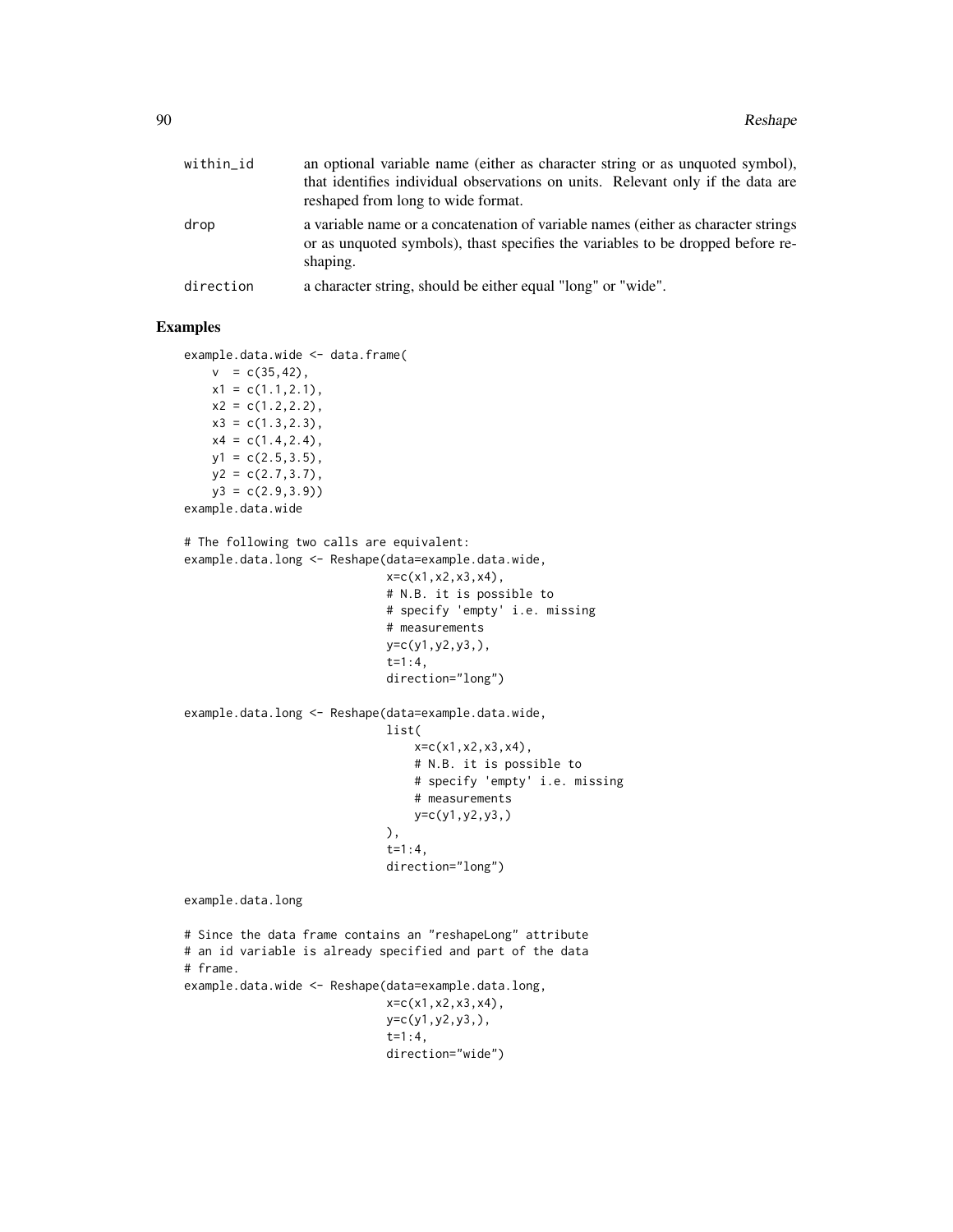```
retain 91
```

```
example.data.wide
# Here we examine the case where no "reshapeLong" attribute
# is present:
example.data.wide <- Reshape(data=example.data.long,
                             x=c(x1,x2,x3,x4),
                             y=c(y1,y2,y3,),
                             t=1:4,
                             id=v,
                             direction="wide")
example.data.wide
# Here, an "automatic" time variable is created. This works
# only if there is a single argument other than the data=
# and direction= arguments
example.data.long <- Reshape(data=example.data.wide,
                             list(
                                 x=c(x1,x2,x3,x4),
                                 y=c(y1,y2,y3,)
                             ),
                             direction="long")
example.data.long
example.data.wide <- Reshape(data=example.data.long,
                             list(
                                 x=c(x1,x2,x3,x4),
                                 y=c(y1,y2,y3,)
                             ),
                             direction="wide")
```
example.data.wide

retain *Retain Objects in an Environment*

### Description

retain removes all objects from the environment except those mentioned as argument.

#### Usage

```
retain(..., list = character(0), envir = parent.frame(),force=FALSE)
```

| $\cdot$ $\cdot$ $\cdot$ | names of objects to be retained, as names (unquoted) or character strings (quoted). |
|-------------------------|-------------------------------------------------------------------------------------|
| list                    | a character vector naming the objects to be retained.                               |
| envir                   | the environment from which the objects are removed that are not to be retained.     |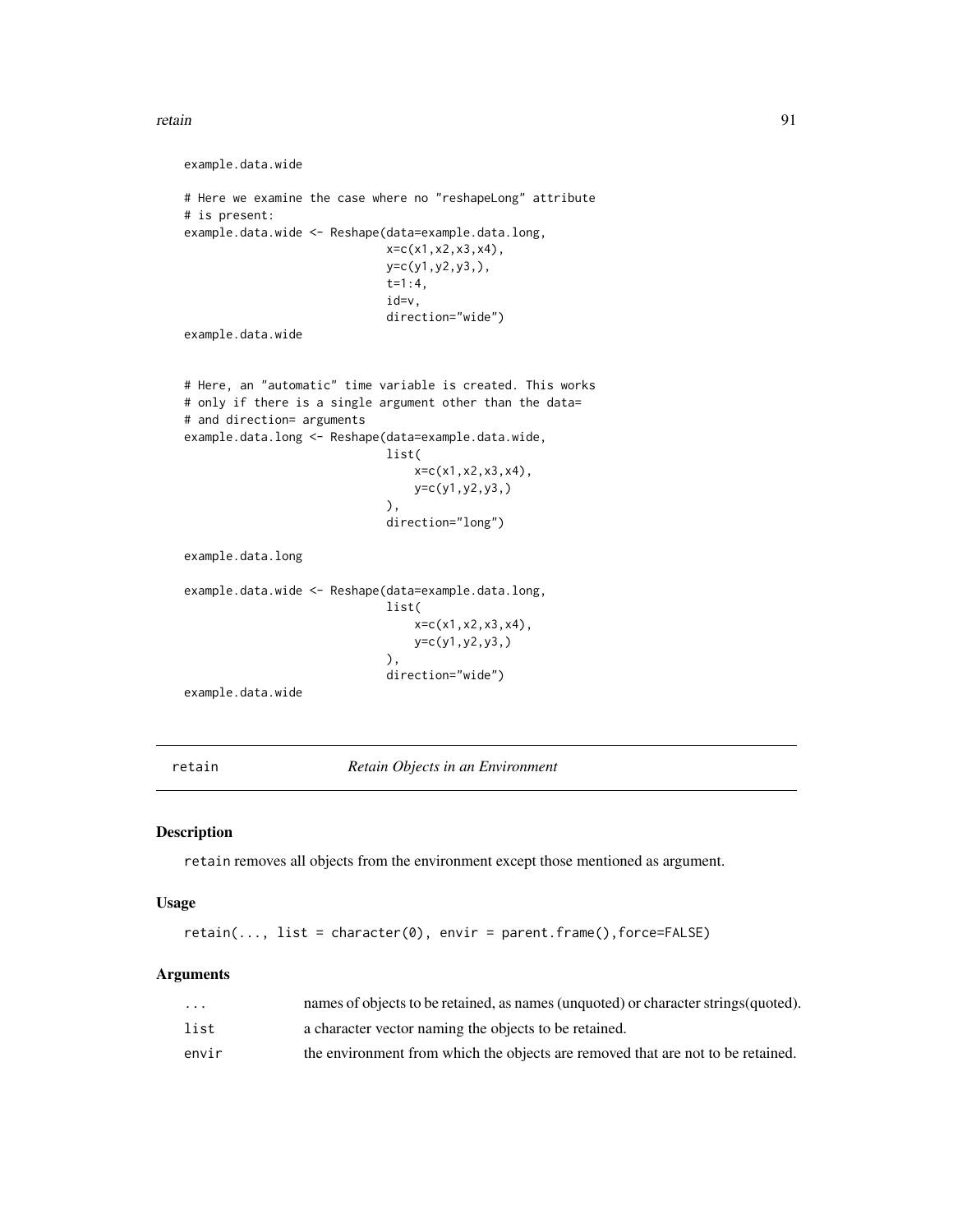| force | logical value. As a measure of caution, this function removes objects only from |
|-------|---------------------------------------------------------------------------------|
|       | local environments, unless force equals TRUE. In that case, retain can also     |
|       | be used to clear the global environment, the user's workspace.                  |

# Examples

```
local({
  foreach(x=c(a,b,c,d,e,f,g,h),x <-1)
  cat("Objects before call to 'retain':\n")
  print(ls())
  retain(a)
  cat("Objects after call to 'retain':\n")
  print(ls())
})
x < -1y \le -2retain(x)
```
sample-methods *Take a Sample from a Data Frame-like Object*

# Description

The methods below are convenience short-cuts to take samples from data frames and data sets. They result in a data frame or data set, respectively, the rows of which are a sample of the complete data frame/data set.

### Usage

```
## S4 method for signature 'data.frame'
sample(x, size, replace = FALSE, prob = NULL)
## S4 method for signature 'data.set'
sample(x, size, replace = FALSE, prob = NULL)
## S4 method for signature 'importer'
sample(x, size, replace = FALSE, prob = NULL)
```
#### Arguments

| X       | a data frame or data set.                                                                     |
|---------|-----------------------------------------------------------------------------------------------|
| size    | an (optional) numerical value, the sample size, defaults to the total number of<br>rows of x. |
| replace | a logical value, determines whether sampling takes place with or without re-<br>placement.    |
| prob    | a vector of sampling probabities or NULL.                                                     |

# Value

A data frame or data set.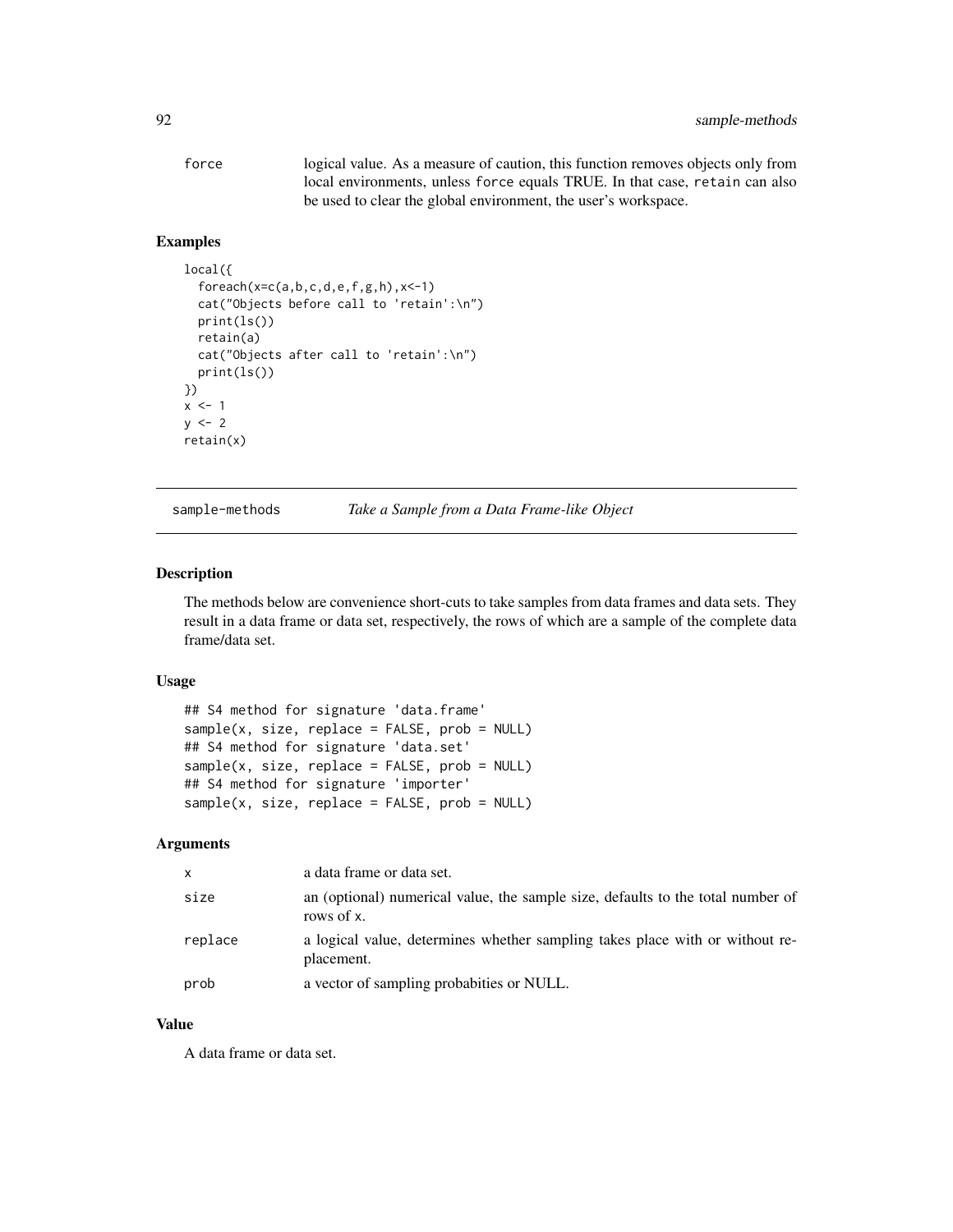#### Sapply 50 and 50 and 50 and 50 and 50 and 50 and 50 and 50 and 50 and 50 and 50 and 50 and 50 and 50 and 50 and 50 and 50 and 50 and 50 and 50 and 50 and 50 and 50 and 50 and 50 and 50 and 50 and 50 and 50 and 50 and 50 an

# Examples

```
for(.i in 1:4)
  print(sample(iris,5))
```
Sapply *A Dimension Preserving Variant of "sapply" and "lapply"*

### Description

Sapply is equivalent to [sapply](#page-0-0), except that it preserves the dimension and dimension names of the argument X. It also preserves the dimension of results of the function FUN. It is intended for application to results e.g. of a call to [by](#page-0-0). Lapply is an analog to lapply insofar as it does not try to simplify the resulting list of results of FUN.

# Usage

 $Sapply(X, FUN, ..., simply)$  simplify = TRUE, USE.NAMES = TRUE)  $Lapply(X, FUN, ...)$ 

### Arguments

| X.         | a vector or list appropriate to a call to sapply.                                                     |
|------------|-------------------------------------------------------------------------------------------------------|
| <b>FUN</b> | a function.                                                                                           |
| $\cdots$   | optional arguments to FUN.                                                                            |
| simplify   | a logical value; should the result be simplified to a vector or matrix if possible?                   |
| USE.NAMES  | logical; if TRUE and if X is character, use X as names for the result unless it had<br>names already. |

# Value

If FUN returns a scalar, then the result has the same dimension as X, otherwise the dimension of the result is enhanced relative to X.

```
berkeley <- Aggregate(Table(Admit,Freq)~.,data=UCBAdmissions)
berktest1 <- By(~Dept+Gender,
                glm(cbind(Admitted,Rejected)~1,family="binomial"),
                data=berkeley)
berktest2 <- By(~Dept,
                glm(cbind(Admitted,Rejected)~Gender,family="binomial"),
                data=berkeley)
sapply(berktest1,coef)
Sapply(berktest1,coef)
```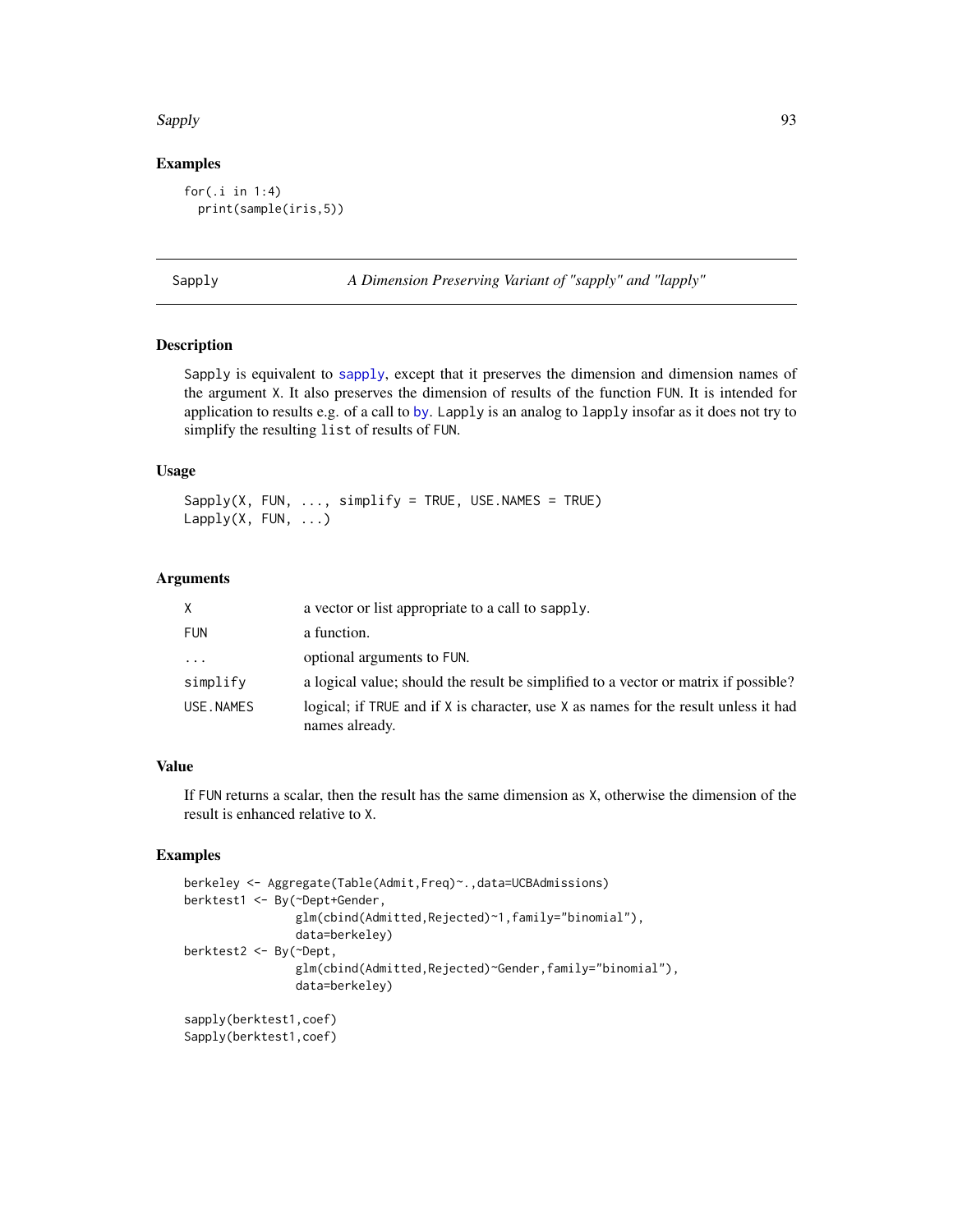```
sapply(berktest1,function(x)drop(coef(summary(x))))
Sapply(berktest1,function(x)drop(coef(summary(x))))
sapply(berktest2,coef)
Sapply(berktest2,coef)
sapply(berktest2,function(x)coef(summary(x)))
Sapply(berktest2,function(x)coef(summary(x)))
```
sort-methods *Convenience Methods to Sort Data Frames and Data Sets*

### Description

The methods below return a sorted version of the data frame or data set, given as first argument.

#### Usage

```
## S3 method for class 'data.frame'
sort(x,decreasing=FALSE,by=NULL,na.last=NA,...)
## S3 method for class 'data.set'
sort(x,decreasing=FALSE,by=NULL,na.last=NA,...)
```
#### Arguments

| X          | a data frame or data set.                                                                                                                                                                         |
|------------|---------------------------------------------------------------------------------------------------------------------------------------------------------------------------------------------------|
| decreasing | a logical value, should sorting be in increasing or decreasing order?                                                                                                                             |
| by         | a character name of variable names, by which to sort; a formula giving the vari-<br>ables, by which to sort; NULL, in which case, the data frame / data set is sorted<br>by all of its variables. |
| na.last    | for controlling the treatment of 'NA's. If 'TRUE', missing values in the data are<br>put last; if 'FALSE', they are put first; if 'NA', they are removed                                          |
|            | other arguments, currently ignored.                                                                                                                                                               |

### Value

A sorted copy of x.

```
DF <- data.frame(
       a = sample(1:2,size=20,replace=TRUE),
       b = sample(1:4,size=20,replace=TRUE))
sort(DF)
sort(DF,by=~a+b)
sort(DF,by=~b+a)
sort(DF,by=c("b","a"))
sort(DF,by=c("a","b"))
```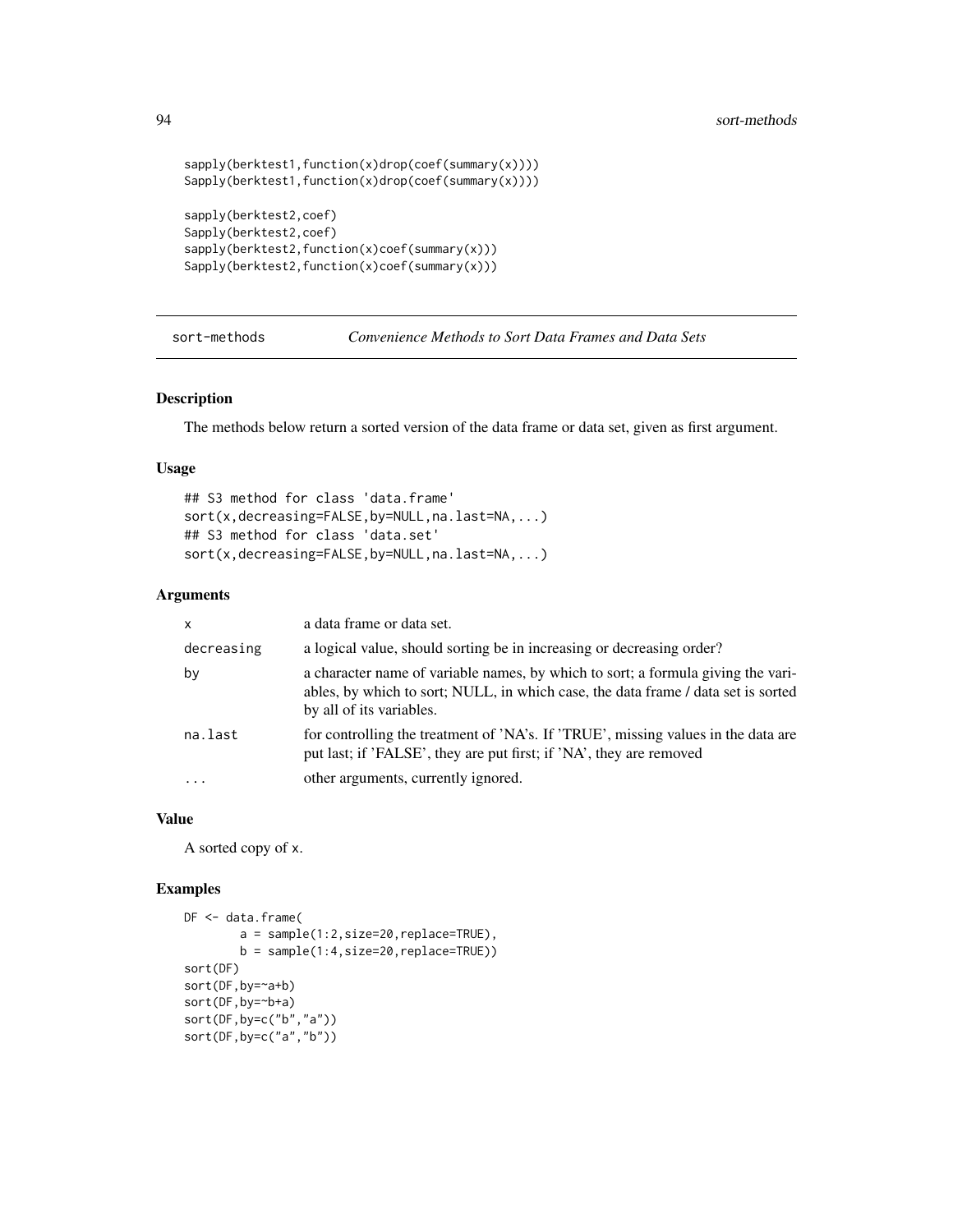styles *Formatting Styles for Coefficients, Factor Contrasts, and Summary Statistics*

### **Description**

Methods for setting and getting templates for formatting model coefficients and summaries for use in [mtable](#page-64-0).

### Usage

```
setCoefTemplate(...)
getCoefTemplate(style)
getSummaryTemplate(x)
setSummaryTemplate(...)
summaryTemplate(x)
```
# Arguments

| .     | sevaral tagged arguments; in case of setCoefTemplate the tags specify the<br>coef.styles, in case of setSummaryTemplate they specify model classes. The<br>associated values are templates. |
|-------|---------------------------------------------------------------------------------------------------------------------------------------------------------------------------------------------|
| stvle | a character string with the name of a coefficient style, if left empty, all coefficient<br>templates are returned.                                                                          |
| x     | a model or a name of a model class, for example "lm" or "glm"; if left empty,<br>all summary templates are returned.                                                                        |

### Details

The style in which model coefficients are formatted by [mtable](#page-64-0) is by default selected from the coef.style setting of [options](#page-0-0), "factory-fresh" setting being options(coef.style="default").

The appearance of factor levels in an [mtable](#page-64-0) can be influenced by the factor.style setting of [options](#page-0-0). The "factory-fresh" setting is options(factor.style="(\$f): (\$l)"), where (\$f) stands for the factor name and (\$l) stands for the factor level. In case of treatment contrasts, the baseline level will also appear in an [mtable](#page-64-0) separated from the current factor level by the baselevel.sep setting of [options](#page-0-0). The "factory-fresh" setting is options(baselevel.sep="-"),

Users may specify additional coefficient styles by a call to setCoefTemplate.

In order to adapt the display of summary statistics of other model classes, users need to set a template for model summaries via a call to setSummaryTemplate or to define a method of the generic function summaryTemplate.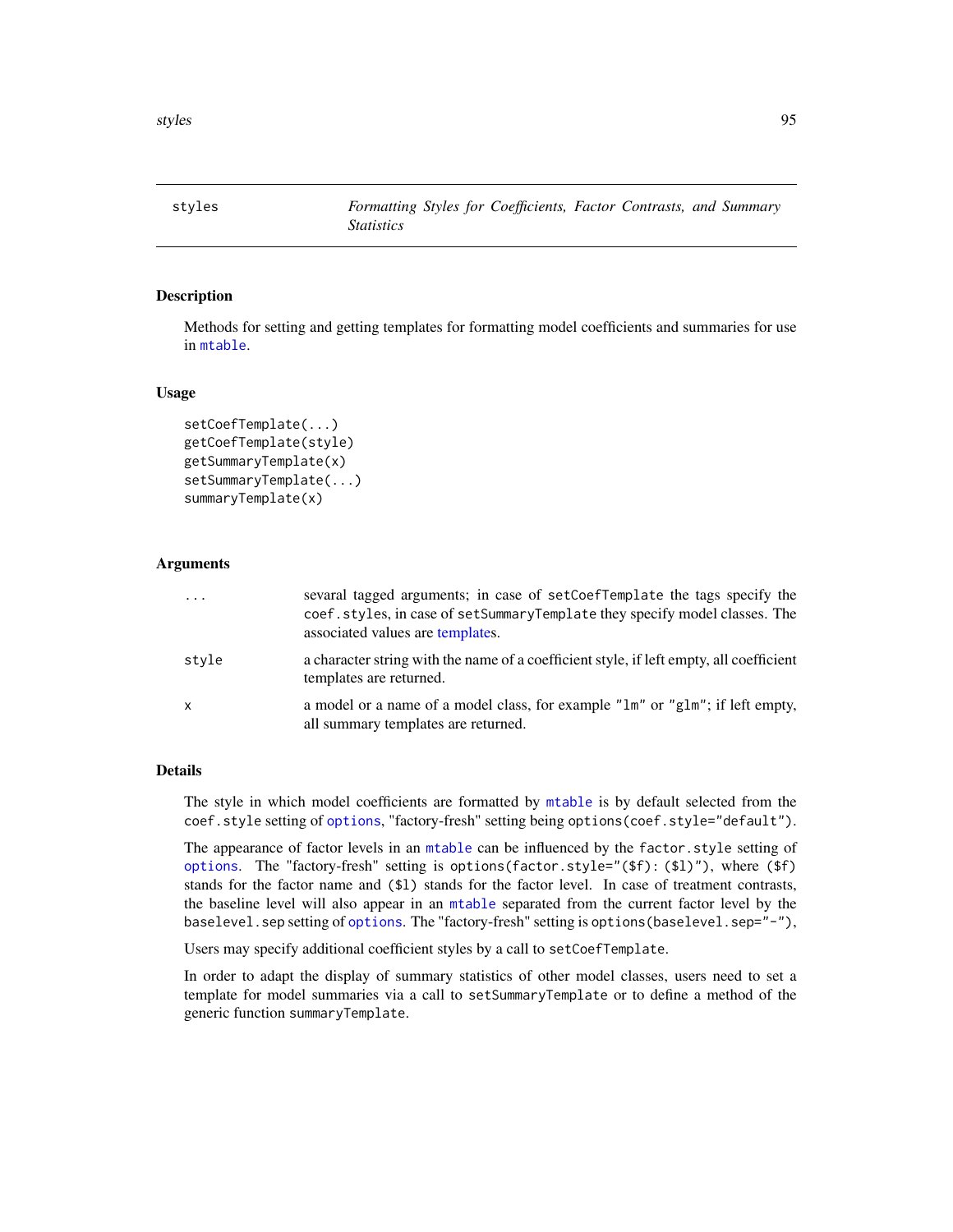Substitute differs from [substitute](#page-0-0) in so far as its first argument can be a variable that contains an object of mode "language". In that case, substitutions take place inside this object.

# Usage

Substitute(lang,with)

#### Arguments

| lang | any object, unevaluated expression, or unevaluated language construct, such as |
|------|--------------------------------------------------------------------------------|
|      | a sequence of calls inside braces                                              |
| with | a named list, environment, data frame or data set.                             |

# Details

The function body is just do.call("substitute", list(lang, with)).

### Value

An object of storage mode "language" or "symbol".

#### Examples

```
lang <- quote(sin(x)+z)
substitute(lang,list(x=1,z=2))
Substitute(lang,list(x=1,z=2))
```
syntactic-shugar *Syntactic Sugar for Setting Annotations and Attributes*

#### Description

The operator %#% can be used to attach a [description](#page-2-0) annotation to an object. %##% can be used to attach a character vector of annotations to an object. %@% returns the attribute with the name given as second argument. With %@% it is also possible to assign attributes.

### Usage

- x %#% descr x %##% annot
- x %@% nm
- x %@% nm <- value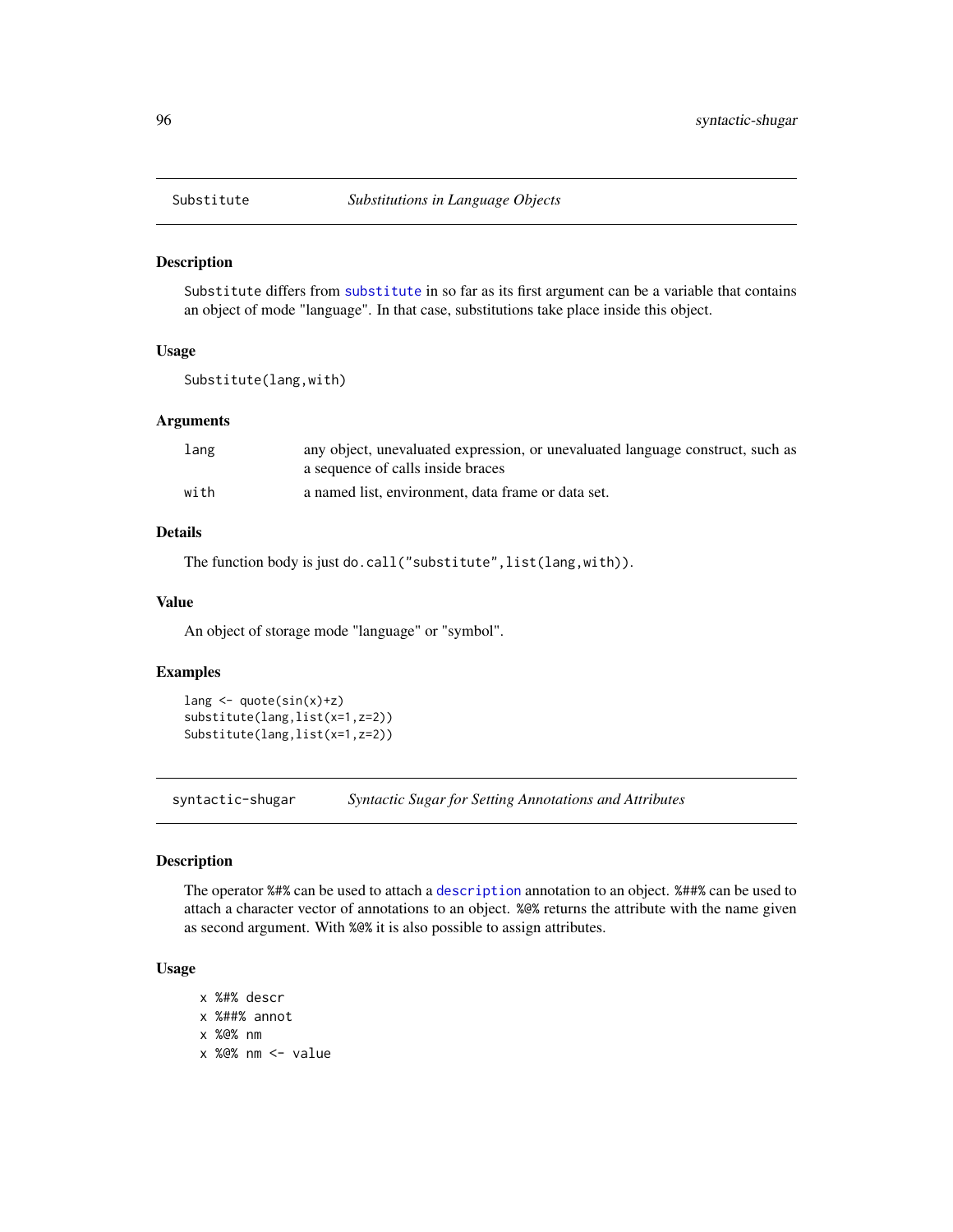#### Table 97

# Arguments

| x     | an object, usually and <i>i</i> tem or a vector.                                                                    |
|-------|---------------------------------------------------------------------------------------------------------------------|
| descr | a character string                                                                                                  |
| annot | a named character vector; its contents are added to the "annotation" attribute of<br>x. Existing elements are kept. |
| nm    | a character string, the name of the attribute being set or requested.                                               |
| value | any kind of object that can be attached as an attribute.                                                            |

```
test1 <- 1 %#% "One"
# This is equivalent to:
# test <- 1
# description(test) <- "One"
description(test1)
# Results in "One"
# Not that it makes sense, but ...
test2 <- 2 %##% c(
                  Precedessor = 0,
                  Successor = 2
               )
# This is equivalent to:
# test2 <- 2
# annotation(test2) <- c(
# Precedessor = 0,
# Successor = 2
\# )
annotation(test2)
# The following examples are equivalent to
# attr(test2,"annotation")
test2 %@% annotation
test2 %@% "annotation"
test2 %@% another.attribute <- 42
# This is equivalent to attr(test2,"another.attribute") <- 42
attributes(test2)
```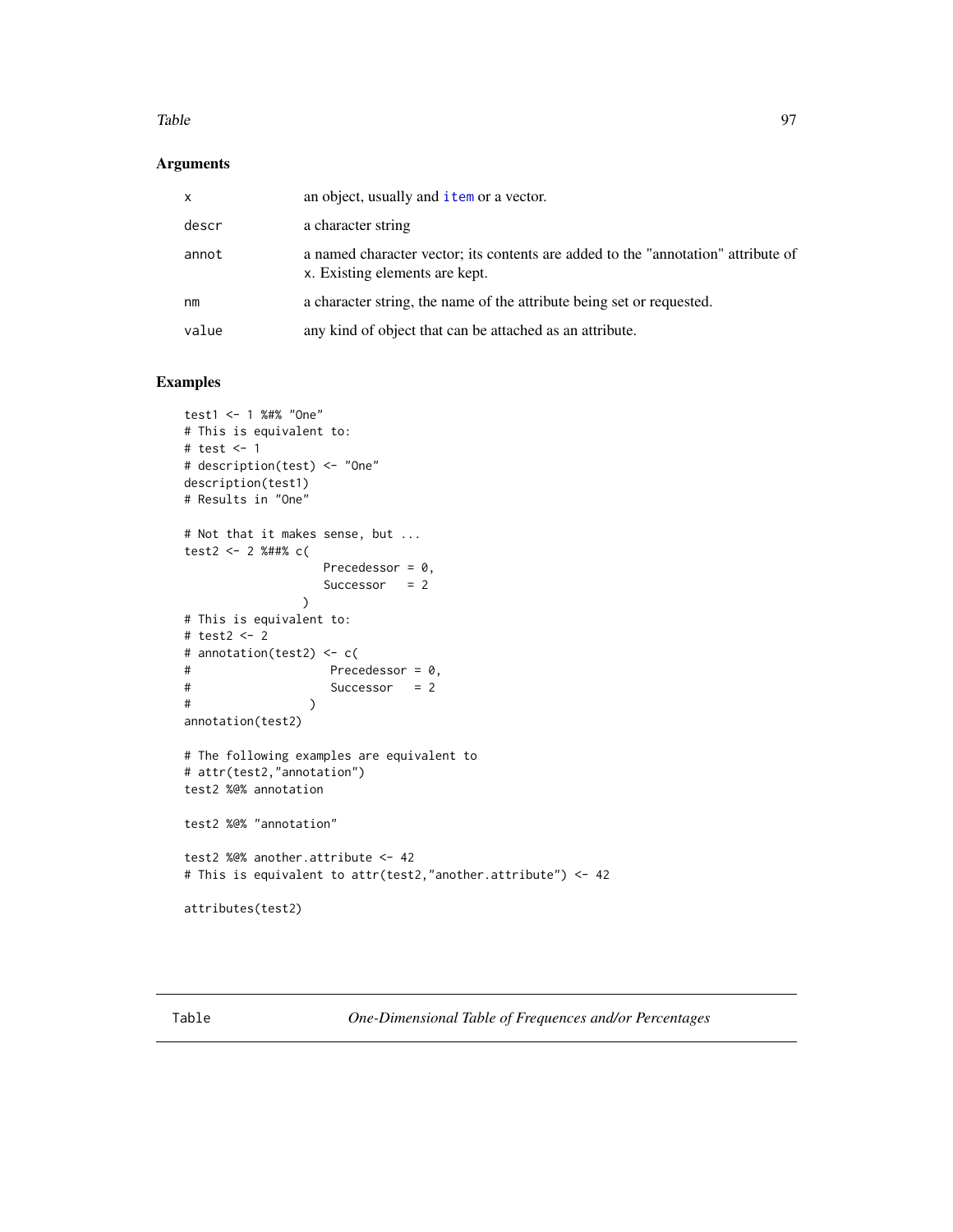Table is a generic function that produces a table of counts or weighted counts and/or the corresponding percentages of an atomic vector, factor or "item.vector" object. This function is intended for use with [Aggregate](#page-34-0) or [genTable](#page-34-1). The "item.vector" method is the workhorse of [codebook](#page-9-0).

# Usage

```
## S4 method for signature 'atomic'
Table(x,weights=NULL,counts=TRUE,percentage=FALSE,...)
## S4 method for signature 'factor'
Table(x,weights=NULL,counts=TRUE,percentage=FALSE,...)
## S4 method for signature 'item.vector'
Table(x,weights=NULL,counts=TRUE,percentage=(style=="codebook"),
              style=c("table","codebook","nolabels"),
              include.missings=(style=="codebook"),
              missing.marker=if(style=="codebook") "M" else "*",...)
```
### Arguments

| x                | an atomic vector, factor or "item. vector" object                                                                             |
|------------------|-------------------------------------------------------------------------------------------------------------------------------|
| counts           | logical value, should the table contain counts?                                                                               |
| percentage       | logical value, should the table contain percentages? Either the counts or the<br>percentage arguments or both should be TRUE. |
| style            | character string, the style of the names or rownames of the table.                                                            |
| weights          | a numeric vector of weights of the same length as x.                                                                          |
| include.missings |                                                                                                                               |
|                  | a logical value; should missing values included into the table?                                                               |
|                  | missing marker a character string, used to mark missing values in the table (row)names.                                       |
| $\ddots$         | other, currently ignored arguments.                                                                                           |
|                  |                                                                                                                               |

# Value

The atomic vector and factor methods return either a vector of counts or vector of percentages or a matrix of counts and percentages. The same applies to the "item.vector" vector method unless include.missing=TRUE and percentage=TRUE, in which case total percentages and percentages of valid values are given.

```
with(as.data.frame(UCBAdmissions),Table(Admit,Freq))
Aggregate(Table(Admit,Freq)~.,data=UCBAdmissions)
A <- sample(c(1:5,9),size=100,replace=TRUE)
labels(A) <- c(a=1,b=2,c=3,d=4,e=5,dk=9)
missing.values(A) <- 9
Table(A,percentage=TRUE)
```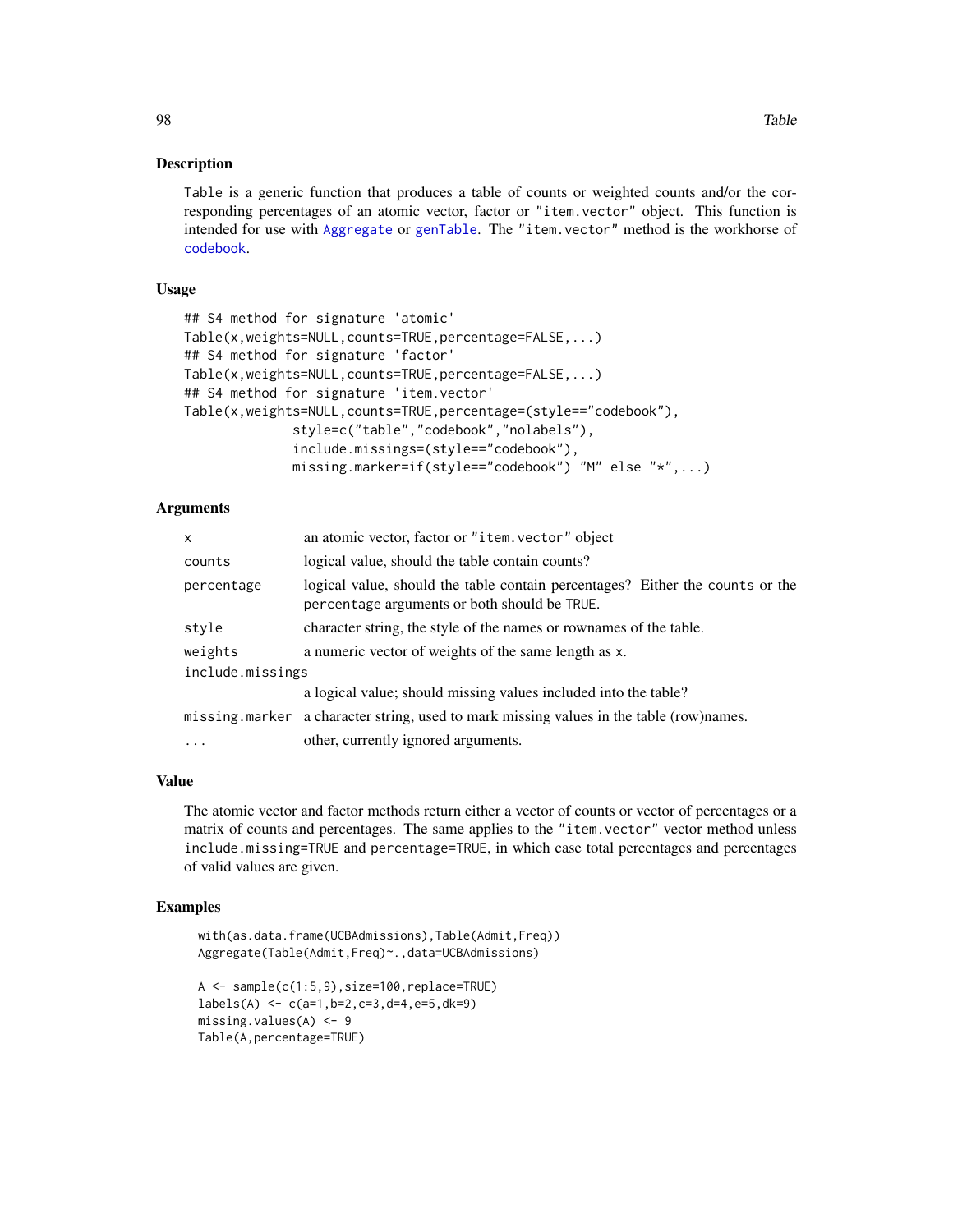A as\_tibble method (as\_table.data.set) allows to transform "data.set" objects into objects of class "tbl\_df" as defined by the package "tibble".

as.item methods for objects of classes "haven\_labelled" and "have\_labelled\_spss" allow to transform a "tibble" imported using read\_dta, read\_spss, etc. from the package "haven" into an object of class "data.set".

as\_haven can be used to transform "data.set" objects into objects of class "tbl\_df" with that additional information that objects imported using the "haven" package usually have, i.e. variable labels and value labels (as the "label" and "labels" attributes of the columns).

# Usage

```
as_tibble.data.set(x,...)
## S4 method for signature 'haven_labelled'
as.item(x,...)
## S4 method for signature 'haven_labelled_spss'
as.item(x,...)
as\_haven(x, \ldots)## S4 method for signature 'data.set'
as_haven(x,user_na=FALSE,...)
## S4 method for signature 'item.vector'
as_haven(x,user_na=FALSE,...)
## S4 method for signature 'tbl_df'
as.data.set(x,row.names=NULL,...)
```
# Arguments

| X                 | for as_tibble.data.set and as_haven, an object of class "data.set"; for<br>as.item, an object of class "haven_labelled" or "haven_labelled_spss";<br>an object of class "tbl_df" for as.data.set. |
|-------------------|---------------------------------------------------------------------------------------------------------------------------------------------------------------------------------------------------|
| user_na           | logical; if TRUE then the resulting vectors have an "na_values" and/or "na_range"<br>attribute.                                                                                                   |
| row.names         | NULL or an optional character vector of row names.                                                                                                                                                |
| $\cdot\cdot\cdot$ | further arguments, passed through to other the the as_tibble method for lists,<br>or ignored.                                                                                                     |

### Value

as\_tibble.data.set and the "data.set"-method of as\_haven return a "tibble". The "item.vector" method (which is for internal use only) returns a vector with S3 class either "haven\_labelled" or "haven\_labelled\_spss".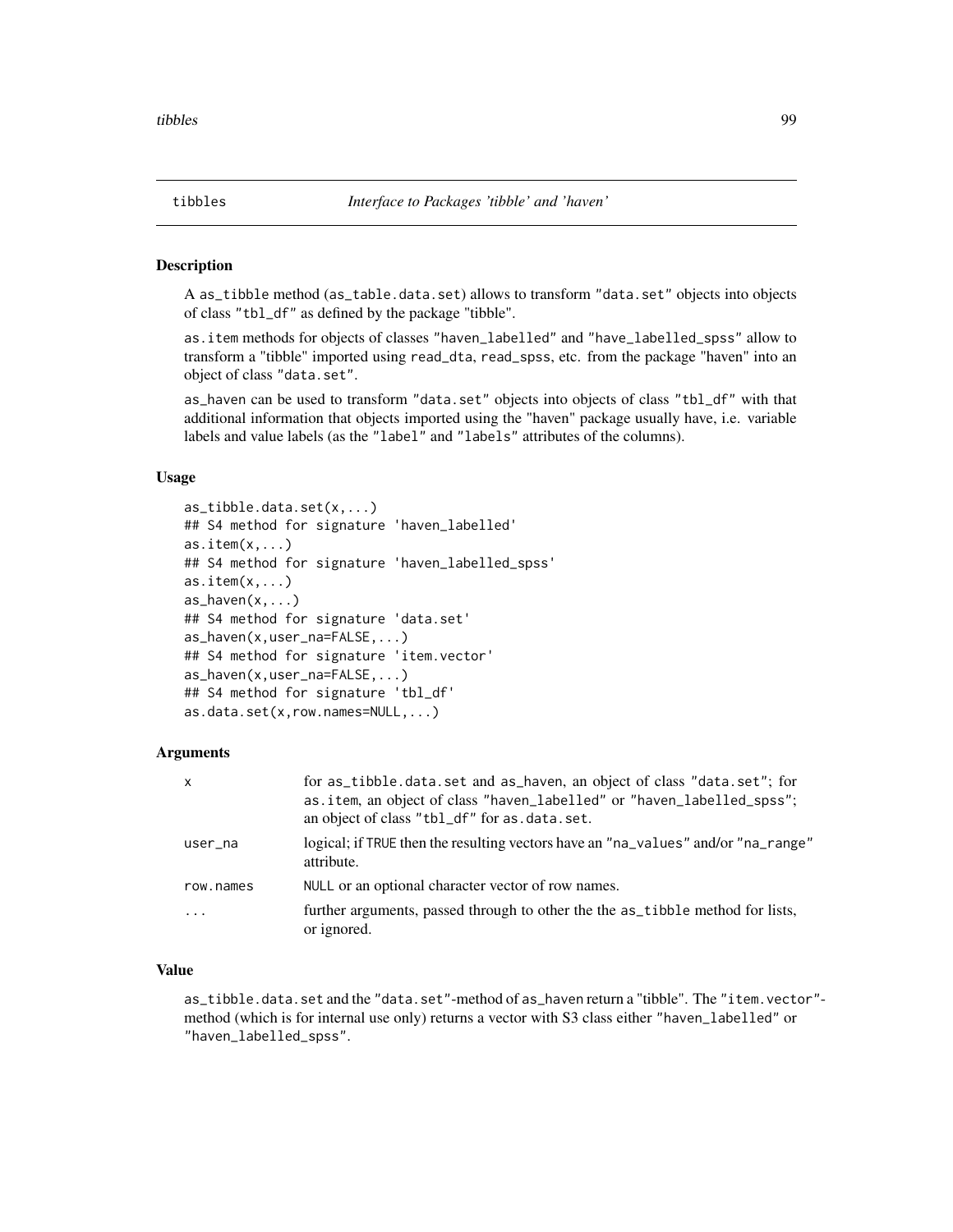to.data.frame converts an array into a data frame, in such a way that a chosen dimensional extent forms variables in the data frame. The elements of the array must be either atomic, data frames with matching variables, or coercable into such data frames.

#### Usage

```
to.data.frame(X,as.vars=1,name="Freq")
```
# Arguments

|         | an array.                                                                                                                                                                                                                                                                                                                                                                                                                                                                                                                                                                                                       |
|---------|-----------------------------------------------------------------------------------------------------------------------------------------------------------------------------------------------------------------------------------------------------------------------------------------------------------------------------------------------------------------------------------------------------------------------------------------------------------------------------------------------------------------------------------------------------------------------------------------------------------------|
| as.vars | a numeric value or a character string. If it is a numeric value then it indicates the<br>dimensional extend which defines the variables. If it is a character string then<br>it is matched against the names of the dimenstional extents. This is applicable<br>e.g. if X is a contingency table and the dimensional extents are named after the<br>cross-classified factors. Takes effect only if $X$ is an atomic array. If as vars<br>equals zero, a new variable is created that contains the values of the array, that<br>is, to data. frame acts on the array $X$ like as $data$ . frame(as $stable(X)$ ) |
| name    | a character string; the name of the variable created if X is an atomic array and<br>as. vars equals zero.                                                                                                                                                                                                                                                                                                                                                                                                                                                                                                       |

#### Value

A data frame.

```
berkeley <- Aggregate(Table(Admit,Freq)~.,data=UCBAdmissions)
berktest1 <- By(~Dept+Gender,
                glm(cbind(Admitted,Rejected)~1,family="binomial"),
                data=berkeley)
berktest2 <- By(~Dept,
                glm(cbind(Admitted,Rejected)~Gender,family="binomial"),
                data=berkeley)
Stest1 <- Lapply(berktest2,function(x)predict(x,,se.fit=TRUE)[c("fit","se.fit")])
Stest2 <- Sapply(berktest2, function(x)coef(summary(x)))
Stest2.1 <- Lapply(berktest1,function(x)predict(x,,se.fit=TRUE)[c("fit","se.fit")])
to.data.frame(Stest1)
to.data.frame(Stest2,as.vars=2)
to.data.frame(Stest2.1)
# Recasting a contingency table
to.data.frame(UCBAdmissions,as.vars="Admit")
```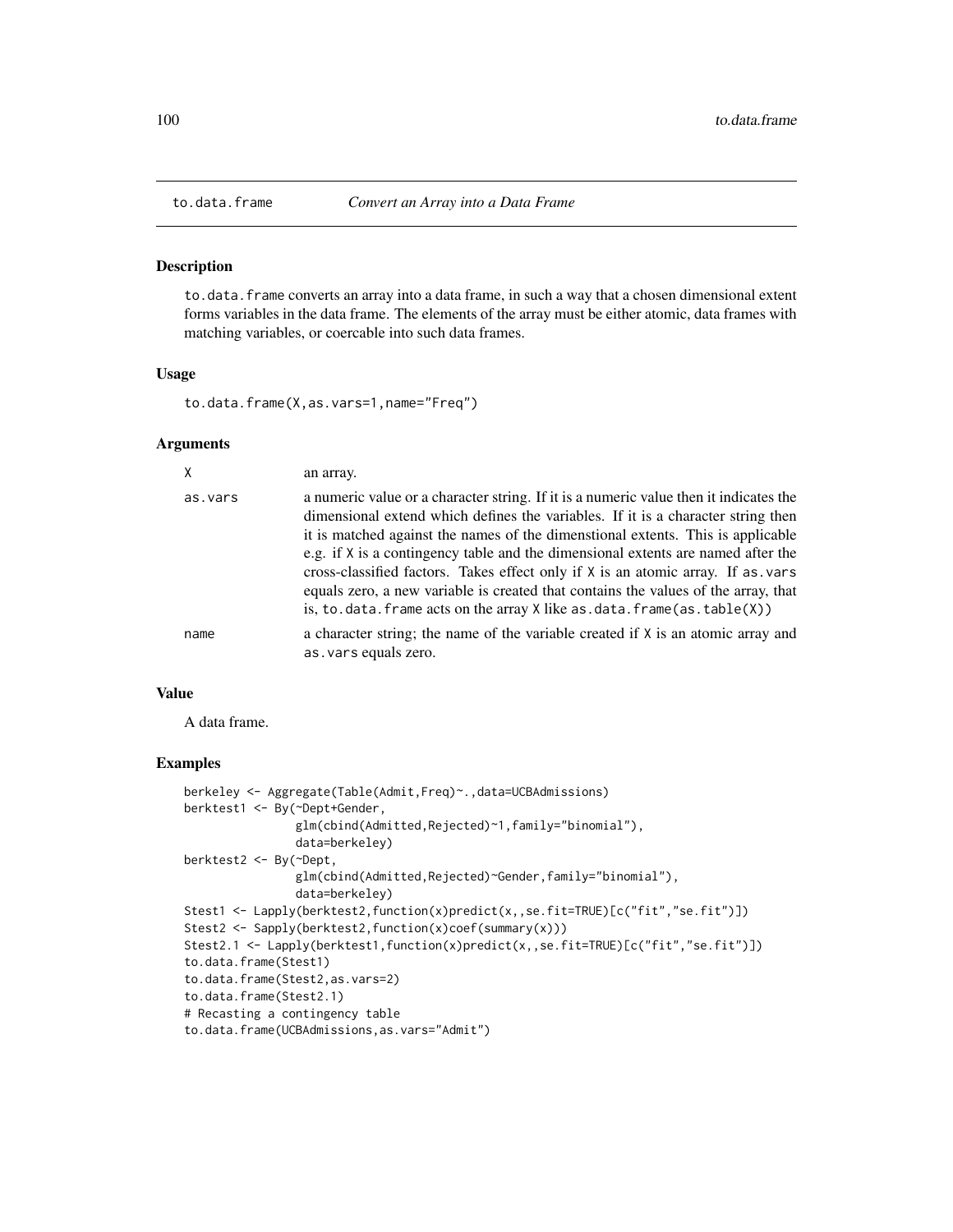<span id="page-100-0"></span>

Methods for the generic function [toLatex](#page-100-0) of package ["utils"](#page-0-0) are provided for generating LaTeX representations of matrices and flat contingency tables (see [ftable](#page-0-0)). Also a default method is defined that coerces its first argument into a matrix and applies the matrix method.

#### Usage

```
## Default S3 method:
toLatex(object,...)
## S3 method for class 'matrix'
toLatex(object,
    show.titles=TRUE,
    show.vars=FALSE,
    show.xvar=show.vars,
    show.yvar=show.vars,
    digits=if(is.table(object)) 0 else getOption("digits"),
    format="f",
    useDcolumn=getOption("useDcolumn",TRUE),
    colspec=if(useDcolumn)
                paste("D{.}{",LaTeXdec,"}{",ddigits,"}",sep="")
             else "r",
    LaTeXdec=".",
    ddigits=digits,
    useBooktabs=getOption("useBooktabs",TRUE),
    toprule=if(useBooktabs) "\\toprule" else "\\hline\\hline",
    midrule=if(useBooktabs) "\\midrule" else "\\hline",
    cmidrule=if(useBooktabs) "\\cmidrule" else "\\cline",
    bottomrule=if(useBooktabs) "\\bottomrule" else "\\hline\\hline",
    toLatex.escape.tex=getOption("toLatex.escape.tex",FALSE),
    ...)
## S3 method for class 'data.frame'
```

```
toLatex(object,
    digits=getOption("digits"),
    format="f",
    useDcolumn=getOption("useDcolumn",TRUE),
    numeric.colspec=if(useDcolumn)
                       paste("D{.}{",LaTeXdec,"}{",ddigits,"}",sep="")
                    else "r",
    factor.colspec="l",
   LaTeXdec=".",
```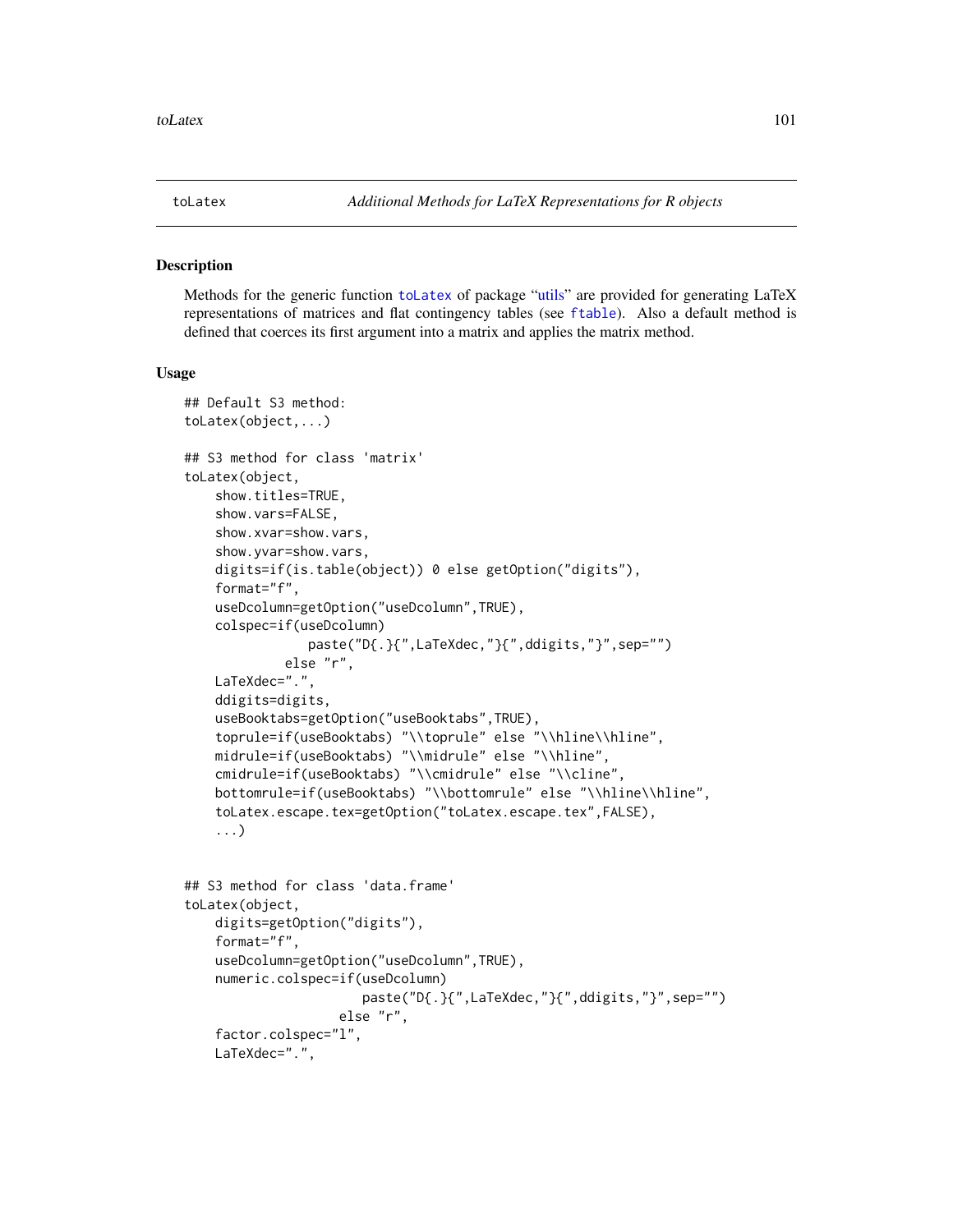```
ddigits=digits,
   useBooktabs=getOption("useBooktabs",TRUE),
   toprule=if(useBooktabs) "\\toprule" else "\\hline\\hline",
   midrule=if(useBooktabs) "\\midrule" else "\\hline",
   cmidrule=if(useBooktabs) "\\cmidrule" else "\\cline",
   bottomrule=if(useBooktabs) "\\bottomrule" else "\\hline\\hline",
   row.names=is.character(attr(object,"row.names")),
   NAas="",
   toLatex.escape.tex=getOption("toLatex.escape.tex",FALSE),
    ...)
## S3 method for class 'ftable'
toLatex(object,
   show.titles=TRUE,
   digits=if(is.integer(object)) 0 else getOption("digits"),
   format=if(is.integer(object)) "d" else "f",
   useDcolumn=getOption("useDcolumn",TRUE),
   colspec=if(useDcolumn)
                paste("D{.}{",LaTeXdec,"}{",ddigits,"}",sep="")
             else "r",
   LaTeXdec=".",
   ddigits=digits,
   useBooktabs=getOption("useBooktabs",TRUE),
   toprule=if(useBooktabs) "\\toprule" else "\\hline\\hline",
   midrule=if(useBooktabs) "\\midrule" else "\\hline\n",
   cmidrule=if(useBooktabs) "\\cmidrule" else "\\cline",
   bottomrule=if(useBooktabs) "\\bottomrule" else "\\hline\\hline",
   extrarowsep = NULL,
   toLatex.escape.tex=getOption("toLatex.escape.tex",FALSE),
   fold.leaders=FALSE,
    ...)
## S3 method for class 'ftable_matrix'
toLatex(object,
   show.titles=TRUE,
   digits=getOption("digits"),
   format="f",
   useDcolumn=getOption("useDcolumn",TRUE),
   colspec=if(useDcolumn)
               paste("D{.}{",LaTeXdec,"}{",ddigits,"}",sep="")
             else "r",
   LaTeXdec=".",
   ddigits=digits,
   useBooktabs=getOption("useBooktabs",TRUE),
   toprule=if(useBooktabs) "\\toprule" else "\\hline\\hline",
   midrule=if(useBooktabs) "\\midrule" else "\\hline",
   cmidrule=if(useBooktabs) "\\cmidrule" else "\\cline",
   bottomrule=if(useBooktabs) "\\bottomrule" else "\\hline\\hline",
```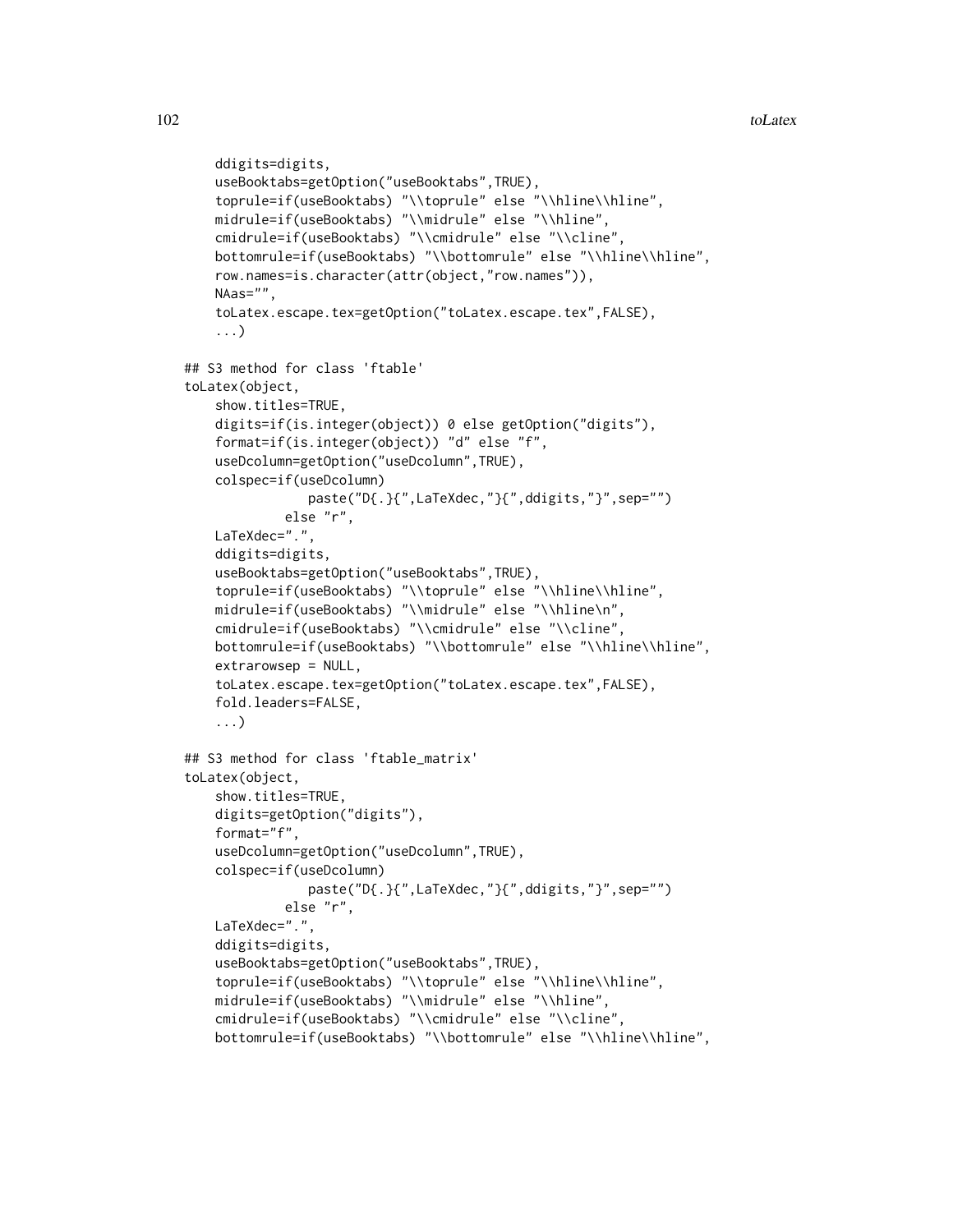#### toLatex 103

```
compact=FALSE,
varontop,varinfront,
groupsep="3pt",
grouprule=midrule,
toLatex.escape.tex=getOption("toLatex.escape.tex",FALSE),
...)
```

| object                          | an ftable, a matrix or an object coercable into a matrix.                                                                                                                                        |
|---------------------------------|--------------------------------------------------------------------------------------------------------------------------------------------------------------------------------------------------|
| show.titles                     | logical, should variable names (in case of the ftable and table methods) or<br>row and column names (in case of the matrix method) be appear in the LaTeX<br>code?                               |
| show.vars, show.xvar, show.yvar |                                                                                                                                                                                                  |
|                                 | logical, should the names of the dimnames of object be shown in the margins<br>of the LaTeX tabular? Such names usually represent the row and/or column<br>variables of a two-dimensional table. |
| digits                          | number of significant digits.                                                                                                                                                                    |
| format                          | character containing a format specifier, see format.                                                                                                                                             |
| useDcolumn                      | logical, should the facilities of the dcolumn LaTeX package be used? Note that,<br>if TRUE, you will need to include \usepackage{dcolumn} in the preamble of<br>your LaTeX document.             |
| colspec                         | character, LaTeX table column format specifyer(s).                                                                                                                                               |
| numeric.colspec                 |                                                                                                                                                                                                  |
|                                 | character, LaTeX table column format specifyer(s) for numeric vectors in the<br>data frame.                                                                                                      |
|                                 | factor.colspec character, LaTeX table column format specifyer(s) for factors in the data frame.                                                                                                  |
| LaTeXdec                        | character, the decimal point in the final LaTeX output.                                                                                                                                          |
| ddigits                         | integer, digits after the decimal point.                                                                                                                                                         |
| useBooktabs                     | logical, should the facilities of the booktabs LaTeX package be used? Note that,<br>if TRUE, you will need to include \usepackage{booktabs} in the preamble of<br>your LaTeX document.           |
| toprule                         | character string, TeX code that determines the appearance of the top border of<br>the LaTeX tabular environment.                                                                                 |
| midrule                         | character string, TeX code that determines how coefficients and summary statis-<br>tics are separated in the LaTeX tabular environment.                                                          |
| cmidrule                        | character string, TeX code that determines the appearance of rules under section<br>headings.                                                                                                    |
| bottomrule                      | character string, TeX code that determines the appearance of the bottom border<br>of the LaTeX tabular environment.                                                                              |
| extrarowsep                     | character string, extra code to be inserted between the column titles and the table<br>body produced by toLatex.                                                                                 |
| compact                         | logical, if TRUE, extra column space between sub-tables is suppressed. Defaults<br>to FALSE                                                                                                      |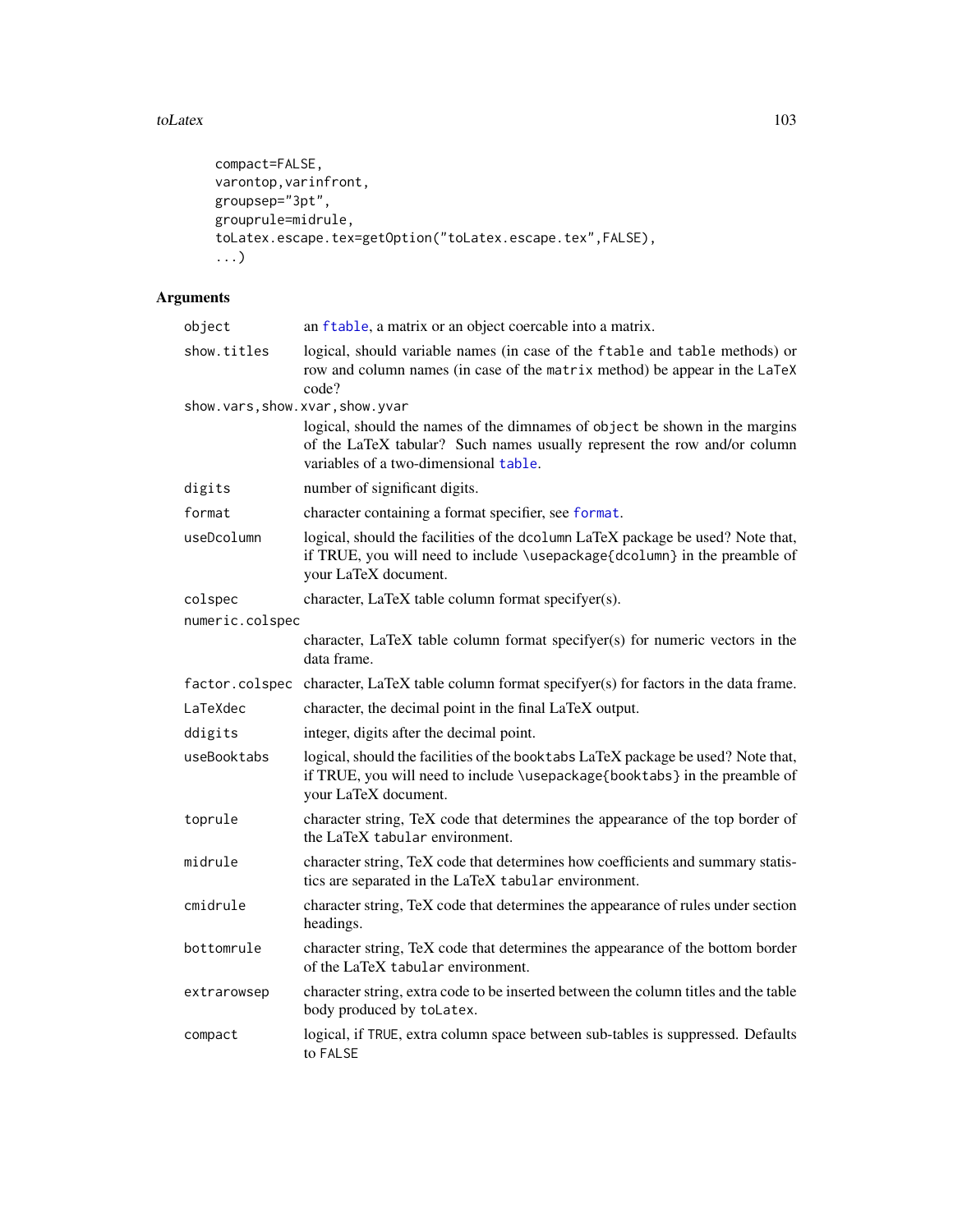| varontop           | logical, whether names of column variables should appear on top of factor levels                                                   |  |
|--------------------|------------------------------------------------------------------------------------------------------------------------------------|--|
| varinfront         | logical, whether names of row variables should appear in front of factor levels                                                    |  |
| groupsep           | character string, containing a TeX length; extra vertical space inserted between<br>sub-tables, unless compact is TRUE.            |  |
| grouprule          | character string, TeX code that determines how sub-table headings are embel-<br>lished.                                            |  |
| row.names          | logical, whether row names should be included in exported LaTeX code.                                                              |  |
| NAas               | character string, how missing values should be represented.                                                                        |  |
| toLatex.escape.tex |                                                                                                                                    |  |
|                    | logical, should symbols $\mathcal{S}, \mathcal{S}, \mathcal{S}$ and $\mathcal{S}$ be escaped with backslashes?                     |  |
| fold.leaders       | logical, if TRUE, factor levels of row variables are not distributed into different<br>columns, but 'folded' into a single column. |  |
| $\cdots$           | further argument, currently ignored.                                                                                               |  |

# Examples

```
toLatex(diag(5))
toLatex(ftable(UCBAdmissions))
toLatex(rbind(
 ftable(margin.table(UCBAdmissions,c(2,1))),
 ftable(margin.table(UCBAdmissions,c(3,1)))
))
```
Utility classes *Named Lists, Lists of Items, and Atomic Vectors*

# Description

The classes "named.list" and "item.list" are merely some 'helper classes' for the construction of the classes "data.set" and "importer".

Class "named.list" extends the basic class "list" by an additional slot "names". Its initialize method assures that the names of the list are unique.

Class "item.list" extends the class "named.list", but does not add any slots. From "named.list" it differs only by the initialize method, which calls that for "named.list" and makes sure that all elements of the list belong to class ["item"](#page-50-0).

Classes "atomic" and "double" are merely used for method selection.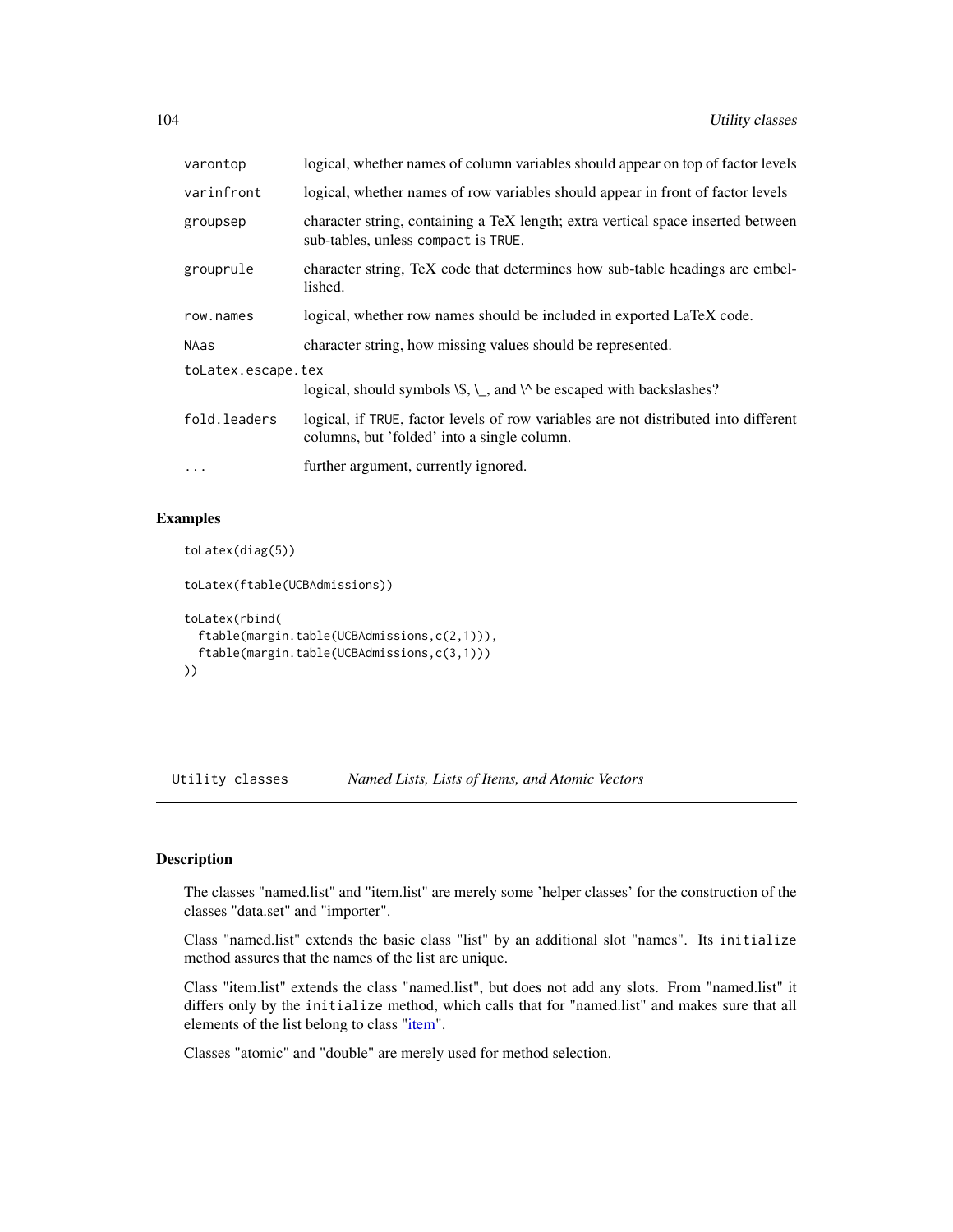#### value.filter 105

### Examples

```
new("named.list",a=1,b=2)
# This should generate an error, since the names
# are not unique.
try(new("named.list",a=1,a=2))
# Another error, one name is missing.
try(new("named.list",a=1,2))
# Also an error, the resulting list would be unnamed.
try(new("named.list",1,2))
new("item.list",a=1,b=2)
# Also an error: "item.list"s are "named.lists",
# and here the names would be non-unique.
try(new("item.list",a=1,a=2))
```
value.filter *Value Filters*

#### **Description**

Value filters, that is objects that inherit from class "value.filter", are a mechanism to distinguish between valid codes of a survey item and codes that are considered to be missing, such as the codes for answers like "don't know" or "answer refused".

Value filters are optional slot values of "item" objects. They determine which codes of "item" objects are replaced by NA when they are coerced into a vector or a factor.

There are three (sub)classes of value filters: "missing.values", which specify individual missing values and/or a range of missing values; "valid.values", which specify individual valid values (that is, all other values of the item are considered as missing); "valid.range", which specify a range of valid values (that is, all values outside the range are considered as missing). Value filters of class "missing.values" correspond to missing-values declarations in SPSS files, imported by [spss.fixed.file](#page-46-0), [spss.portable.file](#page-46-0), or [spss.system.file](#page-46-0).

Value filters also can be updated using the + and - operators.

#### Usage

```
value.filter(x)
```
missing.values(x) missing.values(x)<-value

valid.values(x) valid.values(x)<-value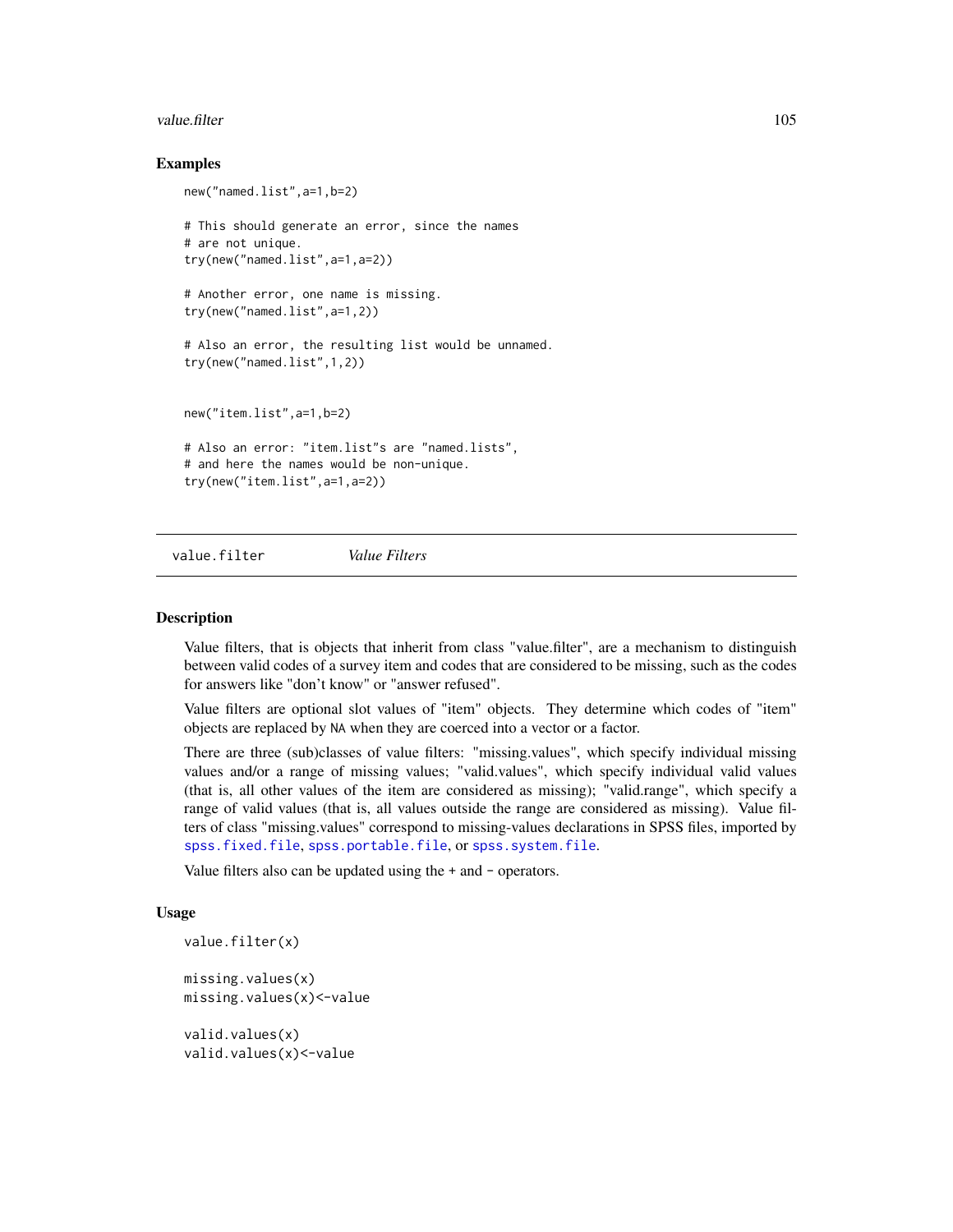```
valid.range(x)
valid.range(x)<-value
is.valid(x)
nvalid(x)
is.missing(x)
include.missings(x,mark="*")
```
### Arguments

| x.value | objects of the appropriate class.                                     |
|---------|-----------------------------------------------------------------------|
| mark    | a character string, used to pasted to value labels of x (if present). |

# Value

value.filter(x), missing.values(x), valid.values(x), and valid.range(x), return the value filter associated with x, an object of class "value.filter", that is, of class "missing.values", "valid.values", or "valid.range", respectively.

is.missing $(x)$  returns a logical vector indicating for each element of x whether it is a missing value or not. is.valid(x) returns a logical vector indicating for each element of x whether it is a valid value or not.  $n$ valid $(x)$  returns the number of elements of x that are valid.

For convenience, is.missing(x) and is.valid(x) also work for atomic vectors and factors, where they are equivalent to is.na(x) and !is.na(x). For atomic vectors and factors, nvalid(x) returns the number of elements of x for which  $\text{!}$  is.na(x) is TRUE.

include.missings( $x$ ,...) returns a copy of x that has all values declared as valid.

```
x \leq -\text{rep}(c(1:4,8,9), 2, \text{length}=60)labels(x) \leftarrow c(a=1,
    b=2,
    c=3,
    d=4,
    dk=8,
    refused=9
    )
missing.values(x) <- 9
missing.values(x)
missing.values(x) <- missing.values(x) + 8
missing.values(x)
missing.values(x) <- NULL
missing.values(x)
missing.values(x) <- list(range=c(8,Inf))
missing.values(x)
valid.values(x)
print(x)
is.missing(x)
is.valid(x)
```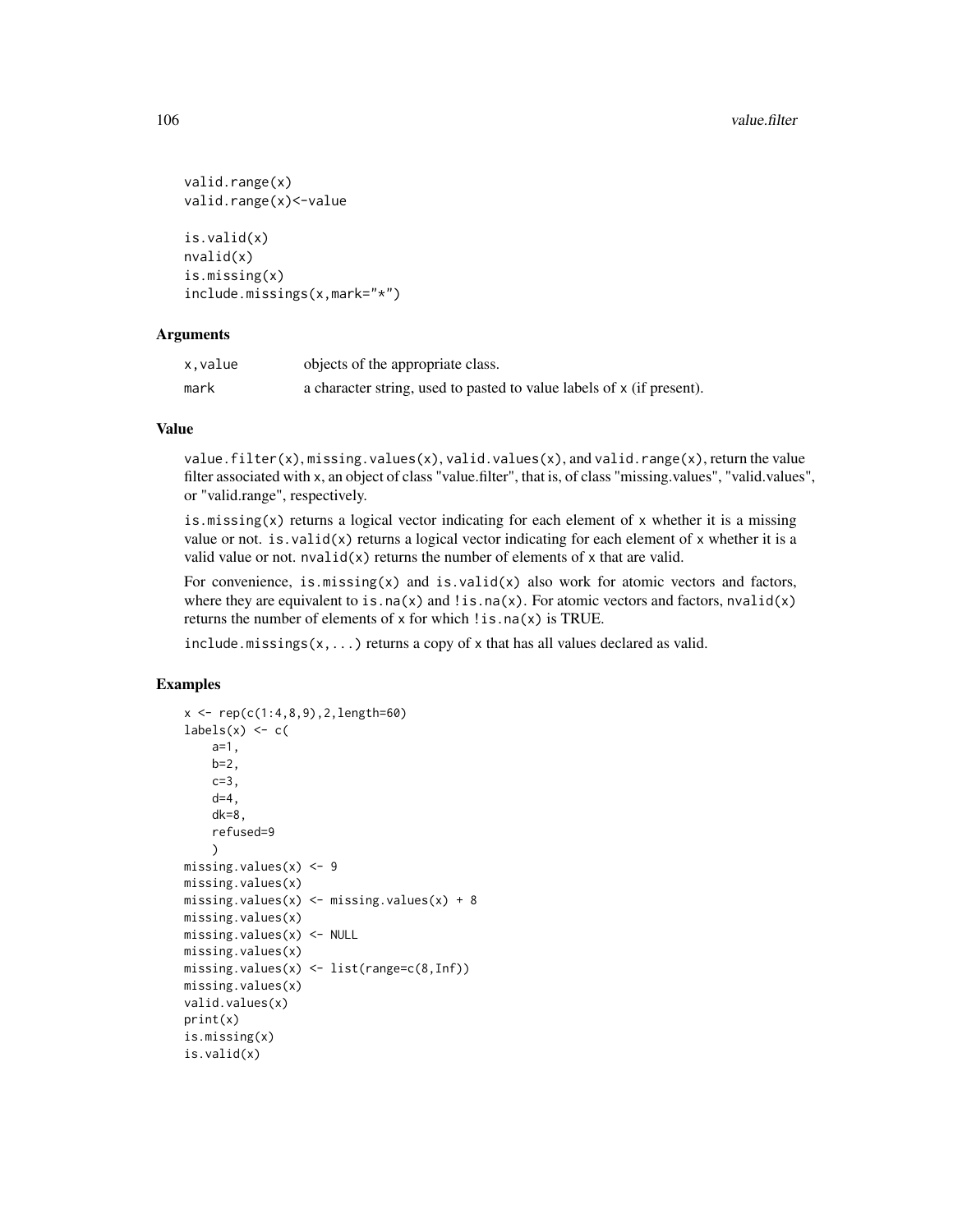view 107

```
as.factor(x)
as.factor(include.missings(x))
as.integer(x)
as.integer(include.missings(x))
```
view *A Generic Viewing Function*

### Description

The function view provides generic interface to the non-generic function View.

In contrast to the implementation of View provided by either basic *R* or *RStudio*, this function can be extended to handle new kinds of objects by defining viewPrep methods for them. Further, view can be adapted to other GUIs by specifying the "vfunc" option or the vfunc= optional argument.

Internally, view usues the generic function viewPrep to prepare data so it can be passed on to the (non-generic) function View or (optionally) a different graphical user interface function that can be used to display matrix- or data frame-like objects.

The vfunc argument determines how the result of viewPrep is displayed. Its default is the function View, but an alternative is [view\\_html](#page-107-0) which creates and displays an HTML grid.

#### Usage

```
view(x,
     title=deparse(substitute(x)),
     vfunc=getOption("vfunc","View"),
     ...)
# The internal generic, not intended to be used by the end-user.
viewPrep(x,title,...)
## S3 method for class 'data.set'
viewPrep(x,title,...)
## S3 method for class 'data.frame'
viewPrep(x,title,...)
## S3 method for class 'descriptions'
viewPrep(x,title,...)
## S3 method for class 'codeplan'
viewPrep(x,title,compact=FALSE,...)
## S3 method for class 'importer'
viewPrep(x,title,compact=TRUE,...)
```

|       | an object, e.g. a data frame, data set, or importer.                                |
|-------|-------------------------------------------------------------------------------------|
| title | an optional character string; shown as the title of the display.                    |
| vfunc | a character string; a name of a GUI function to call with the results of viewPrep() |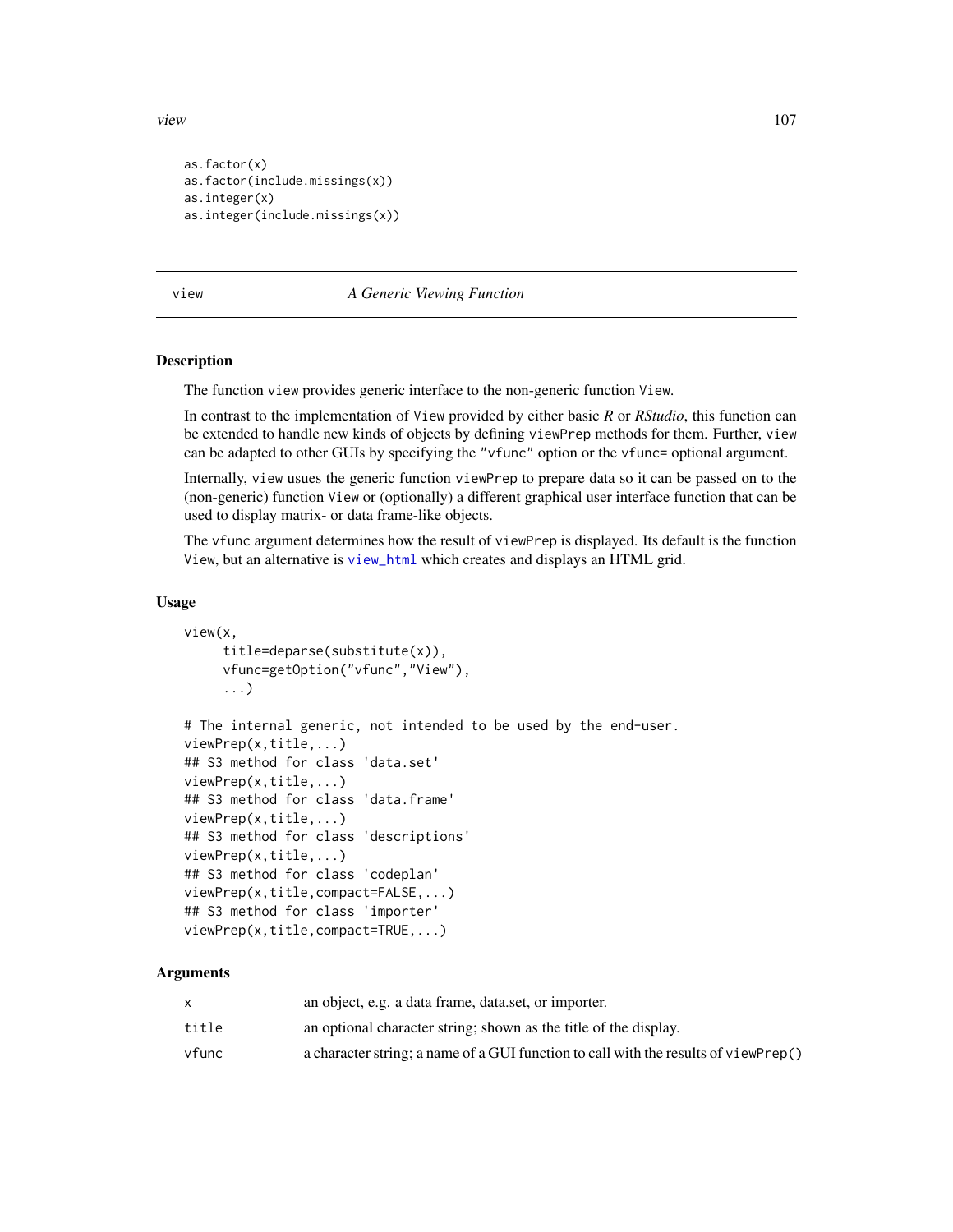| compact                 | a logical value; should the codeplan be shown in a compact form - one line per |
|-------------------------|--------------------------------------------------------------------------------|
|                         | variable - or in a more expanive form - one line per labelled value?           |
| $\cdot$ $\cdot$ $\cdot$ | further arguments; view() passes them on to viewPrep.                          |

# Examples

```
## Not run:
   example(data.set)
   view(Data)
   view(description(Data))
   view(codeplan(Data))
   # Note that this file is *not* included in the package
   # and has to be obtained from GESIS in order to run the
   # following
   ZA7500sav <- spss.file("ZA7500_v2-0-0.sav")
   view(ZA7500sav)
```
## End(Not run)

<span id="page-107-0"></span>view\_html *HTML Output for 'view.*

# Description

An alternative to 'View' for use with 'view'.

# Usage

```
view_html(x,title=deparse(substitute(x)),output,...)
```

| x      | the result of viewPrep, a matrix of character strings.                                                                                                                                                                                 |
|--------|----------------------------------------------------------------------------------------------------------------------------------------------------------------------------------------------------------------------------------------|
| title  | an optional character string; shown as the title of the display.                                                                                                                                                                       |
| output | a function or the name of a function. It determines how where the HTML code<br>is directed to.                                                                                                                                         |
|        | If the working environment is RStudio, the default value is "file. show". In<br>other interactive environments it is "browser". In non-interactive sessions it is<br>"stdout".                                                         |
|        | If output equals "browser" the generated HTML code is shown using browse URL.<br>If output equals "stdout" the HTML code is written to the console output win-<br>dow. If output equals "file. show", the function file. show is used. |
|        | If view_html is called within a <i>Jupyter</i> session, the HTML code created is en-<br>velopped in a pair of $\langle \text{div} \rangle$ tags and included into the Jupyter output.                                                  |
| .      | other arguments; ignored.                                                                                                                                                                                                              |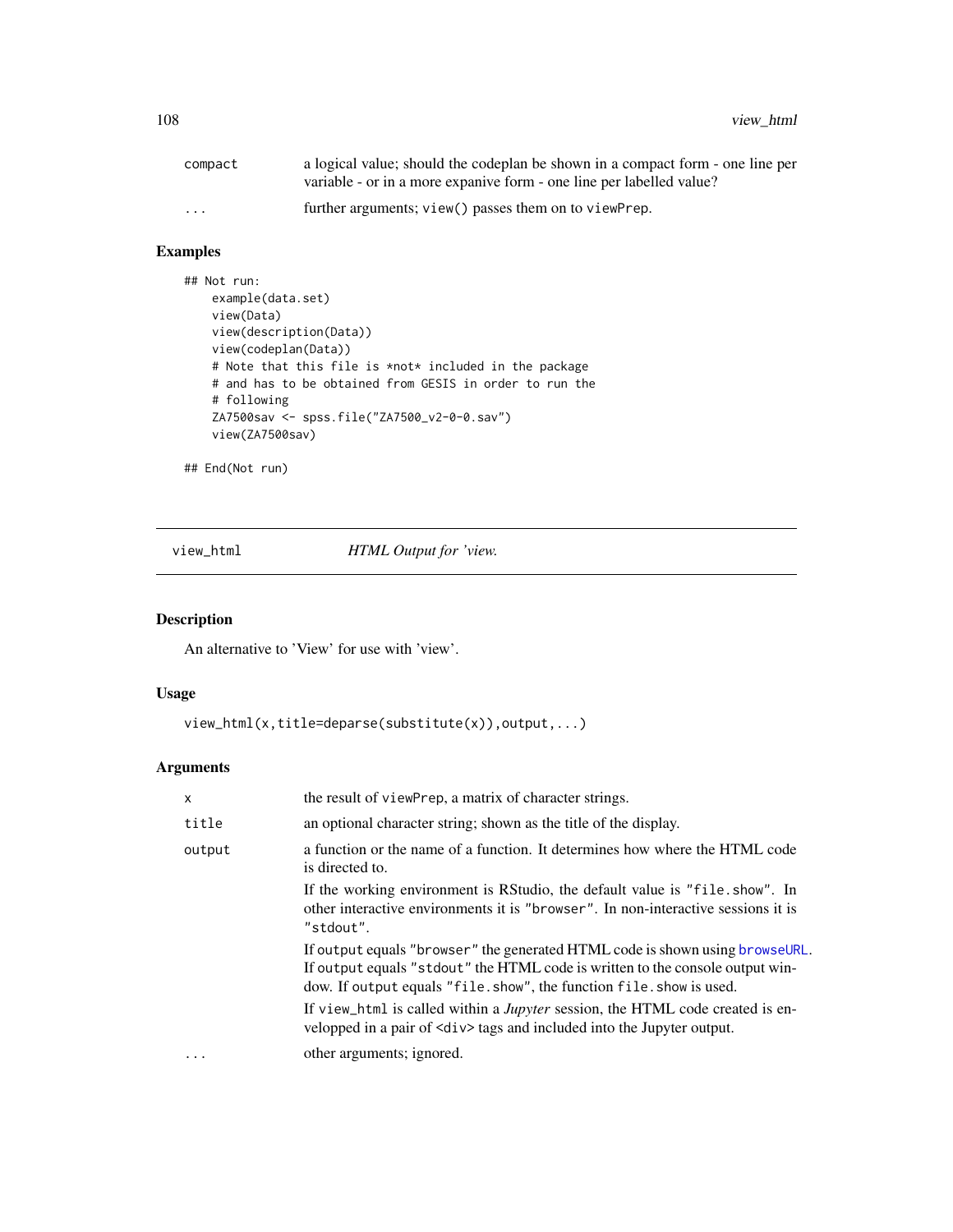#### <span id="page-108-0"></span>wild.codes 109

# Examples

```
## Not run:
   example(data.set)
   view(Data,vfunc=view_html)
```
## End(Not run)

wild.codes *Table of frequencies for unlabelled codes*

# Description

The function wild.codes creates a table of frequencies of those codes of an item that do not have labelled attached to them. This way, it helps to identify coding errors.

### Usage

wild.codes(x) ## S4 method for signature 'item' wild.codes(x)

# Arguments

x an object of class "item"

#### Value

A table of frequencies (i.e. an array of class "table")

withSE *Add Alternative Variance Estimates to Models Estimates*

# Description

A simple object-orientation infrastructure to add alternative standard errors, e.g. sandwich estimates or New-West standard errors to fitted regression-type models, such as fitted by lm() or glm().

# Usage

```
withSE(object, vcov, ...)
withVCov(object, vcov, ...)
## S3 method for class 'lm'
withVCov(object, vcov, ...)
```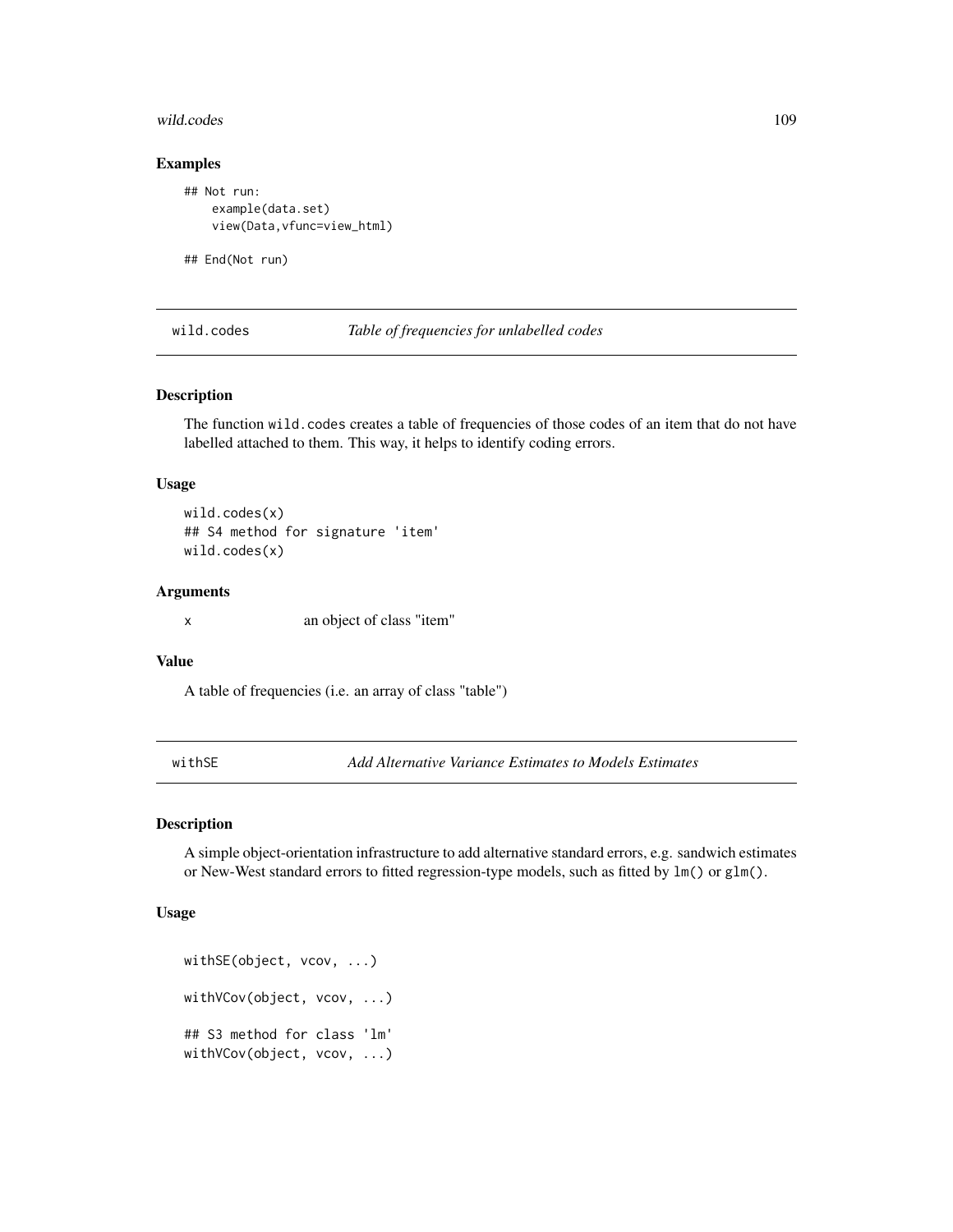```
## S3 method for class 'withVCov'
summary(object, ...)
## S3 method for class 'withVCov.lm'
summary(object, ...)
```
# Arguments

| object | a fitted model object                                                                                                                                                                                                 |
|--------|-----------------------------------------------------------------------------------------------------------------------------------------------------------------------------------------------------------------------|
| vcov   | a function that returns a variance matrix estimate, a given matrix that is such an<br>estimate, or a character string that identifies a function that returns a variance<br>matrix estimate (e.g. "HAC" for vcovHAC). |
| .      | further arguments, passed to vcov() or, respectively, to the parent method of<br>summarv()                                                                                                                            |

#### Details

Using withVCov() an alternative variance-covariance matrix is attributed to a fitted model object. Such a matrix may be produced by any of the variance estimators provided by the "sandwich" package or any package that extends it.

withVCov() has no consequences on how a fitted model itself is printed or represented, but it does have consequences what standard errors are reported, when the function summary() or the function mtable() is applied.

withSE() is a convenience front-end to withVCov(). It can be called in the same way as withVCov, but also allows to specify the type of variance estimate by a character string that identifies the function that gives the covariance matrix (e.g. "OPG" for vcovOPG).

### Value

withVCov returns a slightly modified model object: It adds an attribute named ".VCov" that contains the alternate covaraince matrix and modifies the class attribute. If e.g. the original model object has class "lm" then the model object modified by withVCov has the class attribute c("withVCov.lm","withVCov","lm").

#### Examples

```
## Generate poisson regression relationship
x \le -\sin(1:100)y \le - rpois(100, exp(1 + x))
## compute usual covariance matrix of coefficient estimates
fm \leq glm(y \sim x, family = poisson)
library(sandwich)
fmo <- withVCov(fm,vcovOPG)
vcov(fm)
vcov(fmo)
summary(fm)
summary(fmo)
```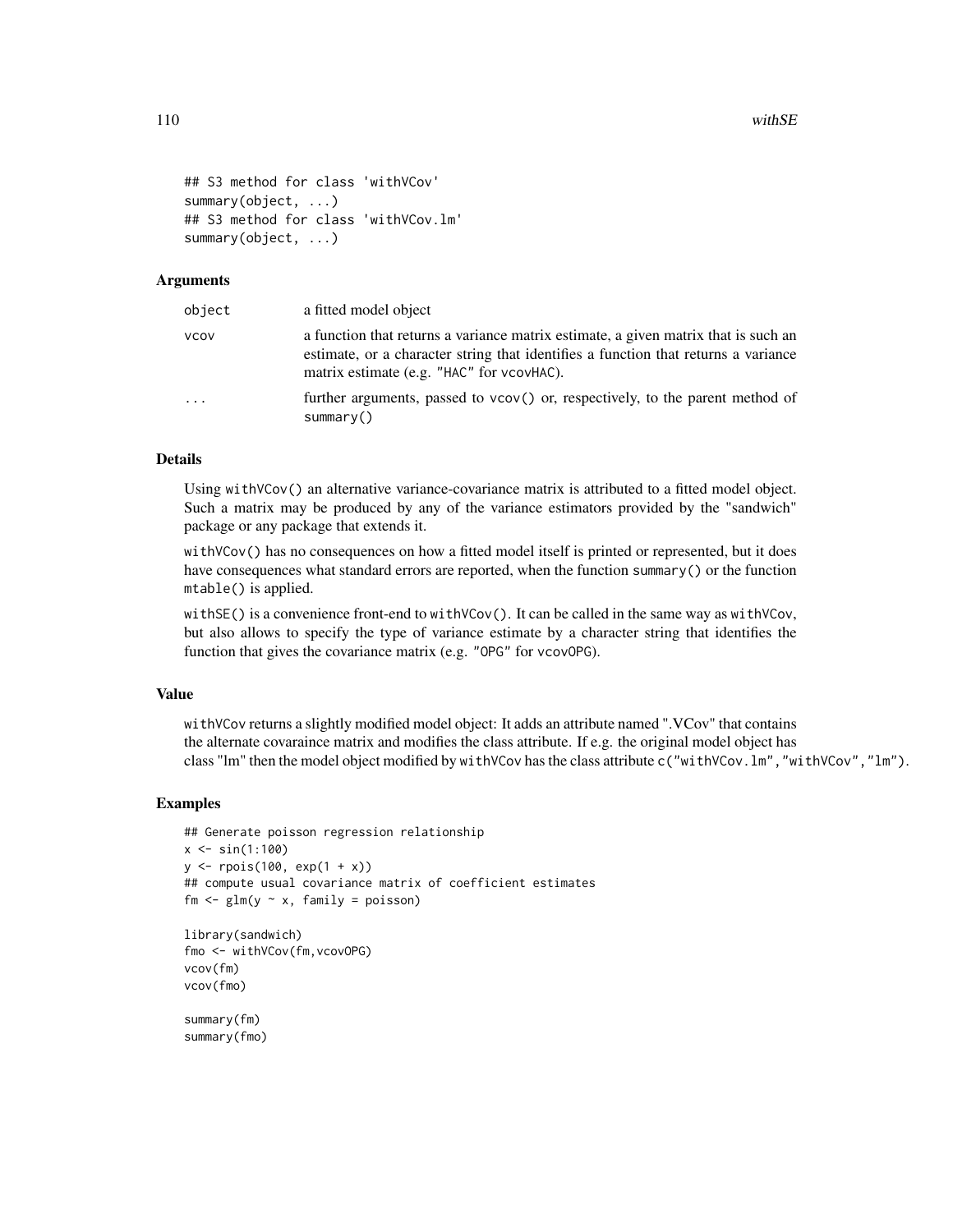#### <span id="page-110-0"></span>Write 2012 111

```
mtable(Default=fm,
       OPG=withSE(fm,"OPG"),
       summary.stats=c("Deviance","N")
       )
vo <- vcovOPG(fm)
mtable(Default=fm,
      OPG=withSE(fm,vo),
       summary.stats=c("Deviance","N")
       )
```

```
Write Write Codebooks and Variable Descriptions into a Text File
```
# Description

This is a convenience function to facilitate the creation of data set documents in text files.

# Usage

```
Write(x,...)## S3 method for class 'codebook'
Write(x,file=stdout(),...)
## S3 method for class 'descriptions'
Write(x,file=stdout(),...)
```
# Arguments

|          | a "codebook" or "descriptions" object.                         |
|----------|----------------------------------------------------------------|
| file     | a connection, see connections.                                 |
| $\cdots$ | further arguments, ignored or passed on to particular methods. |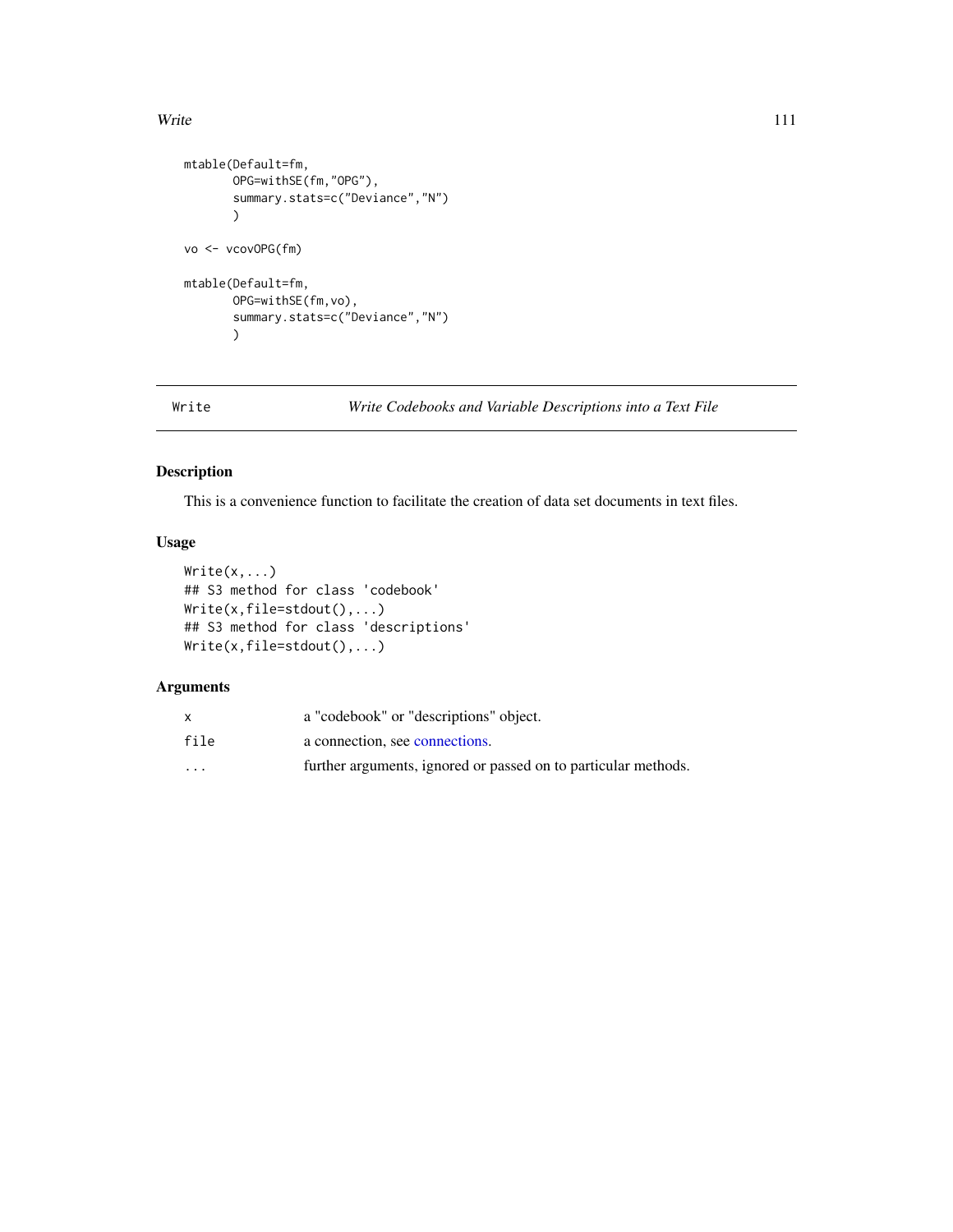# **Index**

∗ file importers, [47](#page-46-0) ∗ manip By, [7](#page-6-0) cases, [8](#page-7-0) codebook, [10](#page-9-0) collect, [14](#page-13-0) dimrename, [26](#page-25-0) items, [51](#page-50-0) items-to-vectors, [54](#page-53-0) measurement, [59](#page-58-0) query, [79](#page-78-0) recode, [80](#page-79-0) relabel, [85](#page-84-0) rename, [87](#page-86-0) reorder.array, [88](#page-87-0) retain, [91](#page-90-0) to.data.frame, [100](#page-99-0) ∗ misc applyTemplate, [5](#page-4-0) genTable, [35](#page-34-0) getSummary, [37](#page-36-0) Iconv, [45](#page-44-0) Memisc, [61](#page-60-0) mtable, [65](#page-64-0) mtable\_format\_delim, [70](#page-69-0) mtable\_format\_latex, [72](#page-71-0) mtable\_format\_print, [74](#page-73-0) Sapply, [93](#page-92-0) styles, [95](#page-94-0) toLatex, [101](#page-100-0) Write, [111](#page-110-0) ∗ programming as.symbols, [7](#page-6-0) foreach, [28](#page-27-0) Substitute, [96](#page-95-0) ∗ univar By, [7](#page-6-0) percent, [76](#page-75-0)

Table, [97](#page-96-0) ∗ utilities applyTemplate, [5](#page-4-0) collect, [14](#page-13-0) getSummary, [37](#page-36-0) Sapply, [93](#page-92-0) [, codebook, atomic, missing, ANY-method *(*codebook*)*, [10](#page-9-0) [,data.set,atomic,atomic,ANY-method *(*data.set*)*, [18](#page-17-0) [, data.set, atomic, missing, ANY-method *(*data.set*)*, [18](#page-17-0) [,data.set,missing,atomic,ANY-method *(*data.set*)*, [18](#page-17-0) [,data.set,missing,missing,ANY-method *(*data.set*)*, [18](#page-17-0) [,datetime.item,logical,missing,missing-method *(*items*)*, [51](#page-50-0) [,datetime.item,numeric,missing,missing-method *(*items*)*, [51](#page-50-0) [,importer,atomic,atomic,ANY-method *(*importers*)*, [47](#page-46-0) [, importer, atomic, missing, ANY-method *(*importers*)*, [47](#page-46-0) [,importer,missing,atomic,ANY-method *(*importers*)*, [47](#page-46-0) [,importer,missing,missing,ANY-method *(*importers*)*, [47](#page-46-0) [,item.vector,logical,missing,missing-method *(*items*)*, [51](#page-50-0) [,item.vector,numeric,missing,missing-method *(*items*)*, [51](#page-50-0) [,value.labels,logical,missing,missing-method *(*labels*)*, [57](#page-56-0) [, value.labels, numeric, missing, missing-method *(*labels*)*, [57](#page-56-0) [.html\_group *(*html*)*, [42](#page-41-0) [.memisc\_mtable *(*mtable*)*, [65](#page-64-0) [<-,data.set-method *(*data.set*)*, [18](#page-17-0)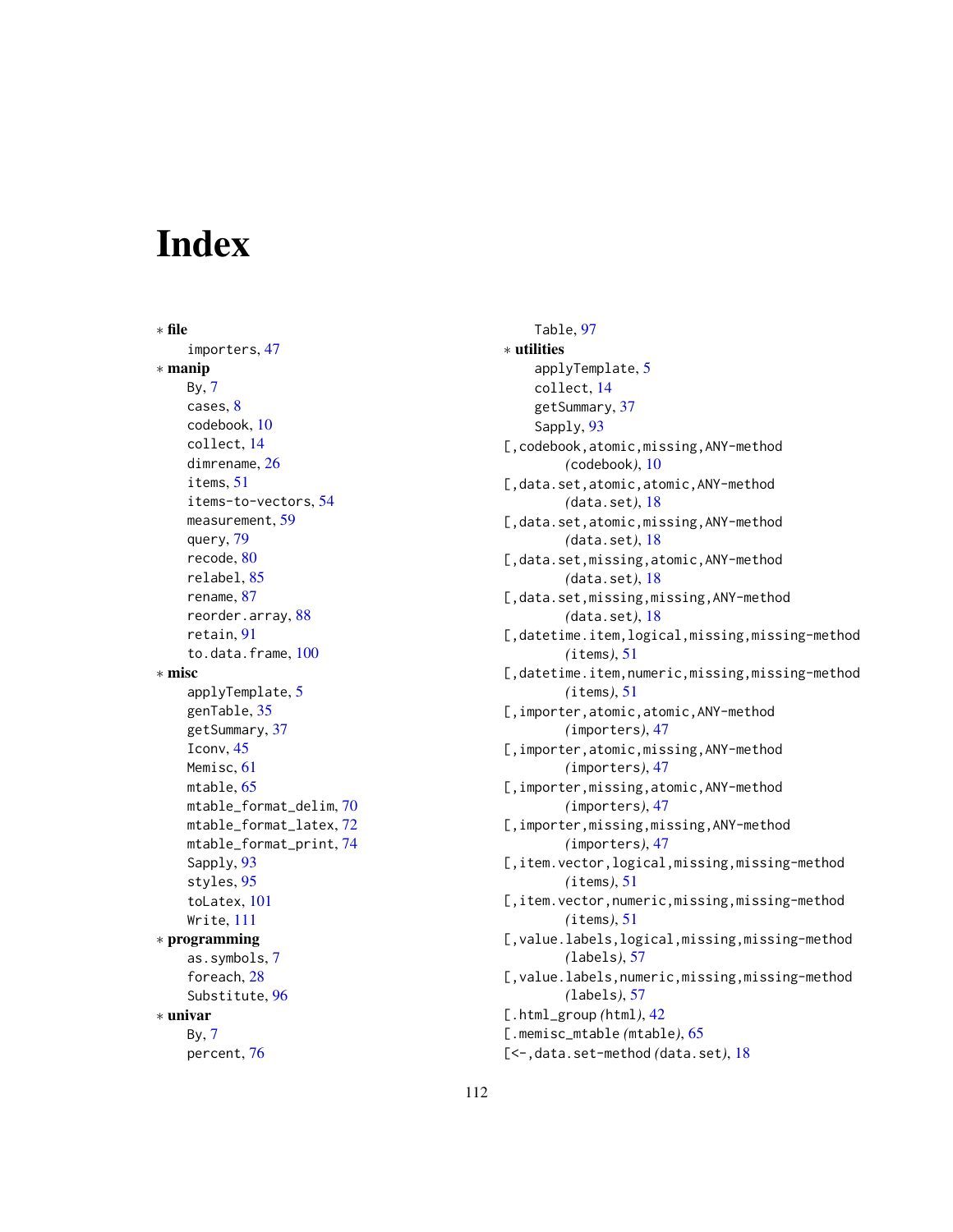[<-.css *(*html*)*, [42](#page-41-0) [<-.html\_attributes *(*html*)*, [42](#page-41-0) [<-.html\_group *(*html*)*, [42](#page-41-0) [[,codebook-method *(*codebook*)*, [10](#page-9-0) [[,importer-method *(*importers*)*, [47](#page-46-0) \$,codebook-method *(*codebook*)*, [10](#page-9-0) \$,importer-method *(*importers*)*, [47](#page-46-0) %##% *(*syntactic-shugar*)*, [96](#page-95-0) %#% *(*syntactic-shugar*)*, [96](#page-95-0) %in%,numeric.item,character-method *(*items*)*, [51](#page-50-0) %nin% *(*negative match*)*, [75](#page-74-0) Aggregate, *[76](#page-75-0)*, *[98](#page-97-0)* Aggregate *(*genTable*)*, [35](#page-34-0) aggregate.data.frame, *[36](#page-35-0)* agrep, *[79,](#page-78-0) [80](#page-79-0)* annotation, *[53](#page-52-0)*, *[56](#page-55-0)* annotation *(*annotations*)*, [3](#page-2-0) annotation,ANY-method *(*annotations*)*, [3](#page-2-0) annotation,data.set-method *(*annotations*)*, [3](#page-2-0) annotation,item-method *(*annotations*)*, [3](#page-2-0) annotation-class *(*annotations*)*, [3](#page-2-0) annotation<- *(*annotations*)*, [3](#page-2-0) annotation<-,ANY,annotation-method *(*annotations*)*, [3](#page-2-0) annotation<-,ANY,character-method *(*annotations*)*, [3](#page-2-0) annotation<-,ANY,NULL-method *(*annotations*)*, [3](#page-2-0) annotation<-,item,annotation-method *(*annotations*)*, [3](#page-2-0) annotation<-,vector,annotation-method *(*annotations*)*, [3](#page-2-0) annotations, [3](#page-2-0) applyTemplate, [5](#page-4-0) Arith,missing.values,missing.values-method *(*value.filter*)*, [105](#page-104-0) Arith,numeric,numeric.item-method *(*items*)*, [51](#page-50-0) Arith,numeric.item,numeric-method *(*items*)*, [51](#page-50-0) Arith,numeric.item,numeric.item-method *(*items*)*, [51](#page-50-0) Arith,valid.range,valid.range-method *(*value.filter*)*, [105](#page-104-0) Arith,valid.values,valid.values-method *(*value.filter*)*, [105](#page-104-0)

Arith,value.filter,vector-method *(*value.filter*)*, [105](#page-104-0) Arith,value.labels,ANY-method *(*labels*)*, [57](#page-56-0) as.array, [6](#page-5-0) as.array,data.frame-method *(*as.array*)*, [6](#page-5-0) as.character,codebook-method *(*codebook*)*, [10](#page-9-0) as.character,Date.item-method *(*items-to-vectors*)*, [54](#page-53-0) as.character,datetime.item-method *(*items-to-vectors*)*, [54](#page-53-0) as.character,item.vector-method *(*items-to-vectors*)*, [54](#page-53-0) as.character.css *(*html*)*, [42](#page-41-0) as.character.html\_elem *(*html*)*, [42](#page-41-0) as.character.html\_group *(*html*)*, [42](#page-41-0) as.css *(*html*)*, [42](#page-41-0) as.data.frame, *[19](#page-18-0)*, *[56](#page-55-0)* as.data.frame.character.item *(*items-to-vectors*)*, [54](#page-53-0) as.data.frame.data.set *(*data.set*)*, [18](#page-17-0) as.data.frame.Date.item *(*items-to-vectors*)*, [54](#page-53-0) as.data.frame.datetime.item *(*items-to-vectors*)*, [54](#page-53-0) as.data.frame.double.item *(*items-to-vectors*)*, [54](#page-53-0) as.data.frame.grouped.data *(*Groups*)*, [39](#page-38-0) as.data.frame.integer.item *(*items-to-vectors*)*, [54](#page-53-0) as.data.frame.percentage.table *(*percentages*)*, [77](#page-76-0) as.data.frame.xpercentage.table *(*percentages*)*, [77](#page-76-0) as.data.set, *[62](#page-61-0)* as.data.set *(*data.set*)*, [18](#page-17-0) as.data.set,grouped.data.frame-method *(*Groups*)*, [39](#page-38-0) as.data.set,grouped.data.set-method *(*Groups*)*, [39](#page-38-0) as.data.set,importer-method *(*importers*)*, [47](#page-46-0) as.data.set,list-method *(*data.set*)*, [18](#page-17-0) as.data.set,tbl\_df-method *(*tibbles*)*, [99](#page-98-0) as.data.table.data.set *(*data.set*)*, [18](#page-17-0) as.factor,item.vector-method *(*items-to-vectors*)*, [54](#page-53-0)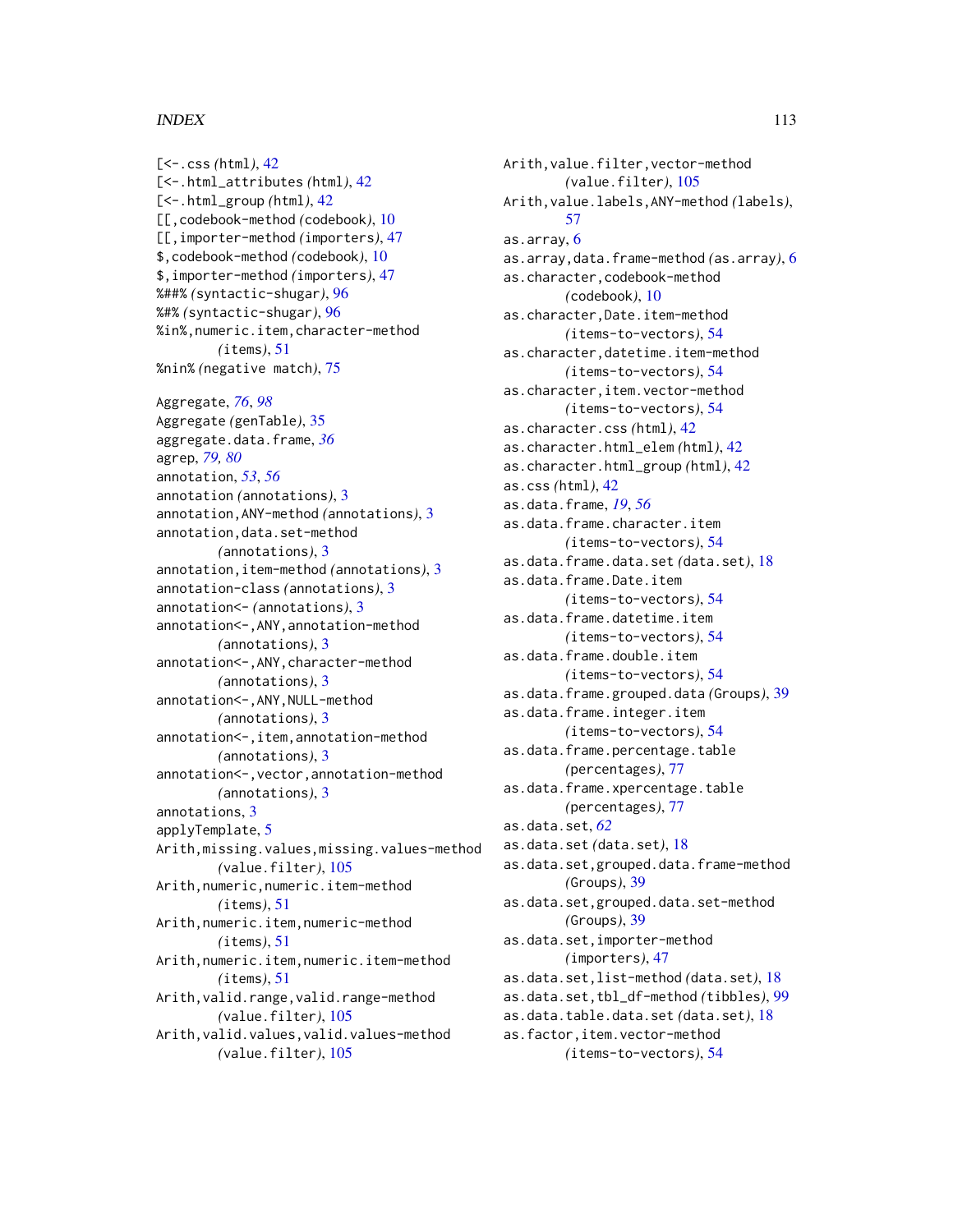as.html\_group *(*html*)*, [42](#page-41-0) as.integer,item-method *(*items-to-vectors*)*, [54](#page-53-0) as.item *(*items*)*, [51](#page-50-0) as.item,character-method *(*items*)*, [51](#page-50-0) as.item,character.item-method *(*items*)*, [51](#page-50-0) as.item,Date-method *(*items*)*, [51](#page-50-0) as.item,Date.item-method *(*items*)*, [51](#page-50-0) as.item,datetime.item-method *(*items*)*, [51](#page-50-0) as.item,double.item-method *(*items*)*, [51](#page-50-0) as.item,factor-method *(*items*)*, [51](#page-50-0) as.item,haven\_labelled-method *(*tibbles*)*, [99](#page-98-0) as.item,haven\_labelled\_spss-method *(*tibbles*)*, [99](#page-98-0) as.item,integer.item-method *(*items*)*, [51](#page-50-0) as.item,labelled-method *(*tibbles*)*, [99](#page-98-0) as.item,logical-method *(*items*)*, [51](#page-50-0) as.item,numeric-method *(*items*)*, [51](#page-50-0) as.item,ordered-method *(*items*)*, [51](#page-50-0) as.item,POSIXct-method *(*items*)*, [51](#page-50-0) as.numeric,item-method *(*items-to-vectors*)*, [54](#page-53-0) as.ordered,item.vector-method *(*items-to-vectors*)*, [54](#page-53-0) as.symbol, *[7](#page-6-0)* as.symbols, [7](#page-6-0) as.vector,item-method *(*items-to-vectors*)*, [54](#page-53-0) as.vector,value.labels-method *(*labels*)*, [57](#page-56-0) as\_haven *(*tibbles*)*, [99](#page-98-0) as\_haven,data.set-method *(*tibbles*)*, [99](#page-98-0) as\_haven,item.vector-method *(*tibbles*)*, **[99](#page-98-0)** as\_tibble.data.set *(*tibbles*)*, [99](#page-98-0) atomic-class *(*Utility classes*)*, [104](#page-103-0) attach, *[62](#page-61-0)* attribs *(*html*)*, [42](#page-41-0) attribs<- *(*html*)*, [42](#page-41-0) browseURL, *[30](#page-29-0)*, *[108](#page-107-0)* By, [7,](#page-6-0) *[62](#page-61-0)* by, *[62](#page-61-0)*, *[93](#page-92-0)* c.html\_elem *(*html*)*, [42](#page-41-0) c.html\_group *(*html*)*, [42](#page-41-0)

```
c.memisc_mtable (mtable), 65
```
cases, [8,](#page-7-0) *[62](#page-61-0)* cbind, *[21,](#page-20-0) [22](#page-21-0)* cbind.data.set *(*data.set manipulation*)*, [21](#page-20-0) cbind.ftable *(*ftable-matrix*)*, [33](#page-32-0) cbind.ftable\_matrix *(*ftable-matrix*)*, [33](#page-32-0) character.item-class *(*items*)*, [51](#page-50-0) codebook, [10,](#page-9-0) *[25](#page-24-0)*, *[31](#page-30-0)*, *[50](#page-49-0)*, *[62](#page-61-0)*, *[98](#page-97-0)* codebook,ANY-method *(*codebook*)*, [10](#page-9-0) codebook,atomic-method *(*codebook*)*, [10](#page-9-0) codebook,data.frame-method *(*codebook*)*, [10](#page-9-0) codebook,data.set-method *(*codebook*)*, [10](#page-9-0) codebook,factor-method *(*codebook*)*, [10](#page-9-0) codebook,importer-method *(*codebook*)*, [10](#page-9-0) codebook,item-method *(*codebook*)*, [10](#page-9-0) codebook,NULL-method *(*codebook*)*, [10](#page-9-0) codebook-class *(*codebook*)*, [10](#page-9-0) codeplan, [12](#page-11-0) codeplan,ANY-method *(*codeplan*)*, [12](#page-11-0) codeplan,item-method *(*codeplan*)*, [12](#page-11-0) codeplan,item.list-method *(*codeplan*)*, [12](#page-11-0) codeplan<- *(*codeplan*)*, [12](#page-11-0) coef.style, *[66](#page-65-0)* coef.style *(*styles*)*, [95](#page-94-0) coerce,atomic,missing.values-method *(*value.filter*)*, [105](#page-104-0) coerce,atomic,valid.range-method *(*value.filter*)*, [105](#page-104-0) coerce,atomic,valid.values-method *(*value.filter*)*, [105](#page-104-0) coerce,character,value.labels-method *(*labels*)*, [57](#page-56-0) coerce,data.set,named.list-method *(*Utility classes*)*, [104](#page-103-0) coerce,list,missing.values-method *(*value.filter*)*, [105](#page-104-0) coerce,numeric,value.labels-method *(*labels*)*, [57](#page-56-0) coerce,value.labels,character-method *(*labels*)*, [57](#page-56-0) coerce,value.labels,numeric-method *(*labels*)*, [57](#page-56-0) collect, [14,](#page-13-0) *[64](#page-63-0)* colrename, *[63](#page-62-0)* colrename *(*dimrename*)*, [26](#page-25-0) Compare, character, numeric.item-method *(*items*)*, [51](#page-50-0)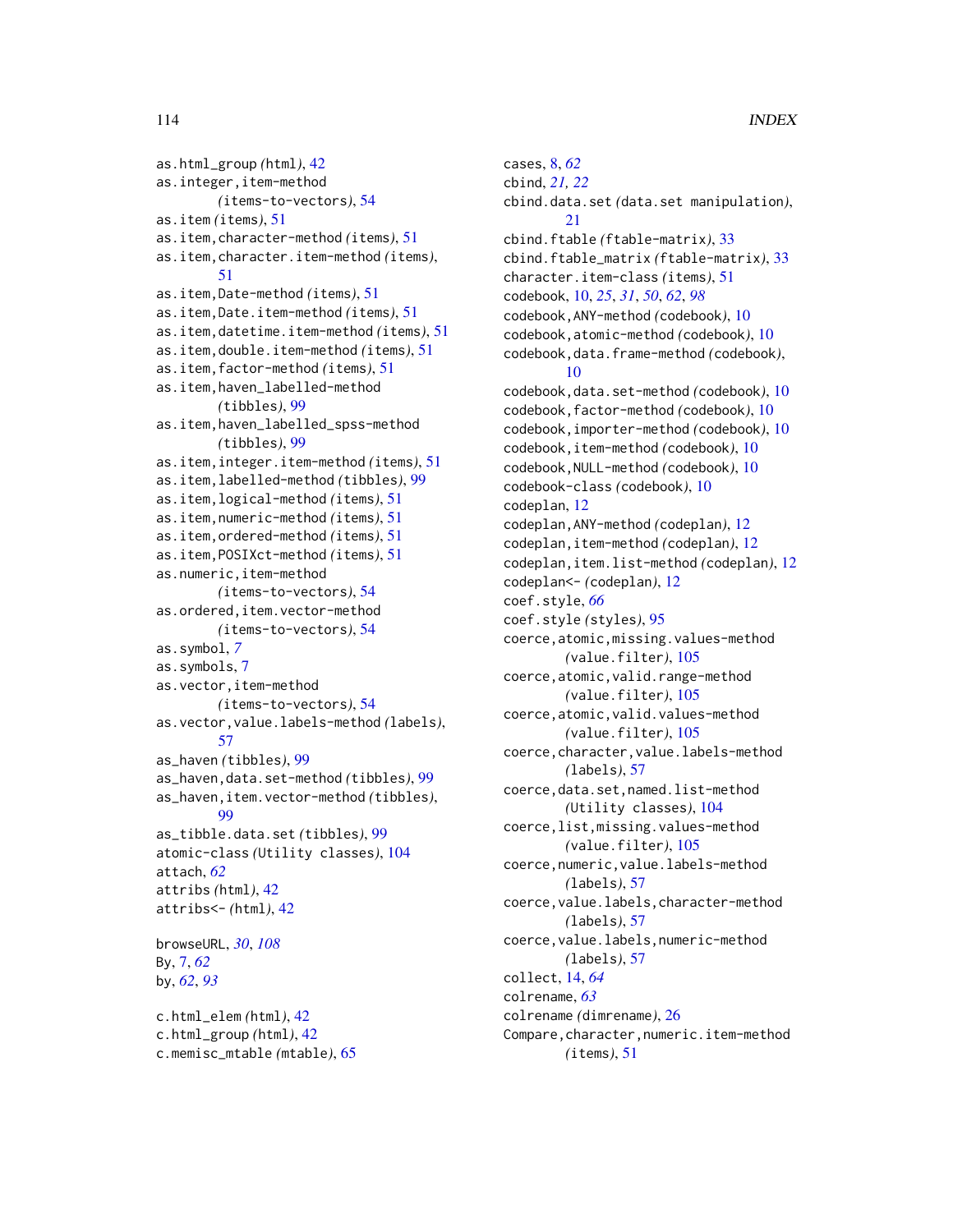Compare, numeric.item, character-method *(*items*)*, [51](#page-50-0) connections, *[111](#page-110-0)* content *(*html*)*, [42](#page-41-0) content<- *(*html*)*, [42](#page-41-0) contr, [17](#page-16-0) contr.sum, *[17](#page-16-0)* contr.treatment, *[17,](#page-16-0) [18](#page-17-0)* contrasts, *[18](#page-17-0)* contrasts *(*contr*)*, [17](#page-16-0) contrasts,ANY-method *(*contr*)*, [17](#page-16-0) contrasts,item-method *(*contr*)*, [17](#page-16-0) contrasts<- *(*contr*)*, [17](#page-16-0) contrasts<-,ANY-method *(*contr*)*, [17](#page-16-0) contrasts<-,item-method *(*contr*)*, [17](#page-16-0) Cor *(*Mean*)*, [58](#page-57-0) cor, *[59](#page-58-0)* Cov *(*Mean*)*, [58](#page-57-0) css *(*html*)*, [42](#page-41-0)

data.frame, *[10](#page-9-0)*, *[19](#page-18-0)*, *[58,](#page-57-0) [59](#page-58-0)* data.set, *[4](#page-3-0)*, *[10](#page-9-0)*, [18,](#page-17-0) *[45](#page-44-0)*, *[47](#page-46-0)*, *[59,](#page-58-0) [60](#page-59-0)*, *[62](#page-61-0)*, *[79](#page-78-0)* data.set manipulation, [21](#page-20-0) data.set-class *(*data.set*)*, [18](#page-17-0) Date.item-class *(*items*)*, [51](#page-50-0) datetime.item-class *(*items*)*, [51](#page-50-0) deduplicate\_labels, [23](#page-22-0) description, *[47](#page-46-0)*, *[50](#page-49-0)*, *[96](#page-95-0)* description *(*annotations*)*, [3](#page-2-0) description,data.set-method *(*annotations*)*, [3](#page-2-0) description,importer-method *(*annotations*)*, [3](#page-2-0) description<- *(*annotations*)*, [3](#page-2-0) Descriptives, [25](#page-24-0) Descriptives,ANY-method *(*Descriptives*)*, [25](#page-24-0) Descriptives,atomic-method *(*Descriptives*)*, [25](#page-24-0) Descriptives,item.vector-method *(*Descriptives*)*, [25](#page-24-0) df\_format\_stdstyle *(*format\_html*)*, [29](#page-28-0) dim,data.set-method *(*data.set*)*, [18](#page-17-0) dim,importer-method *(*importers*)*, [47](#page-46-0) dim.memisc\_mtable *(*mtable*)*, [65](#page-64-0) dimnames, *[14,](#page-13-0) [15](#page-14-0)*, *[63](#page-62-0)* dimnames,data.set-method *(*data.set*)*, [18](#page-17-0) dimnames.memisc\_mtable *(*mtable*)*, [65](#page-64-0)

dimnames<-,data.set-method *(*data.set*)*, [18](#page-17-0) dimrename, [26,](#page-25-0) *[63](#page-62-0)*, *[66](#page-65-0)* double-class *(*Utility classes*)*, [104](#page-103-0) double.item-class *(*items*)*, [51](#page-50-0) dsView *(*data.set*)*, [18](#page-17-0) duplicated\_labels, [27](#page-26-0) factor, *[56](#page-55-0)*, *[59](#page-58-0)* factor.style, *[66](#page-65-0)* factor.style *(*styles*)*, [95](#page-94-0) fapply *(*memisc-deprecated*)*, [64](#page-63-0) file.show, *[30](#page-29-0)* foreach, [28,](#page-27-0) *[63](#page-62-0)* format, *[31](#page-30-0)*, *[103](#page-102-0)* format,codebookEntry-method *(*codebook*)*, [10](#page-9-0) format,Date.item-method *(*items*)*, [51](#page-50-0) format,datetime.item-method *(*items*)*, [51](#page-50-0) format,item.vector-method *(*items*)*, [51](#page-50-0) format,missing.values-method *(*value.filter*)*, [105](#page-104-0) format,valid.range-method *(*value.filter*)*, [105](#page-104-0) format,valid.values-method *(*value.filter*)*, [105](#page-104-0) format.ftable\_matrix *(*ftable-matrix*)*, [33](#page-32-0) format.memisc\_mtable *(*mtable*)*, [65](#page-64-0) format\_html, [29,](#page-28-0) *[31](#page-30-0)[–33](#page-32-0)*, *[42](#page-41-0)* format\_html.codebook, [31](#page-30-0) format\_html.ftable, [32](#page-31-0) format\_html.ftable\_matrix *(*format\_html.ftable*)*, [32](#page-31-0) format\_html.memisc\_mtable *(*mtable\_format\_html*)*, [71](#page-70-0) formatC, *[5](#page-4-0)*, *[31](#page-30-0)*, *[33,](#page-32-0) [34](#page-33-0)* ftable, *[33](#page-32-0)*, *[63](#page-62-0)*, *[101](#page-100-0)*, *[103](#page-102-0)* ftable-matrix, [33](#page-32-0) ftable\_format\_stdstyle *(*format\_html.ftable*)*, [32](#page-31-0) ftable\_matrix *(*ftable-matrix*)*, [33](#page-32-0)

genTable, *[31](#page-30-0)*, *[33](#page-32-0)*, [35,](#page-34-0) *[62,](#page-61-0) [63](#page-62-0)*, *[76](#page-75-0)*, *[98](#page-97-0)* getCoefTemplate, *[66](#page-65-0)* getCoefTemplate *(*styles*)*, [95](#page-94-0) getSummary, [37,](#page-36-0) *[66](#page-65-0)* getSummary\_expcoef *(*getSummary*)*, [37](#page-36-0) getSummaryTemplate, *[66](#page-65-0)* getSummaryTemplate *(*styles*)*, [95](#page-94-0)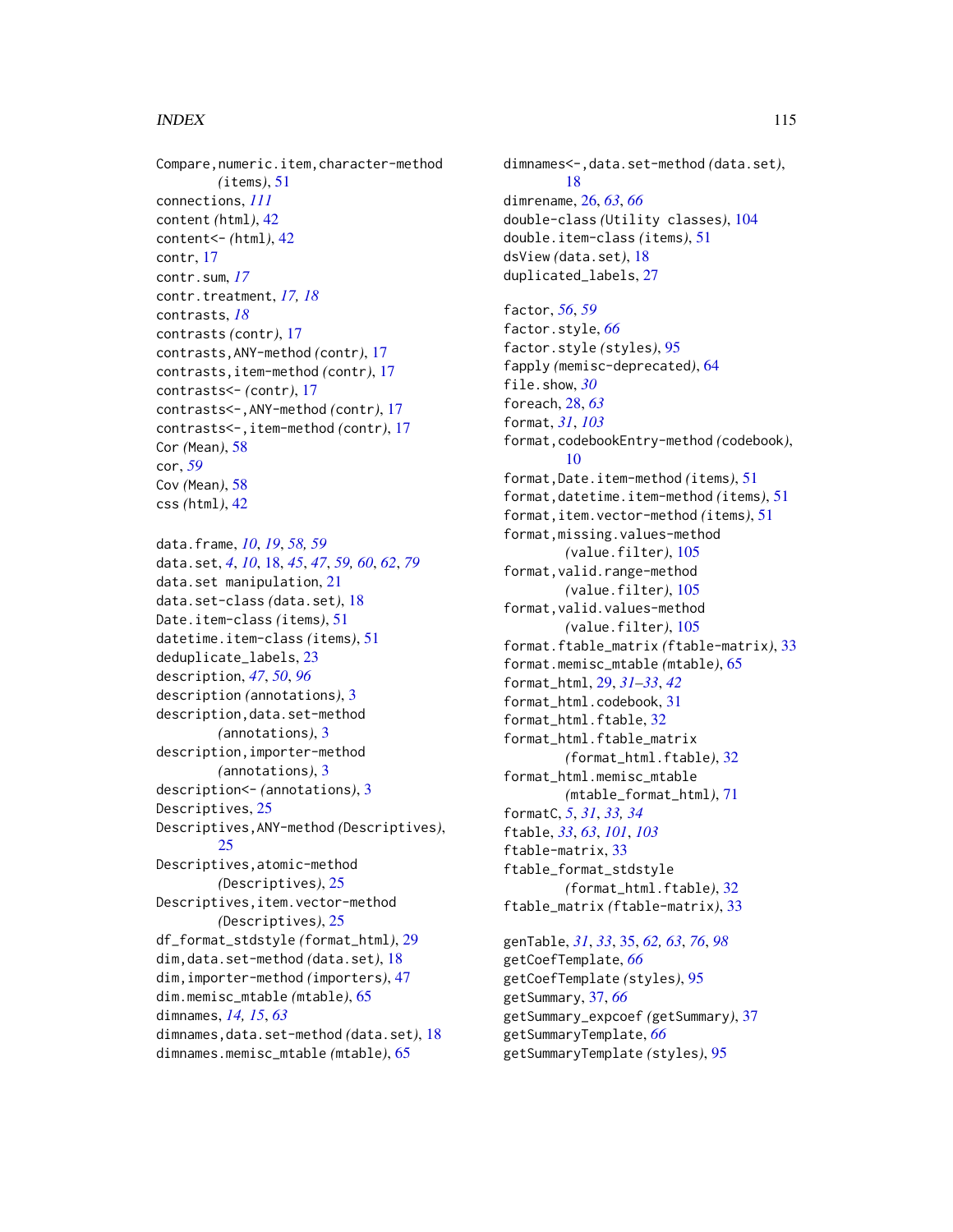glm, *[38](#page-37-0)* grep, *[79,](#page-78-0) [80](#page-79-0)* grouped.data *(*Groups*)*, [39](#page-38-0) Groups, [39](#page-38-0) gsub, *[26](#page-25-0)*, *[85](#page-84-0)*, *[87](#page-86-0)*

head,data.set-method *(*data.set*)*, [18](#page-17-0) head,importer-method *(*importers*)*, [47](#page-46-0) html, [42](#page-41-0) html\_group *(*html*)*, [42](#page-41-0)

Iconv, [45](#page-44-0) iconv, *[45,](#page-44-0) [46](#page-45-0)* iconvlist, *[46](#page-45-0)* ifelse, *[8,](#page-7-0) [9](#page-8-0)*, *[62](#page-61-0)* importer, *[4](#page-3-0)*, *[10](#page-9-0)*, *[45](#page-44-0)*, *[62](#page-61-0)*, *[79](#page-78-0)* importer *(*importers*)*, [47](#page-46-0) importer-class *(*importers*)*, [47](#page-46-0) importers, [47](#page-46-0) include.missings *(*value.filter*)*, [105](#page-104-0) include.missings,item-method *(*value.filter*)*, [105](#page-104-0) initialize,data.set-method *(*data.set*)*, [18](#page-17-0) initialize,item.list-method *(*Utility classes*)*, [104](#page-103-0) initialize,named.list-method *(*Utility classes*)*, [104](#page-103-0) initialize,spss.fixed.importer-method *(*importers*)*, [47](#page-46-0) initialize,spss.portable.importer-method *(*importers*)*, [47](#page-46-0) initialize,spss.system.importer-method *(*importers*)*, [47](#page-46-0) initialize,Stata.importer-method *(*importers*)*, [47](#page-46-0) initialize,Stata\_new.importer-method *(*importers*)*, [47](#page-46-0) initialize,value.labels-method *(*labels*)*, [57](#page-56-0) integer.item-class *(*items*)*, [51](#page-50-0) is.data.set *(*data.set*)*, [18](#page-17-0) is.interval *(*measurement*)*, [59](#page-58-0) is.missing *(*value.filter*)*, [105](#page-104-0) is.missing,atomic-method *(*value.filter*)*, [105](#page-104-0) is.missing,factor-method *(*value.filter*)*, [105](#page-104-0)

is.missing,item.vector-method *(*value.filter*)*, [105](#page-104-0) is.missing,NULL-method *(*value.filter*)*, [105](#page-104-0) is.nominal *(*measurement*)*, [59](#page-58-0) is.ordinal *(*measurement*)*, [59](#page-58-0) is.ratio *(*measurement*)*, [59](#page-58-0) is.valid *(*value.filter*)*, [105](#page-104-0) item, *[10](#page-9-0)*, *[45](#page-44-0)*, *[55](#page-54-0)*, *[60](#page-59-0)*, *[97](#page-96-0)*, *[104](#page-103-0)* item *(*items*)*, [51](#page-50-0) item-class *(*items*)*, [51](#page-50-0) item.list *(*Utility classes*)*, [104](#page-103-0) item.list-class *(*Utility classes*)*, [104](#page-103-0) item.vector-class *(*items*)*, [51](#page-50-0) items, [51,](#page-50-0) *[56](#page-55-0)* items-to-vectors, [54](#page-53-0)

labels, *[47](#page-46-0)*, *[53](#page-52-0)*, *[56](#page-55-0)*, [57,](#page-56-0) *[61](#page-60-0)* labels,item-method *(*labels*)*, [57](#page-56-0) labels,NULL-method *(*labels*)*, [57](#page-56-0) labels<- *(*labels*)*, [57](#page-56-0) labels<-,ANY,NULL-method *(*labels*)*, [57](#page-56-0) labels<-,item,ANY-method *(*labels*)*, [57](#page-56-0) labels<-,item,NULL-method *(*labels*)*, [57](#page-56-0) labels<-,vector,ANY-method *(*labels*)*, [57](#page-56-0) Lapply, *[64](#page-63-0)* Lapply *(*Sapply*)*, [93](#page-92-0) lapply, *[64](#page-63-0)* List, [58](#page-57-0) lm, *[38](#page-37-0)*, *[66](#page-65-0)*

mat\_format\_stdstyle *(*format\_html*)*, [29](#page-28-0) Math,numeric.item-method *(*items*)*, [51](#page-50-0) Math2,numeric.item-method *(*items*)*, [51](#page-50-0) Max *(*Mean*)*, [58](#page-57-0) Mean, [58](#page-57-0) mean, *[59](#page-58-0)* measurement, *[20](#page-19-0)*, *[56](#page-55-0)*, [59](#page-58-0) measurement,ANY-method *(*measurement*)*, [59](#page-58-0) measurement,data.set-method *(*measurement*)*, [59](#page-58-0) measurement,item-method *(*measurement*)*, [59](#page-58-0) measurement<- *(*measurement*)*, [59](#page-58-0) measurement<-,data.set-method *(*measurement*)*, [59](#page-58-0) measurement<-,item-method *(*measurement*)*, [59](#page-58-0) Median *(*Mean*)*, [58](#page-57-0)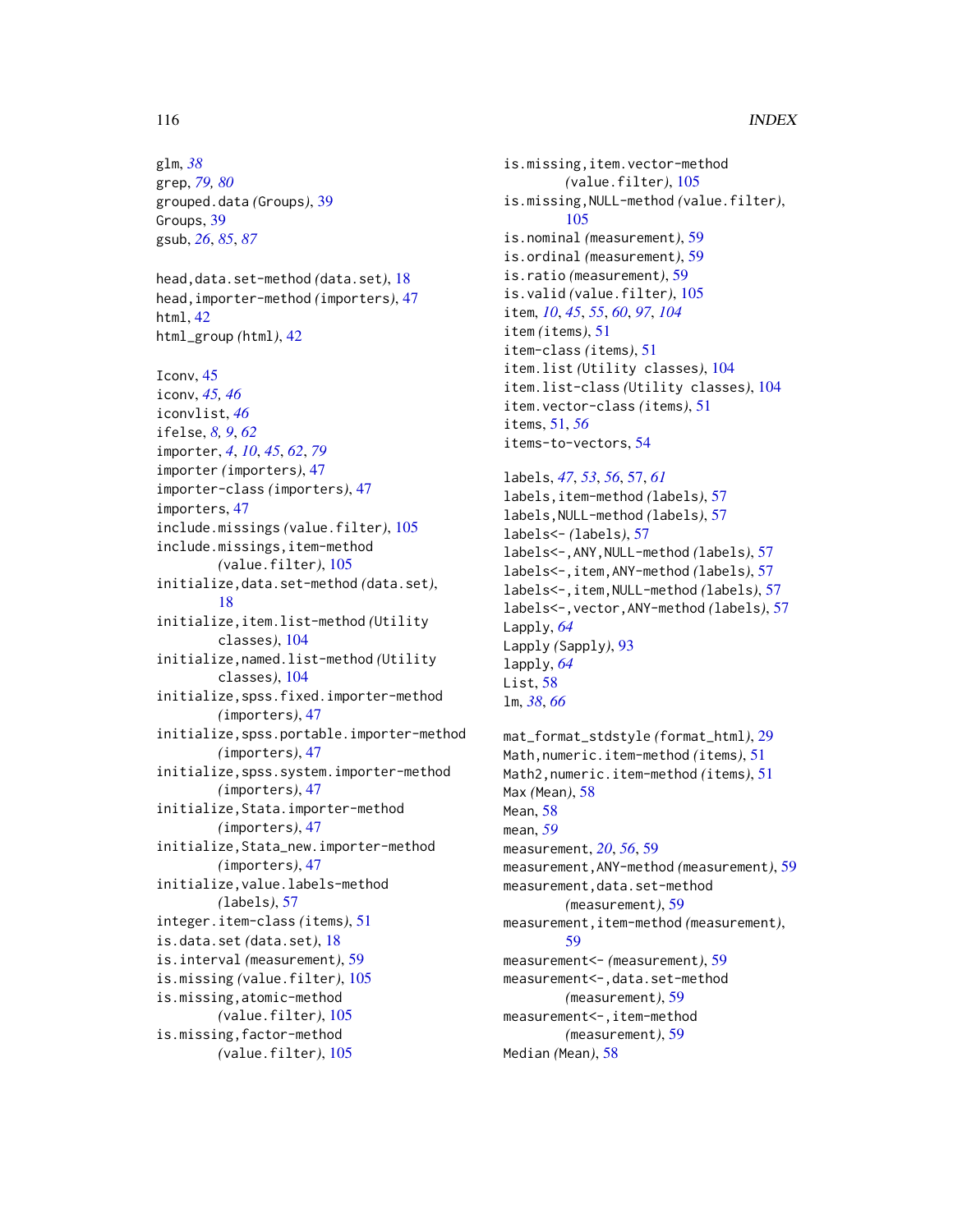Memisc, [61](#page-60-0) memisc *(*Memisc*)*, [61](#page-60-0) memisc-deprecated, [64](#page-63-0) memisc-package *(*Memisc*)*, [61](#page-60-0) merge, *[21](#page-20-0)* merge,data.frame,data.set-method *(*data.set manipulation*)*, [21](#page-20-0) merge,data.set,data.frame-method *(*data.set manipulation*)*, [21](#page-20-0) merge,data.set,data.set-method *(*data.set manipulation*)*, [21](#page-20-0) Min *(*Mean*)*, [58](#page-57-0) missing.values, *[47](#page-46-0)*, *[61,](#page-60-0) [62](#page-61-0)* missing.values *(*value.filter*)*, [105](#page-104-0) missing.values,item.vector-method *(*value.filter*)*, [105](#page-104-0) missing.values,NULL-method *(*value.filter*)*, [105](#page-104-0) missing.values-class *(*value.filter*)*, [105](#page-104-0) missing.values<- *(*value.filter*)*, [105](#page-104-0) missing.values<-,ANY,atomic-method *(*value.filter*)*, [105](#page-104-0) missing.values<-,ANY,list-method *(*value.filter*)*, [105](#page-104-0) missing.values<-,ANY,NULL-method *(*value.filter*)*, [105](#page-104-0) missing.values<-,atomic,missing.values-method rbind, *[21,](#page-20-0) [22](#page-21-0) (*value.filter*)*, [105](#page-104-0) missing.values<-,item,ANY-method *(*value.filter*)*, [105](#page-104-0) missing.values<-,item,missing.values-method *(*value.filter*)*, [105](#page-104-0) missing.values<-,item,NULL-method *(*value.filter*)*, [105](#page-104-0) mtable, *[5](#page-4-0)*, *[37,](#page-36-0) [38](#page-37-0)*, *[63](#page-62-0)*, [65,](#page-64-0) *[72](#page-71-0)*, *[95](#page-94-0)* mtable\_format\_delim, *[67](#page-66-0)*, [70](#page-69-0) mtable\_format\_html, *[67](#page-66-0)*, [71](#page-70-0) mtable\_format\_latex, *[67](#page-66-0)*, [72](#page-71-0) mtable\_format\_print, *[67](#page-66-0)*, [74](#page-73-0) mtable\_format\_stdstyle *(*mtable\_format\_html*)*, [71](#page-70-0) named.list *(*Utility classes*)*, [104](#page-103-0) named.list-class *(*Utility classes*)*, [104](#page-103-0) names, *[14](#page-13-0)*, *[63](#page-62-0)* names,importer-method *(*importers*)*, [47](#page-46-0) negative match, [75](#page-74-0) numeric.item-class *(*items*)*, [51](#page-50-0)

```
nvalid, 35, 65
```
nvalid *(*value.filter*)*, [105](#page-104-0) options, *[5](#page-4-0)*, *[31](#page-30-0)*, *[95](#page-94-0)* ordered, *[56](#page-55-0)*, *[59](#page-58-0)* paste, *[7](#page-6-0)* percent, *[35](#page-34-0)*, *[65](#page-64-0)*, [76](#page-75-0) percentages, [77](#page-76-0) print,data.set-method *(*data.set*)*, [18](#page-17-0) print,Date.item-method *(*items*)*, [51](#page-50-0) print,datetime.item-method *(*items*)*, [51](#page-50-0) print,item.vector-method *(*items*)*, [51](#page-50-0) print.css *(*html*)*, [42](#page-41-0) print.ftable\_matrix *(*ftable-matrix*)*, [33](#page-32-0) print.html\_elem *(*html*)*, [42](#page-41-0) print.html\_group *(*html*)*, [42](#page-41-0) print.memisc\_mtable *(*mtable*)*, [65](#page-64-0) prop.table, *[77](#page-76-0)* query, [79](#page-78-0) query,data.set-method *(*query*)*, [79](#page-78-0) query,importer-method *(*query*)*, [79](#page-78-0) query,item-method *(*query*)*, [79](#page-78-0) Range *(*Mean*)*, [58](#page-57-0) range, *[59](#page-58-0)* rbind.data.set *(*data.set manipulation*)*, [21](#page-20-0) rbind.ftable *(*ftable-matrix*)*, [33](#page-32-0) rbind.ftable\_matrix *(*ftable-matrix*)*, [33](#page-32-0) read.dta, *[47](#page-46-0)* read.spss, *[47](#page-46-0)*, *[50](#page-49-0)* recode, *[62](#page-61-0)*, [80](#page-79-0) recode,factor-method *(*recode*)*, [80](#page-79-0) recode,item-method *(*recode*)*, [80](#page-79-0) recode,vector-method *(*recode*)*, [80](#page-79-0) recombine *(*Groups*)*, [39](#page-38-0) relabel, *[67](#page-66-0)*, [85](#page-84-0) relabel.memisc\_mtable *(*mtable*)*, [65](#page-64-0) relabel4 *(*relabel*)*, [85](#page-84-0) relabel4,item-method *(*relabel*)*, [85](#page-84-0) rename, *[63](#page-62-0)*, [87](#page-86-0) reorder, *[64](#page-63-0)*, *[89](#page-88-0)* reorder *(*reorder.array*)*, [88](#page-87-0)

reorder.array, [88](#page-87-0)

Reshape, [89](#page-88-0) reshape, *[89](#page-88-0)*

rep,item.vector-method *(*items*)*, [51](#page-50-0)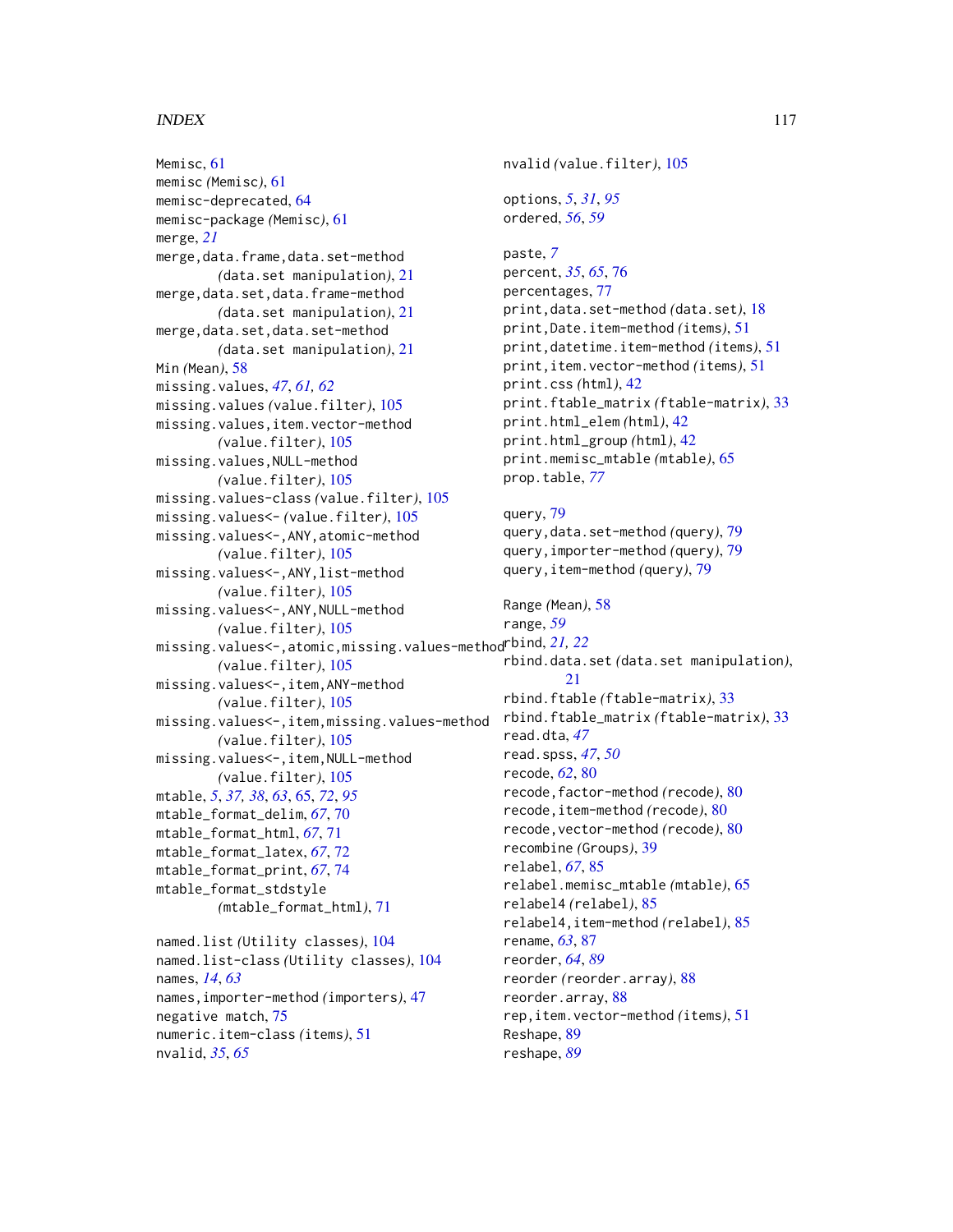row.names,data.set-method *(*data.set*)*, [18](#page-17-0) rowrename, *[63](#page-62-0)* rowrename *(*dimrename*)*, [26](#page-25-0) sample, data.frame-method *(*sample-methods*)*, [92](#page-91-0) sample, data.set-method *(*sample-methods*)*, [92](#page-91-0) sample,importer-method *(*sample-methods*)*, [92](#page-91-0) sample-methods, [92](#page-91-0) Sapply, *[64](#page-63-0)*, [93](#page-92-0) sapply, *[63,](#page-62-0) [64](#page-63-0)*, *[93](#page-92-0)* set\_measurement *(*measurement*)*, [59](#page-58-0) setAttribs *(*html*)*, [42](#page-41-0) setCodeplan *(*codeplan*)*, [12](#page-11-0) setCodeplan,atomic,codeplan-method *(*codeplan*)*, [12](#page-11-0) setCodeplan,atomic,NULL-method *(*codeplan*)*, [12](#page-11-0) setCodeplan,data.frame,codeplan-method *(*codeplan*)*, [12](#page-11-0) setCodeplan,data.set,codeplan-method *(*codeplan*)*, [12](#page-11-0) setCodeplan,data.set,NULL-method *(*codeplan*)*, [12](#page-11-0) setCodeplan,item,codeplan-method *(*codeplan*)*, [12](#page-11-0) setCodeplan, item, NULL-method *(*codeplan*)*, [12](#page-11-0) setCoefTemplate *(*styles*)*, [95](#page-94-0) setContent *(*html*)*, [42](#page-41-0) setStyle *(*html*)*, [42](#page-41-0) setSummaryTemplate, *[38](#page-37-0)* setSummaryTemplate *(*styles*)*, [95](#page-94-0) show, *[3](#page-2-0)*, *[11](#page-10-0)* show,annotation-method *(*annotations*)*, [3](#page-2-0) show,codebook-method *(*codebook*)*, [10](#page-9-0) show,data.set-method *(*data.set*)*, [18](#page-17-0) show,Date.item-method *(*items*)*, [51](#page-50-0) show,datetime.item-method *(*items*)*, [51](#page-50-0) show,item.vector-method *(*items*)*, [51](#page-50-0) show,named.list-method *(*Utility classes*)*, [104](#page-103-0) show,spss.fixed.importer-method *(*importers*)*, [47](#page-46-0) show,spss.portable.importer-method *(*importers*)*, [47](#page-46-0)

show,spss.system.importer-method *(*importers*)*, [47](#page-46-0) show,Stata.importer-method *(*importers*)*, [47](#page-46-0) show,Stata\_new.importer-method *(*importers*)*, [47](#page-46-0) show,value.filter-method *(*value.filter*)*, [105](#page-104-0) show,value.labels-method *(*labels*)*, [57](#page-56-0) show\_html, *[32,](#page-31-0) [33](#page-32-0)* show\_html *(*format\_html*)*, [29](#page-28-0) sort-methods, [94](#page-93-0) sort.data.frame *(*sort-methods*)*, [94](#page-93-0) sort.data.set *(*sort-methods*)*, [94](#page-93-0) spss.file *(*importers*)*, [47](#page-46-0) spss.fixed.file, *[105](#page-104-0)* spss.fixed.file *(*importers*)*, [47](#page-46-0) spss.fixed.importer-class *(*importers*)*, [47](#page-46-0) spss.portable.file, *[105](#page-104-0)* spss.portable.file *(*importers*)*, [47](#page-46-0) spss.portable.importer-class *(*importers*)*, [47](#page-46-0) spss.system.file, *[105](#page-104-0)* spss.system.file *(*importers*)*, [47](#page-46-0) spss.system.importer-class *(*importers*)*, [47](#page-46-0) Stata.file *(*importers*)*, [47](#page-46-0) Stata.importer-class *(*importers*)*, [47](#page-46-0) Stata\_new.importer-class *(*importers*)*, [47](#page-46-0) StdDev *(*Mean*)*, [58](#page-57-0) str.character.item *(*items*)*, [51](#page-50-0) str.data.set *(*data.set*)*, [18](#page-17-0) str.datetime.item *(*items*)*, [51](#page-50-0) str.double.item *(*items*)*, [51](#page-50-0) str.integer.item *(*items*)*, [51](#page-50-0) style *(*html*)*, [42](#page-41-0) style<- *(*html*)*, [42](#page-41-0) styles, [95](#page-94-0) subset, *[21](#page-20-0)*, *[62](#page-61-0)* subset,data.set-method *(*data.set manipulation*)*, [21](#page-20-0) subset,importer-method *(*importers*)*, [47](#page-46-0) Substitute, [96](#page-95-0) substitute, *[96](#page-95-0)* summary,data.set-method *(*data.set*)*, [18](#page-17-0) summary,Date.item-method *(*items*)*, [51](#page-50-0) summary,datetime.item-method *(*items*)*, [51](#page-50-0)

retain, [91](#page-90-0)